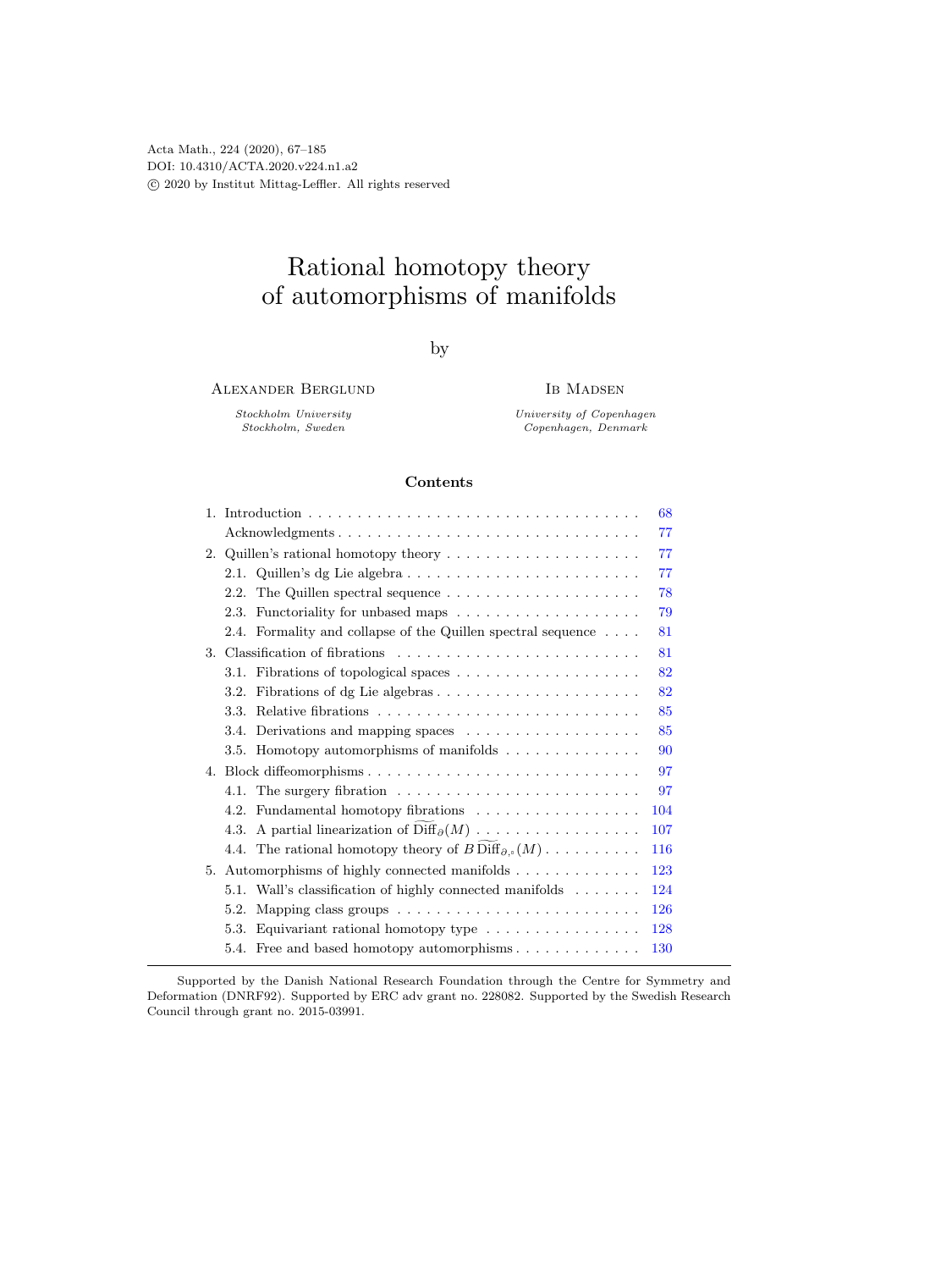| 6. On the structure of derivation Lie algebras $\dots \dots \dots \dots \dots$          | 133        |
|-----------------------------------------------------------------------------------------|------------|
|                                                                                         | 133        |
| 6.2. On the Lie operad $\ldots \ldots \ldots \ldots \ldots \ldots \ldots \ldots \ldots$ | 137        |
| 7.                                                                                      | 142        |
| Polynomial functors and homological stability<br>7.1.                                   | 143        |
| Homological stability for homotopy automorphisms<br>7.2.                                | 146        |
| Homological stability for block diffeomorphisms<br>7.3.                                 | <b>150</b> |
| 8.                                                                                      | 155        |
| 8.1. $\kappa$ -classes and the stable cohomology of the diffeomorphism group<br>155     |            |
| Borel's calculation of the stable cohomology of arithmetic groups<br><b>156</b><br>8.2. |            |
| Relation between Borel classes and $\kappa$ -classes<br>8.3.                            | 157        |
| The stable cohomology of homotopy automorphisms $\dots \dots$<br>8.4.                   | 159        |
| 8.5. The stable cohomology of the block diffeomorphism group                            | 163        |
| 9.                                                                                      | 164        |
|                                                                                         | 165        |
| Invariant theory and matchings $\dots \dots \dots \dots \dots \dots \dots$<br>9.2.      | 167        |
|                                                                                         | 170        |
| Appendix A. Cohomology of arithmetic groups                                             | 175        |
| Appendix B. Some elementary homological algebra                                         | 175        |
|                                                                                         | 177        |
|                                                                                         | 178        |
|                                                                                         | 182        |

## 1. Introduction

<span id="page-1-0"></span>This work examines homotopical and homological properties of groups of automorphisms of simply connected smooth manifolds  $M^n$  with  $\partial M = S^{n-1}$ , for  $n \geq 5$ . We study three types of automorphism groups, namely the homotopy automorphisms  $\text{aut}_{\partial}(M)$ , the block diffeomorphisms Diff<sub>∂</sub> $(M)$  and the diffeomorphisms Diff<sub>∂</sub> $(M)$ . The subscript ∂ indicates that we consider automorphisms that fix the boundary pointwise. The classifying spaces are related by maps

<span id="page-1-1"></span>
$$
B\operatorname{Diff}_{\partial}(M) \xrightarrow{I} B\widetilde{\operatorname{Diff}}_{\partial}(M) \xrightarrow{J} B\operatorname{aut}_{\partial}(M).
$$
 (1.1)

Let aut<sub>∂,</sub> $(M)$  denote the connected component of aut<sub>∂</sub> $(M)$  that contains the identity, and write  $\text{Diff}_{\partial,\circ}(M)$  for the subgroup of block diffeomorphisms homotopic to the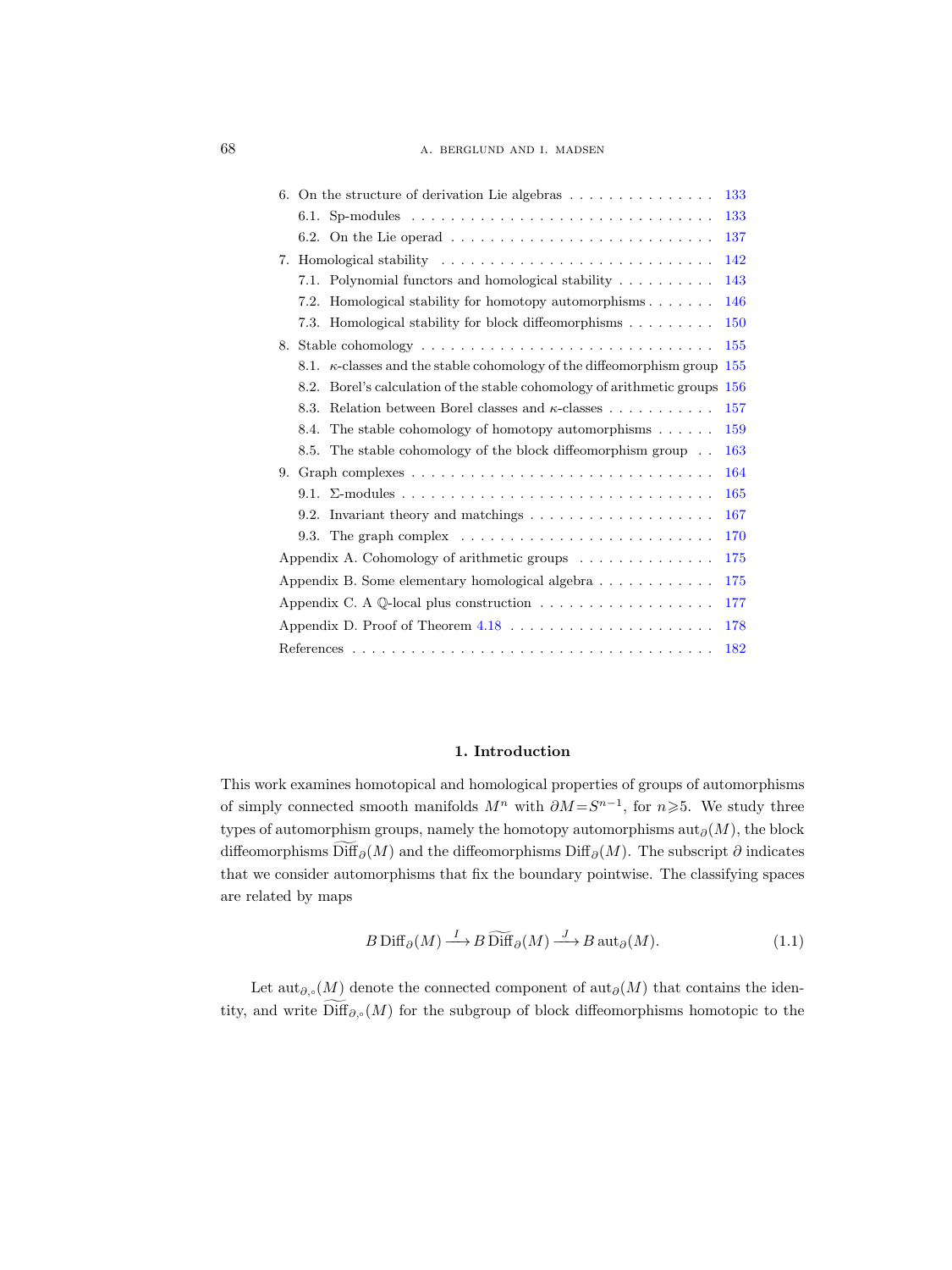identity. For a vector bundle  $\xi$  over  $M$ , let  $\mathrm{aut}_{\partial,\circ}^*(\xi)$  be the topological monoid of diagrams



with  $f \in \text{aut}_{\partial}$ , $(M)$  and  $\hat{f}$  a fiberwise isomorphism over f that restricts to the identity on the fiber over the basepoint  $* \in \partial M$ . Then stabilize,

$$
\operatorname{aut}_{\partial,\circ}^*(\xi^S)=\operatorname{hocolim}_s \operatorname{aut}_{\partial,\circ}^*(\xi\times\mathbb{R}^s),
$$

where the stabilization maps are given by  $(f, \hat{f}) {\mapsto} (f, \hat{f} {\times} \mathrm{id}_\mathbb{R}).$ 

THEOREM 1.1. For a simply connected smooth compact manifold  $M$  of dimension  $n \geqslant 5$  with  $\partial M \!=\! S^{n-1}$  and tangent bundle  $\tau_M$ , the differential gives rise to a map

$$
D: B\widetilde{\mathrm{Diff}}_{\partial,\circ}(M) \longrightarrow B\operatorname{aut}^*_{\partial,\circ}(\tau^S_M).
$$

The spaces  $B\text{Diff}_{\partial,\circ}(M)$  and  $B\text{aut}_{\partial,\circ}^*(\tau_M^S)$  are nilpotent, and the map D is a rational homotopy equivalence. In particular,

$$
H_k(B\ \widetilde{\text{Diff}}_{\partial,\circ}(M); \mathbb{Q}) \cong H_k(B\ \text{aut}_{\partial,\circ}^*(\tau_M^S); \mathbb{Q}),
$$
  

$$
\pi_k(B\ \widetilde{\text{Diff}}_{\partial,\circ}(M)) \otimes \mathbb{Q} \cong \pi_k(B\ \text{aut}_{\partial,\circ}^*(\tau_M^S)) \otimes \mathbb{Q},
$$

for all k.

Thus, from the point of view of rational homotopy and homology,  $B$  Diff $_{\partial_{\alpha} \circ}(M)$  may be replaced by  $B \text{aut}_{\partial,\circ}^*(\tau_M^S)$ . Building on Quillen's and Sullivan's rational homotopy theory and subsequent work of Schlessinger–Stasheff and Tanré, we proceed to construct a differential graded (dg) Lie algebra model of the latter space. Consider the desuspension of the reduced rational homology,

$$
V = s^{-1} \widetilde{H}^*(M; \mathbb{Q}).
$$

There is a differential  $\delta$  on the free graded Lie algebra  $\mathbb{L}(V)$  such that  $(\mathbb{L}(V), \delta)$  is a minimal dg Lie algebra model for M. Moreover, there is a distinguished cycle  $\omega \in \mathbb{L}(V)$ that represents the inclusion of the boundary sphere. Write  $\text{Der}_{\omega} \mathbb{L}(V)$  for the dg Lie algebra of derivations  $\theta$  on  $\mathbb{L}(V)$  such that  $\theta(\omega)=0$ , with differential

$$
[\delta, \theta] = \delta \circ \theta - (-1)^{|\theta|} \theta \circ \delta,
$$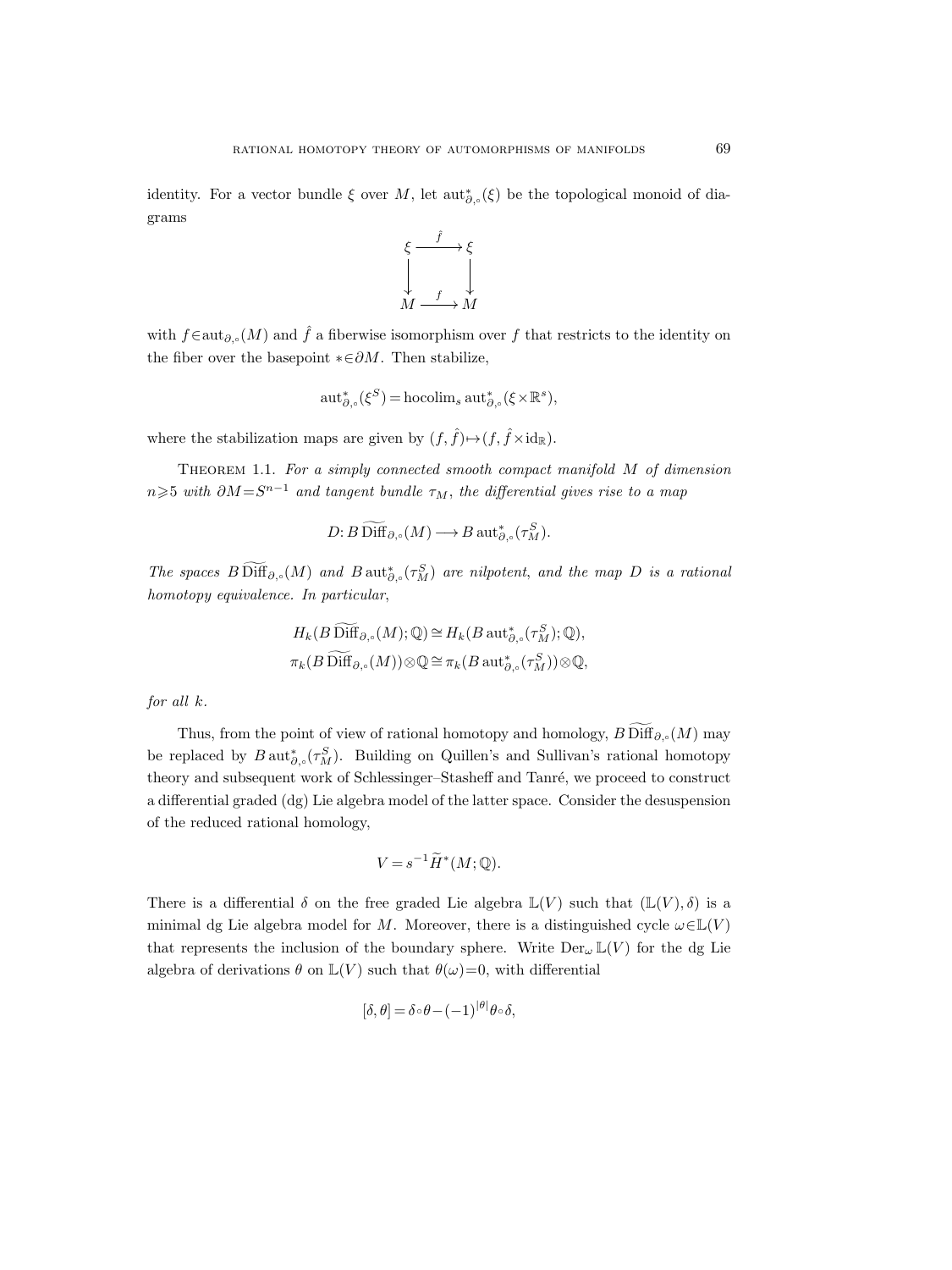and let  $\mathrm{Der}^+_{\omega}\mathbb{L}(V)$  denote the sub dg Lie algebra of positive-degree derivations such that  $[\delta, \theta] = 0$  if  $\theta$  is of degree 1.

Consider the graded vector space  $P = \pi_*(\Omega BO) \otimes \mathbb{Q}$  and fix generators

$$
q_i \in \pi_{4i-1}(\Omega BO) \otimes \mathbb{Q}
$$

by the equation

$$
\langle p_i, \sigma(q_i) \rangle = 1,
$$

where  $p_i \in H^{4i}(BO; \mathbb{Q})$  is the *i*th Pontryagin class and  $\sigma(q_i) \in \pi_{4i}(BO) \otimes \mathbb{Q}$  is the suspension. Let  $p_i(\tau_M) \in H^{4i}(M; \mathbb{Q})$  denote the Pontryagin classes of the tangent bundle  $\tau_M$ of M. There is a distinguished element of degree  $-1$  in the tensor product  $\widetilde{H}^*(M; \mathbb{Q}) \otimes P$ ,

$$
\tau = \sum_i p_i(\tau_M) \otimes q_i.
$$

The action of  $\mathrm{Der}_{\omega}^{\dagger} \mathbb{L}(V)$  on  $\mathbb{L}(V)$  induces an action on

$$
\mathbb{L}(V)/[\mathbb{L}(V), \mathbb{L}(V)] = s^{-1} \widetilde{H}_*(M; \mathbb{Q}),
$$

and hence on the tensor product  $\widetilde{H}^*(M; \mathbb{Q}) \otimes P$ . We may then form the dg Lie algebra

$$
\mathcal{M}^{\tau} = (\widetilde{H}^*(M; \mathbb{Q}) \otimes P)_{\geqslant 0} \rtimes_{\tau} \mathrm{Der}_{\omega}^{\perp} \mathbb{L}(V),
$$

where the subscript on the left factor indicates that we discard elements of negative degree. The Lie bracket is given by

$$
[(x, \theta), (y, \eta)] = (x, \eta + \theta, y, [\theta, \eta]),
$$

where x.  $\eta$  is the action above and  $\theta$ .  $y=-(-1)^{|\theta||y|}y$ .  $\theta$ . The differential is given by

$$
\partial^{\tau}(x,\theta) = (\tau, \theta, [\delta, \theta]).
$$

<span id="page-3-0"></span>THEOREM 1.2. For a simply connected smooth compact manifold  $M^n$  with boundary  $\partial M = S^{n-1}$ , we have that

- <span id="page-3-1"></span>(1)  $(\text{Der}_{\omega}^+ \mathbb{L}(V), [\delta, -])$  is a dg Lie algebra model for  $B$  aut<sub> $\partial_{\gamma} (M)$ </sub>;
- (2)  $(\mathcal{M}^{\tau}, \partial^{\tau})$  is a dg Lie algebra model for  $B$  aut<sub> $\partial_{\tau} \circ (\tau_M^S)$ </sub>.

The first part of Theorem [1.2](#page-3-0) is proved below as Theorem [3.12](#page-28-0) and the second part as Theorem [4.24.](#page-55-0)

We next focus attention on highly connected manifolds, for which these models simplify dramatically: if M is  $(d-1)$ -connected and 2d-dimensional for some  $d \ge 3$ , then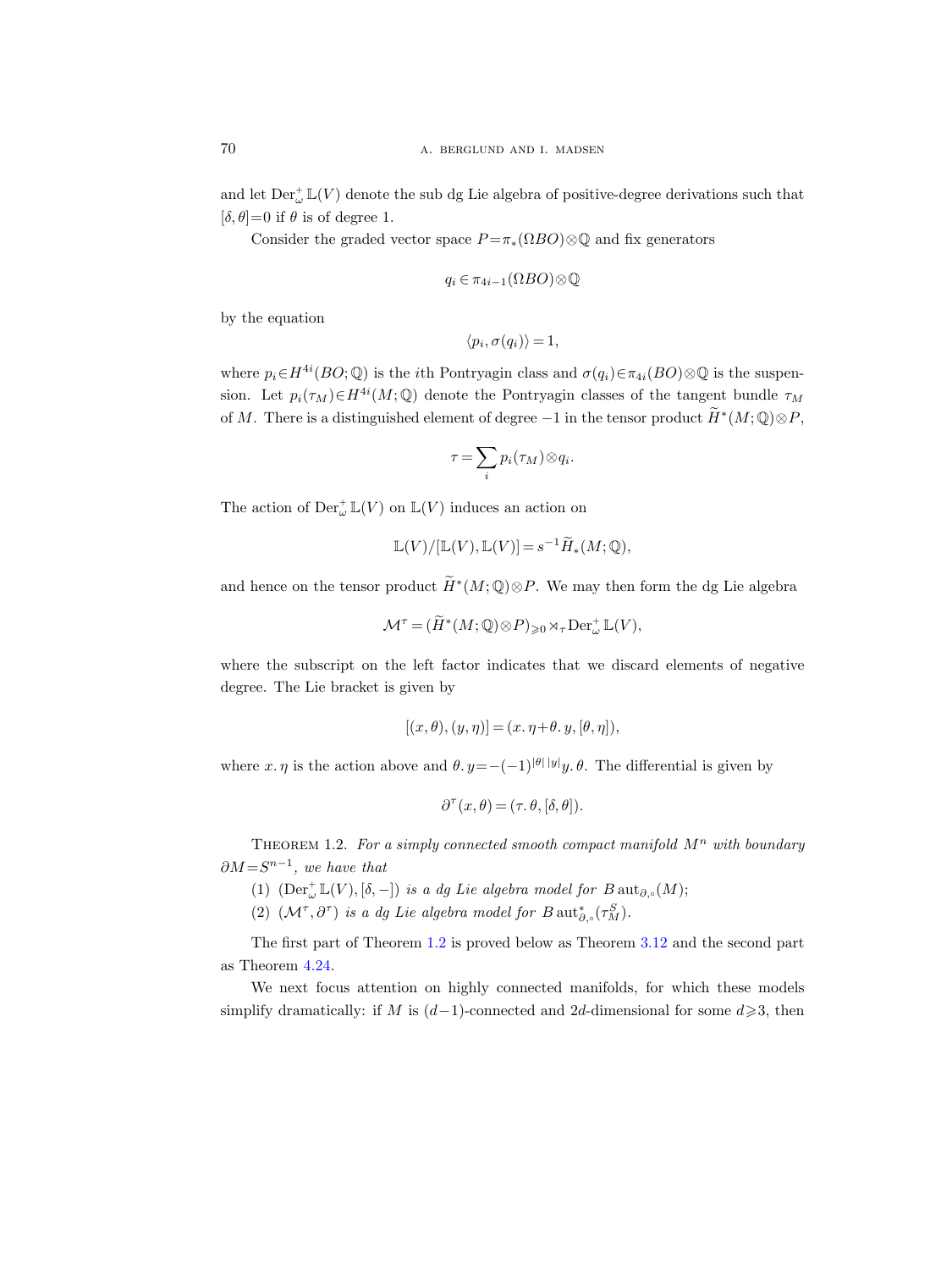$\delta=0$  and the action of  $\mathrm{Der}^{\perp}_{\omega}\mathbb{L}(V)$  on the reduced homology of M is trivial, for degree reasons. In these cases, we can also analyze the spectral sequences of the coverings

$$
B \operatorname{aut}_{\partial,\circ}(M) \longrightarrow B \operatorname{aut}_{\partial}(M),
$$
  

$$
B \widetilde{\operatorname{Diff}}_{\partial,\circ}(M) \longrightarrow B \widetilde{\operatorname{Diff}}_{\partial}(M),
$$

which leads to a calculation of the rational cohomology of the base spaces (in a range).

In particular, we consider the generalized surfaces of "genus"  $q$ ,

$$
M_{g,1} = \#^g S^d \times S^d \setminus \text{int}(D^{2d}).
$$

For  $2d > 4$ , the three spaces in  $(1.1)$  are radically different (the case  $2d=4$  is excluded due to the usual difficulties in dimension 4, but see Remark [1.10](#page-9-1) below). Still, in all three cases, there is a stable range for the rational cohomology: in degrees less than  $\frac{1}{2}(g-4)$ , the cohomology is independent of g. This was proved in [\[29\]](#page-116-0) for  $\text{Diff}_{\partial}(M_{q,1})$  and we prove it for  $\text{Diff}_{\partial}(M_{g,1})$  and  $\text{aut}_{\partial}(M_{g,1})$  in this paper.<sup>(1</sup>) We then proceed to study the stable cohomologies and the maps between them,

$$
H^*(B\operatorname{aut}_{\partial}(M_{\infty,1});\mathbb{Q}) \xrightarrow{J^*} H^*(B\widetilde{\operatorname{Diff}}_{\partial}(M_{\infty,1});\mathbb{Q}) \xrightarrow{I^*} H^*(B\operatorname{Diff}_{\partial}(M_{\infty,1});\mathbb{Q}).\tag{1.2}
$$

The desuspension of the reduced homology  $V_g = s^{-1} \widetilde{H}_*(M_{g,1}; \mathbb{Q})$ , equipped with the intersection form  $\langle -, - \rangle$ , is a non-degenerate graded anti-symmetric vector space; it admits a graded basis

$$
\alpha_1, ..., \alpha_g, \beta_1, ..., \beta_g, \quad |\alpha_i| = |\beta_i| = d - 1,
$$

such that

$$
\langle \alpha_i, \alpha_j \rangle = \langle \beta_i, \beta_j \rangle = 0
$$

and

$$
\langle \alpha_i, \beta_j \rangle = -(-1)^{|\alpha_i| \, |\beta_j|} \langle \beta_j, \alpha_i \rangle = \delta_{ij}.
$$

It follows directly from Theorem [1.2](#page-3-1) that

$$
\mathfrak{g}_g = \mathrm{Der}_{\omega}^+ \mathbb{L}(V_g) \tag{1.3}
$$

is a dg Lie algebra model for  $B$  aut<sub> $\partial_{\gamma}$ </sub> $(M_{g,1}),$  where  $\omega=[\alpha_1,\beta_1]+\dots+[\alpha_g,\beta_g].$  The differential  $\delta$  is zero, so in particular we get a computation of the rational homotopy groups:

<span id="page-4-1"></span>
$$
\pi_{*+1}B \operatorname{aut}_{\partial}(M_{g,1}) \otimes \mathbb{Q} \cong \operatorname{Der}_{\omega}^{+} \mathbb{L}(V_g), \quad * > 0. \tag{1.4}
$$

<span id="page-4-0"></span> $(1)$  In an earlier paper [\[10\]](#page-115-0) we established a stability range that depended on the dimension of the manifold. The range is greatly improved in this paper.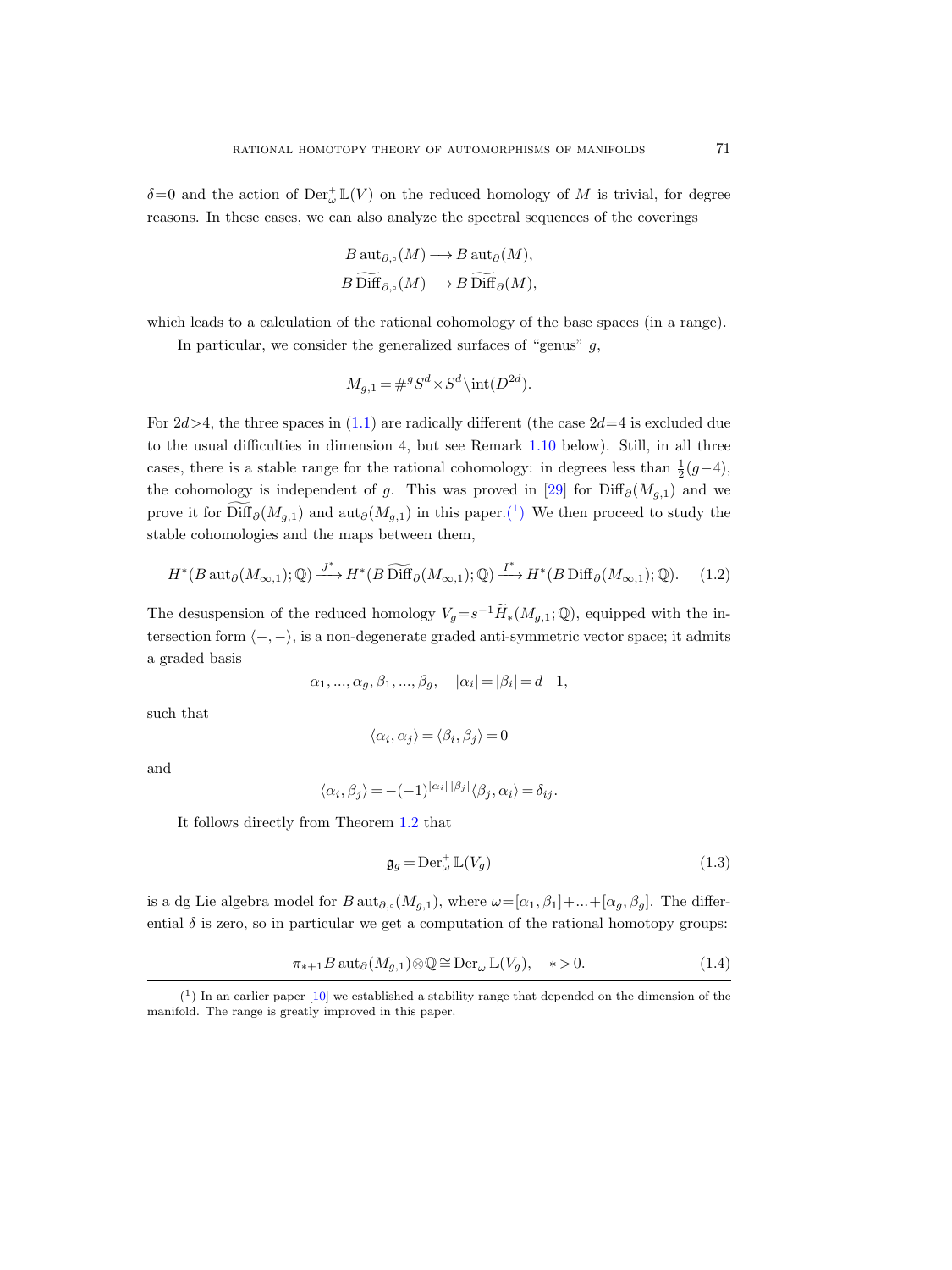The Whitehead product on the left-hand side corresponds to the commutator bracket on the right-hand side.

The fundamental group of  $B \text{aut}_{\partial}(M_{q,1}),$  i.e., the homotopy mapping class group, can be determined up to commensurability. The automorphism group,

$$
G_g(\mathbb{Q}) = \text{Aut}(V_g, \langle -, - \rangle),
$$

is the Q-points of an algebraic group, isomorphic to  $Sp_{2g}(\mathbb{Q})$  or  $O_{g,g}(\mathbb{Q})$ , depending on the parity of d. In §[5.1](#page-57-1) we introduce an arithmetic subgroup  $\Gamma_q$  of  $G_q(\mathbb{Q})$  commensurable with the fundamental group of  $B \text{aut}_{\partial}(M_{a,1})$ . The fundamental group surjects onto  $\Gamma_a$ , and under the isomorphism [\(1.4\)](#page-4-1) the action on the higher homotopy groups corresponds to the evident action of  $\Gamma_q \subset G_q(\mathbb{Q})$  on the right-hand side. Note that the Chevalley– Eilenberg cohomology  $H^*_{\text{CE}}(\mathfrak{g}_g)$  inherits an action of  $\Gamma_g$ .

<span id="page-5-1"></span>THEOREM 1.3. Let  $2d\geqslant 6$ . The stable cohomology of the homotopy automorphisms of  $M_{g,1}$  is given by

$$
H^*(B\operatorname{aut}_\partial(M_{\infty,1});\mathbb{Q})\cong H^*(\Gamma_\infty;\mathbb{Q})\otimes H^*_{\rm CE}(\mathfrak{g}_\infty)^{\Gamma_\infty}.
$$

The situation for block diffeomorphisms is similar. Let

<span id="page-5-0"></span>
$$
\Pi = \mathbb{Q}\{\pi_i : 4i > d\} \quad (=\pi_{*+d}(BO) \otimes \mathbb{Q}),\tag{1.5}
$$

be the graded vector space with basis elements  $\pi_i$  in degree  $4i-d>0$ . Next, let

$$
\mathfrak{a}_g = s^{-1} \Pi \otimes \widetilde{H}_d(M_{g,1}; \mathbb{Q}),
$$

considered as an abelian Lie algebra. In the notation of Theorem [1.2,](#page-3-0) we have that  $\tau = 0$ and  $\delta = 0$ , and moreover the action of  $\mathrm{Der}^{\perp}_{\omega} \mathbb{L}(V)$  on the reduced cohomology  $\widetilde{H}^*(M_{g,1}; \mathbb{Q})$ is trivial for degree reasons. It follows that the higher homotopy groups of the block space are given by

$$
\pi_{*+1} B \widetilde{\text{Diff}}_{\partial,\circ}(M_{g,1}) \otimes \mathbb{Q} \cong \mathfrak{g}_g \oplus \mathfrak{a}_g,\tag{1.6}
$$

and again the fundamental group acts through the projection onto  $\Gamma_q$ .

<span id="page-5-2"></span>THEOREM 1.4. Let  $2d \ge 6$ . The stable cohomology of the block diffeomorphism group of  $M_{g,1}$  is given by

$$
H^*(B\widetilde{\text{Diff}}_\partial(M_{\infty,1});\mathbb{Q})\cong H^*(\Gamma_\infty;\mathbb{Q})\otimes H^*_{\text{CE}}(\mathfrak{g}_\infty\oplus\mathfrak{a}_\infty)^{\Gamma_\infty}.
$$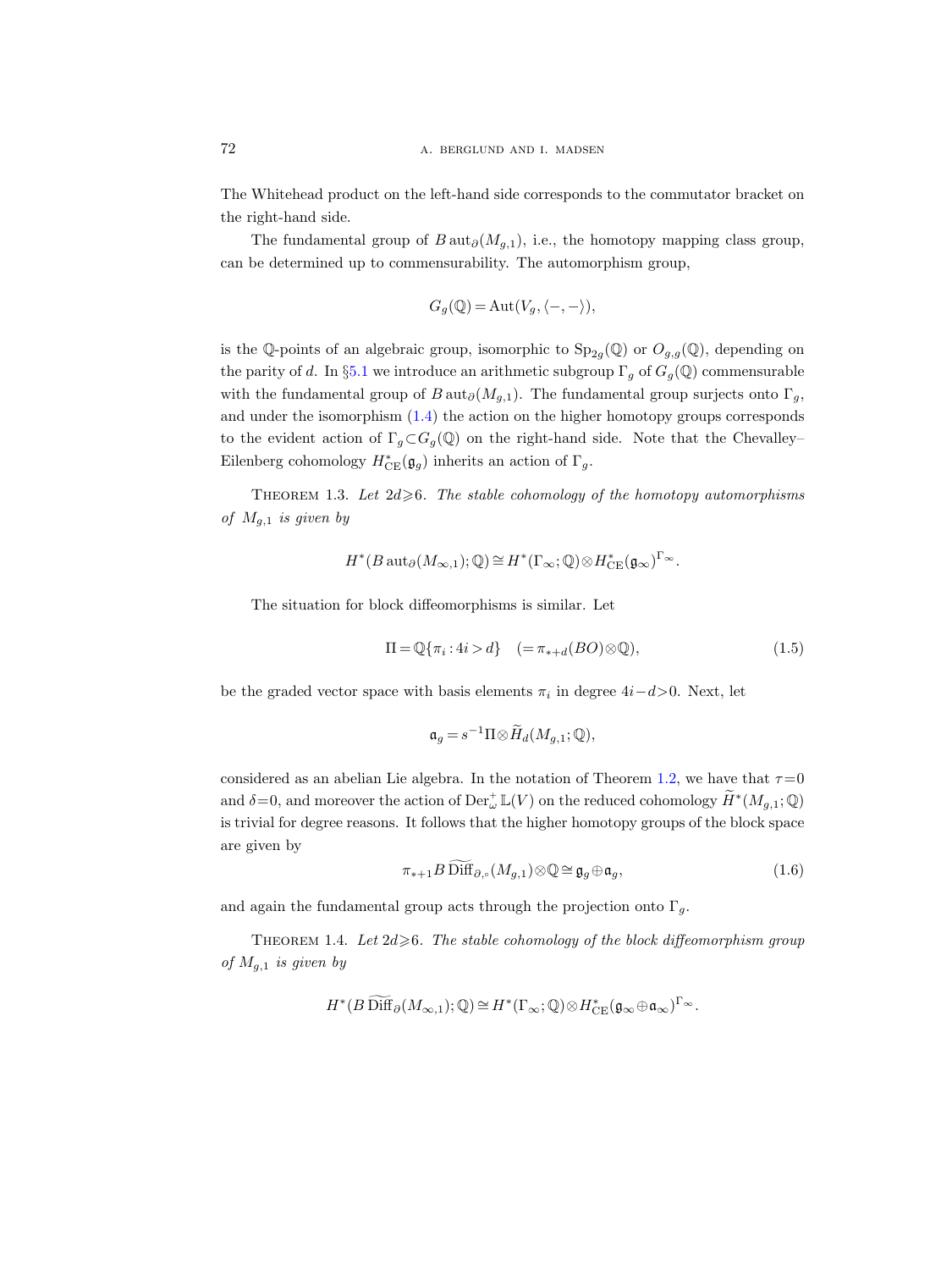Thus, the calculation of the stable cohomology is reduced to the calculation of the cohomology of arithmetic groups and invariant Lie algebra cohomology.

The stable rational cohomology of arithmetic groups was computed by Borel in [\[15\]](#page-115-1). For  $\Gamma_q$  the result reads

$$
H^*(\Gamma_\infty; \mathbb{Q}) = \mathbb{Q}[x_1, x_2, \dots],
$$

where

$$
|x_i| = \begin{cases} 4i-2, & \text{if } d \text{ is odd,} \\ 4i, & \text{if } d \text{ is even.} \end{cases}
$$

Serendipitously, the invariant Lie algebra cohomology has been considered by Kontsevich, though for entirely different purposes. Indeed, at least for d odd, the Lie algebra  $Der_{\omega} \mathbb{L}(V_q)$  is the same as the one studied by Kontsevich in his work on formal noncommutative symplectic geometry [\[39\]](#page-116-1), [\[38\]](#page-116-2). Extending Kontsevich's result, we find that the fixed set of the Chevalley–Eilenberg cochains,

$$
C_{\rm CE}^*(\mathfrak{g}_g\oplus\mathfrak{a}_g)^{\Gamma_g},
$$

admits an interpretation in terms of graphs, which we describe next.

For  $s, k \geq 0$ , let  $\mathscr{G}(s)_k$  denote the rational vector space spanned by connected graphs with k vertices of valence  $\geqslant 3$ , decorated by elements of the cyclic Lie operad, and s leaves labeled by 1, ..., s. The graphs are moreover equipped with orientations of the vertices and of the internal edges. There is an action of the symmetric group  $\Sigma_s$  given by permuting the leaf labels. Kontsevich's differential

$$
\partial \mathcal{G}(s)_k \longrightarrow \mathcal{G}(s)_{k-1},
$$

is defined as a sum over edge contractions. The subcomplex  $\mathscr{G}(0)$  spanned by graphs without leaves is Kontsevich's original graph complex. There is a decomposition

$$
\mathscr{G}(s) = \bigoplus_{n \geqslant 0} \mathscr{G}(n, s),
$$

where  $\mathscr{G}(n, s) \subseteq \mathscr{G}(s)$  is the subcomplex spanned by graphs G with rank  $H_1(G)=n$ . We remark that  $\mathscr G$  is closely related to the dual of the 'Feynman transform' of the Lie operad [\[32\]](#page-116-3).

If W is a graded vector space, then let  $W[n]$  or  $s^nW$  denote the graded vector space with  $W[n]_i=W_{i-n}$ . Define the suspension  $\Sigma\mathscr{G}(s)$  by

$$
\Sigma \mathscr{G}(s) = \bigoplus_n (\Sigma \mathscr{G})(n, s), \quad (\Sigma \mathscr{G})(n, s) = \mathscr{G}(n, s)[2(n-1) + s] \otimes \text{sgn}_s,
$$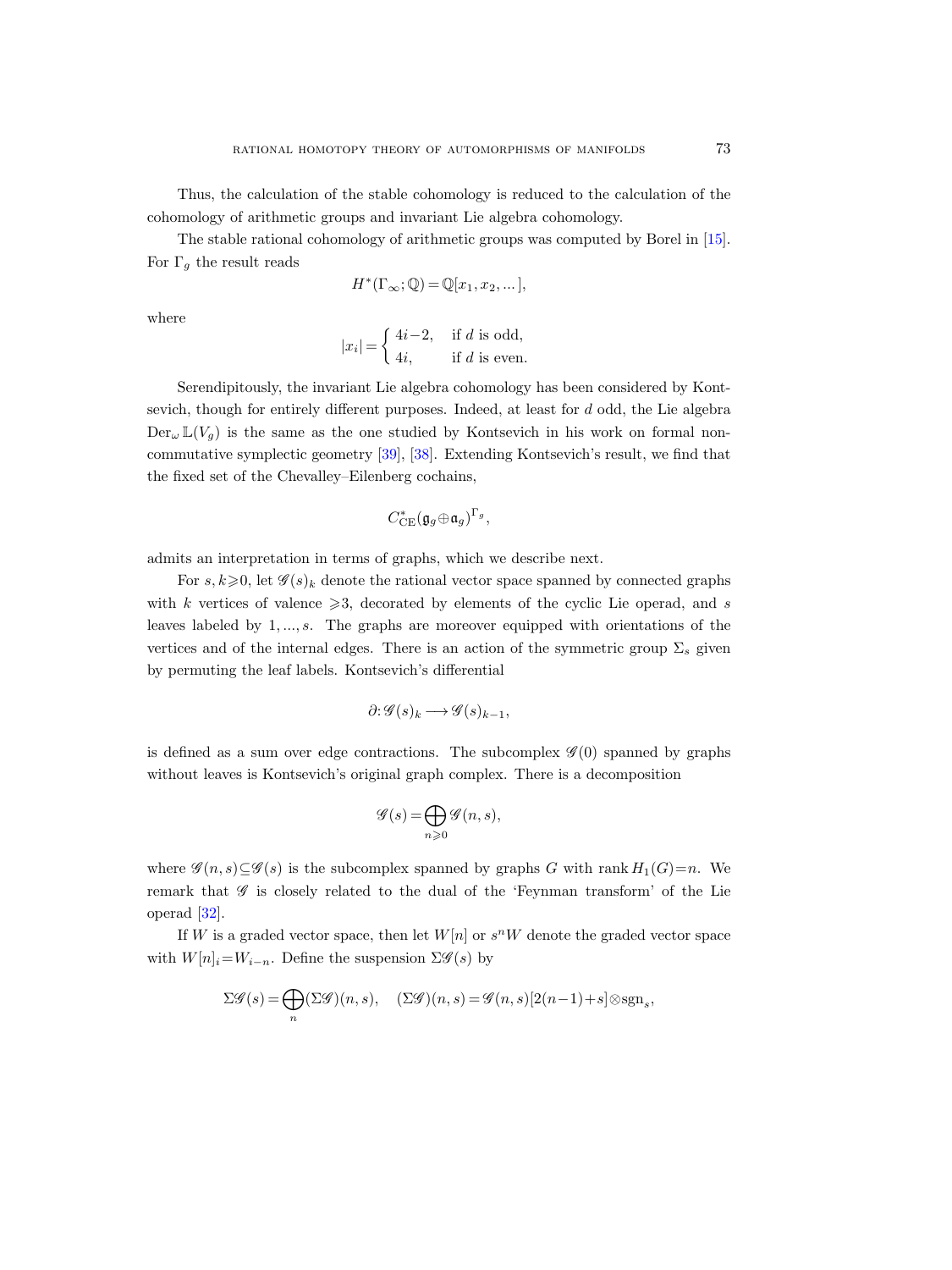and let  $\mathscr{G}^d = \Sigma^{d-1} \mathscr{G}$ . For a graded vector space W, we define

$$
\mathscr{G}^d[W] = \bigoplus_{s \geq 0} \mathscr{G}^d(s) \otimes_{\Sigma_s} W^{\otimes s}.
$$

With this notation, we establish isomorphisms

<span id="page-7-0"></span>
$$
C_*^{\text{CE}}(\mathfrak{g}_{\infty})_{\Gamma_{\infty}} \cong \Lambda \mathcal{G}^d(0),\tag{1.7}
$$

$$
C_*^{\text{CE}}(\mathfrak{g}_{\infty} \oplus \mathfrak{a}_{\infty})_{\Gamma_{\infty}} \cong \Lambda \mathscr{G}^d[\Pi],\tag{1.8}
$$

where  $\Pi$  is the graded vector space from  $(1.5)$ , and  $\Lambda W$  denotes the free graded commutative algebra on W. Moreover, in each case the Chevalley–Eilenberg differential on the left-hand side corresponds to Kontsevich's differential. (The isomorphism  $(1.7)$  for  $d=1$ is equivalent to Kontsevich's theorem.) This leads to the following result.

<span id="page-7-1"></span>THEOREM 1.5. There are isomorphisms (1)  $H^{\sf CE}_*(\mathfrak{g}_{\infty})_{\Gamma_{\infty}} \cong \Lambda(H_*(\mathscr{G}^d(0),\partial)),$ (2)  $H^{\rm CE}_*(\mathfrak{g}_{\infty} \oplus \mathfrak{a}_{\infty})_{\Gamma_{\infty}} \cong \Lambda(H_*(\mathscr{G}^d[\Pi], \partial)).$ 

The graph homology can in turn be related to the cohomology of automorphism groups of free groups. Building on the work of Culler and Vogtmann [\[22\]](#page-115-2), Kontsevich expressed the graph homology (for  $d=1$  and  $s=0$ ) in terms of the cohomology of outer automorphism groups of free groups. This was extended by Conant, Kassabov and Vogtmann [\[21\]](#page-115-3) to include the case  $s > 0$ . Let  $A_{n,s}$  be the group of homotopy classes of homotopy equivalences of a bouquet of  $n$  circles relative to  $s$  marked points. Then

$$
A_{n,0} \cong \text{Out } F_n, \quad A_{n,1} \cong \text{Aut } F_n \quad \text{and} \quad A_{n,s} \cong F_n^{s-1} \rtimes \text{Aut } F_n,
$$

where  $F_n$  is the free group on n generators. Note that permutation of the marked points yields an action of  $\Sigma_s$  on the homology of  $A_{n,s}$ .

<span id="page-7-2"></span>THEOREM 1.6. (Kontsevich  $(s=0)$ , Conant–Kassabov–Vogtmann  $(s>0)$ ) For all d, k and  $n+s\geqslant 2$ , there is a  $\Sigma_s$ -equivariant isomorphism

$$
H_k(\mathscr{G}^d(n,s),\partial)\cong H^{(2(n-1)+s)d-k}(A_{n,s};\mathbb{Q})\otimes \mathrm{sgn}_s^d.
$$

Our results should be compared with the known results for the diffeomorphism group. The stable cohomology for B Diff $_{\partial}(M_{q,1})$  was calculated in [\[44\]](#page-116-4) for 2d=2, verifying the Mumford conjecture, and in  $[27]$  for  $2d > 4$ . We recall the description. Let

$$
B \subset \mathbb{Q}[p_1, ..., p_{d-1}, e] \quad (= H^*(B \operatorname{SO}(2d); \mathbb{Q}))
$$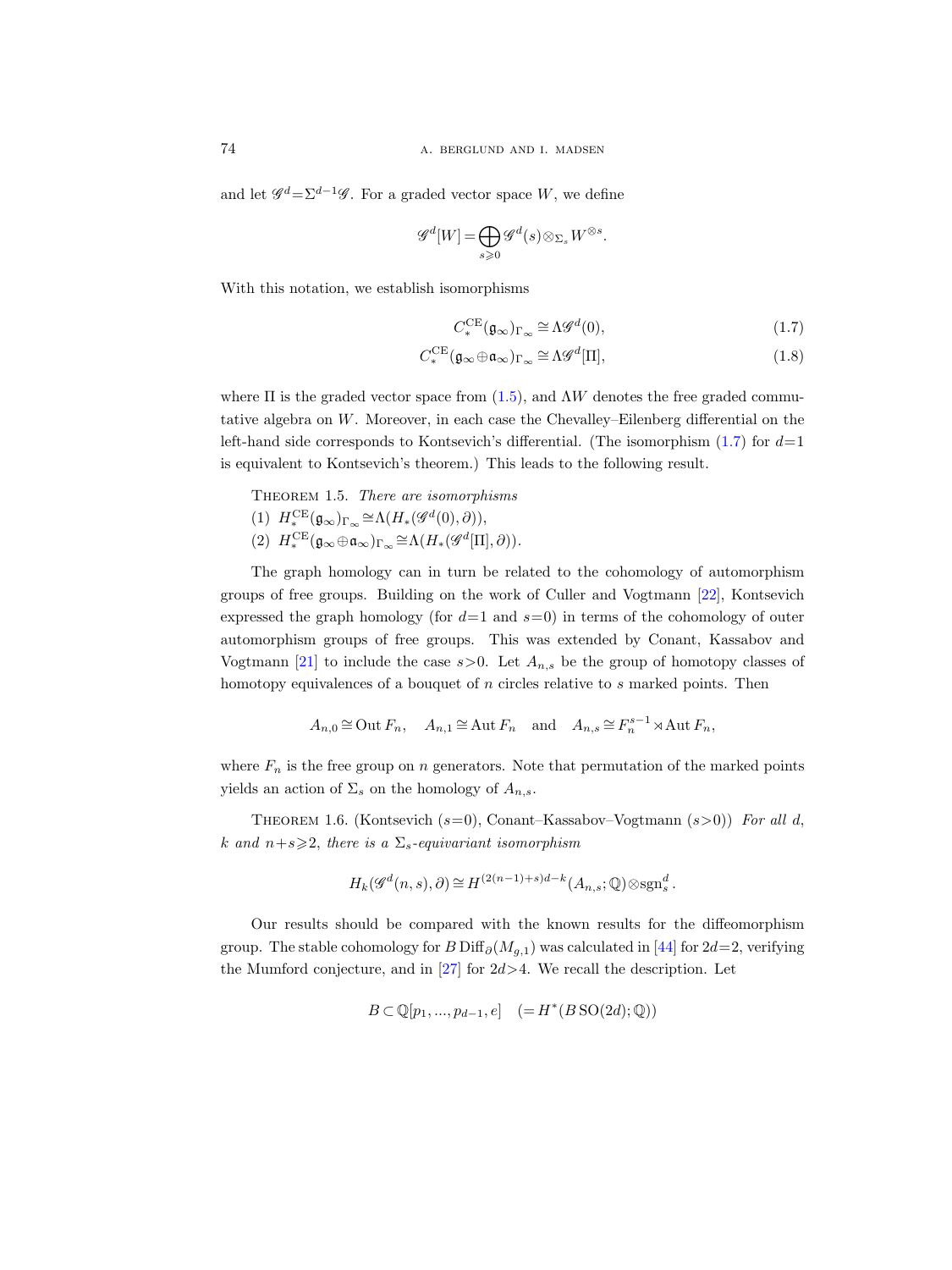be the set of monomials  $e^n p_{i_1} \dots p_{i_s}$  of degree  $>2d$ , with  $n \geq 0$  and  $\frac{1}{4}d \lt i_\nu \lt d$ . For each  $b \in B$  there is a cohomology class

$$
\kappa_b \in H^*(B\operatorname{Diff}_{\partial}(M_{g,1});\mathbb{Q}), \quad |\kappa_b| = |b| - 2d,
$$

and these classes are multiplicative generators for the stable cohomology.

THEOREM 1.7. (Madsen–Weiss  $(2d=2)$ , Galatius–Randal–Williams  $(2d>4)$ ) The stable cohomology of the diffeomorphism group

$$
H^*(B\operatorname{Diff}_{\partial}(M_{\infty,1});\mathbb{Q})
$$

is freely generated as a graded commutative algebra by the classes

$$
\kappa_{e^n p_{i_1} \ldots p_{i_s}},
$$

where  $\frac{1}{4}d \lt i_{\nu} \lt d$  if  $n+s \geqslant 2$ , and  $\frac{1}{2}d \lt i_{1} \lt d$  if  $(n, s) = (0, 1)$ .

We remark in passing that the proof of this result is different in spirit from the proofs of the above theorems and does not give any insights into the homotopy groups. It is an open problem of considerable interest to evaluate  $\pi_* \text{Diff}_{\partial}(M_{g,1}).$ 

In light of this result, the following reformulation of our main result suggests itself. Theorem [1.5](#page-7-1) combined with Theorem [1.6](#page-7-2) imply that elements

$$
\xi \in H_*(A_{n,s}; \mathbb{Q}), \quad p_{i_1}, \dots, p_{i_s} \in \Pi^{\vee},
$$

give rise to cohomology classes

$$
\tilde{\kappa}_{p_{i_1},...,p_{i_s}}^{\xi}\in H^{\ast}_{\mathrm{CE}}(\mathfrak{g}_{\infty}\!\oplus\!\mathfrak{a}_{\infty})^{\Gamma_{\infty}}
$$

of degree  $2(n-1)d+4i_1+\ldots+4i_s-|\xi|$ . These classes, subject to the equivariance and linearity relations

$$
\begin{aligned} \tilde{\kappa}_{p_{i_1},\ldots,p_{i_s}}^{\alpha\xi+b\zeta}&=a\tilde{\kappa}_{p_{i_1},\ldots,p_{i_s}}^{\xi}+b\tilde{\kappa}_{p_{i_1},\ldots,p_{i_s}}^{\zeta},\quad a,b\in\mathbb{Q},\\ \tilde{\kappa}_{p_{i_1},\ldots,p_{i_s}}^{\sigma\xi}&=\tilde{\kappa}_{p_{i_{\sigma_1}},\ldots,p_{i_{\sigma_s}}^{\xi}},\qquad\qquad\sigma\in\Sigma_s, \end{aligned}
$$

are the multiplicative generators of  $H^*_{CE}(\mathfrak{g}_{\infty} \oplus \mathfrak{a}_{\infty})^{\Gamma_{\infty}}$ . The isomorphisms in Theorems [1.3](#page-5-1) and [1.4](#page-5-2) are not canonical (see the discussion after Lemma [8.7\)](#page-96-1), but after choosing suitable lifts of the generators  $\tilde\kappa_{p_{i_1},...,p_{i_s}}^{\xi}$  to  $H^*(B\,\widetilde{\text{Diff}}_\partial(M_{\infty,1});\mathbb{Q}),$  our results can be reformulated as follows.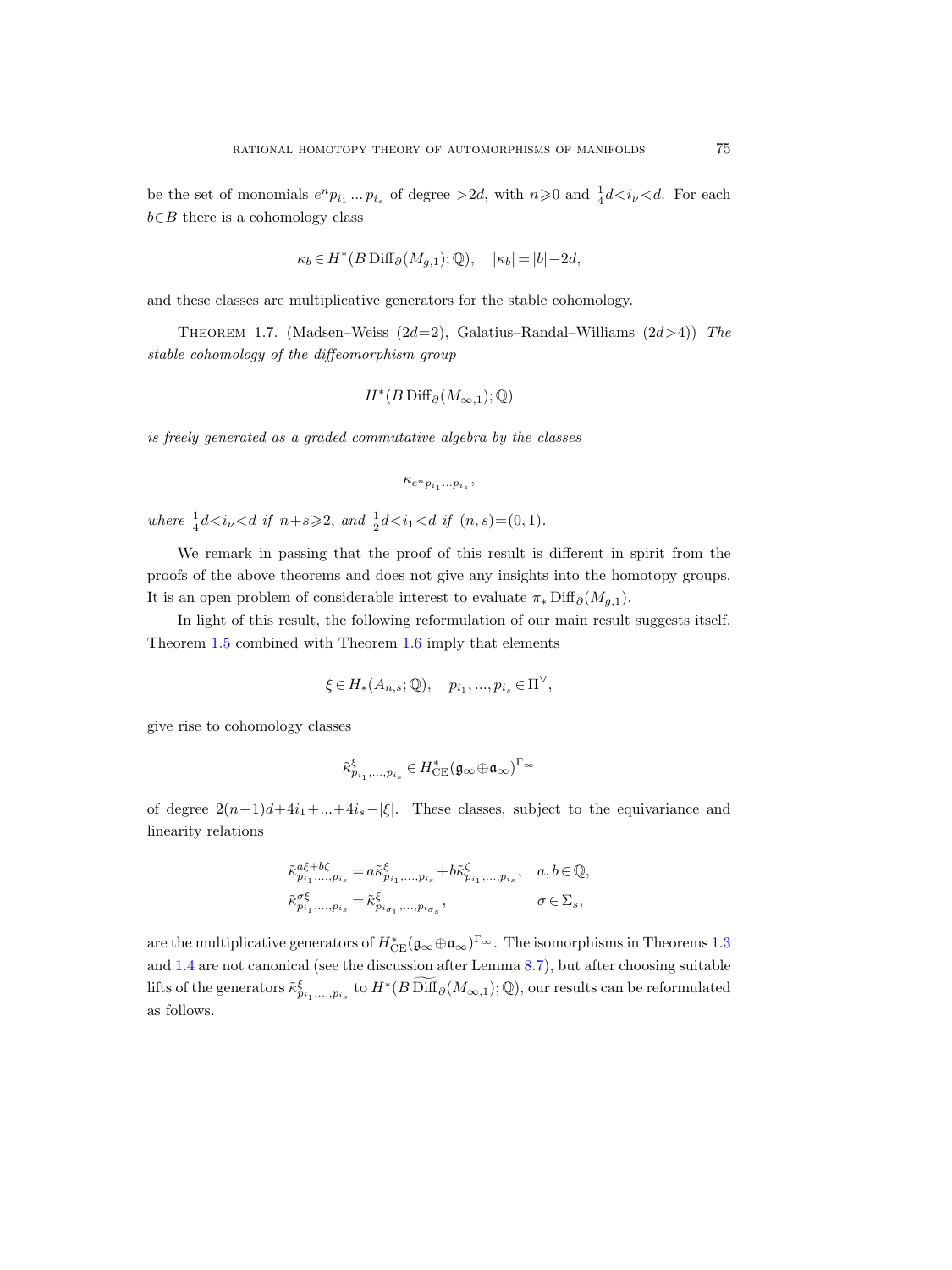<span id="page-9-2"></span>THEOREM 1.8. Let  $2d \geqslant 6$ . The stable cohomology of the block diffeomorphism group,

$$
H^*(B\operatorname{Diff}_{\partial}(M_{\infty,1});\mathbb{Q}),
$$

is freely generated as a graded commutative algebra by the Borel classes  $x_i$ , of degree  $4i-2$  if d is odd and  $4i$  if d is even, and classes

$$
\tilde{\kappa}_{p_{i_1},...,p_{i_s}}^{\xi},\quad \xi\in H_*(A_{n,s}),\quad i_{\nu}>\tfrac{1}{4}d,\quad n+s\geqslant 2,
$$

of degree  $2(n-1)d+4i_1+...+4i_s-|\xi|$ .

THEOREM 1.9. Let  $2d \geq 6$ . The homomorphism

$$
H^*(B\operatorname{aut}_{\partial}(M_{\infty,1});\mathbb{Q})\xrightarrow{J^*} H^*(B\widetilde{\operatorname{Diff}}_{\partial}(M_{\infty,1});\mathbb{Q})
$$

is injective. Its image is the subalgebra freely generated by the classes  $x_i$  and the classes  $\tilde{\kappa}^{\xi}$  of degree  $2(n-1)d-|\xi|$ , for  $\xi \in H_*(A_{n,0};\mathbb{Q})=H_*(\text{Out }F_n;\mathbb{Q})$ , for  $n \geqslant 2$ .

<span id="page-9-1"></span>Remark 1.10. The referee has pointed out that Theorem [1.8](#page-9-2) might hold also in dimension  $2d=4$ , because stable surgery works in dimension 4 by [\[26\]](#page-116-6) and because Theorem 1.5 of [\[28\]](#page-116-7) does not exclude dimension 4. We leave for the interested reader to work out the details.

The rational homology of the graph complex  $\mathscr{G}$ , or equivalently of the groups  $A_{n,s}$ , is largely unknown (though see [\[20\]](#page-115-4) for some recent computations). At any rate, certain classes present themselves immediately. If we let  $\varepsilon_{n,s}$  denote a generator for  $H_0(A_{n,s}),$ then, for  $n+s\geqslant 2$ , we have the class  $\tilde{\kappa}_{p_{i_1},...,p_{i_s}}^{\varepsilon_{n,s}}$  of degree  $2(n-1)d+4i_1+...+4i_s$ . We note that this is the same as the degree of the class  $\kappa_{e^n p_{i_1} \ldots p_{i_s}}$ . Thus, the free graded commutative algebra generated by the Borel classes

<span id="page-9-3"></span>
$$
x_i, \quad 1 \leqslant i < \frac{1}{2}d,\tag{1.9}
$$

and the classes

<span id="page-9-4"></span>
$$
\tilde{\kappa}_{p_{i_1},\ldots,p_{i_s}}^{\varepsilon_{n,s}},\quad \tfrac{1}{4}d
$$

is abstractly isomorphic to the stable cohomology of the diffeomorphism group.

<span id="page-9-0"></span>Conjecture 1.11. The subalgebra of  $H^*(B\widetilde{\text{Diff}}_\partial(M_{\infty,1});\mathbb{Q})$  generated by the classes [\(1.9\)](#page-9-3) and suitable lifts of the classes [\(1.10\)](#page-9-4) maps isomorphically onto the cohomology ring  $H^*(B\operatorname{Diff}_{\partial}(M_{\infty,1});\mathbb{Q})$  under the homomorphism  $I^*$ .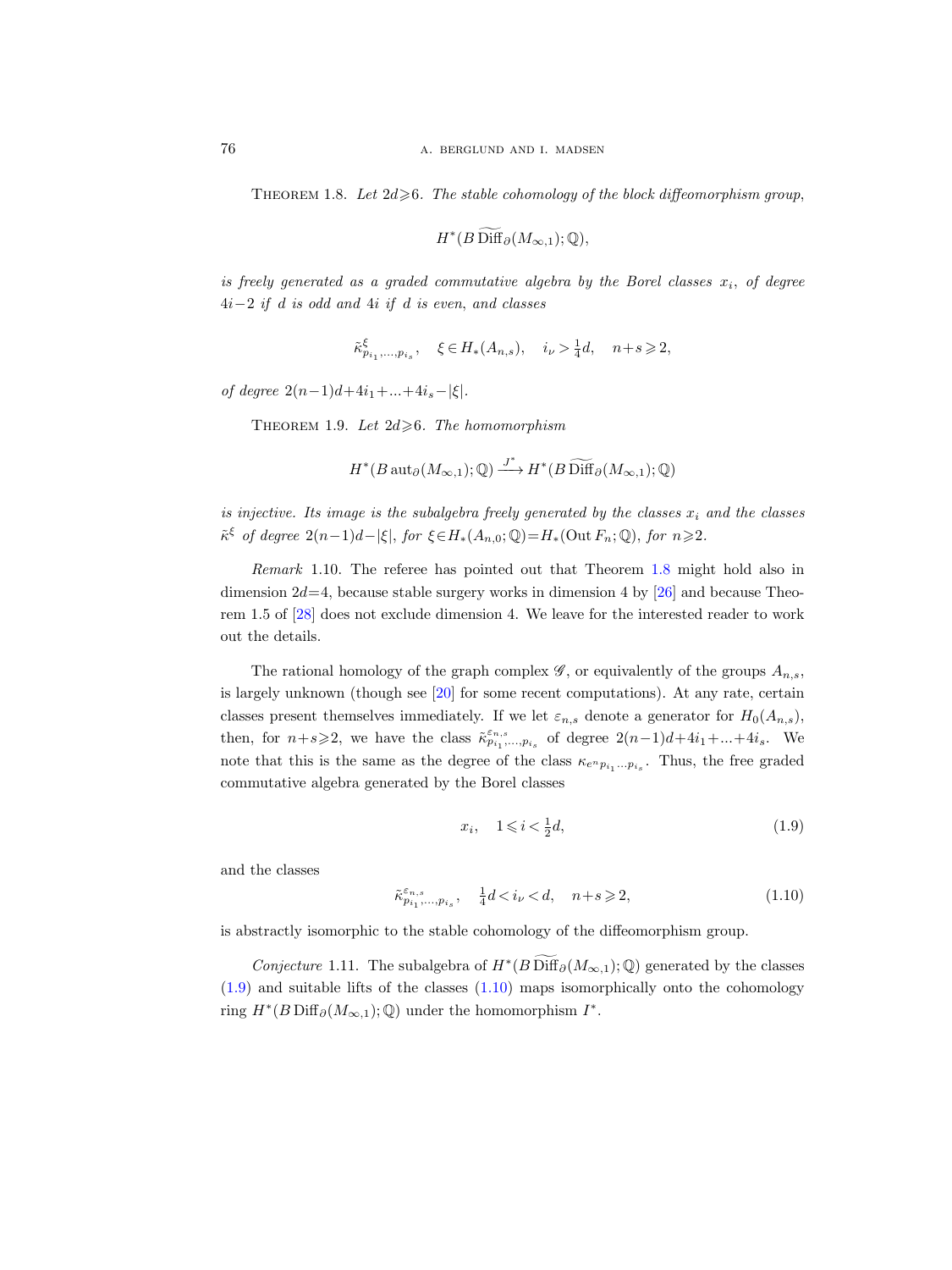It was shown in [\[23\]](#page-115-5) that

$$
I^*: H^*(B\operatorname{Diff}_{\partial}(M_{\infty,1});\mathbb{Q}) \longrightarrow H^*(B\operatorname{Diff}_{\partial}(M_{\infty,1});\mathbb{Q})
$$

is surjective. It is now an easy count of dimensions to check that

$$
\dim H^k(B\operatorname{Diff}_{\partial}(M_{\infty,1});\mathbb{Q}) = \dim H^k(B\operatorname{Diff}_{\partial}(M_{\infty,1});\mathbb{Q})
$$

when  $k < 2d$ , and that in degree 2d there is a difference in dimensions by 1. We conclude that  $I^*$  is an isomorphism in degrees  $\langle 2d \rangle$  and that the kernel in degree  $2d$  is 1-dimensional. Interestingly, the range of degrees where  $I^*$  is an isomorphism is greater than expected from the relation of ker  $I^*$  to algebraic K-theory [\[75\]](#page-118-0). If the conjecture is true, then the extra element  $\tilde{\kappa}^{\varepsilon_{2,0}}$ , associated with the generator of  $H_0(\text{Out } F_2;\mathbb{Q})$ , could be held responsible for the failure of injectivity in degree 2d. It is a bit surprising that the homology of the groups  $A_{n,s}$  in some sense measures the difference between the cohomology of the block diffeomorphism group and that of the diffeomorphism group.

#### Acknowledgments

We thank the referee for many pertinent comments that led to an improvement of the paper.

# 2. Quillen's rational homotopy theory

<span id="page-10-0"></span>In this section we will briefly review Quillen's rational homotopy theory [\[56\]](#page-117-0) and set up a spectral sequence for calculating the rational homology of a simply connected space from its rational homotopy groups. The existence of this spectral sequence was pointed out by Quillen [\[56,](#page-117-0) §6.9], but we need a version that incorporates group actions that are not necessarily basepoint preserving, so we need to revisit the construction.

# <span id="page-10-1"></span>2.1. Quillen's dg Lie algebra

The Whitehead products on the homotopy groups of a simply connected based topological space  $X$ ,

$$
\pi_{p+1}(X) \times \pi_{q+1}(X) \longrightarrow \pi_{p+q+1}(X),
$$

endow the rational homotopy groups,

$$
\pi^{\mathbb{Q}}_{*}(X) = \pi_{*+1}(X) \otimes \mathbb{Q},
$$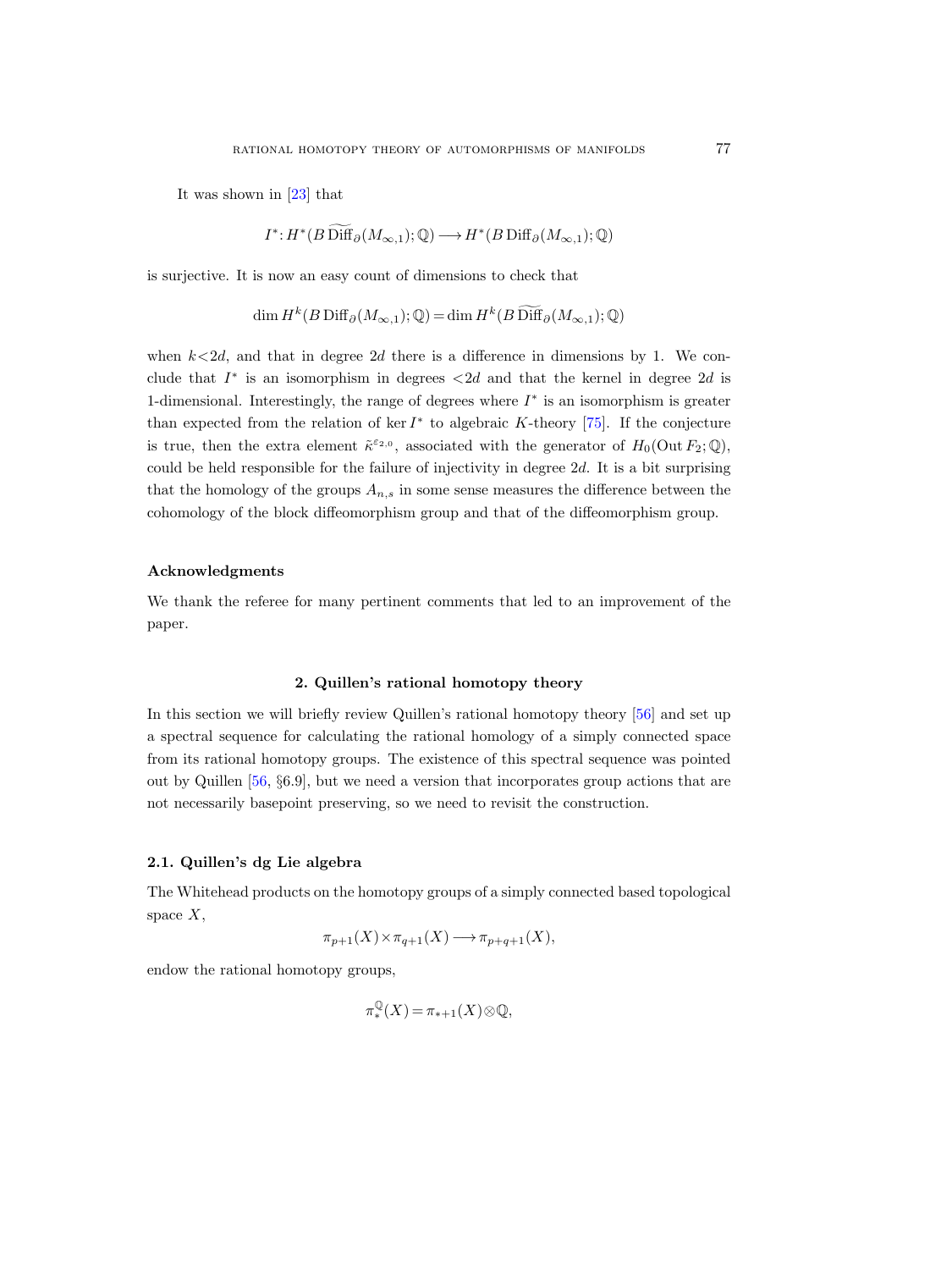with the structure of a graded Lie algebra. Rationally homotopy equivalent spaces have isomorphic Lie algebras, but  $\pi^{\mathbb{Q}}_*(X)$  is not a complete invariant; two spaces may have isomorphic Lie algebras without being rationally homotopy equivalent, as witnessed for instance by  $\mathbb{C}P^2$  and  $K(\mathbb{Z}, 2) \times K(\mathbb{Z}, 5)$ .

Quillen [\[56\]](#page-117-1) constructed a functor  $\lambda$  from the category of simply connected based topological spaces to the category of dg Lie algebras and established a natural isomorphism of graded Lie algebras

<span id="page-11-1"></span>
$$
H_*(\lambda(X)) \cong \pi_*^{\mathbb{Q}}(X). \tag{2.1}
$$

The quasi-isomorphism type of  $\lambda(X)$  is a finer invariant than the isomorphism type of  $\pi^{\mathbb{Q}}_*(X)$ . The main result of Quillen's theory is that it is a complete invariant: two simply connected spaces  $X$  and  $Y$  are of the same rational homotopy type if and only if the dg Lie algebras  $\lambda(X)$  and  $\lambda(Y)$  are quasi-isomorphic. Here, we say that two dg Lie algebras are quasi-isomorphic if they are isomorphic in the homotopy category of dg Lie algebras. Concretely, this means that there exists a zig-zag of quasi-isomorphisms that connects them.

# <span id="page-11-0"></span>2.2. The Quillen spectral sequence

Let  $L$  be a dg Lie algebra. The Chevalley–Eilenberg complex of  $L$  is the chain complex

$$
C_*^{\sf CE}(L) = (\Lambda sL, \delta).
$$

Here  $\Lambda sL$  denotes the free graded commutative algebra on the suspension of L. Elements of sL are denoted sx, where  $x \in L$ , with  $|sx|=|x|+1$ . The differential  $\delta = \delta_0 + \delta_1$  is defined by the following formulas

$$
\delta_0(sx_1 \wedge \ldots \wedge sx_n) = \sum_{i=1}^n (-1)^{1+\varepsilon_i} sx_1 \wedge \ldots s dx_i \ldots \wedge sx_n,
$$
  

$$
\delta_1(sx_1 \wedge \ldots \wedge sx_n) = \sum_{i < j} (-1)^{|sx_i| + \eta_{ij}} s[x_i, x_j] \wedge sx_1 \wedge \ldots \widehat{sx}_i \ldots \widehat{sx}_j \ldots \wedge sx_n,
$$

where

$$
\varepsilon_i = |sx_1| + \ldots + |sx_{i-1}|,
$$

and the sign  $(-1)^{\eta_{ij}}$  is determined by graded commutativity:

$$
sx_1 \wedge \ldots \wedge sx_n = (-1)^{\eta_{ij}} sx_i \wedge sx_j \wedge sx_1 \ldots \widehat{sx}_i \ldots \widehat{sx}_j \ldots \wedge sx_n.
$$

We let  $H_*^{\text{CE}}(L)$  denote the homology of this chain complex.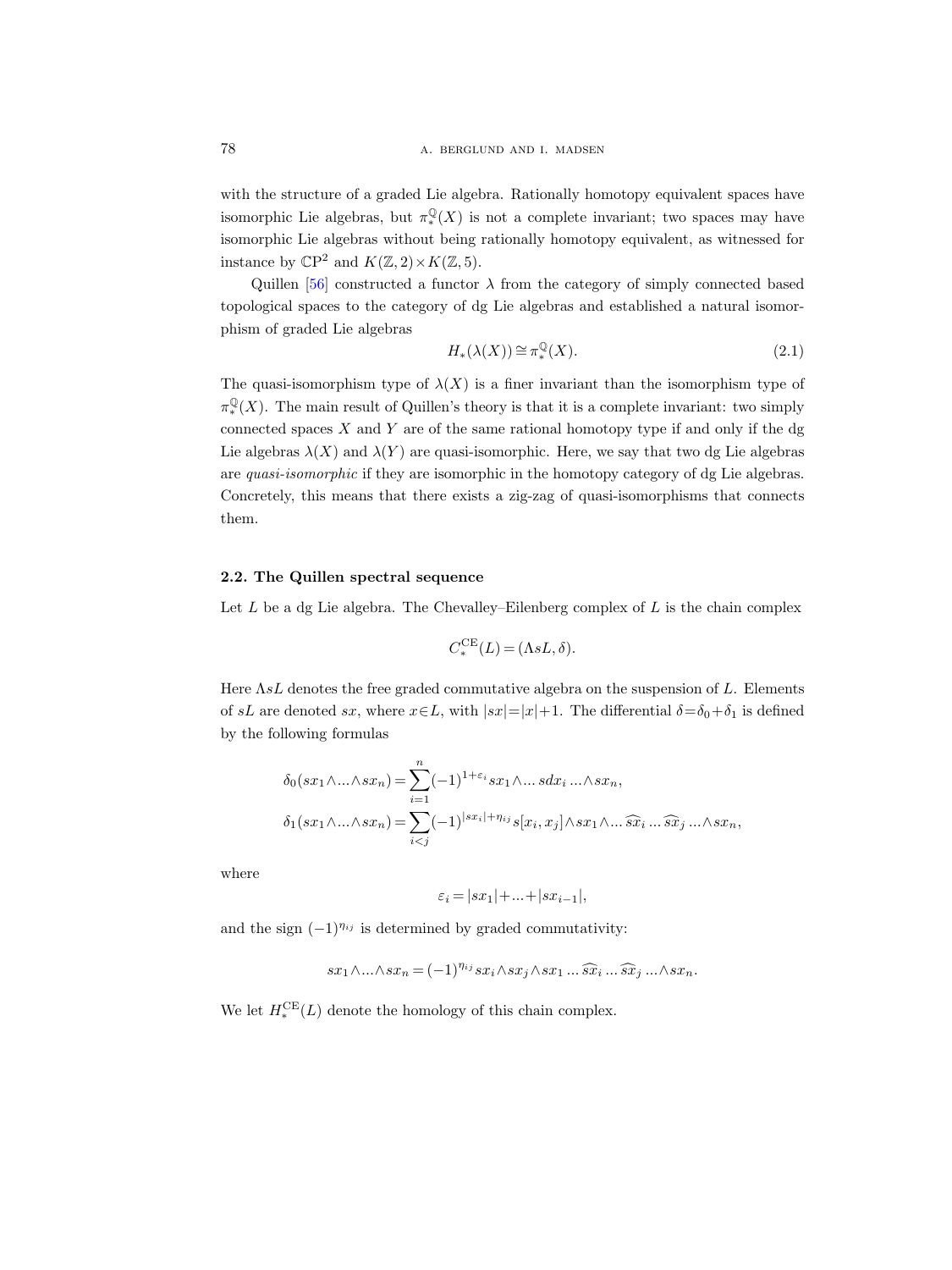If the differential of L is trivial, then there is a decomposition of the Chevalley– Eilenberg homology as

$$
H_n^{\text{CE}}(L) = \bigoplus_{p+q=n} H_{p,q}^{\text{CE}}(L),
$$

where  $H_{p,q}^{\text{CE}}(L)$  is the homology in word-length p and total degree  $p+q$ :

$$
\dots \longrightarrow (\Lambda^{p+1} sL)_q \xrightarrow{\delta_1} (\Lambda^p sL)_q \xrightarrow{\delta_1} (\Lambda^{p-1} sL)_q \longrightarrow \dots
$$

For arbitrary  $L$ , we may filter the Chevalley–Eilenberg complex by word-length;

$$
F_p\,{=}\,\Lambda^{\leqslant p} sL.
$$

The associated spectral sequence has

<span id="page-12-3"></span><span id="page-12-1"></span>
$$
E_{p,q}^2(L) = H_{p,q}^{\text{CE}}(H_*(L)) \Longrightarrow H_{p+q}^{\text{CE}}(L). \tag{2.2}
$$

If L is positively graded the filtration is finite in each degree, which ensures strong convergence of the spectral sequence.

There is a coproduct on  $\Lambda sL$ , called the *shuffle coproduct*, which is uniquely determined by the requirement that it makes  $\Lambda sL$  into a graded Hopf algebra with space of primitives sL. The differential  $\delta$  is a coderivation with respect to the shuffle coproduct, making  $C_*^{\text{CE}}(L)$  into a dg coalgebra, and  $(2.2)$  is a spectral sequence of coalgebras.

We will now interpret the above for the dg Lie algebra  $\lambda(X)$ . A fundamental property of Quillen's functor is the existence of a natural isomorphism of graded coalgebras

<span id="page-12-2"></span>
$$
H^{\mathrm{CE}}_{*}(\lambda(X)) \cong H_{*}(X; \mathbb{Q}). \tag{2.3}
$$

By  $(2.1)$  and  $(2.3)$  the spectral sequence of Quillen's dg Lie algebra  $\lambda(X)$  may be written as follows

<span id="page-12-5"></span><span id="page-12-4"></span>
$$
E_{p,q}^2(X) = H_{p,q}^{\text{CE}}(\pi_*^{\mathbb{Q}}(X)) \Longrightarrow H_{p+q}(X; \mathbb{Q}).
$$
\n(2.4)

We will refer to this as the Quillen spectral sequence.

# <span id="page-12-0"></span>2.3. Functoriality for unbased maps

It is evident from the construction that the Quillen spectral sequence is natural for basepoint-preserving maps. But in fact the functoriality can be extended to unbased maps. The homotopy groups  $\pi_n(X) = [S^n, X]_*$  depend on the basepoint of X, and are a priori only functorial for basepoint-preserving maps. However, if  $X$  is simply connected, the canonical map

$$
\pi_n(X) {\:\longrightarrow\:} [S^n,X]
$$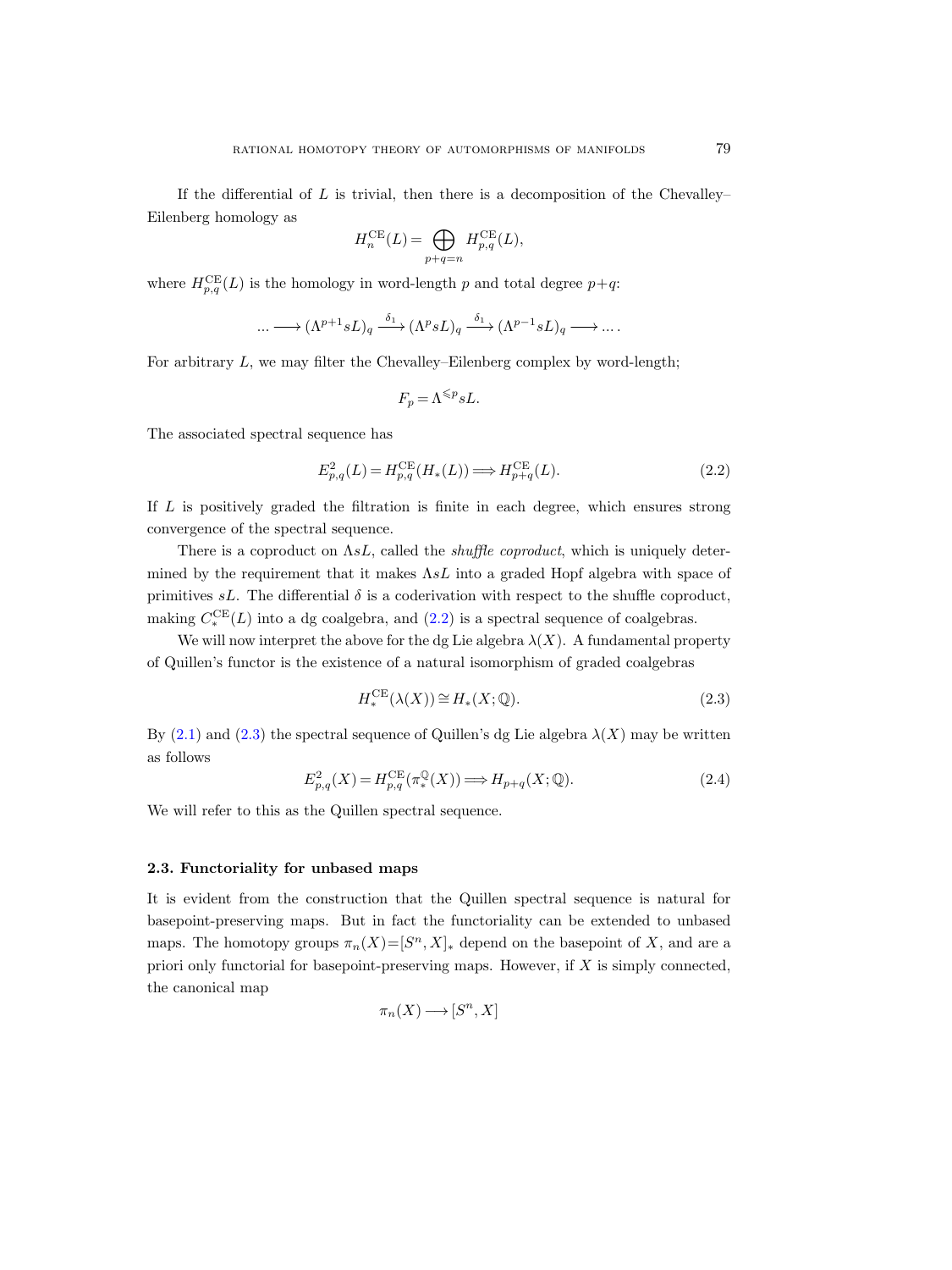is a bijection, and we may use this to extend  $\pi^{\mathbb{Q}}_*(X)$  to a functor defined on unbased simply connected spaces. Quillen's functor  $\lambda$  can also be extended to unbased maps, but only up to homotopy.

Suppose that X and Y are simply connected spaces with basepoints  $x_0$  and  $y_0$ . Given a not necessarily basepoint-preserving map  $f: X \rightarrow Y$ , we may choose a path  $\gamma$ from  $y_0$  to  $f(x_0)$ . Then we obtain based maps

$$
(X, x_0) \xrightarrow{f} (Y, f(x_0)) \xleftarrow{\text{ev}_1} (Y^I, \gamma) \xrightarrow{\text{ev}_0} (Y, y_0).
$$

The maps  $ev_i$  are weak homotopy equivalences, so the above may be interpreted as a morphism  $\bar{f}$  from  $(X, x_0)$  to  $(Y, y_0)$  in the homotopy category of based spaces. It is easily checked that  $\bar{f}$  only depends on the homotopy class of f, and that compositions are respected in the sense that  $\overline{gf} = \overline{g}\overline{f}$  as maps in the homotopy category.

We may apply Quillen's functor to get a diagram of dg Lie algebras

$$
\lambda(X, x_0) \xrightarrow{f_*} \lambda(Y, f(x_0)) \xleftarrow{(\text{ev}_1)_*} \lambda(Y^I, \gamma) \xrightarrow{(\text{ev}_0)_*} \lambda(Y, y_0),
$$

where the maps  $(ev_i)_*$  are quasi-isomorphisms. In homology, we obtain an induced morphism of graded Lie algebras

$$
(\mathrm{ev}_0)_*(\mathrm{ev}_1)_*^{-1}f_*\colon \pi^\mathbb{Q}_*(X)\longrightarrow \pi^\mathbb{Q}_*(Y).
$$

Under the identification  $\pi_n(X) \cong [S^n, X]$ , this map agrees with  $f_*: [S^n, X] \to [S^n, Y]$ , because  $ev_0$  and  $ev_1$  are homotopic as unbased maps. Since the spectral sequence  $(2.2)$  is natural with respect to morphisms of dg Lie algebras, the above considerations imply the following.

PROPOSITION 2.1. Let  $X$  be a simply connected space. There is a spectral sequence of coalgebras

$$
E_{p,q}^2 = H_{p,q}^{\text{CE}}(\pi_*^{\mathbb{Q}}(X)) \Longrightarrow H_{p+q}(X; \mathbb{Q}).
$$

The spectral sequence is natural with respect to unbased maps of simply connected spaces.

In particular, if X has a not necessarily basepoint-preserving action of a group  $\pi$ . then the Quillen spectral sequence  $(2.4)$  is a spectral sequence of  $\pi$ -modules (from the  $E^1$ -page and on). An important special case is when  $X=\widetilde{Y}$  is the universal cover of a path connected space Y and  $\pi$  is the group of deck transformations. By the above, we obtain a spectral sequence of coalgebras with a  $\pi$ -action,

$$
E_{p,q}^2 = H_{p,q}^{\mathrm{CE}}(\pi_*^{\mathbb{Q}}(\widetilde{Y})) \Longrightarrow H_{p+q}(\widetilde{Y}; \mathbb{Q}).
$$

It is an exercise in covering space theory to check that, under the standard identifications

$$
\pi \cong \pi_1(Y), \quad \pi_n(\widetilde{Y}) \cong \pi_n(Y), \quad n \geqslant 2,
$$

the action of  $\pi$  on  $\pi_n(\widetilde{Y})$  obtained as above corresponds to the usual action of  $\pi_1(Y)$  on the higher homotopy groups  $\pi_n(Y)$ .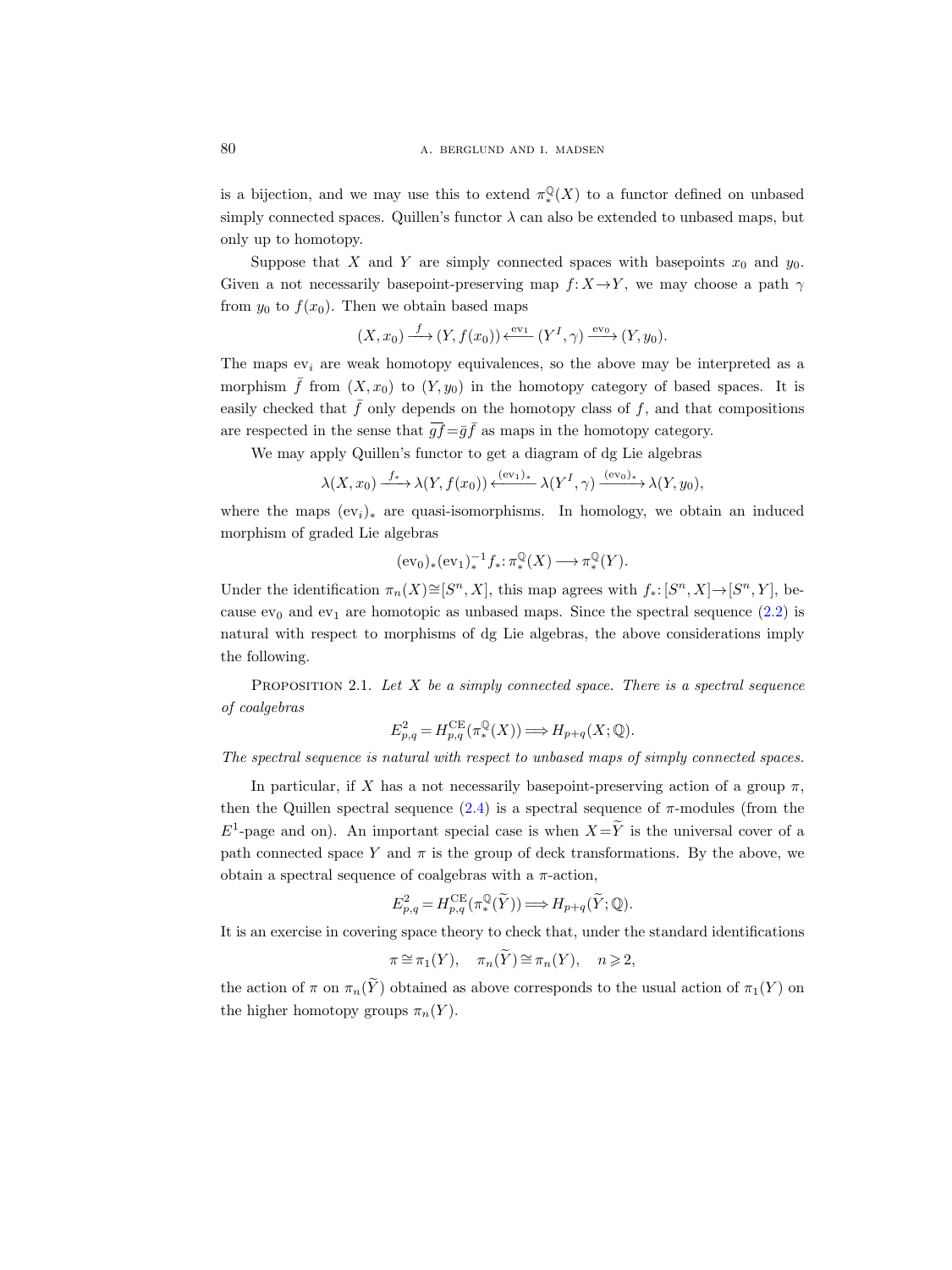## <span id="page-14-0"></span>2.4. Formality and collapse of the Quillen spectral sequence

The spectral sequence  $(2.2)$  is natural with respect to morphisms of dg Lie algebras. Evidently, a quasi-isomorphism induces an isomorphism from the  $E<sup>1</sup>$ -page and on, so quasi-isomorphic dg Lie algebras have isomorphic spectral sequences. It is also evident that the spectral sequence of a dg Lie algebra with trivial differential collapses at the  $E^2$ page. These simple observations have an interesting consequence. Namely, if the dg Lie algebra L is formal, meaning that it is quasi-isomorphic to its homology  $H_*(L)$  viewed as a dg Lie algebra with trivial differential, then the spectral sequence for  $L$  collapses at the  $E^2$ -page. Collapse of the spectral sequence is weaker than formality in general, although the difference is subtle.

Definition 2.2. Let us say that a group  $\pi$  is rationally perfect if  $H^1(\pi; V) = 0$  for every finite-dimensional  $\mathbb{O}\text{-vector space }V$  with an action of  $\pi$ .

For a rationally perfect group  $\pi$ , every short exact sequence of finite-dimensional  $\mathbb{Q}[\pi]$ -modules splits; cf. Appendix [B.](#page-108-2)

PROPOSITION 2.3. Let  $\pi$  be a group acting on a simply connected space X with degree-wise finite-dimensional rational cohomology groups. If  $\pi$  is rationally perfect and if Quillen's da Lie algebra  $\lambda(X)$  is formal, then there is an isomorphism of graded  $\pi$ modules

$$
H_n(X; \mathbb{Q}) \cong \bigoplus_{p+q=n} H_{p,q}^{\mathrm{CE}}(\pi_*^{\mathbb{Q}}(X)),
$$

for every n.

Proof. If the rational cohomology groups of a simply connected space are finitedimensional, then so are the rational homotopy groups. It follows that the Quillen spectral sequence [\(2.4\)](#page-12-5) is a spectral sequence of finite-dimensional  $\mathbb{Q}[\pi]$ -modules. Since  $\lambda(X)$  is formal, the Quillen spectral sequence collapses, and since  $\pi$  is rationally perfect, all extensions relating  $E^{\infty}_{*,*}$  and  $H_*(X; \mathbb{Q})$  are split.  $\Box$ 

Remark 2.4. A simply connected space X such that Quillen's dg Lie algebra  $\lambda(X)$  is formal is called *coformal* in the literature. The name *formal* is reserved for spaces where Sullivan's minimal model is formal. The two notions are not the same, they are Eckman– Hilton dual. Spaces that are simultaneously formal and coformal can be characterized in terms of Koszul algebras; see [\[7\]](#page-115-6).

# 3. Classification of fibrations

<span id="page-14-1"></span>The purpose of this section is to review some fundamental results on the classification of fibrations in the categories of topological spaces and dg Lie algebras.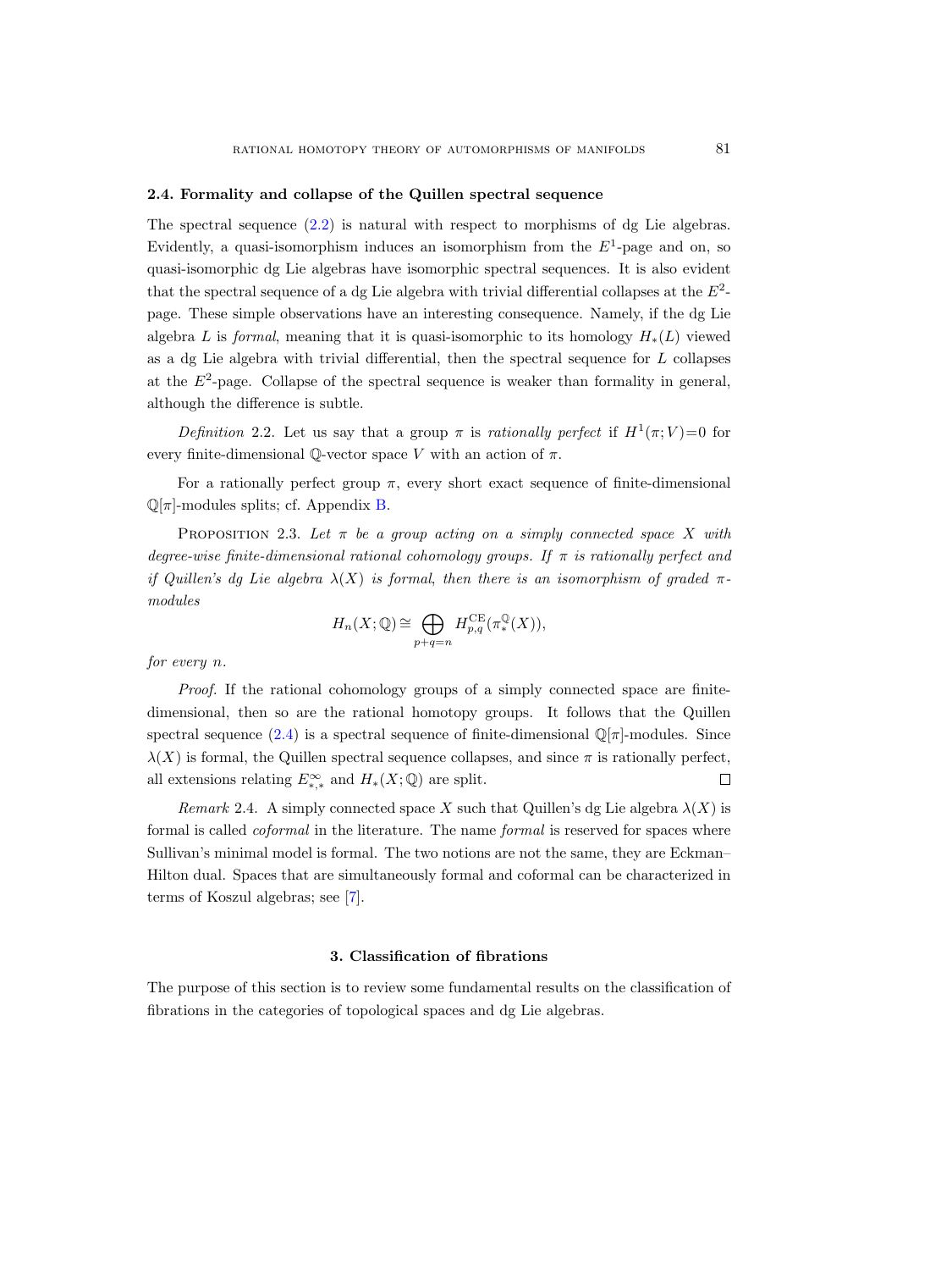The classification of fibrations up to fiber homotopy equivalence was pioneered by Stasheff [\[64\]](#page-117-2) and given a systematic treatment by May [\[48\]](#page-116-8). For a more recent modern approach, see [\[12\]](#page-115-7). The classification of fibrations for dg Lie algebras is implicit in the work of Sullivan [\[67\]](#page-117-3) and in a widely circulated preprint of Schlessinger–Stasheff (recently made available  $[62]$ ). A detailed account is given in Tanré's book  $[68]$ . There is also a more recent approach due to Lazarev [\[41\]](#page-116-9), which uses the language of  $L_{\infty}$ -algebras.

### <span id="page-15-0"></span>3.1. Fibrations of topological spaces

Let  $X$  be a simply connected space of the homotopy type of a finite CW-complex. Let  $\text{aut}(X)$  denote the topological monoid of homotopy automorphisms of X, with the compact-open topology, and let  $\text{aut}_*(X)$  denote the submonoid of basepoint-preserving homotopy automorphisms. It is well known that the classifying space  $B \text{aut}(X)$  classifies fibrations with fiber X. Let us recall the precise meaning of this statement.

An X-fibration over a space B is a fibration  $E \rightarrow B$  such that for every point  $b \in B$ there is a homotopy equivalence  $X \rightarrow E_b$ . An elementary equivalence between two Xfibrations  $E \rightarrow B$  and  $E' \rightarrow B$  is a map  $E \rightarrow E'$  over B such that for every  $b \in B$  the induced map  $E_b \to E'_b$  is a homotopy equivalence. We let  $\mathcal{F}ib(B, X)$  denote the set of equivalence classes of  $X$ -fibrations over  $B$  under the equivalence relation generated by elementary equivalences.

<span id="page-15-3"></span>THEOREM 3.1. (See  $[48]$ ) There is an X-fibration

<span id="page-15-2"></span>
$$
E_X \longrightarrow B_X,\tag{3.1}
$$

which is universal, in the sense that the map

$$
[B, B_X] \longrightarrow \mathcal{F}ib(B, X),
$$

$$
[\varphi] \longmapsto [\varphi^*(E_X) \to B],
$$

is a bijection for every space  $B$  of the homotopy type of a CW-complex. Furthermore, the universal fibration  $(3.1)$  is weakly equivalent to the map

$$
B\operatorname{aut}_*(X) \longrightarrow B\operatorname{aut}(X)
$$

induced by the inclusion of monoids  $\text{aut}_*(X) \to \text{aut}(X)$ .

#### <span id="page-15-1"></span>3.2. Fibrations of dg Lie algebras

There is a parallel story for dg Lie algebras. According to Quillen [\[56,](#page-117-1) §5], the category of positively graded dg Lie algebras admits a model structure where the weak equivalences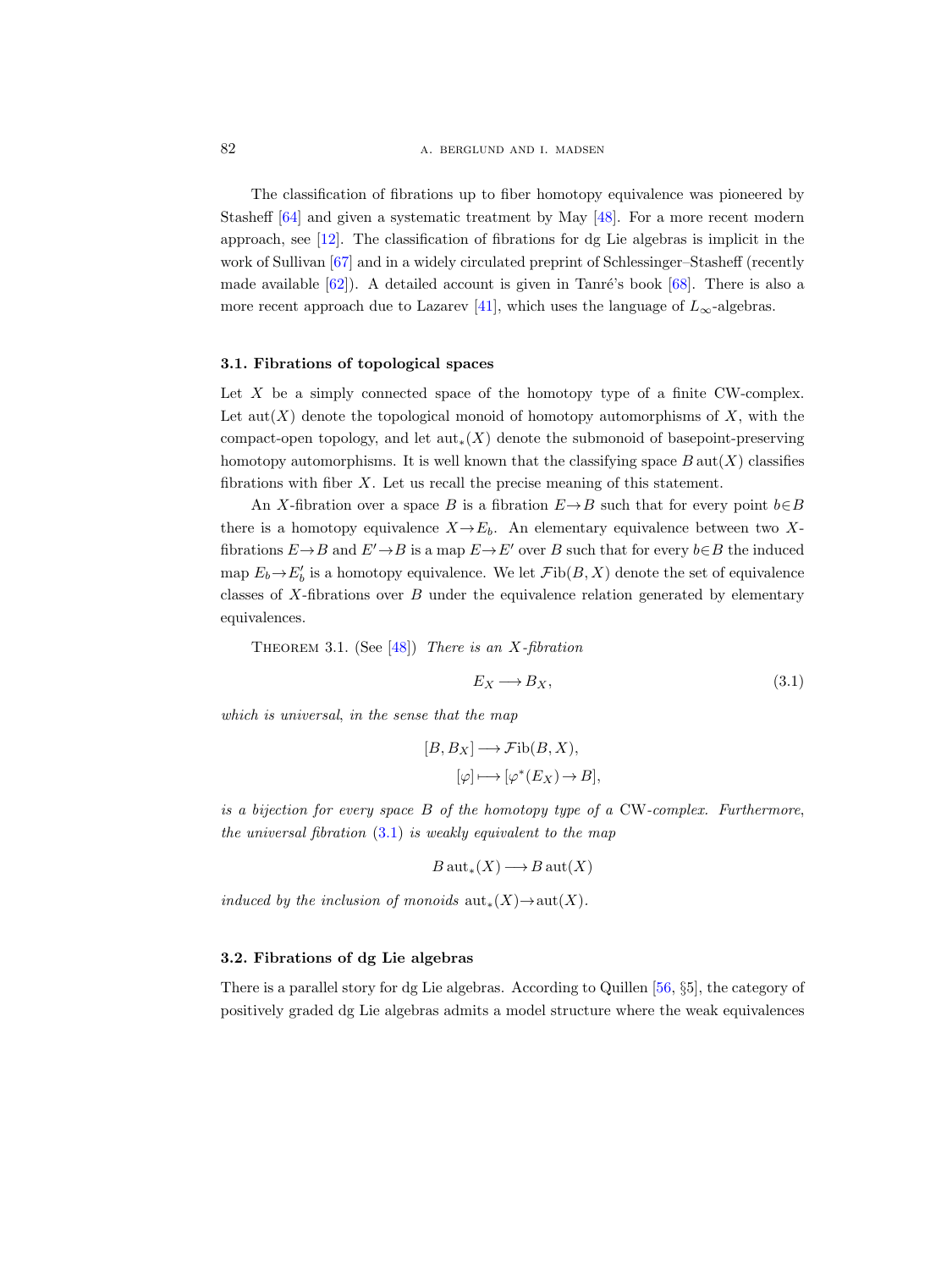are the quasi-isomorphisms and the fibrations are the maps that are surjective in degrees  $>1$ . The cofibrations are the 'free maps'; see [\[56,](#page-117-0) Proposition II.5.5]. In particular, a dg Lie algebra is cofibrant if and only if its underlying graded Lie algebra is free. Schlessinger and Stasheff have given an explicit construction of a classifying space for fibrations in this context, which we now will recall.

Let L be a dg Lie algebra. A derivation of degree p is a linear map  $\theta: L_* \to L_{*+p}$ such that

$$
\theta[x, y] = [\theta(x), y] + (-1)^{p|x|}[x, \theta(y)],
$$

for all  $x, y \in L$ . The derivations of L are the elements of a dg Lie algebra Der L, whose Lie bracket and differential  $D$  are defined by

$$
[\theta,\eta]=\theta\circ\eta-(-1)^{|\theta|\,|\eta|}\eta\circ\theta,\quad D(\theta)=d\circ\theta-(-1)^{|\theta|}\theta\circ d,
$$

where  $d$  is the differential in  $L$ .

Given a morphism of dg Lie algebras  $f: L \to L'$ , an f-derivation of degree p is a map  $\theta: L_* \to L'_{*+p}$  such that

$$
\theta[x, y] = [\theta(x), f(y)] + (-1)^{p|x|} [f(x), \theta(y)],
$$

for all  $x, y \in L$ . The f-derivations assemble into a chain complex  $Der_f(L, L')$ , whose differential  $D$  is defined by

$$
D(\theta) = d_{L'} \circ \theta - (-1)^{|\theta|} \theta \circ d_L.
$$

In general there is no natural Lie algebra structure on  $Der_f(L, L').$ 

The Jacobi identity for L implies that the map  $ad_x: L \to L$ , sending y to  $[x, y]$ , is a derivation of degree |x| for each  $x \in L$ . The map ad: L  $\rightarrow$  Der L sending x to ad<sub>x</sub> is a morphism of dg Lie algebras. Let Der  $L/\!\!/$  ad L denote the mapping cone of ad:  $L \rightarrow$ Der L, i.e.,

$$
Der L/\!\!/ \text{ ad } L = sL \oplus Der L,
$$

with differential given by

$$
\widetilde{D}(\theta) = D(\theta), \quad \widetilde{D}(sx) = \mathrm{ad}_x - sd(x),
$$

for  $\theta \in \text{Der } L$  and  $x \in L$ . There is a Lie bracket on Der  $L/\!\!/$  ad L, which is defined as the extension of the Lie bracket on Der L that satisfies

$$
[\theta, sx] = (-1)^{|\theta|} s\theta(x), \quad [sx, sy] = 0,
$$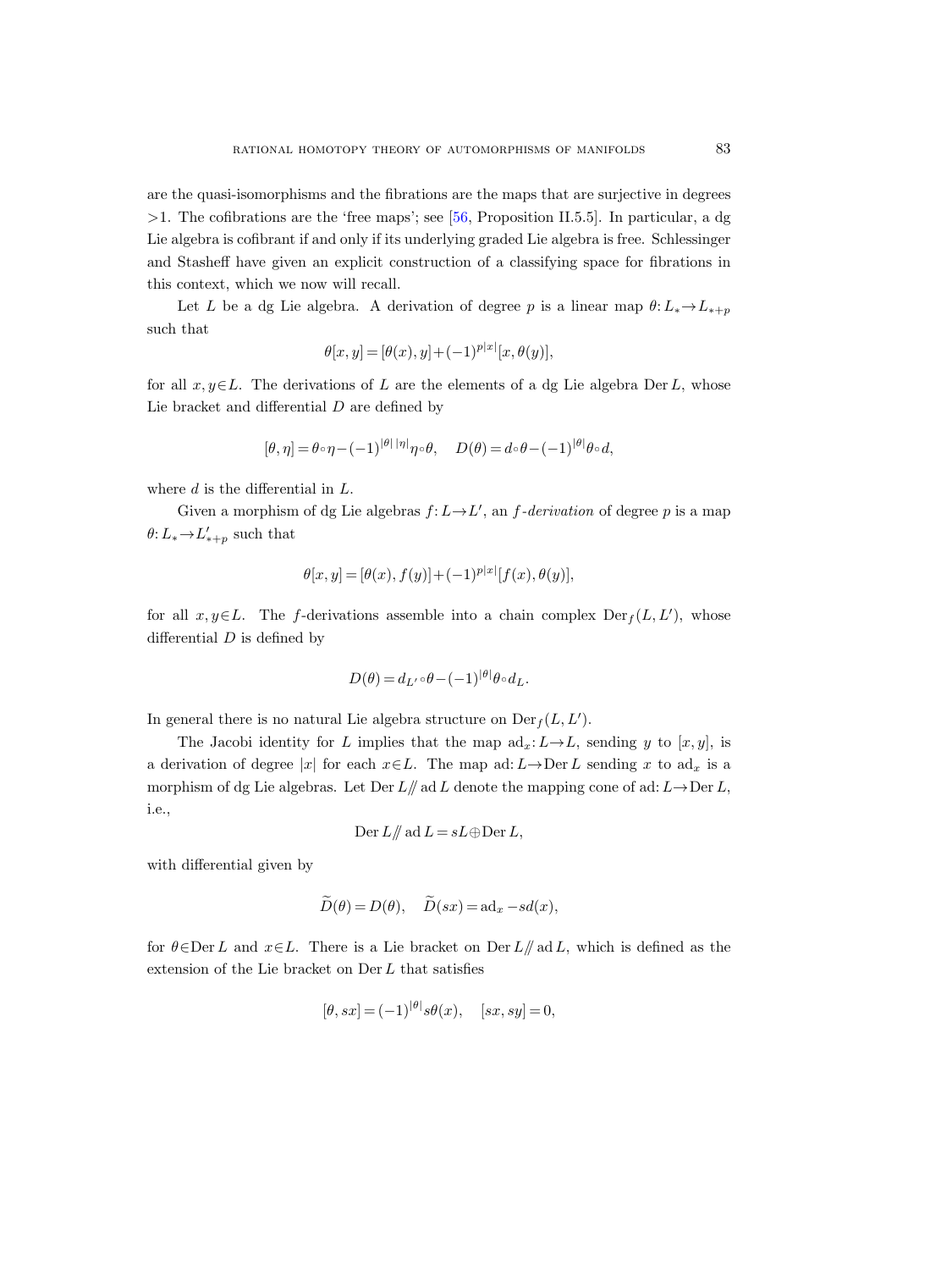for  $\theta \in \text{Der } L$  and  $x, y \in L$ . The Schlessinger–Stasheff classifying dg Lie algebra of L is defined to be the positive truncation,

$$
B_L = (\text{Der } L \mathop{/\!\!/} \text{ ad } L)^+.
$$

Here, the positive truncation of a dg Lie algebra  $L$  is the sub dg Lie algebra  $L^+$  with

$$
L_i^+ = \begin{cases} L_i, & \text{if } i \geqslant 2, \\ \ker(d: L_1 \to L_0), & \text{if } i = 1, \\ 0, & \text{if } i \leqslant 0. \end{cases}
$$

An L-fibration over K is a surjective map of dg Lie algebras  $\pi: E \to K$  together with a quasi-isomorphism  $L \rightarrow \text{Ker } \pi$ . An elementary equivalence between two L-fibrations  $\pi: E \to K$  and  $\pi': E' \to K$  is a quasi-isomorphism of dg Lie algebras  $E \to E'$  over K such that the diagram



commutes. Let  $\mathcal{F}ib(K, L)$  denote the set of equivalence classes of L-fibrations over K under the equivalence relation generated by elementary equivalence.

<span id="page-17-0"></span>THEOREM 3.2. (See Tanré [\[68\]](#page-117-5)) Let L be a cofibrant dg Lie algebra and let  $B_L$ denote its Schlessinger–Stasheff classifying dg Lie algebra. There is an L-fibration

$$
E_L \longrightarrow B_L,\tag{3.2}
$$

which is universal in the sense that for every cofibrant da Lie algebra  $K$ , the map

$$
[K, B_L] \longrightarrow \mathcal{F}ib(K, L),
$$

$$
[\varphi] \longmapsto [\varphi^*(E_L)],
$$

is a bijection. Furthermore, the morphism  $E_L \rightarrow B_L$  is weakly equivalent to the morphism

$$
Der^+ L \longrightarrow (Der L/\!\!/ \operatorname{ad} L)^+.
$$

By combining Theorems [3.1](#page-15-3) and [3.2,](#page-17-0) together with Quillen's equivalence of homotopy theories between  $\textbf{Top}^{\mathbb{Q}}_{*,1}$  and  $\textbf{DGL}_1$ , it is not difficult to derive the following consequence.

COROLLARY 3.3. (See [\[68,](#page-117-5) Corollaire VII.4 (4)]) Let X be a simply connected space of the homotopy type of a finite CW-complex. Let  $\mathbb{L}_X$  be a cofibrant model of Quillen's dg Lie algebra  $\lambda(X)$ . The positive truncation of the morphism of dg Lie algebras

$$
\mathrm{Der}\,\mathbb{L}_X\longrightarrow \mathrm{Der}\,\mathbb{L}_X/\!\!/ \, \mathrm{ad}\,\mathbb{L}_X
$$

is a dg Lie algebra model for the map of simply connected covers

$$
B \operatorname{aut}_*(X)\langle 1 \rangle \longrightarrow B \operatorname{aut}(X)\langle 1 \rangle.
$$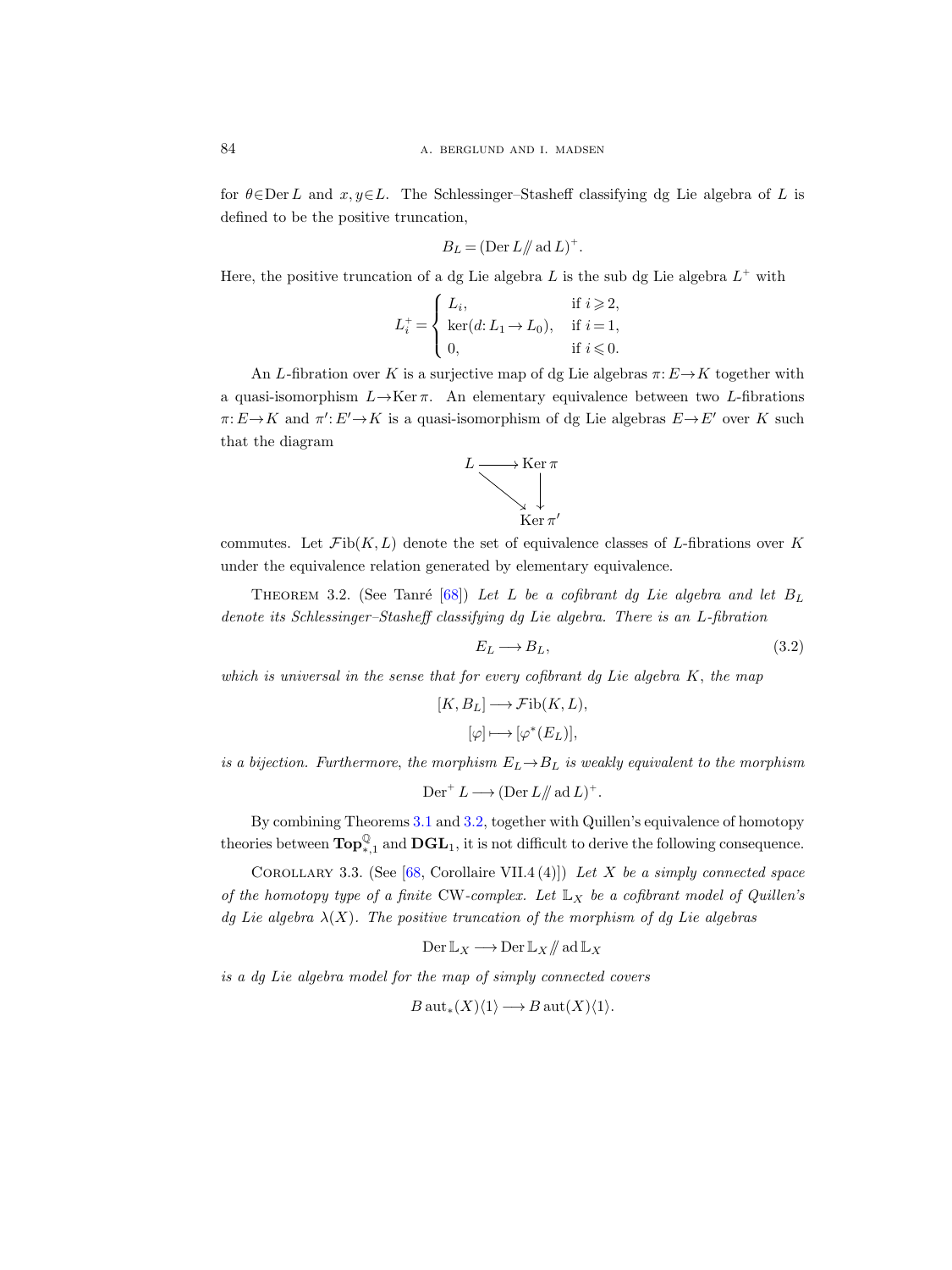# <span id="page-18-0"></span>3.3. Relative fibrations

Given a non-empty subspace  $A\subset X$ , we may consider the monoid  $\text{aut}(X; A)$  of homotopy self-equivalences of  $X$  that restrict to the identity map on  $A$ . We will assume that the inclusion map from A into X is a cofibration. As follows from the theory of  $[48]$  (see, e.g., [\[35,](#page-116-11) Appendix B] for details), the classifying space  $B \text{aut}(X; A)$  classifies fibrations with fiber X under the trivial fibration with fiber A.

Similarly, for a cofibration of cofibrant dg Lie algebras  $K\subset L$ , the positive truncation of the dg Lie algebra  $Der(L; K)$  of derivations on L that restrict to zero on K, acts as a classifying space for fibrations of dg Lie algebras with fiber L under the trivial fibration with fiber K. This result seems not to have appeared in the literature, but the proof is a straightforward generalization of [\[68,](#page-117-6) Chapitre VII]. The following is a consequence.

<span id="page-18-2"></span>THEOREM 3.4. Let  $A \subset X$  be a cofibration of simply connected spaces of the homotopy type of finite CW-complexes, and let  $\mathbb{L}_A \subset \mathbb{L}_X$  be a cofibration between cofibrant dg Lie algebras that models the inclusion of  $A$  into  $X$ . Then the positive truncation of the dq Lie algebra  $\text{Der}(\mathbb{L}_X;\mathbb{L}_A)$ , consisting of all derivations on  $\mathbb{L}_X$  that restrict to zero on  $\mathbb{L}_A$ , is a dg Lie algebra model for the simply connected cover of  $B \text{aut}(X; A)$ .

A detailed proof of this result, following a different route, can be found in [\[11\]](#page-115-8).

# <span id="page-18-1"></span>3.4. Derivations and mapping spaces

Given a morphism of dg Lie algebras  $f: \mathbb{L} \to L$ , we let  $\mathrm{Der}_f(\mathbb{L}, L)$  denote the chain complex of f-derivations. Its elements of degree p are by definition all maps  $\theta: \mathbb{L} \to L$  of degree p that satisfy

$$
\theta[x, y] = [\theta(x), f(y)] + (-1)^{|x|p}[f(x), \theta(y)]
$$

for all  $x, y \in \mathbb{L}$ . The differential D is defined by

$$
D(\theta) = d_{L} \circ \theta - (-1)^p \theta \circ d_{\mathbb{L}}.
$$

We include here a lemma for later reference. It is presumably well known, but we indicate the proof for completeness.

<span id="page-18-4"></span><span id="page-18-3"></span>LEMMA 3.5. Let  $\phi: \mathbb{L} \to \mathbb{L}'$  and  $\psi: L \to L'$  be quasi-isomorphisms of dg Lie algebras. Suppose that  $\mathbb L$  and  $\mathbb L'$  are cofibrant and concentrated in strictly positive homological degrees.

(1) For every morphism of dg Lie algebras  $f: \mathbb{L} \to L$ , the induced chain map

$$
\psi_*\colon \mathrm{Der}_f(\mathbb{L}, L) \longrightarrow \mathrm{Der}_{\psi f}(\mathbb{L}, L'),
$$

$$
\theta \longmapsto \psi \circ \theta,
$$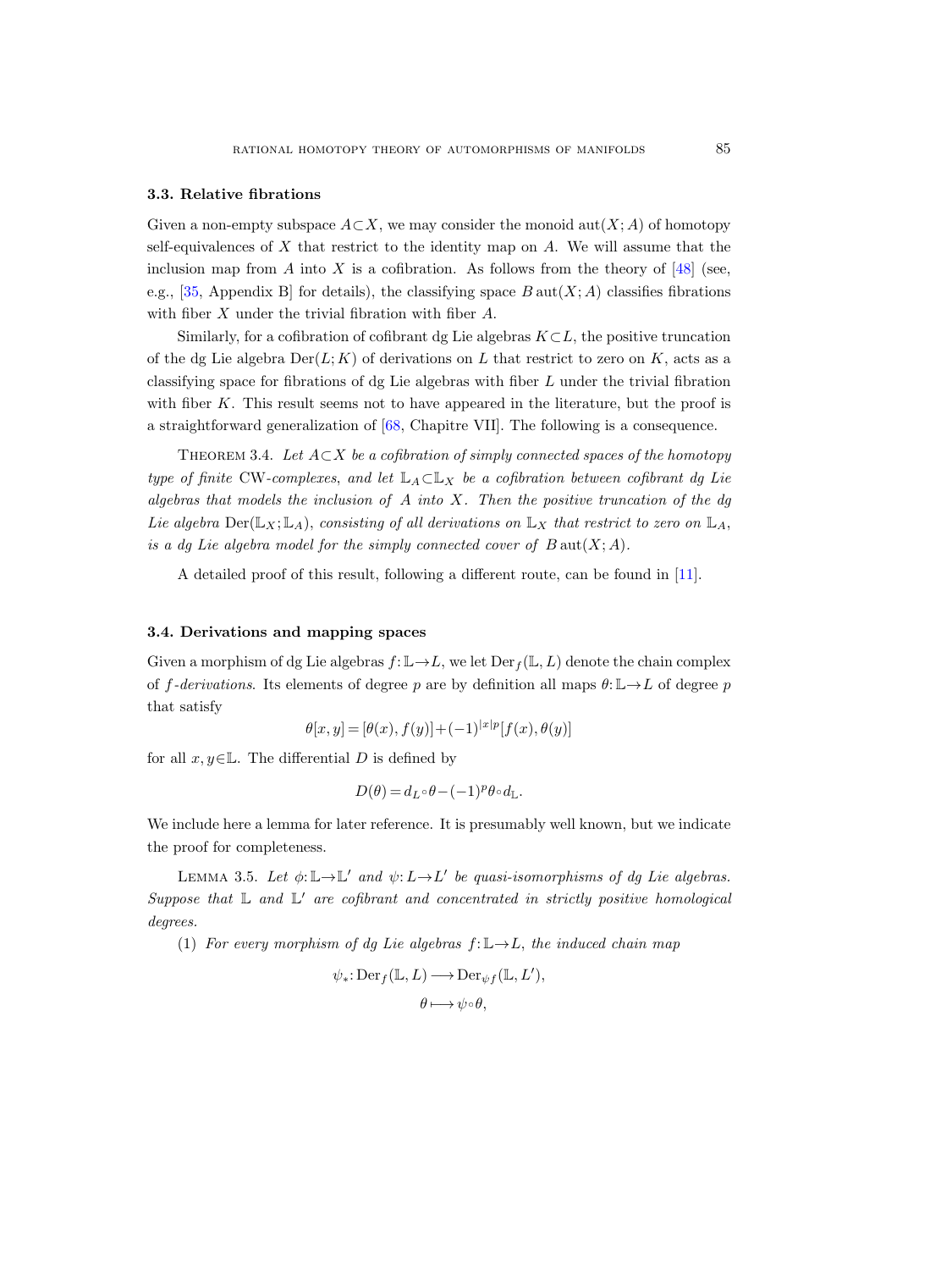is a quasi-isomorphism.

(2) For every morphism of dg Lie algebras  $g: \mathbb{L}' \rightarrow L$ , the induced chain map

$$
\phi^* \colon \text{Der}_{g}(\mathbb{L}', L) \longrightarrow \text{Der}_{g\phi}(\mathbb{L}, L),
$$

$$
\eta \longmapsto \eta \circ \phi,
$$

is a quasi-isomorphism.

Proof. There is a complete filtration,

$$
\operatorname{Der}_f(\mathbb{L}, L) = F^1 \supseteq F^2 \supseteq \dots,
$$

where  $F^p$  consists of those f-derivations  $\theta: \mathbb{L} \to L$  that vanish on  $\mathbb{L}_{\leq p}$ . This filtration gives rise to a spectral sequence with

$$
E_2^{p,-q} = \text{Hom}(H_p(Q\mathbb{L}), H_q(L)) \Longrightarrow H_{-p+q}(\text{Der}_f(\mathbb{L}, L)).
$$

Here  $Q \mathbb{L} = \mathbb{L}/[\mathbb{L}, \mathbb{L}]$  denotes the chain complex of indecomposables in the dg Lie algebra  $\mathbb{L}$ . It is well known that a morphism  $\phi: \mathbb{L} \to \mathbb{L}'$  between positively graded cofibrant dg Lie algebras is a quasi-isomorphism if and only if the induced map on indecomposables  $Q\phi: Q\mathbb{L} \to Q\mathbb{L}'$  is a quasi-isomorphism (see, e.g., [\[25,](#page-116-12) Proposition 22.12]). Bearing this in mind, both claims may be deduced through an application of the comparison theorem for spectral sequences.  $\Box$ 

Let  $G$  be a topological group with the neutral element  $e$  as basepoint. The Samelson product

$$
\pi_p(G) \times \pi_q(G) \longrightarrow \pi_{p+q}(G)
$$

is a natural operation on the homotopy groups of  $G$ . It may be defined as follows. Given based maps  $f: S^p \to G$  and  $g: S^q \to G$ , the composite map

$$
S^p \times S^q \xrightarrow{f \times g} G \times G \xrightarrow{[-,-]} G,
$$

where  $[-,-]: G \times G \rightarrow G$  is the commutator  $[x,y] = xyx^{-1}y^{-1}$ , is trivial when restricted to  $S^p \vee S^q$ . It therefore induces a based map  $[f, g]$ :  $S^{p+q} \cong S^p \times S^q / S^p \vee S^q \to G$ . The homotopy class of  $[f, g]$  is the Samelson product of the classes  $[f]$  and  $[g]$ .

The map  $G \rightarrow G$  sending x to  $gxq^{-1}$  preserves the basepoint, and defines a homomorphism  $\phi_q: \pi_k(G) \to \pi_k(G)$ . This defines an action of the group  $\pi_0(G)$  on  $\pi_k(G)$ , and this action preserves Samelson products. Under the standard isomorphism  $\pi_{k+1}(BG)\cong \pi_k(G)$ , the Whitehead product on  $\pi_{*+1}(BG)$  corresponds to the Samelson product on  $\pi_*(G)$ , and the standard action of  $\pi_1(BG)$  on  $\pi_{k+1}(BG)$  corresponds to action of  $\pi_0(G)$  on  $\pi_k(G)$ described above; see [\[76\]](#page-118-1). The above holds true for  $G$  a group-like topological monoid, because every such may be replaced by a homotopy equivalent group. In particular, it applies to monoids of homotopy automorphisms.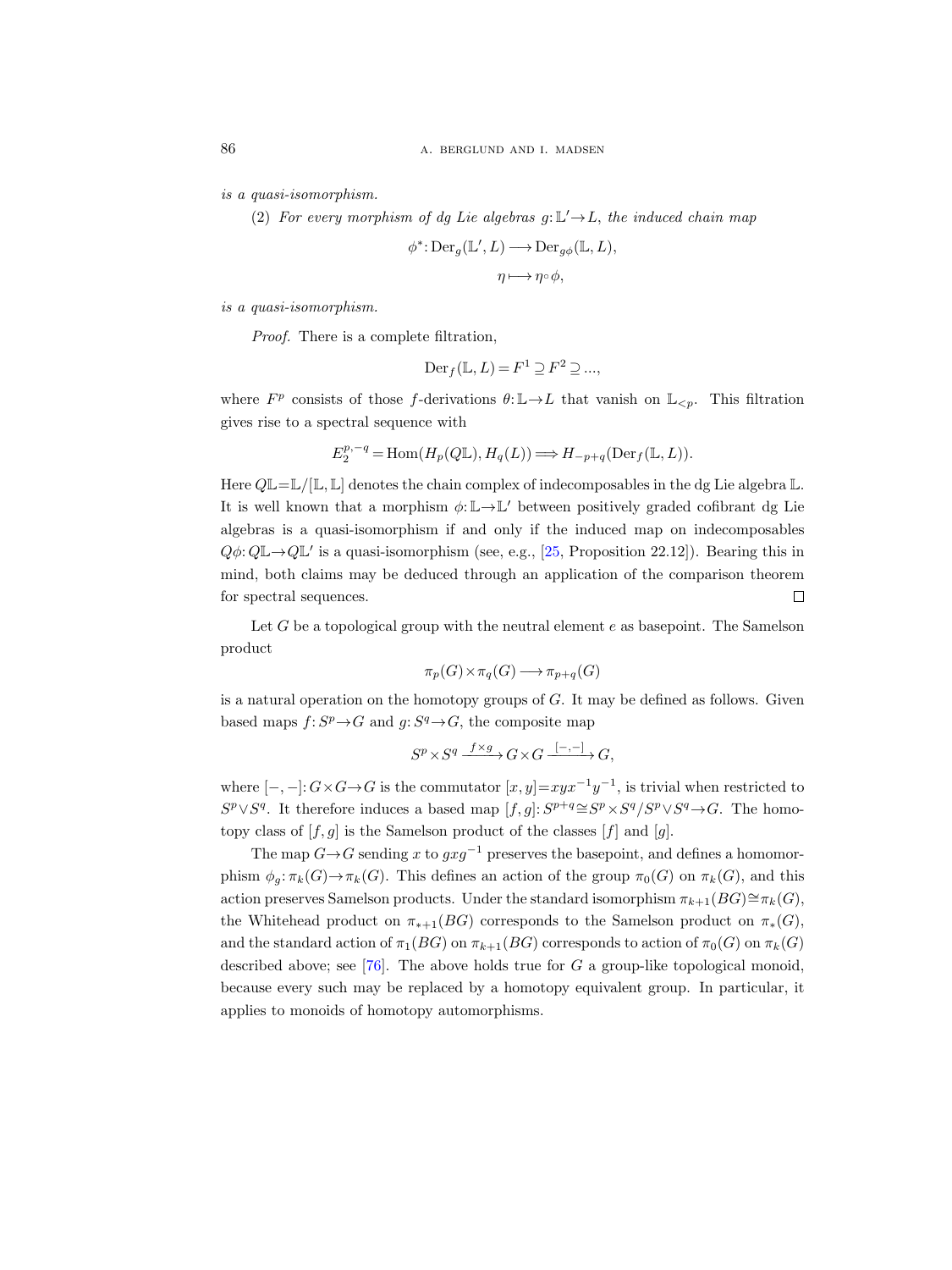<span id="page-20-0"></span>THEOREM 3.6. (Lupton–Smith [\[43,](#page-116-13) Theorem 3.1]) Let  $f: X \rightarrow Y$  be a map between simply connected CW-complexes with X a finite CW-complex, and let  $\varphi: \mathbb{L}_X \to \mathbb{L}_Y$  be a Lie model for f. There is a natural isomorphism for all  $k \geq 2$ ,

$$
\beta: \pi_k(\text{map}_*(X, Y), f) \otimes \mathbb{Q} \xrightarrow{\cong} H_k(\text{Der}_{\varphi}(\mathbb{L}_X, \mathbb{L}_Y)).
$$
\n(3.3)

If  $f = id_x$ , it is valid also for  $k=1$ .

*Proof.* We indicate the definition of  $\beta$ , following [\[43\]](#page-116-13) (with a minor modification), and refer the reader to [\[43\]](#page-116-13) for a proof that it is a bijection. Let  $Z \ltimes X$  denote the halfsmash product  $(Z \times X)/(Z \times *)$  and let  $i: X \to Z \times X$  denote the map sending  $x \in X$  to the class of  $(*,x)$ . If  $\mathbb{L}_X = (\mathbb{L}V, \delta)$ , then  $S^k \ltimes X$  has dg Lie model  $(\mathbb{L}(V \oplus s^k V), \delta')$ , where  $\delta'$ is determined by the conditions that

- the inclusion  $\iota: (\mathbb{L}V, \delta) \to (\mathbb{L}(V \oplus s^k V), \delta')$  is a chain map, and
- the *t*-derivation  $s^k$ :  $\mathbb{L}V \to \mathbb{L}(V \oplus s^k V)$  that extends  $v \mapsto s^k v$  satisfies  $\delta' s^k = (-1)^k s^k \delta$ .

Given a map  $h: S^k \to \text{map}_*(X, Y)$  sending the basepoint of  $S^k$  to f, there is an adjoint map  $h^{\#}: S^k \times X \to Y$  such that  $h^{\#} \circ i = f$ . By [\[43,](#page-116-13) Proposition A.3], we can find a dg Lie model

$$
\psi_h: (\mathbb{L}(V \oplus s^k V), \delta') \longrightarrow \mathbb{L}_Y
$$

for  $h^{\#}$  such that  $\psi_h \circ \iota = \varphi$ . The composite  $\theta_h = \psi_h \circ s^k : \mathbb{L}_X \to \mathbb{L}_Y$  is then a k-cycle in the chain complex  $Der_{\varphi}(\mathbb{L}_X, \mathbb{L}_Y)$ , and one sets

$$
\beta[h] = [\theta_h]. \Box
$$

We will need the following addendum to Theorem [3.6.](#page-20-0)

<span id="page-20-1"></span>PROPOSITION 3.7. Under the isomorphism

$$
\beta: \pi_k(\operatorname{aut}_*(X), \operatorname{id}_X) \otimes \mathbb{Q} \cong H_k(\operatorname{Der}(\mathbb{L}_X)),\tag{3.4}
$$

the Samelson product corresponds to the Lie bracket on derivations.

For the proof we will use the following lemma.

<span id="page-20-2"></span>LEMMA 3.8. Let G be a topological group and let  $f: S^p \to G$  and  $g: S^q \to G$  be based maps. The map

$$
S^p \times S^q \xrightarrow{f \times g} G \times G \xrightarrow{[-,-]} G
$$

is homotopic to the composite

$$
\{f,g\} \colon S^p \times S^q \xrightarrow{\Xi} S^p \times S^q \times S^p \times S^q \xrightarrow{f \times g \times f \times g} G \times G \times G \times G \xrightarrow{\mu} G,
$$

where  $\Xi(x,y)=(x, y, m_p(x), m_q(y))$ , where  $m_k$  denotes a degree-(-1) map on  $S^k$  and  $\mu$ is the multiplication map.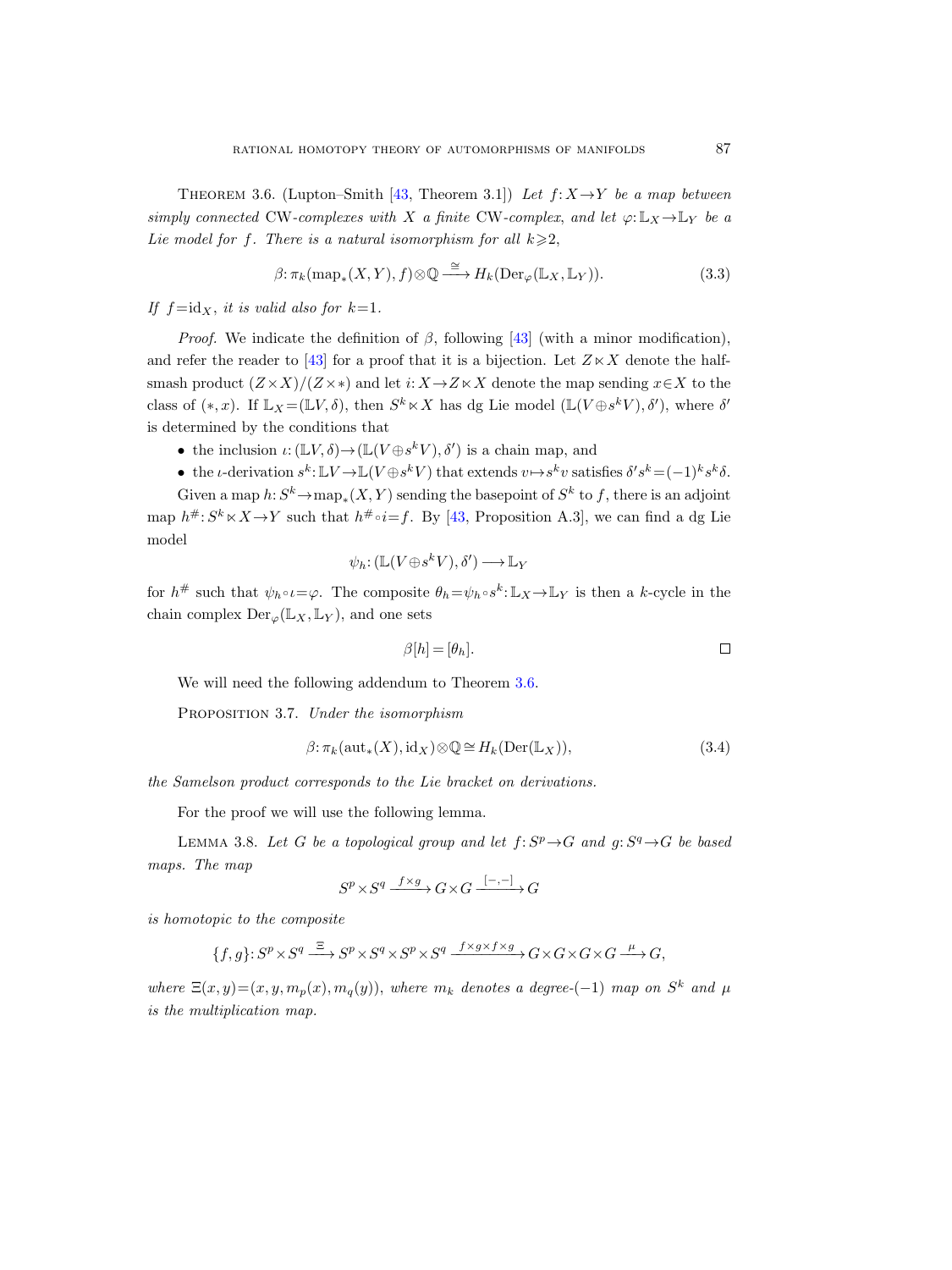*Proof.* This follows readily from the fact that the inverse map  $j: G \rightarrow G$ ,  $x \mapsto x^{-1}$ , induces multiplication by  $-1$  on  $\pi_k(G)$ , i.e., the diagram

$$
S^k \xrightarrow{f} G
$$

$$
m_k \downarrow \qquad \qquad \downarrow j
$$

$$
S^k \xrightarrow{f} G
$$

commutes up to homotopy for every based map  $f: S^k \to G$ .

*Proof of Proposition* [3.7](#page-20-1). Let  $f: S^p \to \text{aut}_*(X)$  and  $g: S^q \to \text{aut}_*(X)$  be based maps. It follows from Lemma [3.8](#page-20-2) that the Samelson product  $[f, g]$  is characterized up to homotopy by homotopy commutativity of the diagram



or, equivalently, of the diagram



One checks that the diagram

<span id="page-21-0"></span>
$$
(S^{p} \times S^{q}) \ltimes X \xrightarrow{\{f,g\}^{\#}} X
$$
  
\n
$$
\Xi \ltimes 1 \downarrow \qquad \qquad f^{\#_{\circ}(1 \ltimes g^{\#}) \circ (1 \ltimes 1 \ltimes f^{\#}) \circ (1 \ltimes 1 \ltimes 1 \ltimes g^{\#})}
$$
  
\n
$$
(S^{p} \times S^{q} \times S^{p} \times S^{q}) \ltimes X \xrightarrow{\cong} S^{p} \ltimes (S^{q} \ltimes (S^{p} \ltimes (S^{q} \ltimes X)))
$$
\n(3.5)

is commutative. By iterated use of

$$
(S^k \times Y) \ltimes X \cong S^k \ltimes (Y \ltimes X)
$$

and the dg Lie model for  $S^k \times X$  described above, one works out that the dg Lie model for  $Z \ltimes X$ , where Z is a product of spheres, has the form  $(\mathbb{L}(H_*(Z) \otimes V), \delta'')$ . Moreover, one finds that the map  $\Xi \ltimes 1$  has dg Lie model

$$
\Xi_*\!:\mathbb{L}\big(H_*(S^p \times S^q) \otimes V\big) \longrightarrow \mathbb{L}\big(H_*(S^p \times S^q \times S^p \times S^q) \otimes V\big)
$$

 $\Box$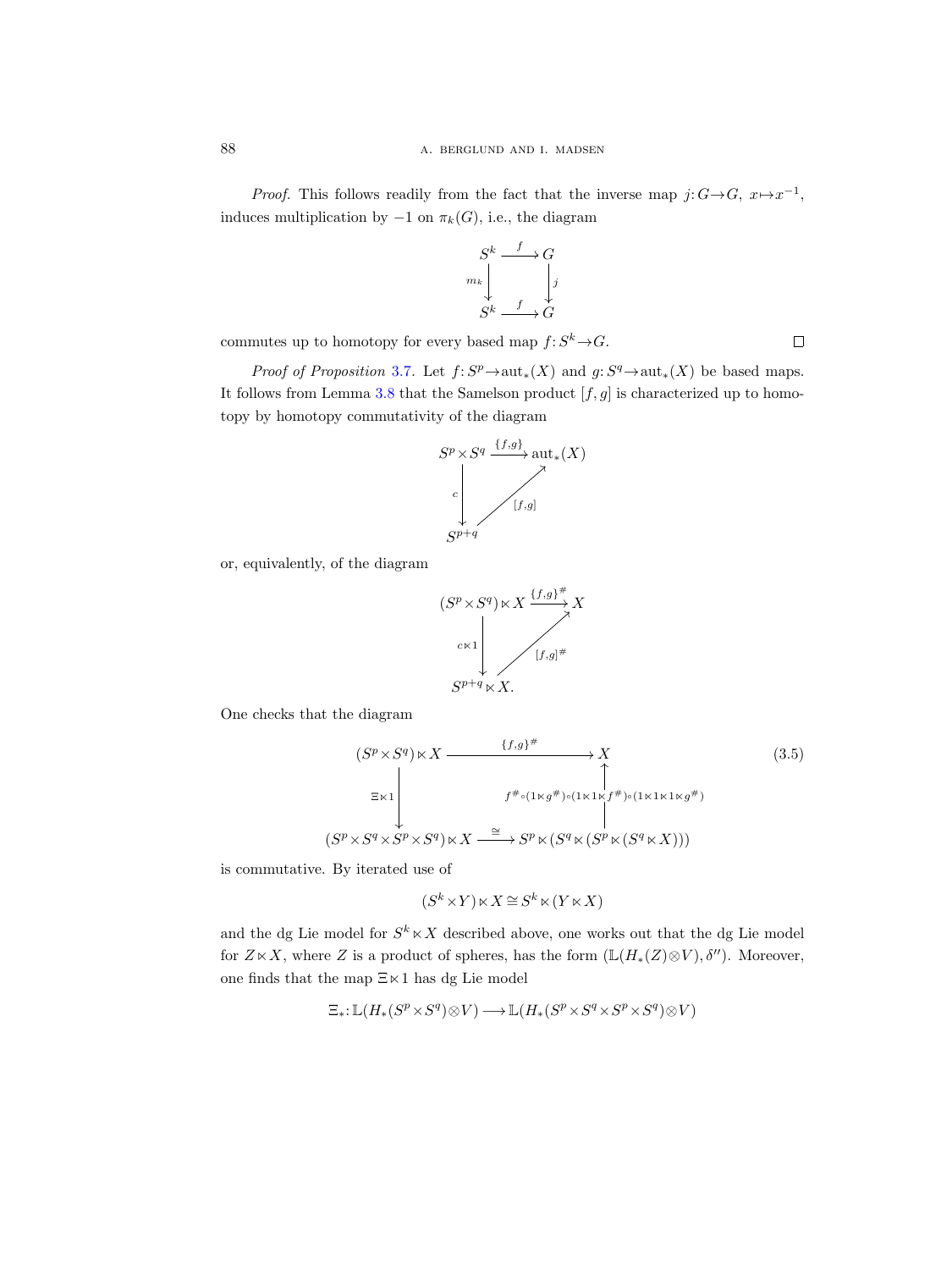induced by

$$
\Xi_*: H_*(S^p \times S^q) \longrightarrow H_*(S^p \times S^q \times S^p \times S^q)
$$

(we omit the details, but this is true because the map  $\Xi$  is formal). After picking Lie models  $\psi_f$  and  $\psi_g$  for  $f^{\#}$  and  $g^{\#}$  as in the proof of Theorem [3.6,](#page-20-0) one sees that a Lie model for the right vertical map in  $(3.5)$  is given by

$$
\gamma: \mathbb{L}(H_*(S^p \times S^q \times S^p \times S^q) \otimes V) \longrightarrow \mathbb{L}V,
$$
  

$$
(a \times b \times c \times d)v \longmapsto \psi_f(a\psi_g(b\psi_f(c\psi_g(dv))))
$$

for homology classes  $a, c \in H_*(S^p)$  and  $b, d, \in H_*(S^q)$ . It follows that we may take

$$
\psi_{\{f,g\}}\!:\mathbb{L}(H_*(S^p{\times}S^q){\otimes}V)\longrightarrow \mathbb{L}V
$$

to be the composite  $\gamma \in \Xi_*$ . Explicitly, for  $v \in V$ ,

$$
\psi_{\{f,g\}}((s^p \times s^q)v) = \gamma(\Xi_*(s^p \times s^q)v)
$$
  
\n
$$
= \gamma((s^p \times s^q \times 1 \times 1)v - (-1)^{pq}(1 \times s^q \times s^p \times 1)v
$$
  
\n
$$
-(s^p \times 1 \times 1 \times s^q)v + (1 \times 1 \times s^p \times s^q)v)
$$
  
\n
$$
= \theta_f \theta_g(v) - (-1)^{pq} \theta_g \theta_f(v) - \theta_f \theta_g(v) + \theta_f \theta_g(v)
$$
  
\n
$$
= [\theta_f, \theta_g](v),
$$

and similar calculations show that

$$
\psi_{\{f,g\}}(v) = v, \quad \psi_{\{f,g\}}(s^p v) = 0 \quad \text{and} \quad \psi_{\{f,g\}}(s^q v) = 0.
$$

In particular, the morphism  $\psi_{\{f,g\}}$  factors through the morphism induced by the collapse map  $c_*,$ 

$$
\mathbb{L}(H_*(S^p \times S^q) \otimes V) \xrightarrow{\psi_{\{f,g\}}} \mathbb{L}V
$$
  

$$
\downarrow \qquad \qquad \downarrow \qquad \qquad \downarrow
$$
  

$$
\mathbb{L}(H_*(S^{p+q}) \otimes V),
$$

and we may take  $\psi_{[f,g]}$  to be  $\lambda$ . Thus, for  $v \in V$ , we get

$$
\theta_{[f,g]}(v) = \psi_{[f,g]}(s^{p+q}v) = \psi_{\{f,g\}}((s^p \times s^q)v) = [\theta_f, \theta_g](v),
$$

which proves the proposition.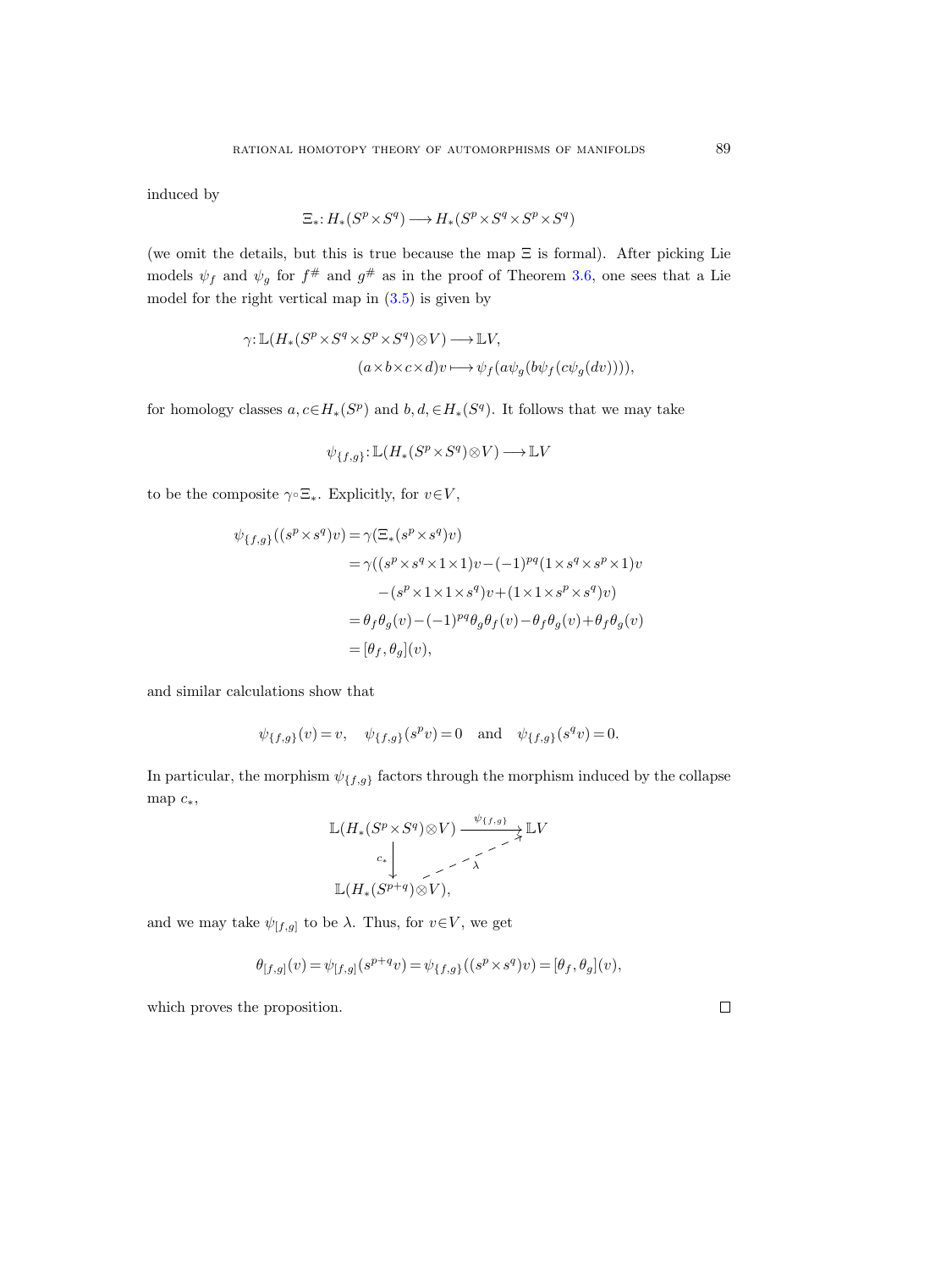#### <span id="page-23-0"></span>3.5. Homotopy automorphisms of manifolds

Let  $M^n$  be a simply connected compact manifold with boundary  $\partial M = S^{n-1}$ . Let  $\text{aut}_{\partial}(M)$  denote the topological monoid of homotopy automorphisms of M that restrict to the identity on  $\partial M$ , with the compact-open topology. Let aut<sub>∂</sub>,(M) denote the connected component of the identity. There is a homotopy fibration sequence

$$
B\operatorname{aut}_{\partial,\circ}(M)\longrightarrow B\operatorname{aut}_{\partial}(M)\longrightarrow B\pi_0(\operatorname{aut}_{\partial}(M)).
$$

Hence, up to homotopy  $B \text{aut}_{\partial_{\gamma}}(M)$  may be identified with the simply connected cover of B aut<sub>∂</sub>(M). The goal of this section is to establish a tractable dg Lie algebra model for  $B\operatorname{aut}_{\partial,\circ}(M)$ .

An *inner product space of degree n* is a finite-dimensional graded vector space V together with a degree  $-n$  map of graded vector spaces,

$$
V \otimes V \longrightarrow \mathbb{Q},
$$
  

$$
x \otimes y \longmapsto \langle x, y \rangle,
$$

which is non-singular in the sense that the adjoint map,

$$
V \longrightarrow \text{Hom}(V, \mathbb{Q}),
$$
  

$$
x \longmapsto \langle x, - \rangle,
$$

is an isomorphism of graded vector spaces (of degree  $-n$ ). Note that  $\langle x, y \rangle$  is automatically zero unless  $|x|+|y|=n$ .

We call an inner product space as above *graded symmetric* if

$$
\langle x, y \rangle = (-1)^{|x| |y|} \langle y, x \rangle,
$$

for all  $x, y \in V$  and graded anti-symmetric if

$$
\langle x, y \rangle = -(-1)^{|x| |y|} \langle y, x \rangle,
$$

for all  $x, y \in V$ .

For example, if  $M^n$  is a simply connected compact manifold with boundary

$$
\partial M = S^{n-1},
$$

then the reduced homology  $H=\widetilde{H}_*(M;\mathbb{Q})$  together with the intersection form is a graded symmetric inner product space of degree  $n$ . The desuspension of the reduced rational homology,

$$
V = s^{-1}H,
$$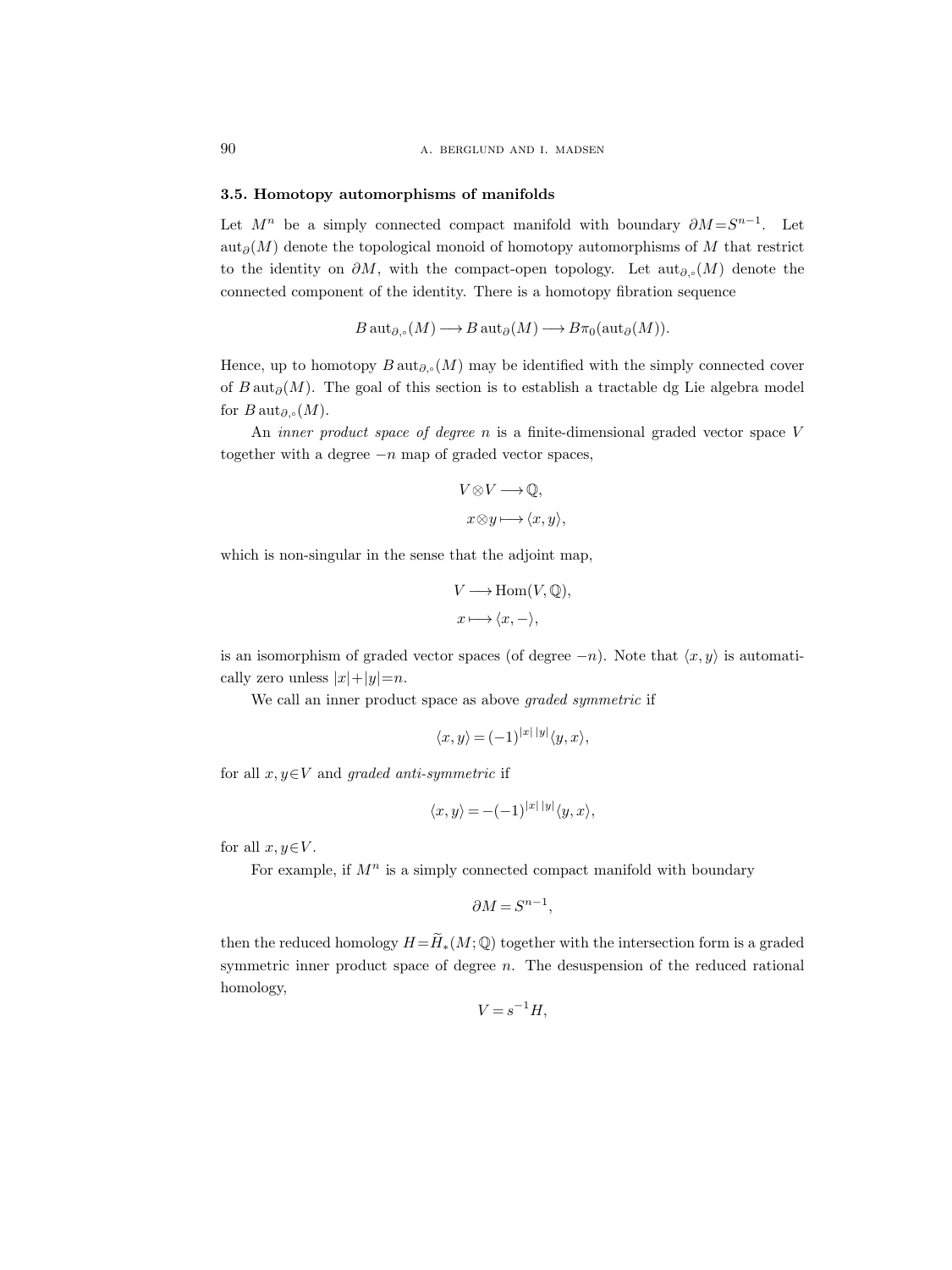becomes a graded anti-symmetric inner product space of degree  $n-2$  by setting

$$
\langle s^{-1}e, s^{-1}f \rangle = (-1)^{|e|} \langle e, f \rangle.
$$

Now, let V be a graded anti-symmetric inner product space of degree  $n-2$  and choose a graded basis  $\alpha_1, ..., \alpha_r$ . The dual basis  $\alpha_1^{\#}, ..., \alpha_r^{\#}$  is characterized by

$$
\langle \alpha_i, \alpha_j^{\#} \rangle = \delta_{ij}.
$$

There is a canonical element  $\omega = \omega_V \in V^{\otimes 2}$  defined by

$$
\omega = \sum_i \alpha_i^{\#} \otimes \alpha_i.
$$

Up to sign, the element  $\omega$  corresponds to the inner product  $\langle -, -\rangle \in \text{Hom}(V^{\otimes 2}, \mathbb{Q})$  under the isomorphism  $V^{\otimes 2} \cong \text{Hom}(V^{\otimes 2}, \mathbb{Q})$  induced by the inner product on  $V^{\otimes 2}$ ;

$$
\langle v \otimes w, v' \otimes w' \rangle = (-1)^{|v'| \, |w|} \langle v, v' \rangle \langle w, w' \rangle.
$$

Indeed, one checks that

$$
\langle \omega, x \otimes y \rangle = (-1)^{|x| \, |y| + |x| + 1} \langle x, y \rangle.
$$

In particular,  $\omega$  is independent of the choice of basis. Since V is anti-symmetric, the transposition  $\tau$  acts by  $\tau \omega = -\omega$ . This implies that  $\omega$  may be written as a sum of graded commutators

<span id="page-24-0"></span>
$$
[x, y] = x \otimes y - (-1)^{|x| |y|} y \otimes x
$$

as follows:

$$
\omega = \frac{1}{2} \sum_{i} [\alpha_i^{\#}, \alpha_i]. \tag{3.6}
$$

In this way,  $\omega$  may be regarded as an element of the free graded Lie algebra  $\mathbb{L}V$ .

Let Der  $\mathbb{L}V$  denote the graded Lie algebra of derivations on  $\mathbb{L}V$ . Consider the map of degree  $2-n$ ,

$$
\theta_{-,-}: \mathbb{L}V \otimes V \longrightarrow \text{Der }\mathbb{L}V, \quad \theta_{\xi,x}(y) = \xi \langle x, y \rangle.
$$

Since the form is non-degenerate and since a derivation on a free graded Lie algebra is determined by its values on generators, the map  $\theta_{-,-}$  is an isomorphism.

The following proposition plays a key role.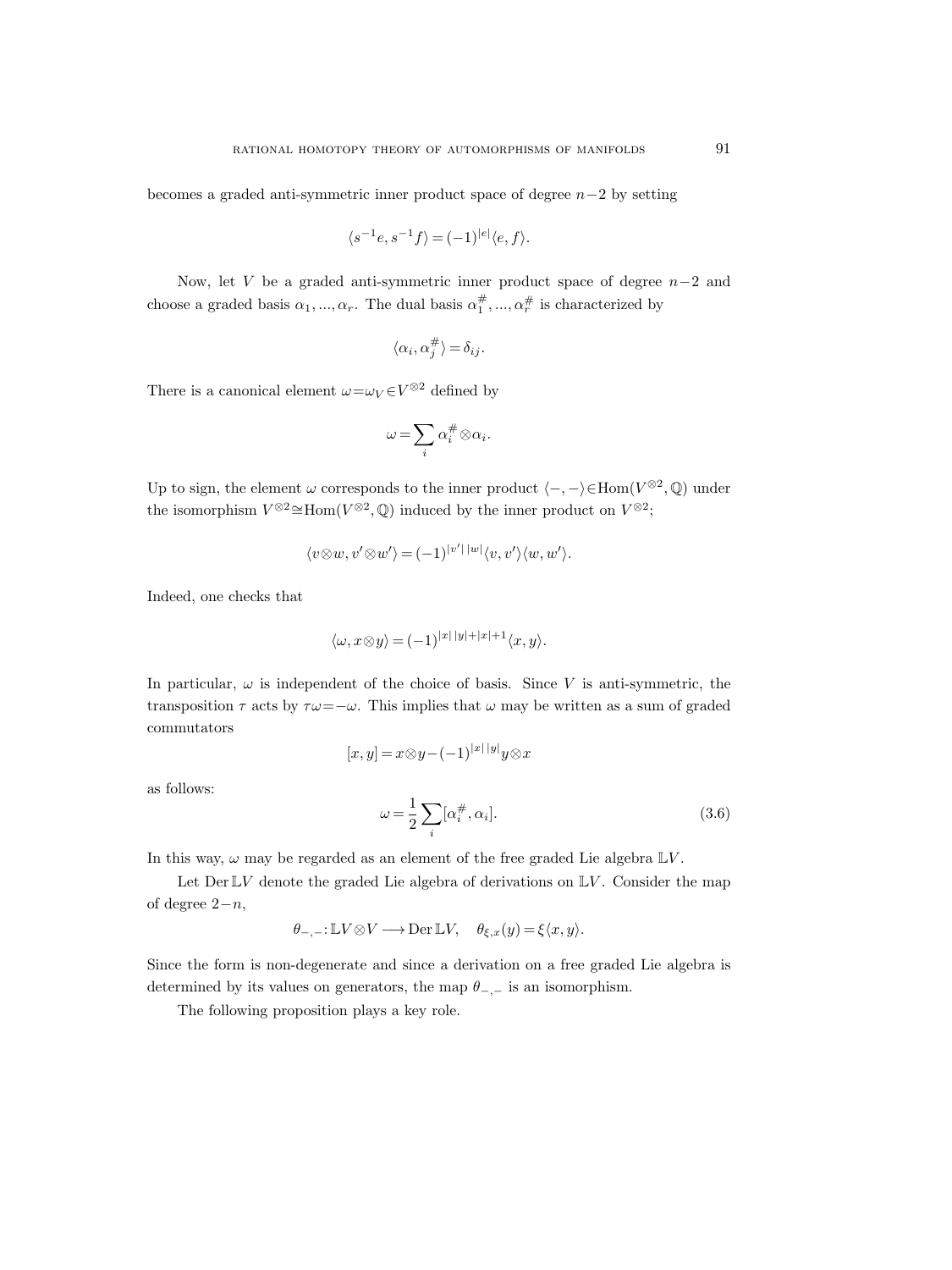<span id="page-25-2"></span>PROPOSITION 3.9. Let V be a graded anti-symmetric inner product space with canonical element  $\omega \in \mathbb{L}V$ . The diagram



is commutative.

*Proof.* Note that every element  $x \in V$  may be written as

<span id="page-25-0"></span>
$$
x = \sum_{i} \langle x, \alpha_j^{\#} \rangle \alpha_j.
$$
 (3.7)

If  $\theta$  is a derivation, then

$$
\theta(\omega) = \sum_{i} [\theta(\alpha_i^{\#}), \alpha_i].
$$

To see this, first use [\(3.6\)](#page-24-0) to get

$$
\theta(\omega) = \frac{1}{2} \sum_{i} \left( [\theta(\alpha_i^{\#}), \alpha_i] + (-1)^{|\theta| |\alpha_i^{\#}|} [\alpha_i^{\#}, \theta(\alpha_i)] \right).
$$

Rewriting the right summands using graded anti-symmetry of the bracket, [\(3.7\)](#page-25-0) on  $x = \alpha_i^{\#}$ , and then [\(3.7\)](#page-25-0) on  $x = \alpha_j^{\#}$  backwards, we get

$$
\sum_{i} (-1)^{|\theta| |\alpha_i^{\#}|} [\alpha_i^{\#}, \theta(\alpha_i)] = \sum_{i} (-1)^{|\alpha_i| |\alpha_i^{\#}|+1} [\theta(\alpha_i), \alpha_i^{\#}]
$$
  

$$
= \sum_{i,j} (-1)^{|\alpha_i| |\alpha_i^{\#}|+1} [\theta(\alpha_i), \langle \alpha_i^{\#}, \alpha_j^{\#} \rangle \alpha_j]
$$
  

$$
= \sum_{j} \left[ \theta \left( \sum_{i} (-1)^{|\alpha_i| |\alpha_i^{\#}|+1} \langle \alpha_i^{\#}, \alpha_j^{\#} \rangle \alpha_i \right), \alpha_j \right]
$$
  

$$
= \sum_{j} [\theta(\alpha_j^{\#}), \alpha_j].
$$

Thus,

$$
\text{ev}_{\omega}(\theta_{\xi,x}) = \sum_{i} [\theta_{\xi,x}(\alpha_i^{\#}), \alpha_i] = \sum_{i} [\xi \langle x, \alpha_i^{\#} \rangle, \alpha_i] = \left[ \xi, \sum_{i} \langle x, \alpha_i^{\#} \rangle \alpha_i \right] = [\xi, x]. \qquad \Box
$$

<span id="page-25-1"></span>COROLLARY 3.10. The image of the map  $ev_{\omega}$ : Der  $\mathbb{L}V \to \mathbb{L}V$  is the space of decomposables  $[\mathbb{L}V, \mathbb{L}V]$ . In other words, for every  $\zeta \in \mathbb{L}^{\geq 2}V$ , there is a derivation  $\theta$  on  $\mathbb{L}V$ such that  $\theta(\omega) = \zeta$ .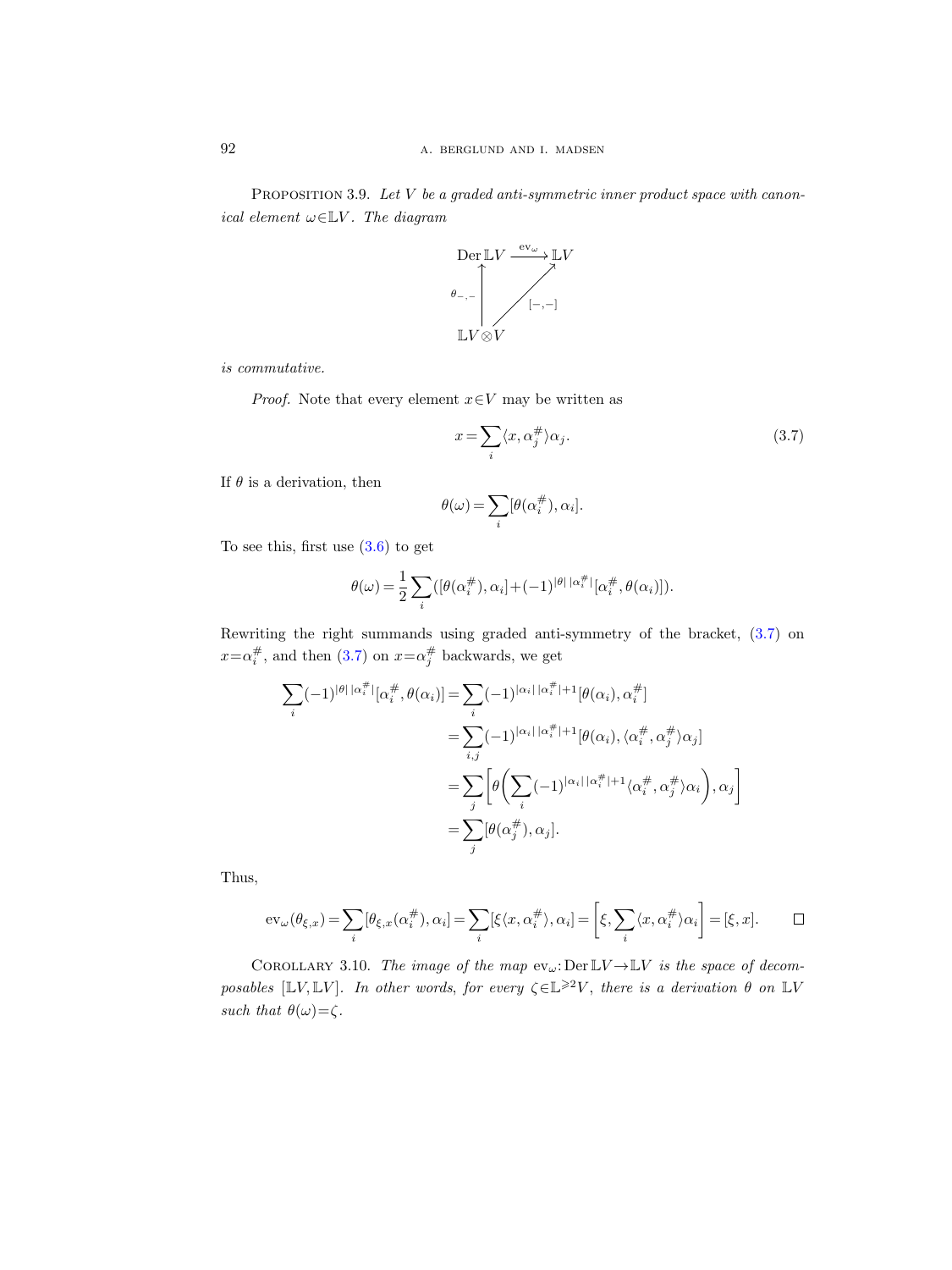The following result is essentially due to Stasheff [\[65\]](#page-117-7).

<span id="page-26-0"></span>THEOREM 3.11. Let  $M^n$  be a simply connected compact manifold with boundary  $\partial M = S^{n-1}$  and let V denote the graded anti-symmetric inner product space  $s^{-1}\widetilde{H}_*(M;\mathbb{Q})$ . There is a differential  $\delta$  on  $\mathbb{L}V$  such that

(1)  $(\mathbb{L}V, \delta)$  is a minimal Quillen model for M;

(2) the canonical element  $\omega \in \mathbb{L}V$  is a cycle that represents  $(-1)^n$  times the homotopy class of the inclusion of the boundary.

*Proof.* Consider the closed manifold  $X = M \cup_{\partial} D^n$ . Fix an orientation of X and let  $\mu \in H_n(X; \mathbb{Q})$  be the fundamental class. Choose a basis  $e_1, ..., e_r$  for  $H_*(M; \mathbb{Q})$ , and let  $e_1^{\#},...,e_r^{\#}$  be the dual basis with respect to the intersection form, in the sense that  $\langle e_i, e_j^{\#} \rangle = \delta_{ij}$ . Identifying

$$
\widetilde{H}_*(X;\mathbb{Q}) = \widetilde{H}_*(M;\mathbb{Q}) \oplus \mathbb{Q}\mu,
$$

the reduced diagonal of the fundamental class assumes the form

$$
\bar{\Delta}(\mu) = \sum_{i=1}^{r} e_i^{\#} \otimes e_i.
$$
\n(3.8)

To derive this expression, one can use that the intersection form on  $H_*(X; \mathbb{Q})$  satisfies

$$
\langle x \cap \mu, y \cap \mu \rangle = \langle x \cup y, \mu \rangle = \langle x \otimes y, \Delta(\mu) \rangle,
$$

for cohomology classes  $x, y \in H^*(X; \mathbb{Q})$ , where

$$
-\cap \mu: H^k(X; \mathbb{Q}) \longrightarrow H_{n-k}(X; \mathbb{Q})
$$

is the Poincaré duality isomorphism and  $\langle -, - \rangle$  in the right-hand side denotes the standard pairing between cohomology and homology. Alternatively, it can be derived from Theorem 11.11 and Problem 11-C of [\[53\]](#page-117-8).

The minimal Quillen model of M has the form  $(\mathbb{L}V,\delta)$  and the cell attachment  $M \rightarrow X$  is modeled by a free map of dg Lie algebras

$$
(\mathbb{L}V,\delta)\longrightarrow (\mathbb{L}(V\oplus s^{-1}\mu),\delta),
$$

where  $\delta(s^{-1}\mu) \in \mathbb{L}V$  represents the attaching map for the top cell, i.e., the class of

$$
S^{n-1} = \partial M \longrightarrow M.
$$

It is well known that the quadratic part  $\delta_1$  of the differential in the minimal Quillen model corresponds to the reduced diagonal, in the sense that

$$
\delta_1(s^{-1}x) = (s^{-1} \otimes s^{-1})\bar{\Delta}(x);
$$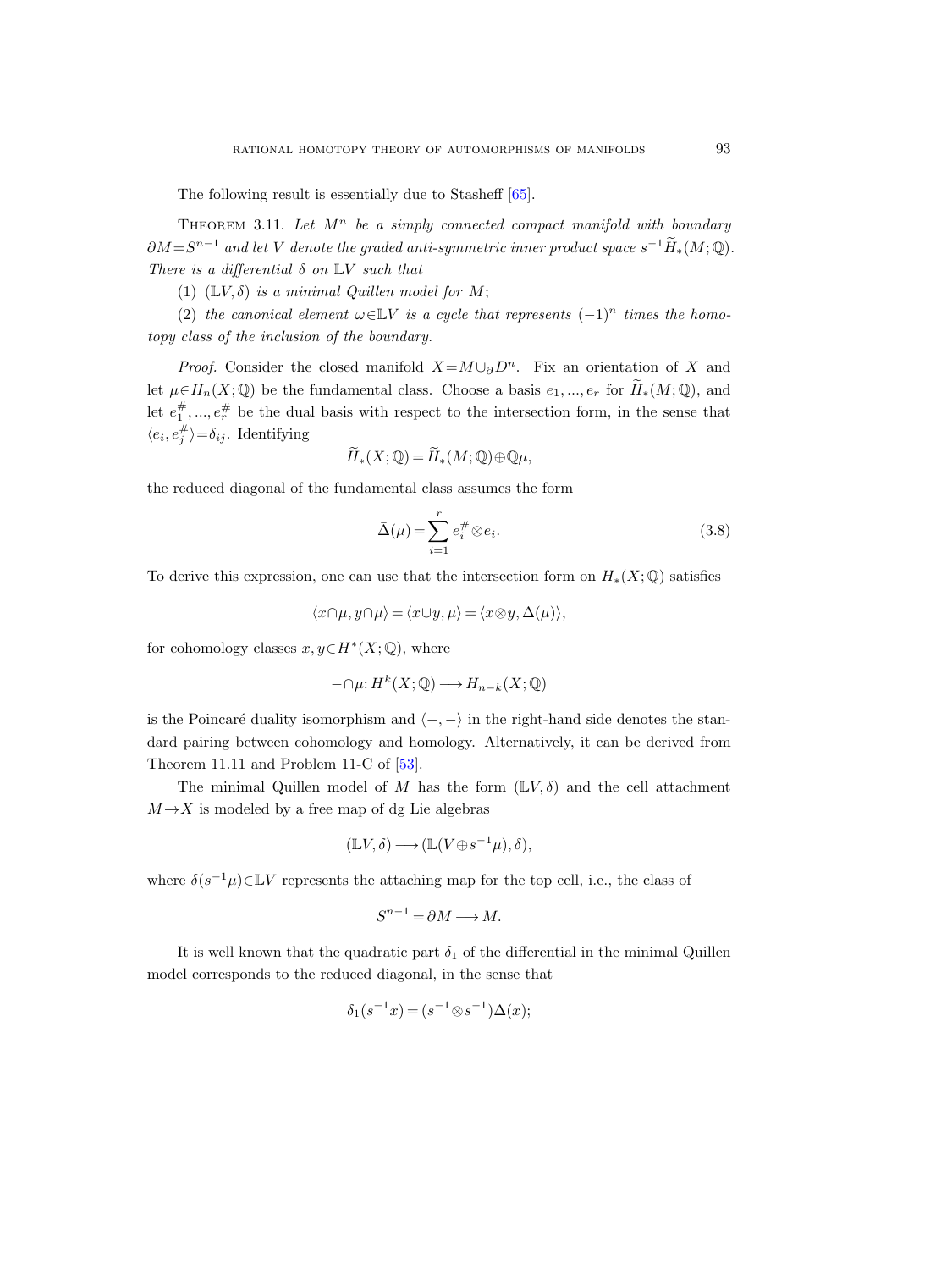see e.g. [\[6,](#page-115-9) Corollary 2.14]. In particular,

$$
\delta_1(s^{-1}\mu) = \sum_{i=1}^r (-1)^{|e_i^{\#}|} s^{-1} e_i^{\#} \otimes s^{-1} e_i.
$$

If we choose  $\alpha_i = s^{-1} e_i$  as our basis for V, then

$$
\langle s^{-1}e_i, s^{-1}e_j^{\#} \rangle = (-1)^{|e_i|} \langle e_i, e_j^{\#} \rangle
$$

shows that the dual basis is given by  $\alpha_i^{\#} = (-1)^{|e_i|} s^{-1} e_i^{\#}$ . Hence,

$$
\delta_1(s^{-1}\mu) = \sum_{i=1}^r (-1)^{|e_i^{\#}| + |e_i|} \alpha_i^{\#} \otimes \alpha_i = (-1)^n \omega.
$$

It is an important observation due to Stasheff [\[65,](#page-117-9) Theorem 2] that one may assume that  $\delta(s^{-1}\mu)$  is purely quadratic. We give a proof for completeness. The key ingredient is Corollary [3.10.](#page-25-1)

Write  $\delta = \delta_1 + \delta_2 + \delta_3 + ...$ , where  $\delta_k$  increases bracket length by exactly k. By Corol-lary [3.10,](#page-25-1) there exists a derivation  $\theta$  on  $\mathbb{L}V$  such that

$$
\theta(\omega) = (-1)^n \delta_2(s^{-1}\mu).
$$

We may assume that  $\theta$  increases bracket length by exactly 1. Extend  $\theta$  to a derivation on  $\mathbb{L}(V \oplus s^{-1} \mu)$  by setting  $\theta(s^{-1} \mu) = 0$ . Then

$$
e^{\theta} = \sum_{k \geqslant 1} \frac{1}{k!} \theta^k
$$

is a Lie algebra automorphism of  $\mathbb{L}(V \oplus s^{-1}\mu)$ , and one checks that

$$
\delta' = e^{-\theta} \circ \delta \circ e^{\theta}
$$

is a new differential such that  $\delta_1' = \delta_1$  and  $\delta_2'(s^{-1}\mu) = 0$ . Clearly,

$$
e^{\theta} \colon (\mathbb{L}(V \oplus s^{-1}\mu), \delta') \longrightarrow (\mathbb{L}(V \oplus s^{-1}\mu), \delta)
$$

is an isomorphism of dg Lie algebras. If  $\delta'_{3}(s^{-1}\mu) \neq 0$ , we continue in a similar way by finding a derivation  $\theta'$  such that  $\theta'(\omega) = (-1)^n \delta'_3(s^{-1}\mu)$ , obtaining an isomorphism

$$
e^{\theta'}\!:\!(\mathbb{L}(V\!\oplus\!s^{-1}\mu),\delta'')\!\longrightarrow (\mathbb{L}(V\!\oplus\!s^{-1}\mu),\delta'),
$$

where  $\delta_1'' = \delta_1$ ,  $\delta_2''(s^{-1}\mu) = 0$  and  $\delta_3''(s^{-1}\mu) = 0$ . In this way, the non-zero higher terms of  $\delta(s^{-1}\mu)$  may be peeled off one at a time. The process will stop after finitely many steps. Indeed, since  $V$  is concentrated in positive homological degrees, the bracket length of any term of  $\delta^{(r)}(s^{-1}\mu)$  will be at most  $n-2$ , i.e.,  $\delta_k^{(r)}$  $k_k^{(r)}(s^{-1}\mu) = 0$  for  $k \ge n-2$ , and, by construction,  $\delta_k^{(r)}$  $(k^{(r)})(s^{-1}\mu) = 0$  for  $k = 2, 3, ..., r+1$ . Thus, we can stop after  $r = n-4$ steps. $\Box$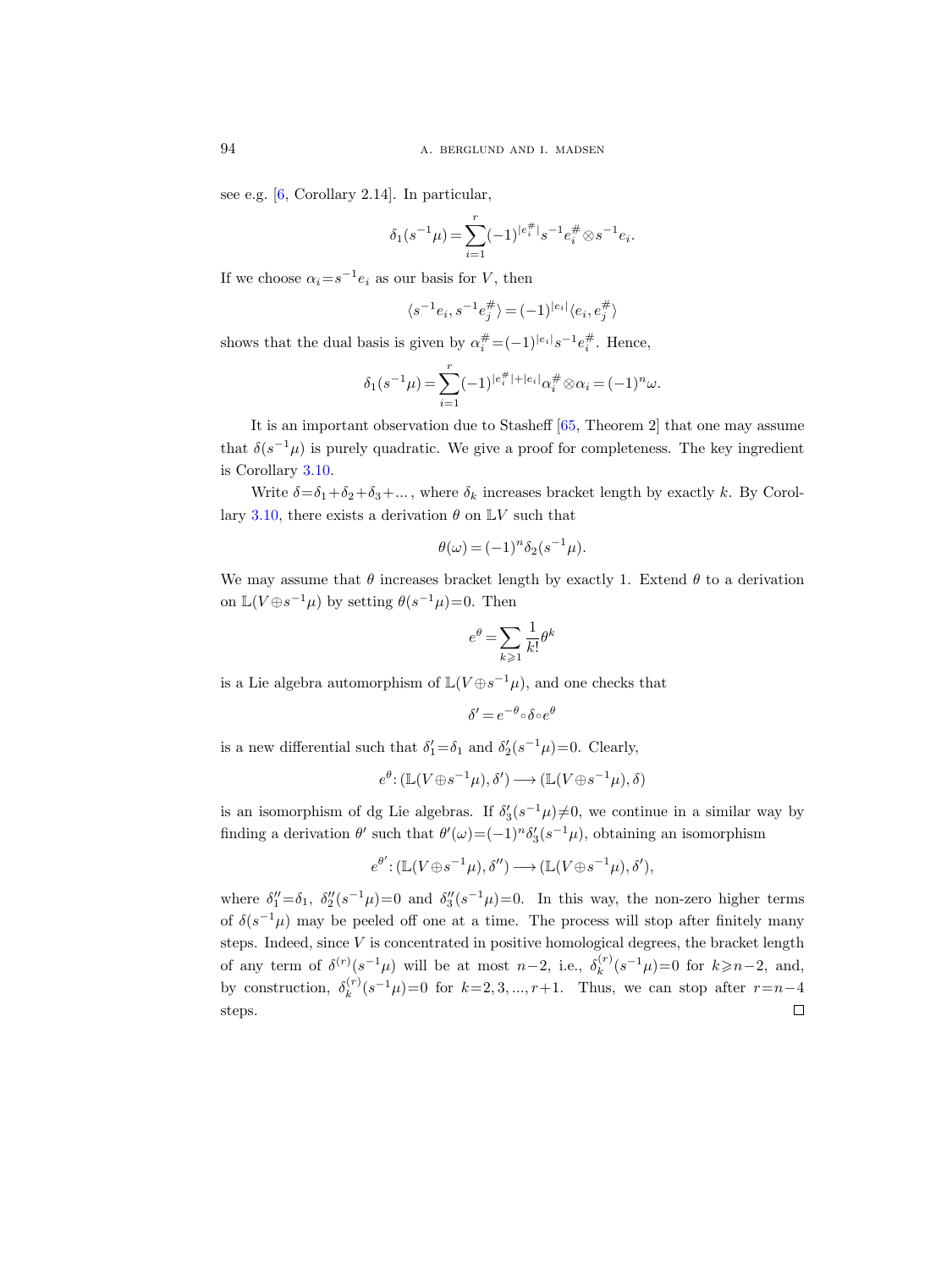Let  $Der_{\omega} \mathbb{L}V$  denote the graded Lie subalgebra of Der  $\mathbb{L}V$  consisting of those derivations  $\theta$  such that  $\theta(\omega)=0$ . Note that the differential  $\delta$  in the minimal Quillen model for M (see Theorem [3.11\)](#page-26-0) is an element of Der<sub> $\omega \mathbb{L}V$ </sub> of degree -1. Therefore,  $[\delta, -]$  is a differential on  $Der_{\omega}\mathbb{L}V$ , making it a dg Lie algebra. We let  $(Der_{\omega}\mathbb{L}V, [\delta, -])^+$  denote the positive truncation of this dg Lie algebra, i.e., it agrees with  $Der_{\omega} \mathbb{L} V$  in degrees  $>1$ , and in degree 1 it is the kernel of the differential  $[\delta, -]$ .

<span id="page-28-0"></span>THEOREM 3.12. Let  $M$  be a simply connected compact manifold with boundary  $S^{n-1}$ . A dg Lie algebra model for the classifying space  $B$  aut<sub> $\partial_{\gamma}S(M)$ </sub> is given by

$$
(\mathrm{Der}_{\omega} \mathop{\mathbb{L}} V,[\delta,-])^+.
$$

*Proof.* We will use Theorem [3.4.](#page-18-2) Let  $\rho$  be a generator of degree n–2. By Theorem [3.11,](#page-26-0) the morphism of dg Lie algebras

$$
\varphi: \mathbb{L}(\varrho) \longrightarrow (\mathbb{L}V, \delta),
$$

$$
\varrho \longmapsto (-1)^n \omega,
$$

is a model for the inclusion of  $\partial M$  into M. However, it is not a cofibration (i.e. free map) of dg Lie algebras. To rectify this, we factor  $\varphi$  as a free map q followed by a surjective quasi-isomorphism  $p$  as follows:

<span id="page-28-1"></span>
$$
\mathbb{L}(\varrho) \xrightarrow{q} (\mathbb{L}(V, \varrho, \gamma), \delta) \xrightarrow{p} (\mathbb{L}V, \delta).
$$
\n(3.9)

Here q is the obvious inclusion, the map p is defined by  $p|_V = id_V$ ,  $p(\rho) = (-1)^n \omega$ , and  $p(\gamma)=0$ , and the differential  $\delta$  is extended to  $\varrho$  and  $\gamma$  by  $\delta(\varrho)=0$  and  $\delta(\gamma)=(-1)^n\omega-\varrho$ . To simplify notation, denote the sequence [\(3.9\)](#page-28-1) by

$$
\mathbb{L}_{\partial M} \xrightarrow{q} \tilde{\mathbb{L}}_M \xrightarrow{p} \mathbb{L}_M.
$$

Now, the map  $q: \mathbb{L}_{\partial M} \to \mathbb{L}_M$  is a cofibration that models the inclusion of  $\partial M$  into M. By Theorem [3.4,](#page-18-2) the dg Lie algebra

$$
\text{Der}^+(\tilde{\mathbb{L}}_M; \mathbb{L}_{\partial M})\tag{3.10}
$$

models  $B \text{ aut}_{\partial,\circ}(M)$ . We will show it is quasi-isomorphic to  $(\text{Der}_{\omega} \mathbb{L} V, [\delta, -])^+$ .

<span id="page-28-2"></span>There is a pullback diagram of chain complexes

$$
\begin{array}{ccc}\n\text{Der}(p; \mathbb{L}_{\partial M}) & \xrightarrow{\text{pr}_1} & \text{Der}(\mathbb{L}_M; \mathbb{L}_{\partial M}) \\
& & \downarrow \\
\text{pr}_2 & & \downarrow \\
\text{Der}(\mathbb{L}_M; \mathbb{L}_{\partial M}) & \xrightarrow{p^*} \text{Der}_{p}(\mathbb{L}_M, \mathbb{L}_M; \mathbb{L}_{\partial M}),\n\end{array} \tag{3.11}
$$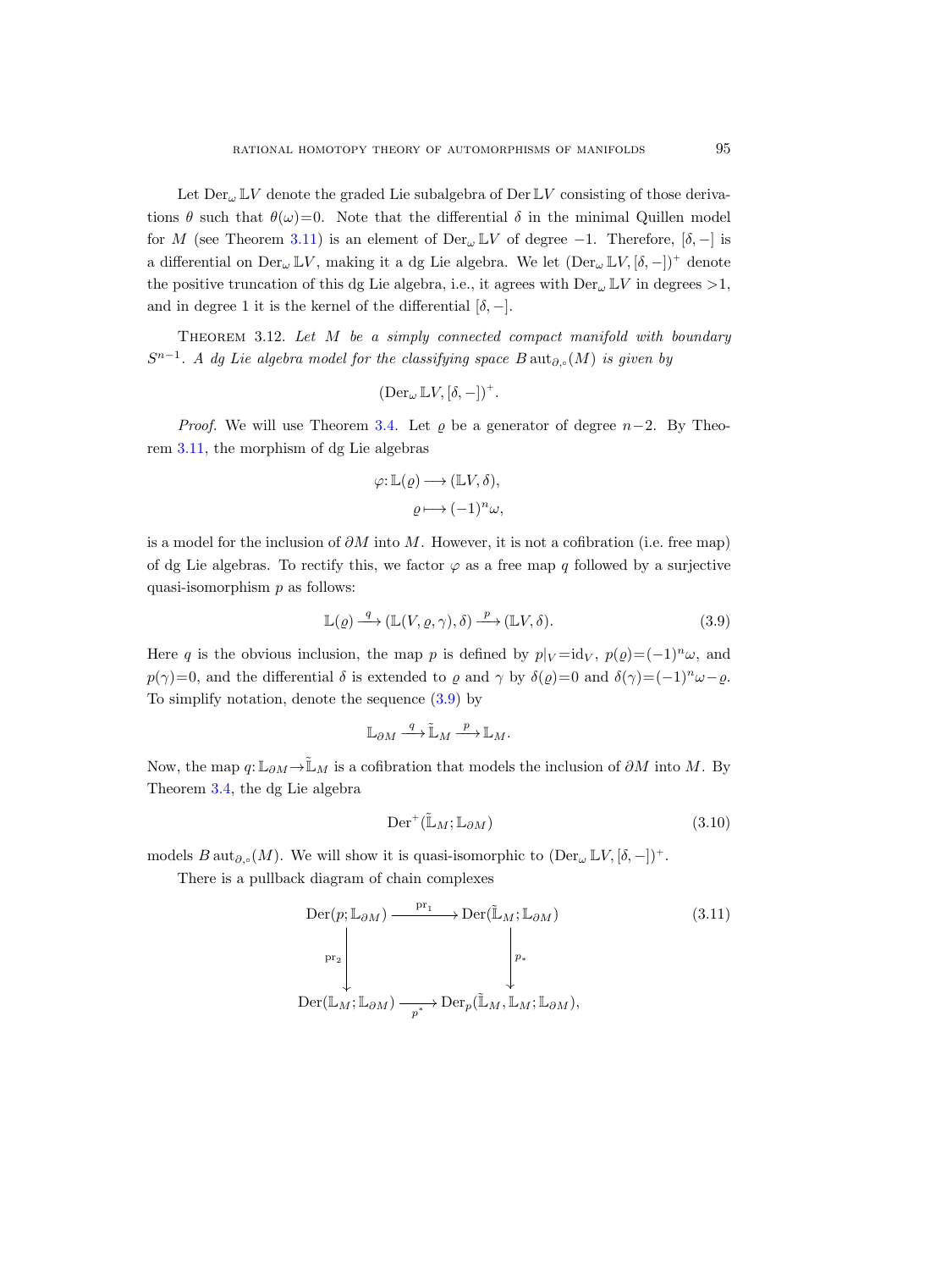where  $\text{Der}(\mathbb{L}_M;\mathbb{L}_{\partial M})$  denotes the dg Lie algebra of derivations  $\eta$  on  $\mathbb{L}_M$  such that  $\eta \circ \varphi = 0$ ,  $\text{Der}(p;\mathbb{L}_{\partial M})$  denotes the chain complex of pairs  $(\theta,\eta)$  of derivations  $\theta \in \text{Der}(\mathbb{L}_M;\mathbb{L}_{\partial M}), \eta \in$  $Der(\mathbb{L}_M;\mathbb{L}_{\partial M})$ , with  $p_*(\theta)=p^*(\eta)$ , and  $Der_p(\mathbb{L}_M,\mathbb{L}_M;\mathbb{L}_{\partial M})$  denotes the chain complex of p-derivations  $\theta \in \text{Der}_p(\mathbb{L}_M, \mathbb{L}_M)$  such that  $\theta \circ q=0$ . As the reader may check, taking componentwise Lie brackets turns  $\text{Der}(p;\mathbb{L}_{\partial M})$  into a dg Lie algebra and the projections  $pr_1(\theta, \eta) = \theta$  and  $pr_2(\theta, \eta) = \eta$  into morphisms of dg Lie algebras.

Below, we will argue that the map  $p_*$  in [\(3.11\)](#page-28-2) is a surjective quasi-isomorphism. Surjective quasi-isomorphisms of chain complexes are stable under pullbacks, so this will imply that  $pr_2$  is a surjective quasi-isomorphism. We will also argue that the map  $p^*$  in  $(3.11)$  is a quasi-isomorphism in positive degrees. This, together with the fact that  $p_*$ and  $pr_2$  are quasi-isomorphisms, will imply that  $pr_1$  is a quasi-isomorphism in positive degrees. Taking positive truncations, we obtain a zig-zag of quasi-isomorphisms of dg Lie algebras,

$$
\mathrm{Der}^+(\tilde{\mathbb{L}}_M;\mathbb{L}_{\partial M}) \xleftarrow{\sim} \mathrm{Der}^+(p;\mathbb{L}_{\partial M}) \xrightarrow{\sim} \mathrm{Der}^+(\mathbb{L}_M;\mathbb{L}_{\partial M}).
$$

The dg Lie algebra  $\mathrm{Der}^+(\mathbb{L}_M;\mathbb{L}_{\partial M})$  is clearly the same as  $(\mathrm{Der}_{\omega} \mathbb{L}V,[\delta,-])^+$ , so this will finish the proof.

To see that  $p_*$  is a surjective quasi-isomorphism, consider the following diagram:

$$
\begin{CD} 0 @>>> \mathrm{Der}(\widetilde{\mathbb{L}}_M;\mathbb{L}_{\partial M}) @>>> \mathrm{Der}^{\widetilde{\mathbb{L}}_M} @>{q^*}>> \mathrm{Der}_q(\mathbb{L}_{\partial M},\widetilde{\mathbb{L}}_M) @>>> 0 \\ & & \downarrow_{p_*} & & \downarrow_{p_*} \\ 0 @>>> \mathrm{Der}_p(\widetilde{\mathbb{L}}_M,\mathbb{L}_M;\mathbb{L}_{\partial M}) @>>> \mathrm{Der}_p(\widetilde{\mathbb{L}}_M,\mathbb{L}_M) @>{q^*}>> \mathrm{Der}_\varphi(\mathbb{L}_{\partial M},\mathbb{L}_M) @>>> 0. \end{CD}
$$

Exactness at the left and middle terms is clear. That the maps labeled by  $q^*$  are surjective follows because  $q$  is a free map. The middle and right vertical maps are quasiisomorphisms by Lemma [3.5.](#page-18-3) A five-lemma argument then shows that the left vertical map is a quasi-isomorphism. To see that it is surjective, note that  $p$  admits a section  $\sigma: \mathbb{L}_M \to \mathbb{L}_M$ . Given  $\theta \in \text{Der}_p(\mathbb{L}_M, \mathbb{L}_M; \mathbb{L}_{\partial M})$ , let  $\eta$  be the unique derivation on  $\mathbb{L}_M$  that agrees with  $\sigma\theta$  when restricted to the generators. Then one checks that  $\eta \in \text{Der}(\mathbb{L}_M; \mathbb{L}_{\partial M})$ and that  $p_*(\eta) = \theta$ .

To see that the map  $p^*$  in  $(3.11)$  is a quasi-isomorphism in positive degrees, consider the following diagram:

$$
\begin{CD} 0 @>>> \mathrm{Der}(\mathbb{L}_M;\mathbb{L}_{\partial M}) @>>> \mathrm{Der}\,\mathbb{L}_M @>\varphi^*>> \mathrm{Der}_{\varphi}(\mathbb{L}_{\partial M},\mathbb{L}_M) @>>> 0 \\ & & p^*VV @VVV \\ 0 @>>> \mathrm{Der}_p(\mathbb{L}_M,\mathbb{L}_M;\mathbb{L}_{\partial M}) @>>> \mathrm{Der}_p(\mathbb{L}_M,\mathbb{L}_M) @>\varphi^*>> \mathrm{Der}_{\varphi}(\mathbb{L}_{\partial M},\mathbb{L}_M) @>>> 0. \end{CD}
$$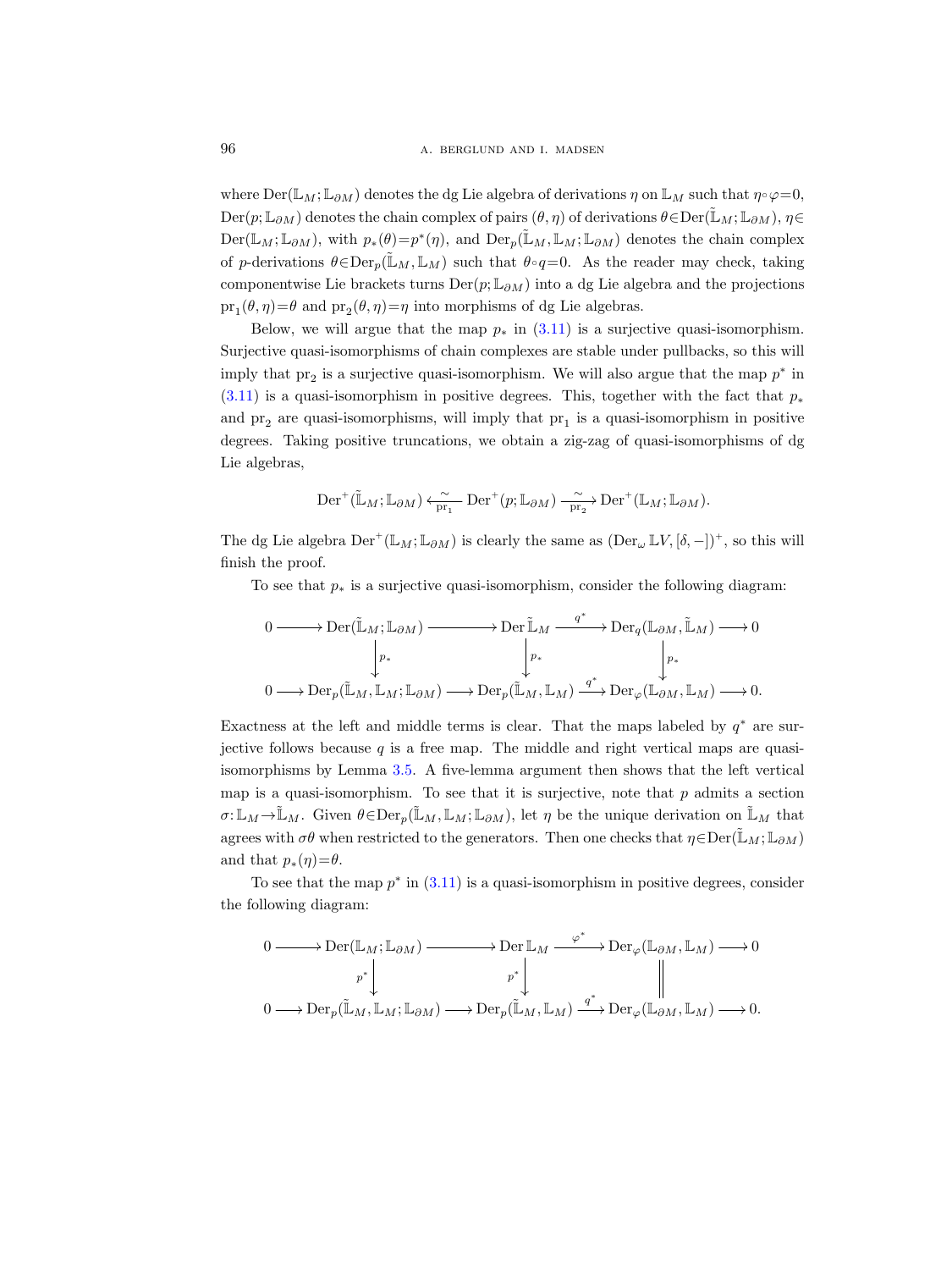Exactness of the bottom row and at the left and middle terms of the top row follows as above. The middle vertical map is a quasi-isomorphism by Lemma [3.5.](#page-18-4)

Here is the crux of the proof: The top-right horizontal map  $\varphi^*$  is surjective in non-negative degrees. Indeed, up to a sign,  $\varphi^*$  may be identified with the map

$$
\mathrm{ev}_{\omega} \colon \mathrm{Der} \, \mathbb{L}V \longrightarrow s^{n-2} \mathbb{L}V.
$$

Since the space of generators  $V = s^{-1} \tilde{H}_*(M; \mathbb{Q})$  is concentrated in degrees  $\leq n-2$ , every element of positive degree in  $s^{n-2}$ LV is necessarily decomposable, whence in the image of  $ev_{\omega}$  by Proposition [3.9.](#page-25-2) Finally, a five-lemma argument shows that the left vertical map is a quasi-isomorphism in positive degrees.  $\Box$ 

COROLLARY 3.13. If  $M$  is formal and the reduced rational cohomology ring has trivial multiplication, then B aut<sub>∂</sub>, $(M)$  is coformal and there is an isomorphism of graded Lie algebras

$$
\pi^\mathbb{Q}_*(B\operatorname{aut}_{\partial,\circ}(M))\cong \operatorname{Der}^+_\omega \mathbb{L} V.
$$

Proof. Formality is equivalent to the property that the minimal Quillen model may be chosen to have purely quadratic differential, i.e.,  $\delta(V) \subseteq \mathbb{L}^2(V)$ . The quadratic part of the differential in any minimal Quillen model corresponds to the cup product on the reduced cohomology.  $\Box$ 

For example, the conditions hold if M is  $(d-1)$ -connected of dimension at most  $3d-2$  for some  $d\geqslant 2$ . In particular they hold for the manifolds  $M_{q,1}$ .

## 4. Block diffeomorphisms

<span id="page-30-0"></span>This section examines the classifying space of block diffeomorphisms of simply connected smooth compact manifolds with boundary. We assume throughout that dim  $M \ge 5$ , so that the h-cobordism theorem and surgery theory are available. Moreover, we assume that the manifolds under consideration are oriented and that the maps between them are orientation-preserving unless otherwise specified.

#### <span id="page-30-1"></span>4.1. The surgery fibration

This paragraph briefly reviews the surgery fibration introduced in F. Quinn's thesis [\[57\]](#page-117-10). There is a detailed account of the surgery fibration for topological manifolds in the memoir [\[55\]](#page-117-11). In contrast, we work in the smooth category and treat only simply connected manifolds. The proofs of [\[55\]](#page-117-11) carry over to the smooth category with only minor changes.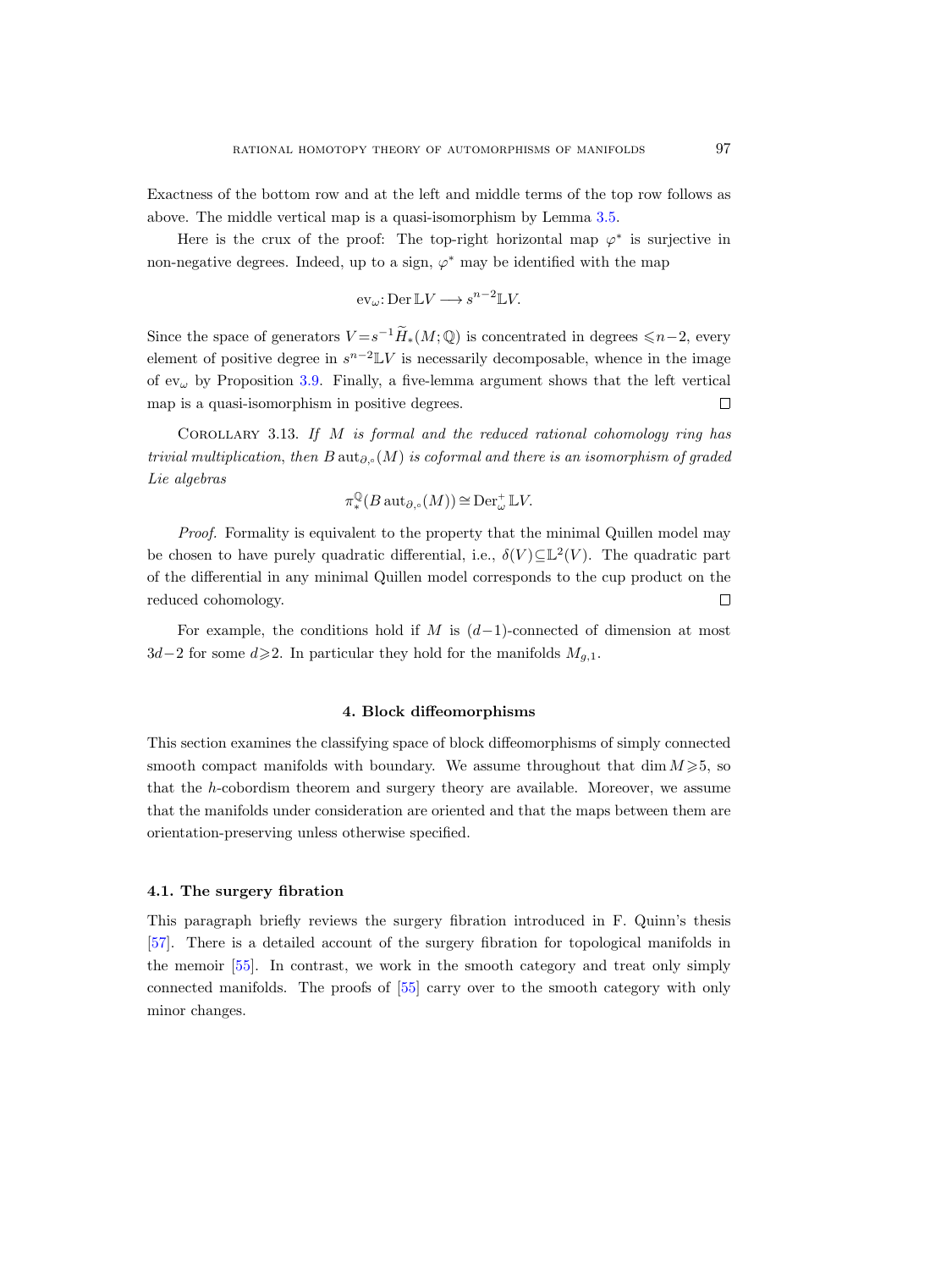Recall that the topological group  $\text{Diff}(M)$  of block diffeomorphisms of a manifold M is defined to be the geometric realization of the  $\Delta$ -group Diff $(M)$ , whose k-simplices are the self-diffeomorphisms  $\varphi$  of  $\Delta^k \times M$  that preserve the faces in the sense that

$$
\varphi(F \times M) = F \times M
$$

for every face F of  $\Delta^k$ ; cf. [\[60\]](#page-117-12), [\[61\]](#page-117-13). We assume furthermore that  $\varphi$  preserves a collar of each face, in which case  $\widetilde{\text{Diff}}(M)$ , is a Kan  $\Delta$ -group by [\[18\]](#page-115-10). See §[4.3](#page-40-1) below for more details.

The  $\Delta$ -group of self-diffeomorphisms that preserve the projection onto  $\Delta^k$  is equal to the set of smooth singular k-simplices of the diffeomorphism group  $\text{Diff}(M)$ , equipped with the Whitney topology. Since the geometric realization  $|S_{\epsilon}(X)|$  is weakly homotopy equivalent to X, one can view  $\text{Diff}(M)$  as an enlargement of  $\text{Diff}(M)$ .

If M has a non-empty boundary, then we consider the subgroup of boundarypreserving block diffeomorphisms,  $Diff_{\partial}(M)$ , which is defined as above but with the additional requirement that each k-simplex  $\varphi$  restricts to the identity on a neighborhood of  $\Delta^k \times \partial M$ .

If we replace the face-preserving self-diffeomorphisms with face-preserving homotopy automorphisms in the above definition, we obtain the  $\Delta$ -set of block homotopy equivalences,  $\tilde{\text{aut}}_{\partial}(M)$ , with geometric realization  $\tilde{\text{aut}}_{\partial}(M)$ . As above, the subcomplex of self-homotopy equivalences over  $\Delta^k$  may be identified with the set of singular k-simplices in the space aut<sub>∂</sub>(M) of self-homotopy equivalences equipped with the compact-open topology. In contrast to the case of diffeomorphisms, the inclusion

$$
S_{\bullet} \operatorname{aut}_{\partial}(M) \longrightarrow \widetilde{\operatorname{aut}}_{\partial}(M)
$$

induces a homotopy equivalence of geometric realizations. Indeed, if

$$
f: \Delta^k \times M \longrightarrow \Delta^k \times M
$$

is a face-preserving map, then pr<sub>∧k</sub> f is equivalent to a map

$$
f_1: M \longrightarrow \widetilde{G}(\Delta^k)
$$

into the monoid of face-preserving endomorphisms of  $\Delta^k$ . But  $G(\Delta^k)$  contracts to  $\{\mathrm{id}_{\Delta^k}\}$ : if  $\alpha: \Delta^k \to \Delta^k$  is face preserving, then

$$
(1-t)\alpha + t \operatorname{id}_{\Delta^k} \in \widetilde{G}(\Delta^k)
$$

contracts to the identity, and induces a retraction

$$
\operatorname{aut}_{\partial}(M) \longrightarrow S_{\bullet}(\operatorname{aut}_{\partial}(M)).
$$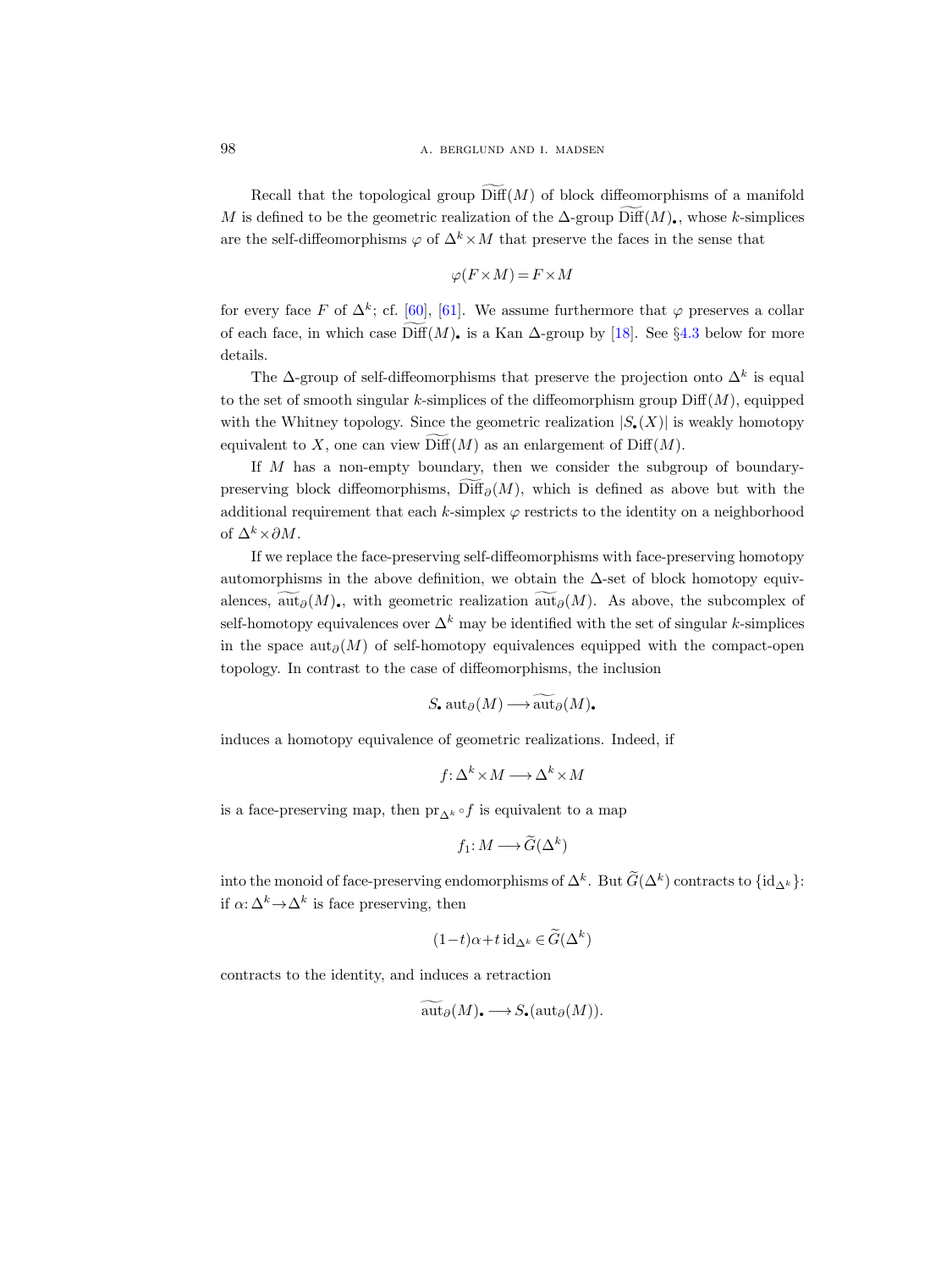This induces a homotopy equivalence of geometric realizations

$$
aut_{\partial}(M) \simeq aut_{\partial}(M). \tag{4.1}
$$

In the sequel, we prefer to use the notation  $\mathrm{aut}_{\partial}(M)$  instead of  $\widetilde{\mathrm{aut}}_{\partial}(M)$ .

Let  $M$  be a simply connected *n*-dimensional manifold with simply connected boundary,  $n\geqslant 5$ . The product of M with the standard k-simplex,  $\Delta^k \times M$ , is a  $(k+3)$ -ad with faces of dimension  $n+k-1$ ,

$$
\partial_0 \Delta^k \times M
$$
,  $\partial_1 \Delta^k \times M$ , ...,  $\partial_k \Delta^k \times M$ ,  $\Delta^k \times \partial M$ .

There are three Kan  $\Delta$ -sets associated with M and maps between them,

<span id="page-32-0"></span>
$$
\mathcal{S}_{\partial}^{G/O}(M), \xrightarrow{\eta_{\bullet}} \mathcal{N}_{\partial}^{G/O}(M), \xrightarrow{\lambda_{\bullet}} \mathbb{L}(M), \tag{4.2}
$$

The k-simplices of the (smooth) structure space  $S_{\partial}^{G/O}$  $\delta^{\mathbf{G/O}}_{\partial}(M)$ , are pairs  $(W, f)$  of a (smooth)  $(k+3)$ -ad W and a face-preserving homotopy equivalence

$$
f: W \longrightarrow \Delta^k \times M
$$

with the additional property that

$$
\partial_{k+1}W \longrightarrow \Delta^k \times \partial M
$$

is a diffeomorphism.

Let  $K\gg 0$  and let  $(M, \partial M) \subseteq (D^{n+K}, \partial D^{n+K})$  be an embedding where  $n=\dim M$ . The set  $\mathcal{N}_{\partial}^{G/O}$  $\delta^{G/O}(M)^K_k$  consists of embeddings of  $(k+3)$ -ads

$$
W \subset \Delta^k \times D^{n+K}, \quad d_i W = W \cap \partial_i (\Delta^k \times D^{n+K}), \quad i \leq k,
$$

and  $\partial_{k+1}W = \Delta^k \times \partial M$ , which are collared near each of these faces, together with a Kdimensional vector bundle  $\zeta^K$  over  $\Delta^k \times M$ , and a commutative bundle diagram of  $(k+3)$ ads,

$$
\begin{array}{ccc}\n\nu^K(W) & \xrightarrow{\hat{f}} & \zeta^K \\
\downarrow & & \downarrow \\
W & \xrightarrow{f} & \Delta^k \times M,\n\end{array}
$$

such that the two conditions below are satisfied:

(1) f and its faces  $d_i(f)$  have degree 1 for  $i=0, ..., k$ , and  $\partial_{k+1}W \to \Delta^k \times \partial M$  is a diffeomorphism;

(2)  $\hat{f}$  is a fiberwise isomorphism of vector bundles.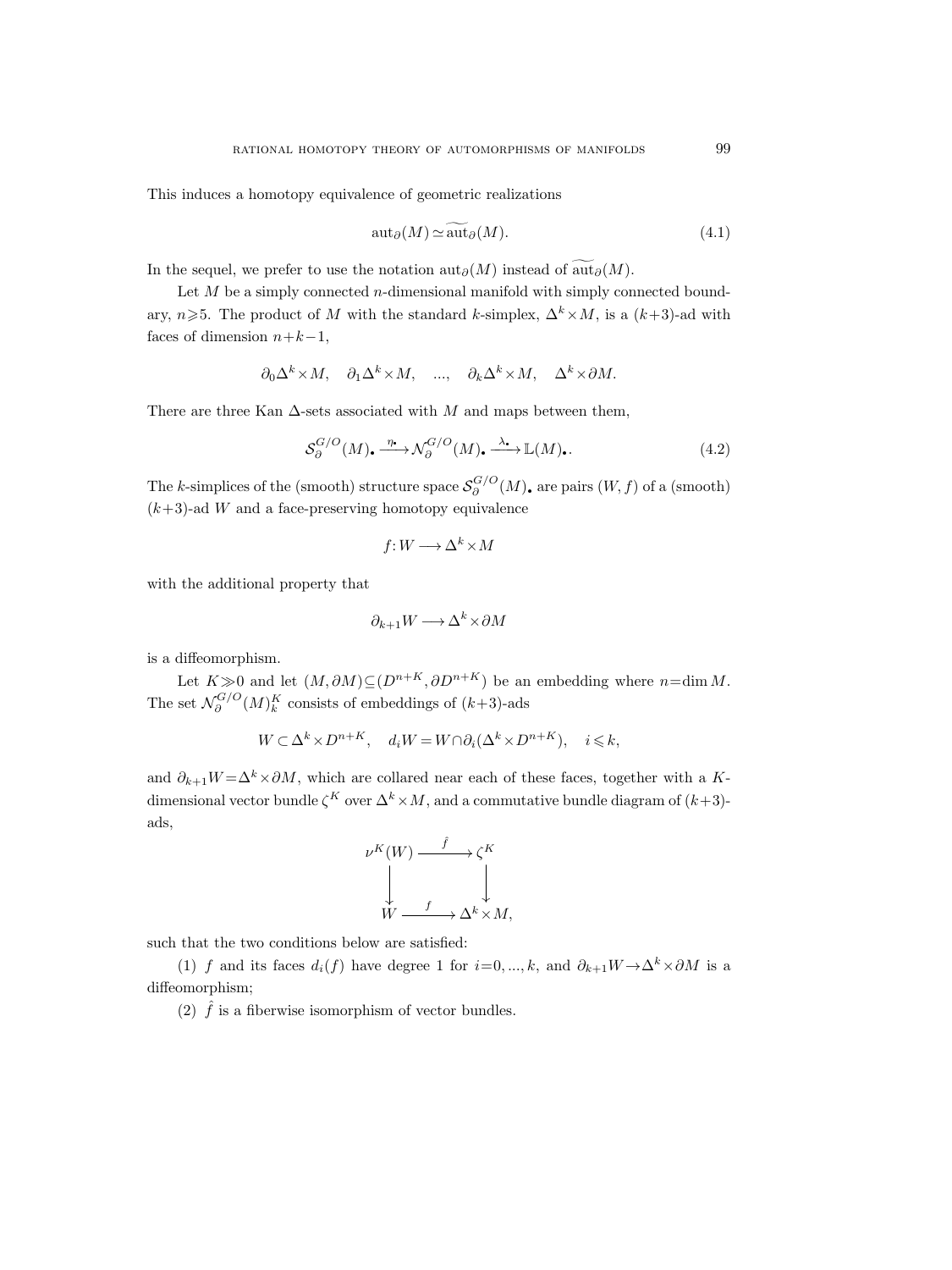Then  $\mathcal{N}_{\partial}^{G/O}$  $\partial_{\partial}^{G/O}(M)_{\bullet}^{K}$  is a  $\Delta$ -set and taking the colimit as  $K \to \infty$  using  $D^{n+K} \subset D^{n+K+1}$ one obtains the  $\Delta$ -set in  $(4.2)$ .

The third term  $\mathbb{L}(M)$ , of [\(4.2\)](#page-32-0) and the  $\Delta$ -maps  $\eta$ , and  $\lambda$ , are defined in §2.2 of [\[55\]](#page-117-14). The homotopy groups of  $\mathbb{L}(M)$ , depend only on the fundamental group of M and the dimension  $n=\dim M$ . In the simply connected case, the only non-zero groups are

$$
\pi_{4k-n} \mathbb{L}(M)_\bullet = \mathbb{Z}, \quad \pi_{4k+2-n} \mathbb{L}(M)_\bullet = \mathbb{Z}/2\mathbb{Z}.\tag{4.3}
$$

THEOREM 4.1. (Nicas, Quinn) The sequence [\(4.2\)](#page-32-0) of Kan  $\Delta$ -sets is a homotopy fibration.

This follows from [\[55,](#page-117-14) Theorem 2.3.4], which states that the homotopy fiber of  $\lambda$ , is homotopy equivalent to  $S_{\partial}^{G/O}$  $\delta^{\mathbf{G/O}}_{\partial}(M)$ .

We have left to identify  $\mathcal{N}_{\partial}^{G/O}$  $\delta^{G/O}(M)$ , in more homotopy theoretic terms. This goes back to Sullivan's proof of the Hauptvermutung for manifolds, outlined in [\[59\]](#page-117-15). The result is the following.

THEOREM 4.2. There is a homotopy equivalence of Kan  $\Delta$ -sets

$$
\mathcal{N}_{\partial}^{G/O}(M) \qquad \stackrel{\simeq}{\longrightarrow} S \qquad \text{map}_*(M/\partial M, G/O),
$$

where S, denotes the singular  $\Delta$ -set.

The combination of the two theorems above leads to the following corollary.

COROLLARY 4.3. There is a homotopy fibration of geometric realizations

<span id="page-33-0"></span>
$$
\mathcal{S}_{\partial}^{G/O}(M) \xrightarrow{\eta} \text{map}_{*}(M/\partial M, G/O) \xrightarrow{\lambda} \mathbb{L}(M). \tag{4.4}
$$

This is the form of the surgery fibration, listed without proof in [\[74,](#page-117-16) §17A]. We note in passing and for future reference that since

$$
\mathrm{map}_*(M/\partial M, G/O)
$$

is an infinite loop space and therefore nilpotent,  $[49,$  Proposition 4.4.1 (i)] or [\[36,](#page-116-14) Theorem II.2.2 applied to the surgery fibration  $(4.4)$  implies that the components of the structure space  $S_{\partial}^{G/O}$  $\delta_{\partial}^{\mathbf{G}/\mathbf{O}}(M)$  are nilpotent. We are grateful to the referee for pointing this out to us.

The k<sup>th</sup> homotopy group of  $S_{\partial}^{G/O}$  $\delta^{\mathbf{G/O}}_{\partial}(M)$ , with the identity as the basepoint, is the structure set of equivalence classes of homotopy equivalences

$$
f: (W, \partial W) \longrightarrow (D^k \times M, \partial (D^k \times M)),
$$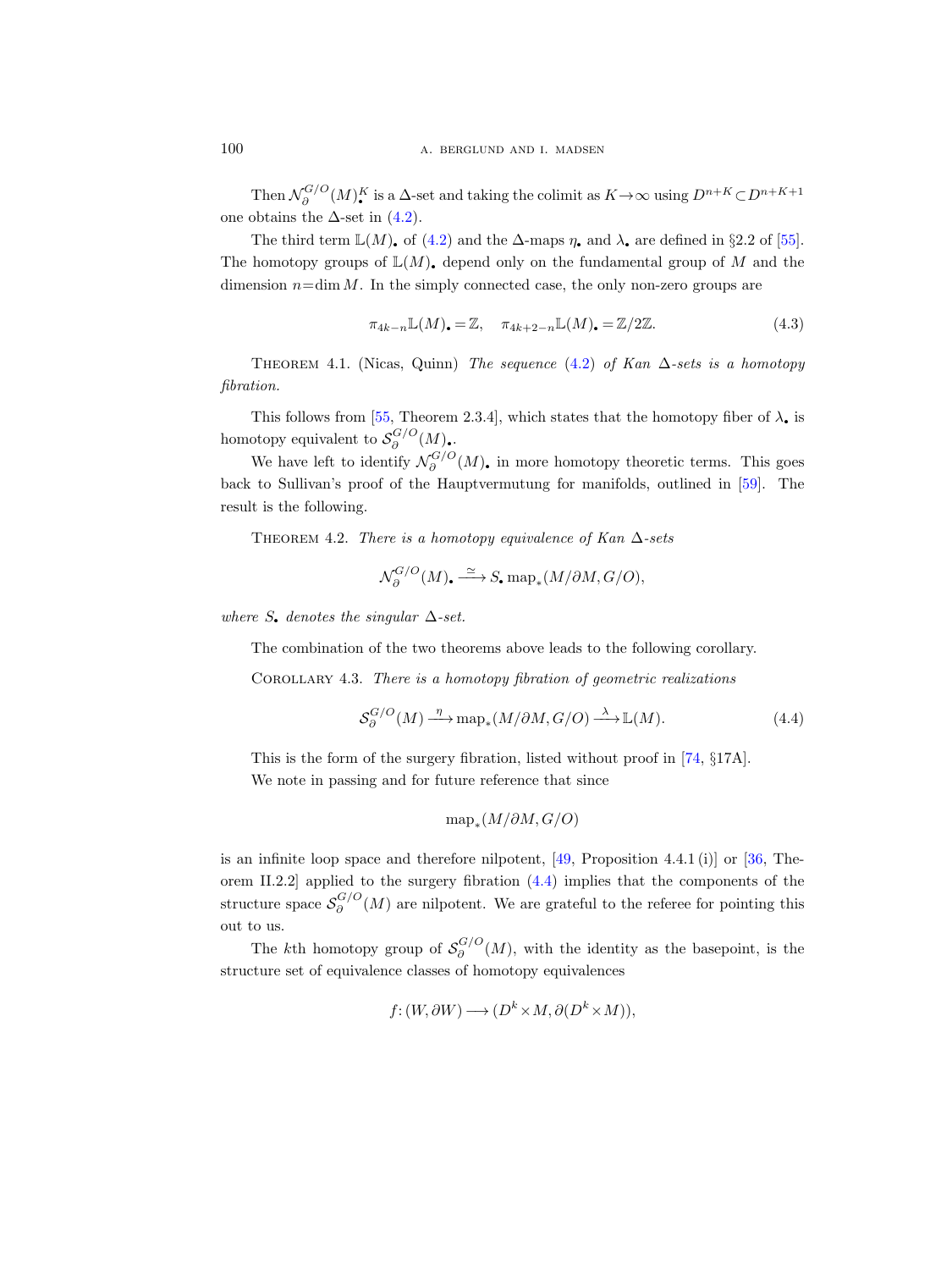with  $\partial f$  being a diffeomorphism;  $(W, f)$  is equivalent to  $(W', f')$  if there exists a diffeomorphism  $\varphi$  from W to W' for which



is homotopy commutative.

For use later in the paper we need to recall the calculation of

$$
\eta_*: \pi_k(S_\partial^{G/O}(M), \text{id}) \longrightarrow \pi_k(\text{map}_*(M/\partial M, G/O), *).
$$
\n(4.5)

Since  $S_{\partial}^{G/O}$  $\sigma_{\partial}^{G/O}(M)$ , is a Kan  $\Delta$ -set, an element of  $\pi_k(\mathcal{S}_{\partial}^{G/O})$  $\mathcal{O}_{\partial}^{\mathbf{G}/\mathbf{O}}(M)$ , id) is represented by a homotopy equivalence

$$
(V, \partial V) \longrightarrow (D^k \times M, \partial (D^k \times M))
$$

which is a diffeomorphism on the boundary. If  $M$  is simply connected, we may take  $V = D<sup>k</sup> \times M$ . This is a consequence of the h-cobordism theorem, as explained in §3.2 of [\[10\]](#page-115-0). Suppose more generally that

$$
(W, \partial W) \xrightarrow{(f, \partial f)} (X, \partial X)
$$

is a pair of a homotopy equivalence f of smooth n-manifolds with  $\partial f$  a diffeomorphism. We need a description of

$$
\eta(f,\partial f) \in [X/\partial X, G/O]_{*}.
$$

To this end, pick a homotopy inverse pair,

$$
(g,(\partial f)^{-1}) \colon (X,\partial X) \longrightarrow (W,\partial W),
$$

and define  $\zeta = g^*(\nu(W))$ , where  $\nu(W)$  is the normal bundle of an embedding  $(W, \partial W)$ ⊂  $(\mathbb{R}^{K+n}, \mathbb{R}^{K+n-1})$  with  $K \gg 0$ . Since  $f^*(\zeta) \cong \nu(W)$ , by an isomorphism which is unique up to homotopy, we obtain a normal map

$$
\nu(W) \xrightarrow{f} \zeta
$$
  
\n
$$
\downarrow \qquad \qquad \downarrow
$$
  
\n
$$
W \xrightarrow{f} X.
$$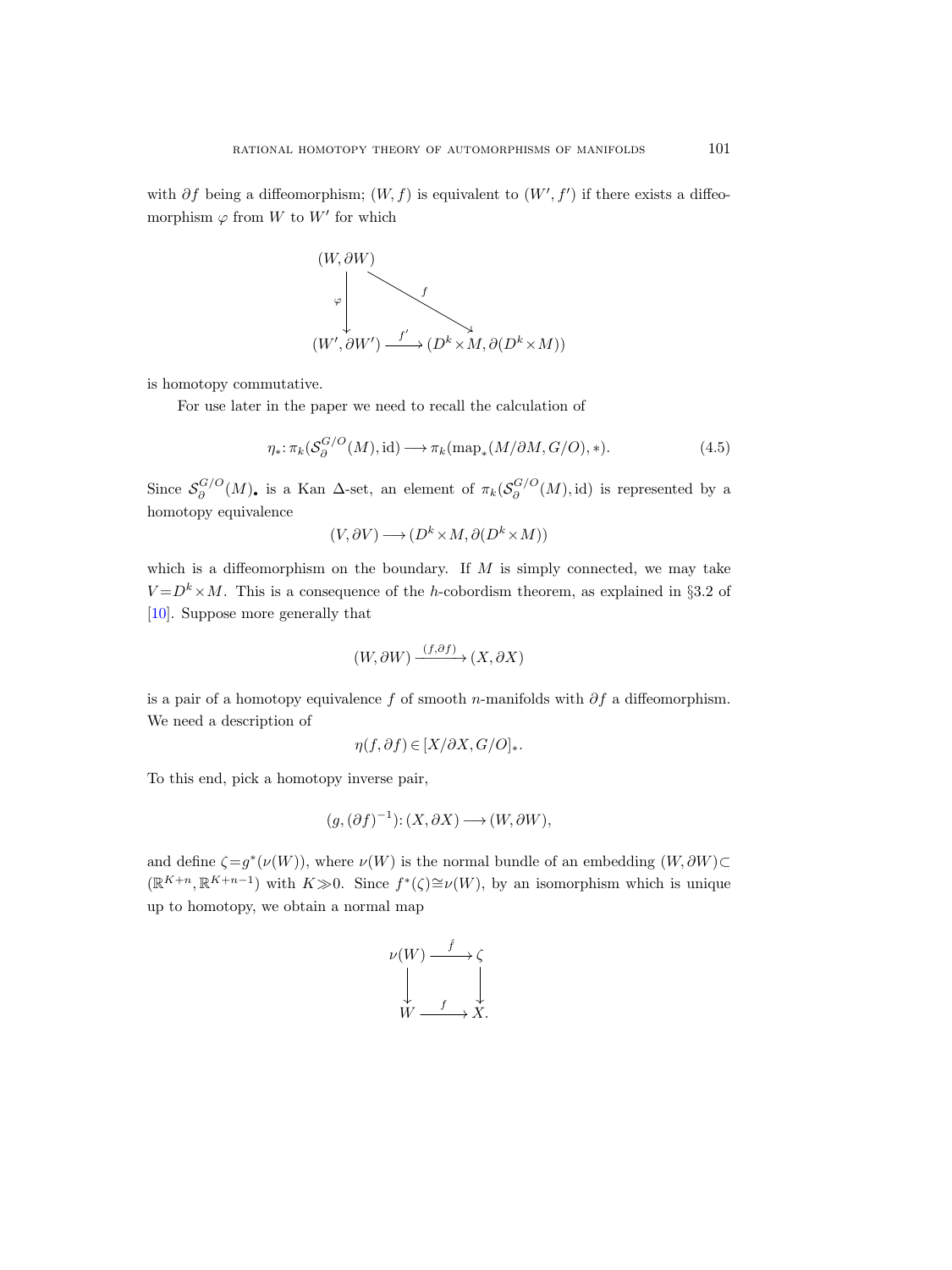Let

$$
c_W: (D^{K+n}, S^{K+n-1}) \longrightarrow (\text{Th}(\nu(W)), \text{Th}(\nu(W)|_{\partial W}))
$$

be the collapse map. The composition of  $c_W$  with  $\hat{f}$  induces a reduction (degree-1 map)

$$
c_{\zeta}:(D^{K+n},S^{K+n-1})\longrightarrow(\operatorname{Th}(\zeta),\operatorname{Th}(\zeta|_{\partial X})),
$$

which we compare to the canonical reduction  $c_X$  of  $\nu(X)$ . The restriction of  $\zeta$  to  $\partial X$  is identified with  $((\partial f)^{-1})^*(\nu(\partial W))$  and the normal derivative (see the remarks following Lemma [4.4](#page-36-0) below) induces a linear isomorphism

$$
\partial t = D^{\nu}(\partial f); \zeta|_{\partial X} \xrightarrow{\cong} \nu(X)|_{\partial X}.
$$

The Atiyah–Wall uniqueness theorem extends  $\partial t$  to a proper homotopy equivalence

$$
(t, \partial t): (\zeta, \zeta|_{\partial X}) \longrightarrow (\nu(X), \nu(X)|_{\partial X})
$$

compatible with the two reductions; cf. [\[73\]](#page-117-18), [\[74\]](#page-117-16). Let  $\xi = \zeta \oplus \tau(X)$  and let  $\theta = t \oplus id_{\tau(X)}$ . The restriction  $\partial \theta = \partial t \oplus id$  defines a framing of  $\xi|_{\partial X}$  and induces a bundle  $\xi/\partial \theta$  over  $X/\partial X$ . Moreover,  $\theta$  defines a proper homotopy equivalence  $\bar{\theta}$ :  $\xi/\partial \theta \rightarrow \varepsilon_X^{n+K}$ . The pair  $(\xi/\partial \theta, \bar{\theta})$  is classified by  $G/O$ , providing a unique element

$$
\eta[f,\partial f] \in [X/\partial X, G/O]_{*}.
$$

Under the map induced by  $j: G/O \rightarrow BO$ ,

$$
j_*\colon [X/\partial X, G/O]_* \longrightarrow [X/\partial X, BO]_*,
$$

the element  $j_*\eta(f,\partial f)$  classifies the bundle  $\xi/\partial\theta$ .

We have left to explain the linear isomorphism

$$
\partial t: \zeta|_{\partial X} \longrightarrow \nu(\partial X).
$$

To this end, we consider a diffeomorphism  $\varphi: M \to N$  of closed m-manifolds. We choose embeddings of M and N in  $\mathbb{R}^{m+K}$  with normal bundles  $\nu(M)$  and  $\nu(N)$ , and make the associated identifications

$$
\nu(M)\oplus\tau(M)=\varepsilon_M^{K+m}
$$
 and  $\nu(N)\oplus\tau(N)=\varepsilon_N^{K+m}$ ,

with the  $(K+m)$ -dimensional product bundles.

Given vector bundles  $\xi$  and  $\eta$  over the space X, let  $Bun(\xi, \eta)$  denote the space of fiberwise isomorphisms. It is the space of sections in the fiber bundle  $GL(\xi, \eta)$  over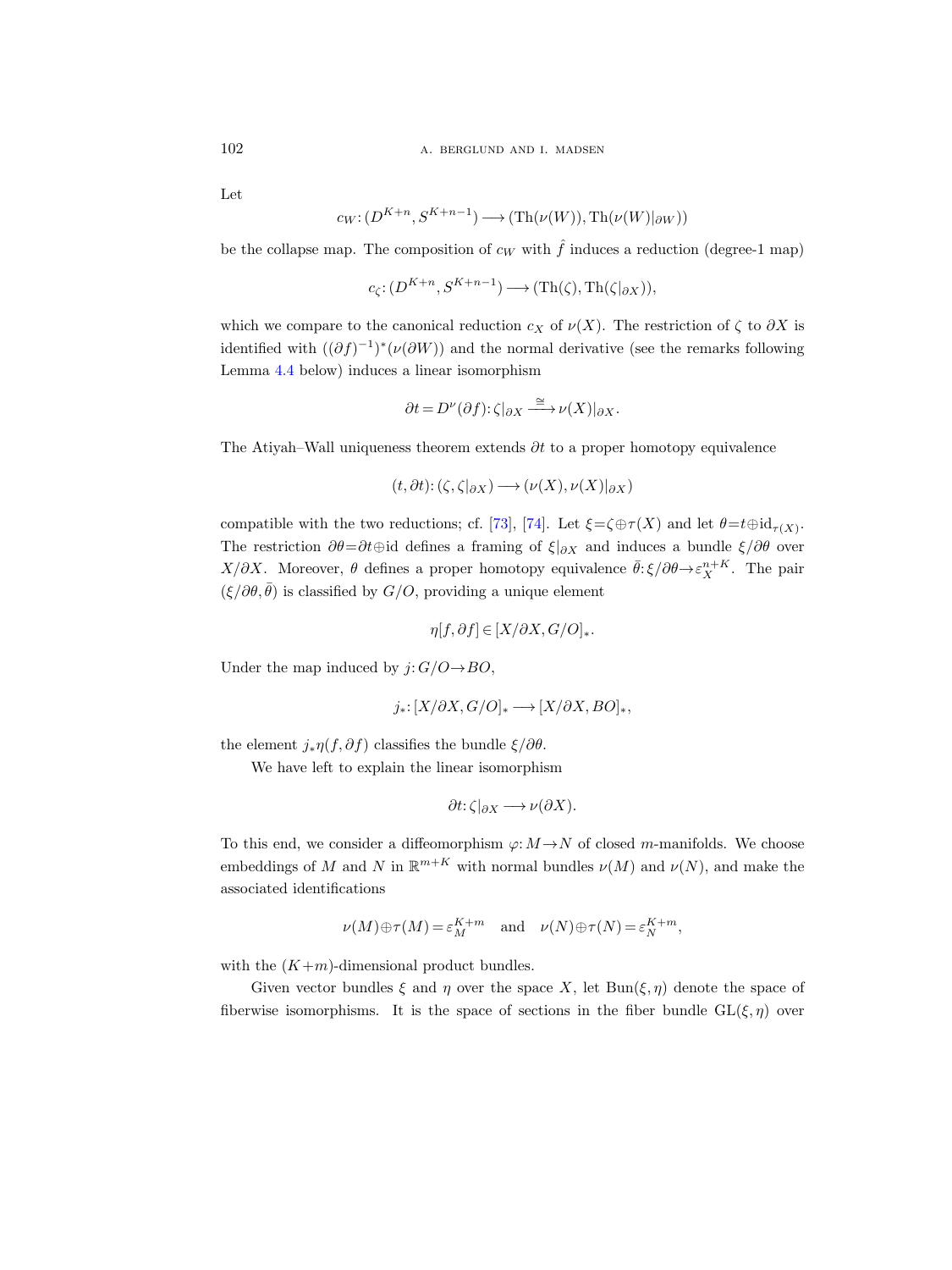X, whose fiber at  $x \in X$  is the space of isomorphisms from  $\xi_x$  to  $\eta_x$ . We are interested in the set of homotopy classes in  $Bun(\xi, \eta)$ , or equivalently the connected components of  $\Gamma(X, GL(\xi, \eta))$ . For K sufficiently large, it turns out that  $Bun(\nu(M), \varphi^*(\nu(N)))$  is non-empty, and we consider the map

$$
\alpha: \operatorname{Bun}(\nu(M), \varphi^*(\nu(N))) \longrightarrow \operatorname{Bun}(\nu(M) \oplus \varphi^*(\tau(N)), \varepsilon_M^{K+m})
$$

which sends  $a: \nu(M) \to \varphi^*(\nu(N))$  into

$$
\nu(M)\oplus\varphi^*(\tau(N))\xrightarrow{a\oplus\mathrm{id}}\varphi^*(\nu(N))\oplus\varphi^*(\tau(N))=\varepsilon_M^{K+m}.
$$

LEMMA 4.4. For K sufficiently large, the map  $\alpha$  induces a bijection on homotopy classes.

*Proof.* For  $x \in M$ , consider the diagram



where  $\beta_x$  adds the identity of  $\nu_{\varphi(x)}N$  to

$$
\nu_x M \oplus \tau_{\varphi(x)} N \longrightarrow \mathbb{R}^{K+m}.
$$

The space

$$
\mathrm{GL}(\nu(M)\oplus\varphi^*(\tau(N)),\varepsilon_M^{K+m})
$$

is non-empty, because it contains the map

$$
\nu(M)\oplus\varphi^*(\tau(N))\xrightarrow{\operatorname{id}\oplus (D\varphi)^{-1}}\nu(M)\oplus\tau(M)=\varepsilon_M^{K+m}.
$$

It follows that  $GL(\nu(M) \times \mathbb{R}^{K+m}, \varphi^*(\nu(N)) \times \mathbb{R}^{K+m})$  is non-empty, and therefore that  $\text{GL}(\nu(M), \varphi^*(\nu(N)))$  is non-empty for K sufficiently large. Moreover,  $\beta_x \circ \alpha_x$  and  $\alpha_x \circ \beta_x$ are homotopy equivalences in a range of dimensions depending on K. It follows that

$$
\alpha: \operatorname{Bun}(\nu(M), \varphi^*(\nu(N))) \longrightarrow \operatorname{Bun}(\nu(M) \oplus \varphi^*(\tau(N)), \varepsilon_M^{K+m})
$$

defines a bijection of homotopy classes for large K.

 $\Box$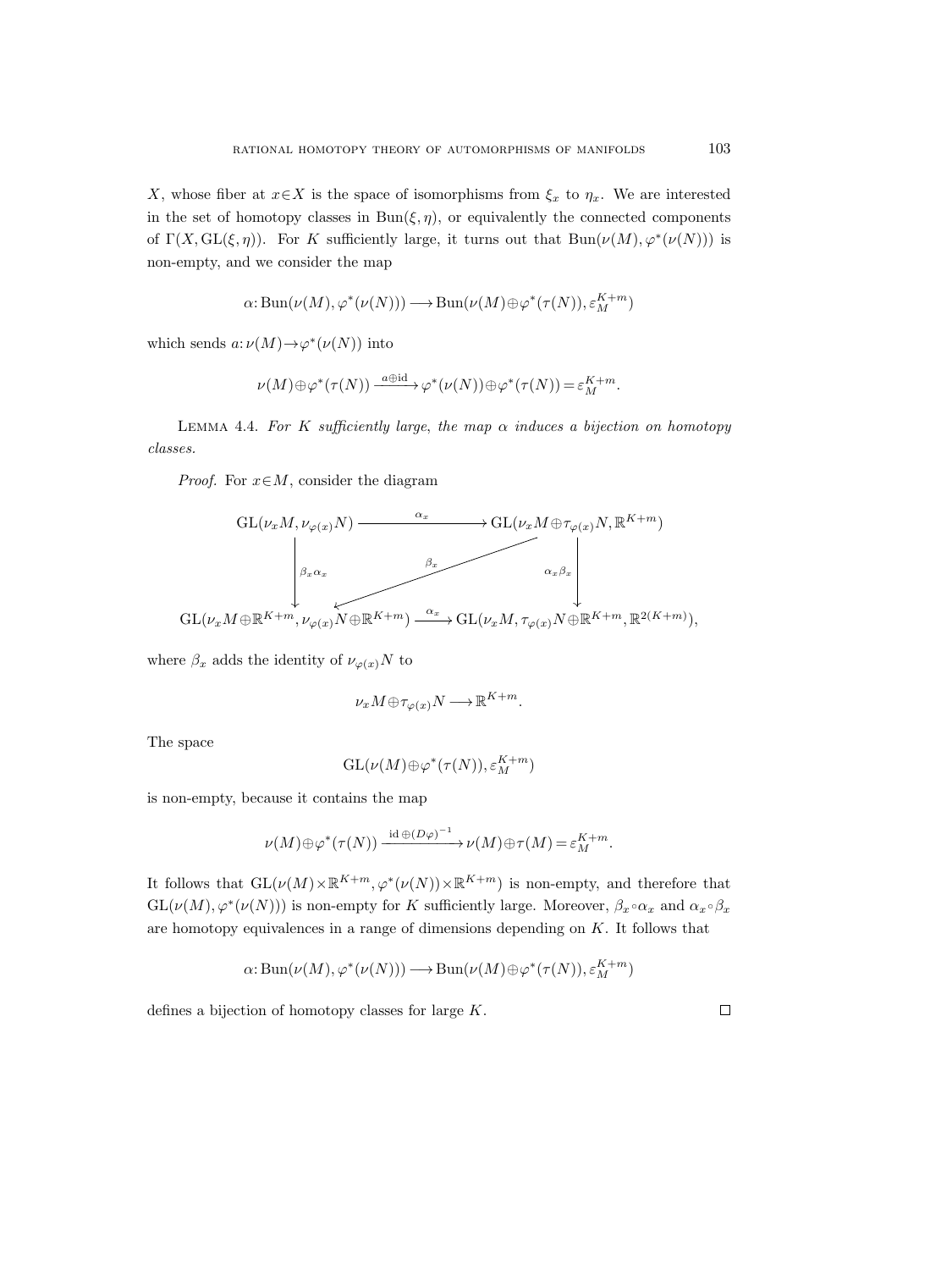A bundle map  $a: \nu(M) \to \varphi^*(\nu(N))$  is called a normal derivative of  $\varphi$  if  $\alpha(a)$  is homotopic to  $\mathrm{id}\oplus (D\varphi)^{-1}$ :  $\nu(M)\oplus \varphi^*(\tau(N))\to \varepsilon^{K+m}$ . We use the notation  $D^{\nu}\varphi$  for such a bundle map, noting that it exists only for  $K\gg 0$  and is determined only up to homotopy.

Returning to the normal invariants above, we have

$$
\zeta|_{\partial X} = \psi^*(\nu(\partial W)),
$$

where  $\psi = (\partial f)^{-1}$  and

$$
\partial t = \psi^*(D^{\nu}\varphi) : \psi^*(\nu(\partial W)) \longrightarrow \nu(\partial X).
$$

We observe that the framing

<span id="page-37-0"></span>
$$
\partial \theta = \partial t \oplus id : \psi^*(\nu(\partial W)) \oplus \tau(\partial X) \longrightarrow \varepsilon^{K+n-1}
$$
\n(4.6)

is homotopic to id  $\oplus D\psi$ .

## 4.2. Fundamental homotopy fibrations

For a smooth simply connected manifold M with boundary, we consider the following string of grouplike monoids of homotopy automorphisms

$$
{\rm aut}_{\partial, \circ}(M)\subset {\rm aut}_{\partial, J}(M)\subset {\rm aut}_{\partial}(M).
$$

Here, aut<sub>∂,</sub> $(M)$  denotes the connected component of the identity, and aut<sub>∂,J</sub> $(M)$  the larger monoid of connected components in the image of the forgetful map

$$
J: \pi_0 \operatorname{Diff}_{\partial}(M) \longrightarrow \pi_0 \operatorname{aut}_{\partial}(M).
$$

Let  $\widetilde{\text{Diff}}_{\partial,\circ}(M) \subset \widetilde{\text{Diff}}_{\partial}(M)$  denote the union of those components that map to  $\text{aut}_{\partial,\circ}(M)$ . Then,

$$
{\operatorname{aut}}_{\partial,\circ}(M)/\widetilde{\operatorname{Diff}}_{\partial,\circ}(M)\simeq {\operatorname{aut}}_{\partial,J}(M)/\widetilde{\operatorname{Diff}}_{\partial}(M)\simeq \mathcal{S}^{G/O}_{\partial}(M)_{(1)}.
$$

We have a diagram in which each square is a homotopy pullback,

$$
S_{\partial}^{G/O}(M)_{(1)} \longrightarrow * \qquad (4.7)
$$
\n
$$
B \widetilde{\text{Diff}}_{\partial,\circ}(M) \longrightarrow B \text{ aut}_{\partial,\circ}(M) \longrightarrow * \qquad (4.7)
$$
\n
$$
B \widetilde{\text{Diff}}_{\partial}(M) \longrightarrow B \text{ aut}_{\partial,J}(M) \longrightarrow B(\pi_0 \text{ aut}_{\partial,J}(M)).
$$

Notice also that  $B \text{aut}_{\partial} (M)$  is a simply connected cover of  $B \text{ aut}_{\partial} (M)$ .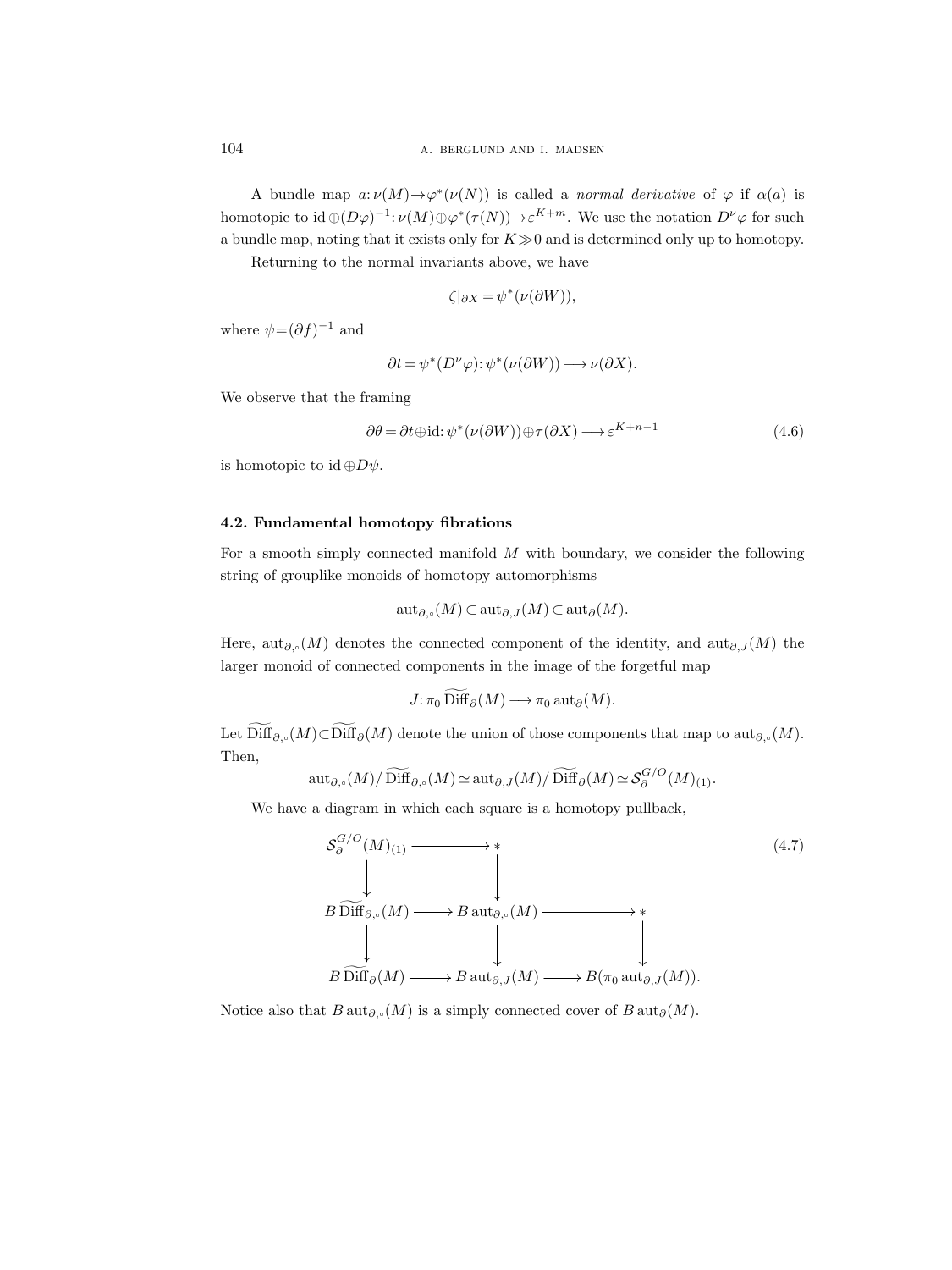<span id="page-38-0"></span>PROPOSITION 4.5. Let  $M$  be an n-dimensional smooth compact simply connected manifold with boundary  $\partial M \cong S^{n-1}$  (n>5). There is a homotopy fibration

$$
\text{map}_*(S^n, \text{Top}/O) \longrightarrow \mathcal{S}_{\partial}^{G/O}(M) \xrightarrow{q^* \circ \eta} \text{map}_*(M, G/O),
$$

where  $q: M \rightarrow M/\partial M$  is the quotient map.

*Proof.* Let us first recall that the structure space for  $S<sup>n</sup>$  is homotopy equivalent to  $\text{map}_*(S^n, \text{Top}/O)$ . Indeed, the surgery obstruction map depends only on the underlying topological situation, in the sense that there is a homotopy commutative diagram



The map  $\lambda^{\text{Top}}$  is a homotopy equivalence since its homotopy fiber—the topological structure space  $S_{\partial}^{G/\text{Top}}$  $\partial_{\partial}^{G/\text{Top}}(D^n)$ —is contractible (by Alexander's trick). Apply the homotopy fibration

$$
Top/O \to G/O \to G/Top
$$

to identify the homotopy fiber of

$$
\lambda: \mathrm{map}_*(S^n, G/O) \longrightarrow \mathrm{map}_*(S^n, G/\mathrm{Top}) \simeq \mathbb{L}(S^n)
$$

with  $\text{map}_*(S^n, \text{Top}/O).$ 

Next, consider the diagram

map<sup>∗</sup> (S <sup>n</sup>, Top/O) /S G/O ∂ (M) η /∗ map<sup>∗</sup> (S <sup>n</sup>, G/O) c ∗ /map<sup>∗</sup> (M/∂M, G/O) q ∗ <sup>λ</sup> /L(M) ∗ /map<sup>∗</sup> (M, G/O). (4.8)

The upper-right square is the surgery fibration for  $M$  and the bottom-left square is induced by the homotopy cofiber sequence

$$
M \xrightarrow{q} M/\partial M \xrightarrow{c} S^n,
$$

where  $q$  is the quotient map and  $c$  collapses onto the top cell.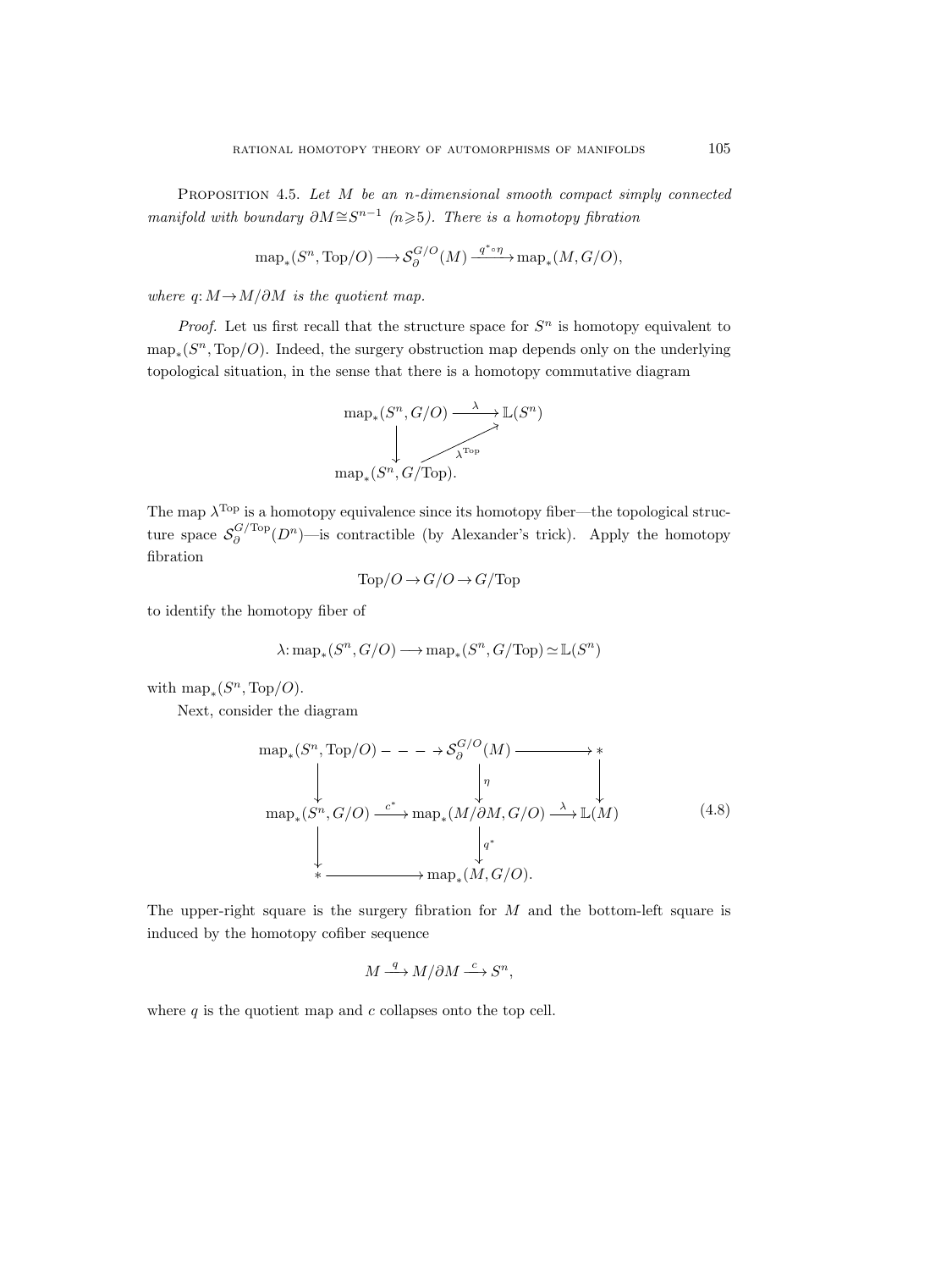The composition  $\lambda \circ c^* \colon \text{map}_*(S^n, G/O) \to \mathbb{L}(M)$  (= $\mathbb{L}(S^n)$ ) may be identified up to homotopy with the surgery obstruction map for  $S<sup>n</sup>$ , whose homotopy fiber was just recalled to be  $\text{map}_*(S^n, \text{Top}/O)$ . This implies firstly the existence of the dashed map and, secondly, that the top-left square is a homotopy pullback. It follows that the rectangle formed by the two squares to the left is a homotopy pullback. This finishes the proof.  $\Box$ 

<span id="page-39-1"></span>COROLLARY 4.6. With hypothesis as in Proposition [4.5,](#page-38-0) the map

 $j_*{\scriptstyle{\circ}}\, q^*{\scriptstyle{\circ}}\eta{:} \mathcal{S}^{G/O}_\partial$  $\bigcirc^{\mathbf{G}/\mathbf{C}}_{\partial}(M)_{(1)}$  → map<sub>\*</sub> $(M,BO)_{(0)}$ 

is a rational homotopy equivalence. Here the right-hand side denotes the connected component containing the constant map and  $j: G/O \rightarrow BO$  is the canonical map.

Proof. By Proposition [4.5,](#page-38-0) the kth homotopy group of the homotopy fiber of the map  $q^* \circ \eta$ :  $\mathcal{S}_{\partial}^{G/O}$  $\partial_{\partial}^{\mathcal{G}/\mathcal{O}}(M) \to \text{map}_*(M, G/O)$  is given by

$$
\pi_k \operatorname{map}_*(S^n, \operatorname{Top}/O) \cong \Theta_{k+n},
$$

the group of homotopy spheres of dimension  $k+n$ , which is finite by the celebrated result of Kervaire and Milnor [\[37\]](#page-116-0). Secondly, since the homotopy groups of  $\text{map}_*(M, BG)$ are finite, the homotopy fiber of the map  $j_*: \text{map}_*(M, G/O) \to \text{map}_*(M, BO)$  has finite homotopy groups. These facts imply the result.  $\Box$ 

We end this subsection by showing that the space  $B$  Diff<sub> $\partial_{\rho}$ </sub> $(M)$  is nilpotent, which ensures that it has a well-behaved rationalization. To do this, we use the following lemma.

<span id="page-39-0"></span>LEMMA 4.7. Let  $F \xrightarrow{i} E \xrightarrow{p} B$  be a fibration of connected spaces. If F is nilpotent and B is simply connected, then E is nilpotent.

*Proof.* The exact sequence  $\pi_1 F \to \pi_1 E \to \pi_1 B=0$  shows that  $\pi_1 E$  is a quotient of a nilpotent group, hence nilpotent itself. Next, for  $k \geq 2$ , note that  $\pi_k F \to \pi_k E \to \pi_k B$  is an exact sequence of  $\pi_1E$ -modules such that  $\gamma \cdot \alpha = i_*(\gamma) \cdot \alpha$  for  $\gamma \in \pi_1F$  and  $\alpha \in \pi_kF$ , and furthermore  $\xi \cdot \beta = p_*(\xi) \cdot \beta$  for  $\xi \in \pi_1 E$  and  $\beta \in \pi_k B$ ; see e.g. [\[49,](#page-117-0) Proposition 1.5.4]. Since  $\pi_k F$  is a nilpotent  $\pi_1 F$ -module, this implies that  $\pi_k F$  is also nilpotent as a  $\pi_1 E$ -module, and since B is simply connected, it implies that  $\pi_k B$  is trivial, hence nilpotent, as a  $\pi_1E$ -module. It follows from [\[36,](#page-116-1) Proposition I.4.3] that  $\pi_kE$  is nilpotent as a  $\pi_1E$ module.  $\Box$ 

PROPOSITION 4.8. The space B Diff<sub> $\partial_{\alpha}$ </sub> $(M)$  is nilpotent.

*Proof.* As noted just after Corollary [4.3,](#page-33-0) the space  $S_{\partial}^{G/O}$  $\delta^{\mathbf{G/O}}_{\partial}(M)_{(1)}$  is nilpotent. We can then apply the previous lemma to the fibration sequence

$$
\mathcal{S}_{\partial}^{G/O}(M)_{(1)} \longrightarrow B \widetilde{\text{Diff}}_{\partial,\circ}(M) \longrightarrow B \operatorname{aut}_{\partial,\circ}(M).
$$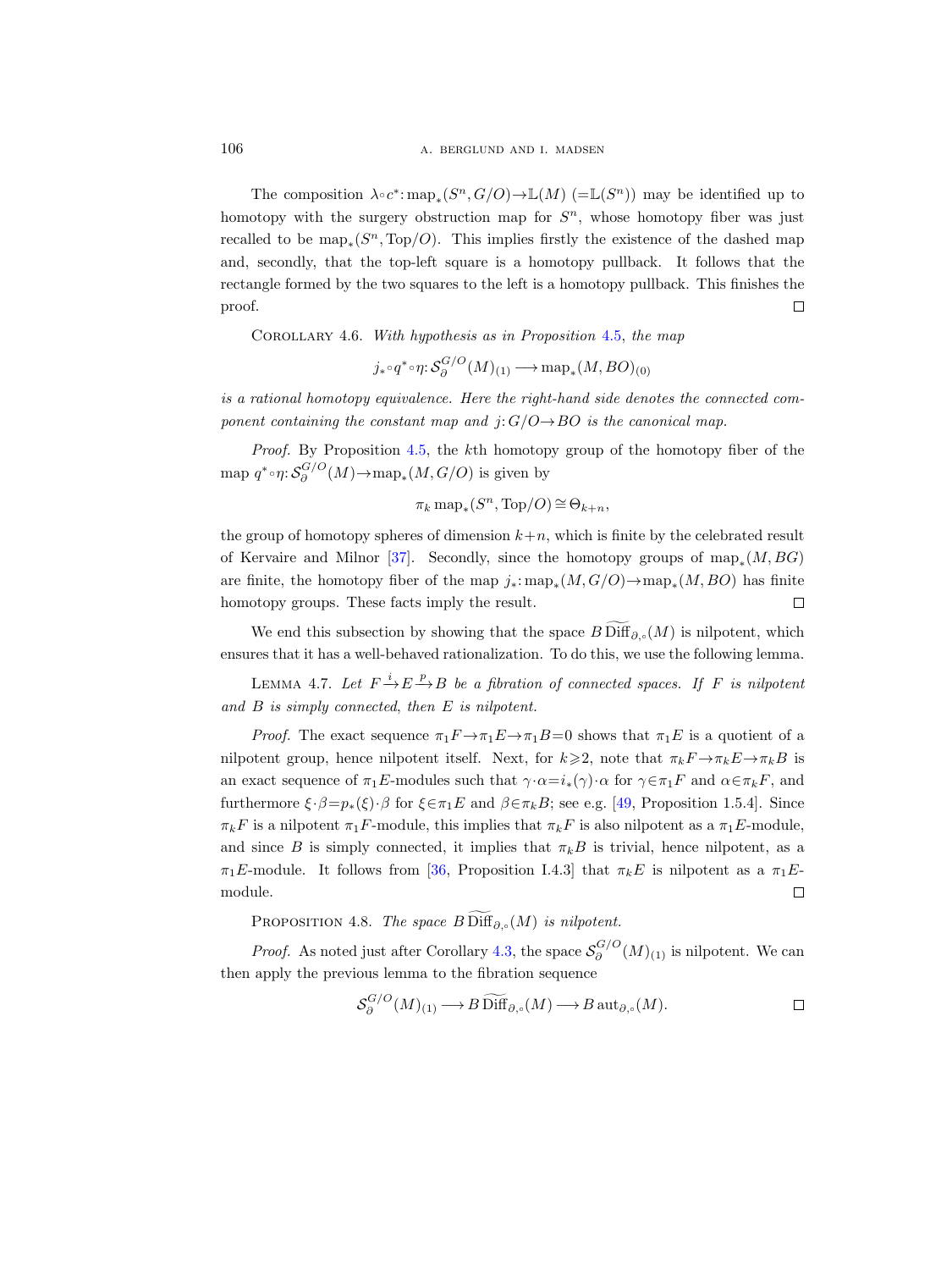# 4.3. A partial linearization of  $\widetilde{\text{Diff}}_{\partial}(M)$

This section studies the Jacobian of the topological group  $\text{Diff}_{\partial}(M)$ . The end result is a map of monoids

$$
D: \mathrm{Diff}_{\partial,\circ}(M) \longrightarrow \mathrm{aut}_{\partial,\circ}(\tau^S_M),
$$

where  $\text{aut}_{\partial,\circ}(\tau_M^S)$  is a certain space of automorphisms of the stable tangent bundle of the compact manifold with boundary M and  $\text{Diff}_{\partial,\circ}(M) \subseteq \text{Diff}_{\partial}(M)$  is the set of components of diffeomorphisms that are homotopic to the identity. We begin with a description of the target.

With a vector bundle  $\xi$  over a finite CW-complex X, with projection map  $E \rightarrow X$ , we associate the topological monoid  $\text{aut}(\xi)$  of diagrams



with f a homotopy equivalence and  $\hat{f}$  a fiberwise isomorphism, topologized as a subset of  $\operatorname{aut}(X) \times \operatorname{aut}(E)$ . For subspaces  $D \subseteq C \subseteq X$ , we have a submonoid  $\operatorname{aut}_C^D(\xi) \subseteq \operatorname{aut}(\xi)$ consisting of those  $(f, \hat{f}) \in \text{aut}(\xi)$  such that f restricts to the identity on C and  $\hat{f}$  restricts to the identity on  $\xi|_D$ . When  $C = D$  we write  $\text{aut}_C(\xi) = \text{aut}_C^C(\xi)$ . Let  $\text{aut}_{C,\circ}^D(\xi) \subseteq \text{aut}_C^D(\xi)$ be the submonoid of those  $(f, \hat{f})$  for which f is homotopic to the identity map. We will assume that the inclusions  $D \rightarrow C \rightarrow X$  are cofibrations.

We let  $GL(\xi) \to X$  be the fiber bundle whose fiber at  $x \in X$  is the group  $GL(\xi_x)$  of linear isomorphisms of the fiber  $\xi_x$ , and write  $\Gamma_D(X, GL(\xi))$  for the space of sections that map points  $x \in D$  to the identity isomorphism of  $\xi_x$ .

<span id="page-40-1"></span><span id="page-40-0"></span>Lemma 4.9. The map

$$
\pi: \operatorname{aut}_C^D(\xi) \longrightarrow \operatorname{aut}_C(X)
$$

is a Serre fibration with fiber  $\Gamma_D(X, GL(\xi))$ .

Proof. A diagram of the form

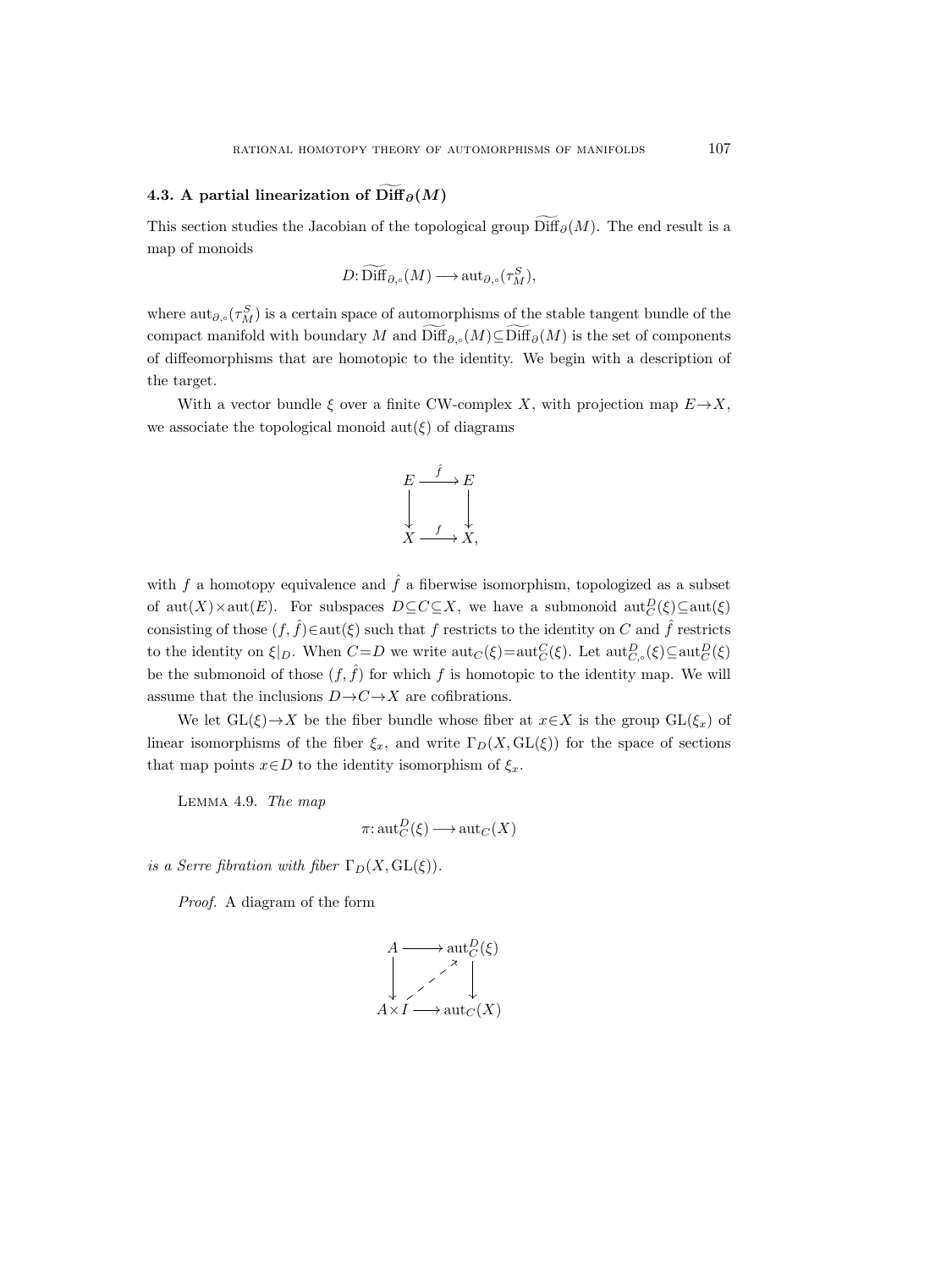may be viewed as a bundle map  $A \times \xi \rightarrow \xi$ ,



together with a homotopy  $A \times X \times I \rightarrow X$  of the base map. Steenrod's "first covering homotopy theorem" [\[66,](#page-117-1) §11.3] provides an extension of the homotopy to a bundle map  $A \times \xi \times I \rightarrow \xi$ , which can be taken to be stationary over D. This yields the desired lift  $A \times I \to \text{aut}_C^D(\xi)$ . The fiber  $\pi^{-1}(\text{id}_X)$  is easily identified with  $\Gamma_D(X, GL(\xi))$ .  $\Box$ 

We proceed to analyze the homotopy type of the classifying space  $B \text{aut}_C^D(\xi)$ . We will use the following lemma.

<span id="page-41-0"></span>Lemma 4.10. Consider a commutative square of the form



where  $\varphi$  is a morphism of group-like topological monoids, X is a right H-space, Y is a right G-space,  $x_0 \in X$ ,  $y_0 \in Y$ , and f is a map of H-spaces such that  $f(x_0)=y_0$ . If the square is a homotopy pullback, then the induced map on components,

$$
B(X, H, *)_{x_0} \longrightarrow B(Y, G, *)_{y_0},
$$

is a weak homotopy equivalence.

Proof. By [\[48,](#page-116-2) Proposition 7.9], the horizontal maps extend to homotopy fiber sequences



The assumption that the left square is a homotopy pullback implies that the induced map on homotopy fibers  $\Omega_{x_0}B(X, H, *) \to \Omega_{y_0}B(Y, G, *)$  is a weak homotopy equivalence. Delooping this yields the desired weak homotopy equivalence.  $\Box$ 

Let  $k: X \rightarrow BO(n)$  be the classifying map for  $\xi$  and let map<sub>p</sub>(X,  $BO(n)$ ) denote the space of maps from X to  $BO(n)$  whose restriction to D agrees with  $k|_D$ . Precomposition endows it with a right action of the monoid  $\mathrm{aut}_C(X)$ .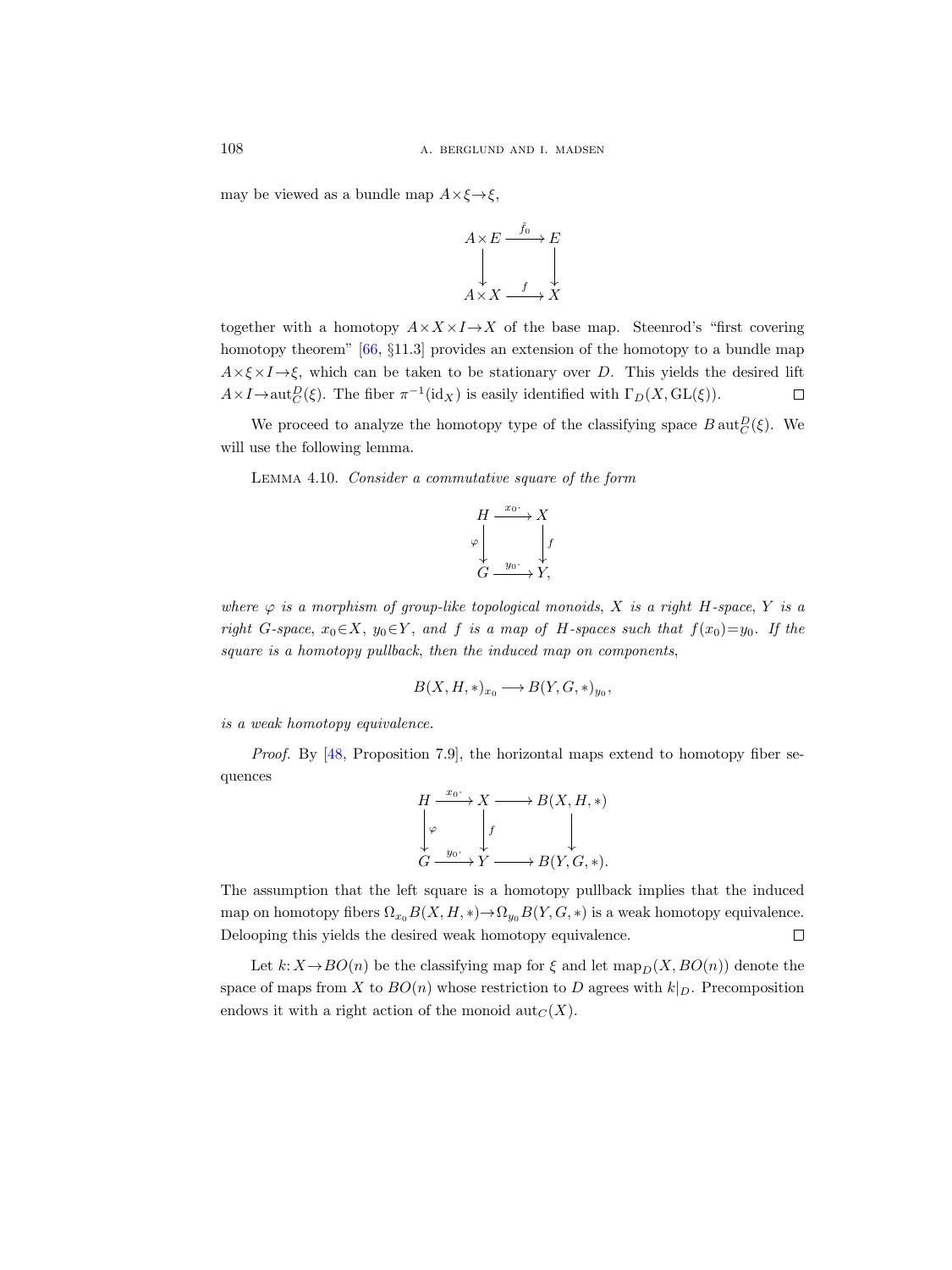<span id="page-42-0"></span>PROPOSITION 4.11. For an n-dimensional vector bundle  $\xi$  over X, the classifying space  $B \text{aut}_C^D(\xi)$  is weakly homotopy equivalent to the component of

$$
B(\text{map}_D(X,BO(n)), \text{aut}_C(X),*))
$$

determined by the classifying map  $k: X \to BO(n)$  for  $\xi$ . In particular, there is a homotopy fibration

$$
\operatorname{map}_D(X, BO(n))_{\xi} \longrightarrow B \operatorname{aut}_C^D(\xi) \longrightarrow B \operatorname{aut}_C(X). \tag{4.9}
$$

*Proof.* Let  $\gamma_n$  denote the universal bundle over  $BO(n)$  and fix a classifying map  $\kappa: \xi \rightarrow \gamma_n,$ 



We may assume it is a pullback. This implies that the square

$$
\begin{array}{c}\n\text{aut}_C^D(\xi) \xrightarrow{\kappa_*} \text{Bun}_D(\xi, \gamma_n) \\
\downarrow \qquad \qquad \downarrow \\
\text{aut}_C(X) \xrightarrow{k_*} \text{map}_D(X, BO(n))\n\end{array}
$$

is a pullback, where  $\text{Bun}_D(\xi, \gamma_n)$  denotes the space of bundle maps  $\alpha: \xi \to \gamma_n$  such that  $\alpha|_D = \kappa|_D: \xi|_D \to \gamma_n$ . The vertical maps are fibrations by Lemma [4.9](#page-40-0) (and its obvious extension to Bun<sub>D</sub>( $\xi$ ,  $\gamma_n$ )), so the square is a homotopy pullback. By Lemma [4.10,](#page-41-0) the induced map

$$
B(\text{Bun}_D(\xi,\gamma_n),\text{aut}_C^D(\xi),*)_\kappa \longrightarrow B(\text{map}_D(X,BO(n)),\text{aut}_C(X),*)_k
$$

is a weak homotopy equivalence. To finish the proof, note that  $Bun_D(\xi, \gamma_n)$  is contractible, since it is the homotopy fiber of the restriction map

$$
\operatorname{Bun}(\xi, \gamma_n) \longrightarrow \operatorname{Bun}(\xi|_D, \gamma_n),
$$

where both the source and the target are contractible (for the last statement, see e.g. [\[30,](#page-116-3) Lemma 5.1]). This yields a weak homotopy equivalence

$$
B(\mathrm{Bun}_D(\xi,\gamma_n),\mathrm{aut}_C^D(\xi),*)_\kappa\longrightarrow B\,\mathrm{aut}_C^D(\xi).
$$

We also need to consider stable vector bundles, so we now turn to stabilization.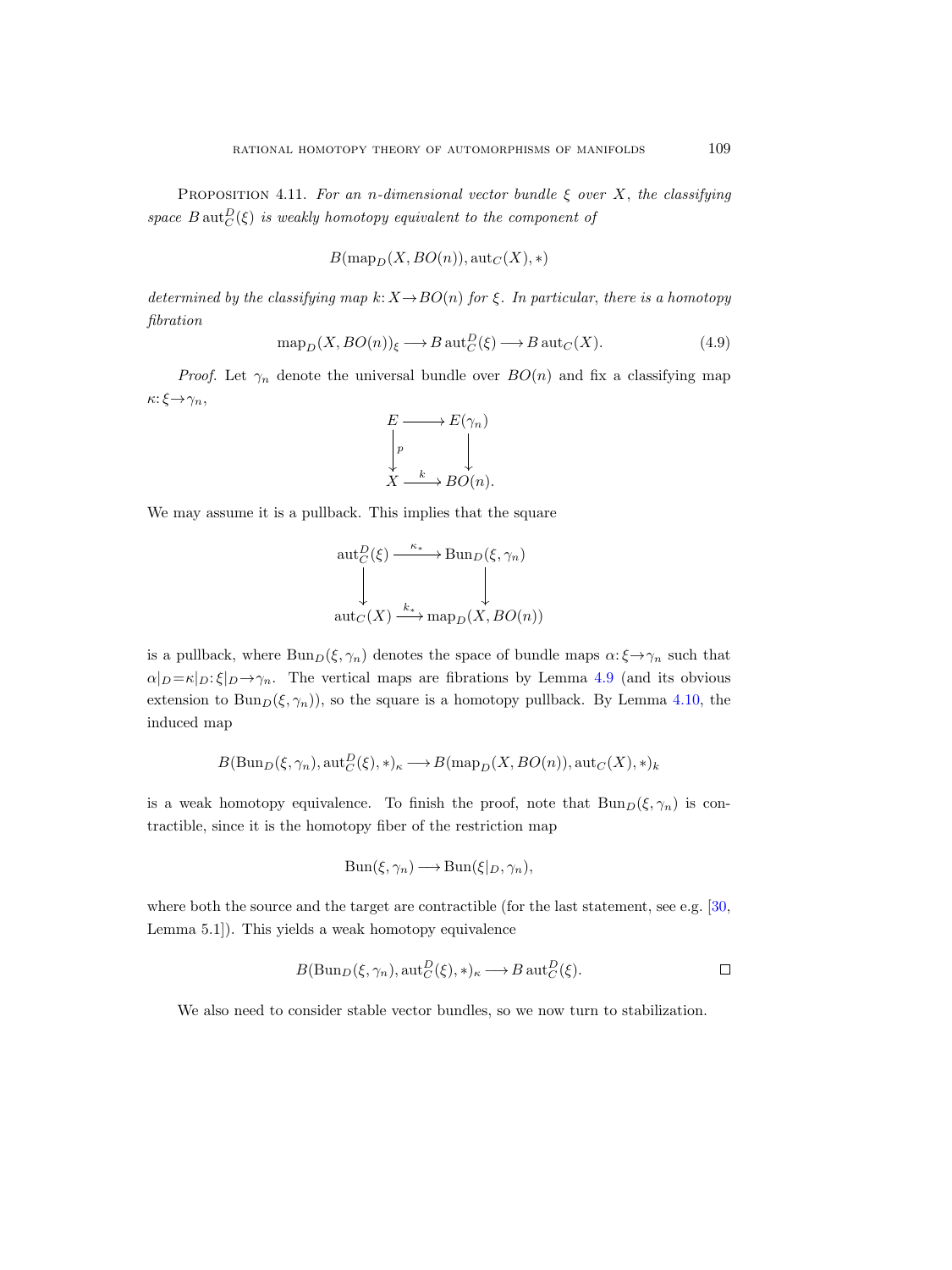PROPOSITION 4.12. The stabilization map

$$
aut_C^D(\xi) \longrightarrow aut_C^D(\xi \times \mathbb{R}),
$$
  

$$
(f, \hat{f}) \longmapsto (f, \hat{f} \times id_{\mathbb{R}}),
$$

is  $(\dim \xi - \dim X - 1)$ -connected.

Proof. By Lemma [4.9,](#page-40-1) it suffices to see that

$$
\Gamma_D(X,\operatorname{GL}(\xi))\longrightarrow \Gamma_D(X,\operatorname{GL}(\xi\times\mathbb{R}))
$$

is  $(\dim \xi - \dim X - 1)$ -connected. But this follows from obstruction theory because

$$
\operatorname{GL}(\xi_x)\longrightarrow \operatorname{GL}(\xi_x\oplus \mathbb{R})
$$

is  $(\dim \xi - 1)$ -connected.

Denote by  $\mathrm{aut}_{C}^{D}(\xi^{S})$  the homotopy colimit of

$$
\operatorname{aut}_C^D(\xi) \longrightarrow \operatorname{aut}_C^D(\xi \times \mathbb{R}) \longrightarrow \operatorname{aut}_C^D(\xi \times \mathbb{R}^2) \longrightarrow \dots.
$$

Clearly, the homotopy type of  $\mathrm{aut}_{C}^{D}(\xi^{S})$  depends only on the stable equivalence class of the vector bundle  $\xi$ . The following description of the homotopy type of  $B \text{aut}_C^D(\xi^S)$  is easily deduced from Proposition [4.11.](#page-42-0)

<span id="page-43-1"></span>PROPOSITION 4.13. The space  $B \text{aut}_C^D(\xi^S)$  is weakly homotopy equivalent to the component of

$$
B(\text{map}_D(X, BO), \text{aut}_C(X), *)
$$

determined by the classifying map  $X \rightarrow BO$  of the stable vector bundle  $\xi^S$ . In particular, there is a homotopy fibration

<span id="page-43-0"></span>
$$
\operatorname{map}_D(X, BO)_{\xi^S} \longrightarrow B \operatorname{aut}_C^D(\xi^S) \longrightarrow B \operatorname{aut}_C(X). \tag{4.10}
$$

COROLLARY 4.14. The space  $B \text{aut}_{C,\circ}^D(\xi^S)$  is nilpotent.

Proof. Apply Lemma [4.7](#page-39-0) to the fibration sequence

$$
\operatorname{map}_D(X, BO)_{\xi^S} \longrightarrow B \operatorname{aut}_{C,\circ}^D(\xi^S) \longrightarrow B \operatorname{aut}_{C,\circ}(X),
$$

which is obtained from [\(4.10\)](#page-43-0) by pulling back along  $B$  aut $_{C,\circ}(X) \to B$  aut $_C(X)$ . The fiber is nilpotent, since it is an infinite loop space. $\Box$ 

 $\Box$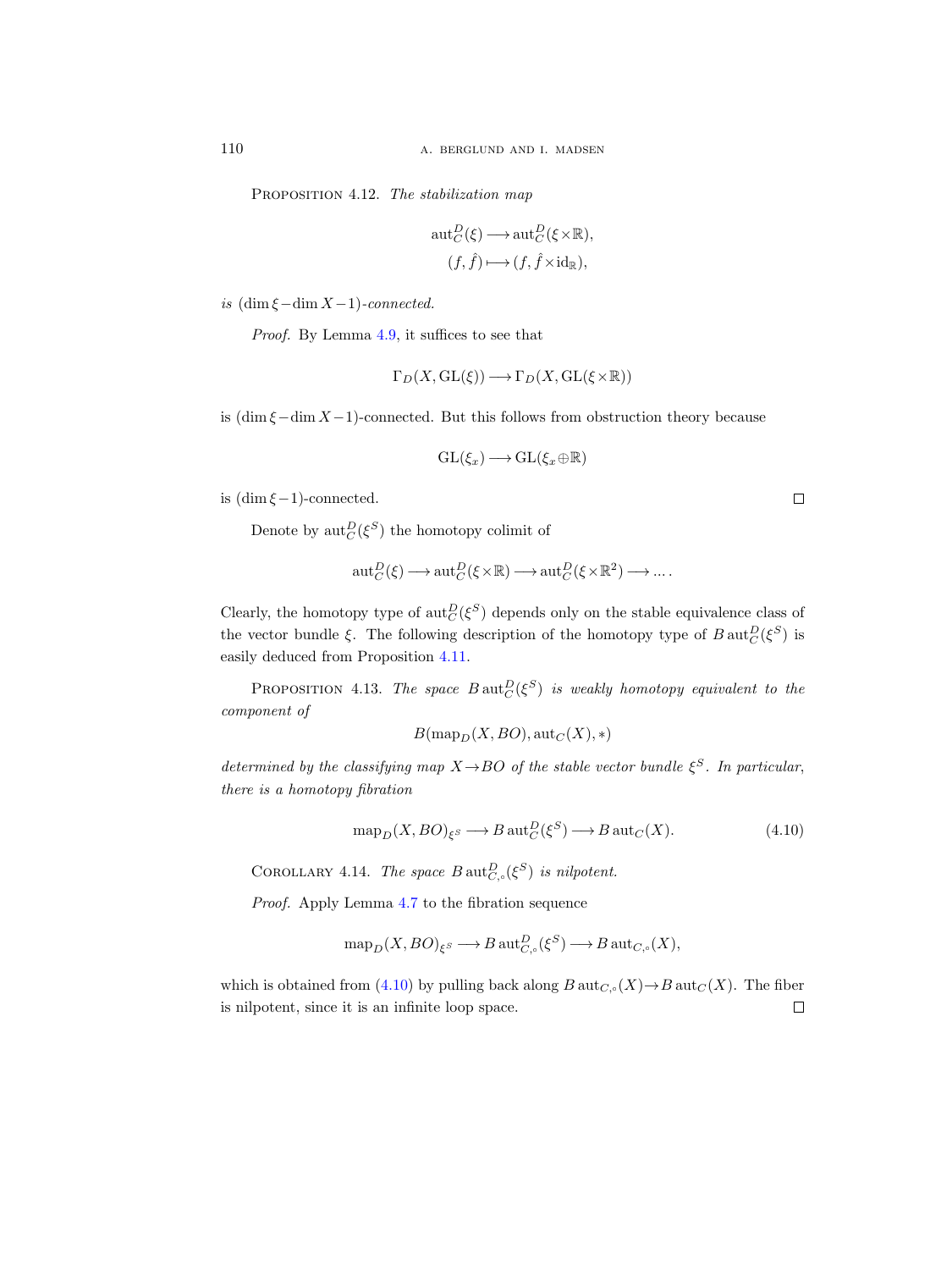Remark 4.15. Since the components of an infinite loop space are all homotopy equivalent, we have

$$
\operatorname{map}_D(X, BO)_{\xi^S} \simeq \operatorname{map}_D(X, BO)_{(0)} \simeq \operatorname{map}_*(X/D, BO)_{(0)},
$$

where the subscript (0) indicates the component of the trivial map, but beware that these spaces need not be equivalent as  $\mathrm{aut}_{C,\circ}(X)$ -spaces.

We now turn to the definition of the map from the block diffeomorphism group to the automorphisms of the stable tangent bundle.

We shall use the model

$$
\Delta^k = \{(x_1, ..., x_k) \in \mathbb{R}^k : 0 \leq x_1 \leq \dots \leq x_k \leq 1\}
$$

for the k-simplex rather than the usual model in  $\mathbb{R}^{k+1}$ . Its tangent space is then canonically trivialized,  $\tau_{\Delta^k} = \Delta^k \times \mathbb{R}^k$ . The simplicial operators

$$
d^{\mu}: \Delta^{k-1} \longrightarrow \Delta^k
$$
 and  $s^{\mu}: \Delta^k \longrightarrow \Delta^{k-1}$ ,

take the form

$$
d^{\mu}(x_1, ..., x_{k-1}) = \begin{cases} (0, x_1, ..., x_{k-1}), & \text{if } \mu = 0, \\ (x_1, ..., x_{\mu}, x_{\mu}, ..., x_{k-1}), & \text{if } 0 < \mu < k, \\ (x_1, ..., x_{k-1}, 1), & \text{if } \mu = k, \end{cases}
$$

and

$$
s^{\mu}(x_1, ..., x_k) = (x_1, ..., \hat{x}_{\mu+1}, ..., x_k).
$$

The induced operators on the tangent spaces are

$$
d^{\mu} \times d^{\mu} \colon \Delta^{k-1} \times \mathbb{R}^{k-1} \longrightarrow \Delta^{k} \times \mathbb{R}^{k},
$$
  

$$
s^{\mu} \times s^{\mu} \colon \Delta^{k} \times \mathbb{R}^{k} \longrightarrow \Delta^{k-1} \times \mathbb{R}^{k-1},
$$

where  $d^{\mu} \colon \mathbb{R}^{k-1} \to \mathbb{R}^k$  and  $s^{\mu} \colon \mathbb{R}^k \to \mathbb{R}^{k-1}$  are given by the same formulas as above, except for  $d^k(x_1, ..., x_{k-1}) = (x_1, ..., x_{k-1}, 0).$ 

We remember that the k-simplices of  $\text{Diff}_{\partial}(M)$ , consist of face-preserving diffeomorphisms  $(\varphi, \psi): \Delta^k \times M \to \Delta^k \times M$  which in addition preserve a collar of each face. For a face  $\theta: \Delta^r \to \Delta^k$ , let  $U_\varepsilon(\theta) = \theta(\Delta^r) \times D_\varepsilon(\mathbb{R}^{k-r})$  be an  $\varepsilon$ -normal neighborhood in  $\mathbb{R}^k$  of the face, and let  $\theta_M = \theta \times M$ . The collar condition is that the restriction of  $(\varphi, \psi)$  to  $U_{\varepsilon}(\theta) \times M$  is equal to  $(\theta^*_M(\varphi), \theta^*_M(\psi)) \times id_{D_{\varepsilon}(\mathbb{R}^{k-r})}$  for some small  $\varepsilon > 0$ . Below we shall use the notation

$$
x_1 \sim 0, \quad x_\mu \sim x_{\mu+1}, \quad x_k \sim 1
$$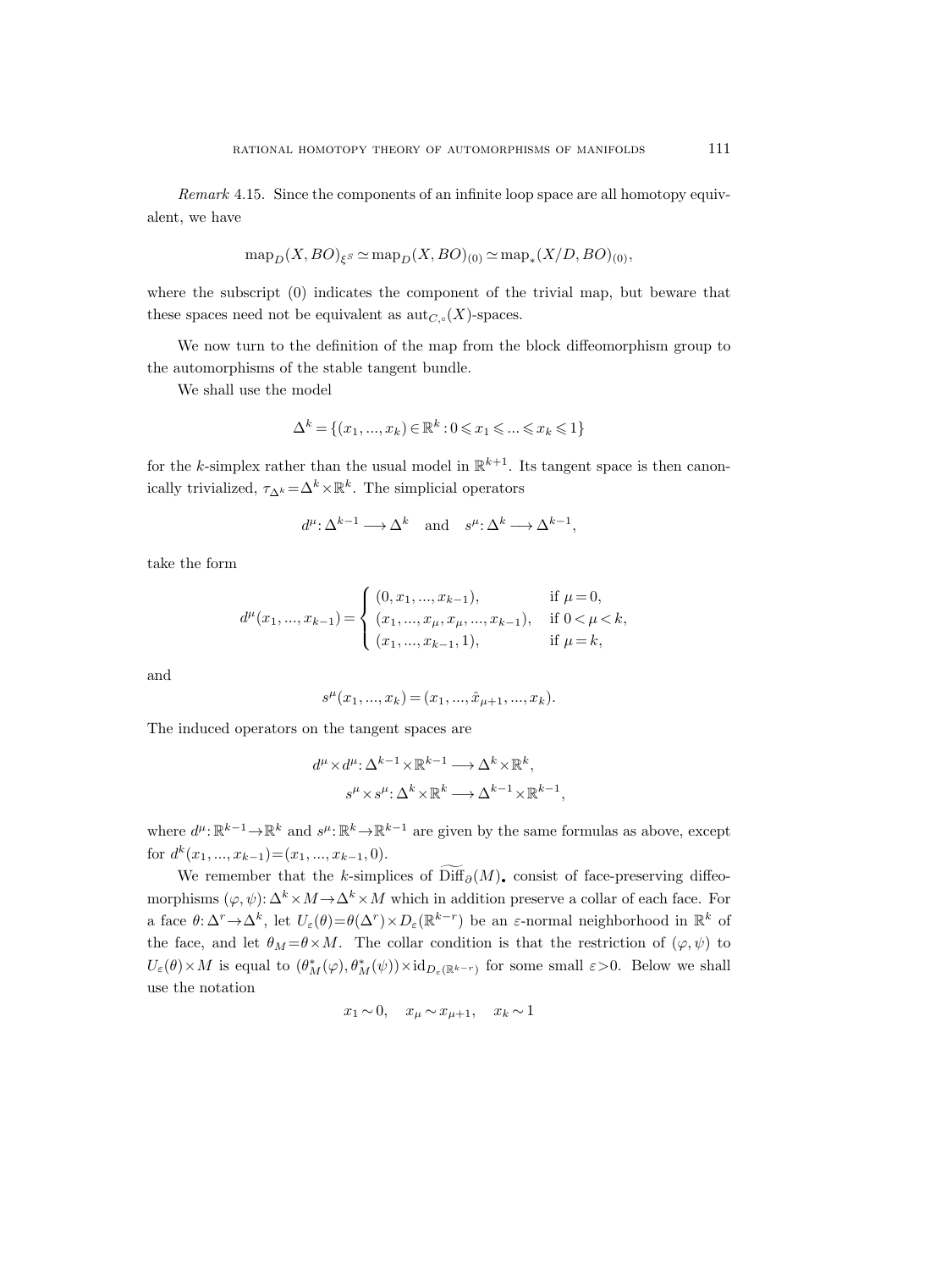to indicate that  $x=(x_1, ..., x_k)$  belongs to a small normal neighborhood of  $d^{\mu}(\Delta^{k-1})$ . With this notation, we have the following for  $(\varphi, \psi) \in \widetilde{\text{Diff}}_{\partial}(M)_k$  and  $(x, y) \in \Delta^k \times M$ .

For  $x_1 \sim 0$ ,

$$
\varphi_1(x, y) = x_1, \quad \varphi_i(x, y) = \varphi_i(0, x_2, ..., x_k, y), \quad i > 0,
$$
  

$$
\psi(x, y) = \psi(0, x_2, ..., x_k, y).
$$

For  $x_k \sim 1$ ,

$$
\varphi_k(x, y) = x_k, \quad \varphi_i(x, y) = \varphi_i(x_1, ..., x_{k-1}, 1, y), \quad i < k,
$$
  

$$
\psi(x, y) = \psi(x_1, ..., x_{k-1}, 1, y).
$$

For  $x_{\mu} \sim x_{\mu+1}$ ,

$$
\varphi(x, y) = \varphi(t_{\mu}(x), y) + r_{\mu}(x),
$$
  

$$
\psi(x, y) = \psi(t_{\mu}(x), y),
$$

where

$$
t_{\mu}(x) = (x_1, ..., x_{\mu-1}, \frac{1}{2}(x_{\mu} + x_{\mu+1}), \frac{1}{2}(x_{\mu} + x_{\mu+1}), x_{\mu+2}, ..., x_k),
$$
  

$$
r_{\mu}(x) = (0, ..., 0, \frac{1}{2}(x_{\mu} - x_{\mu+1}), \frac{1}{2}(x_{\mu+1} - x_{\mu}), 0, ..., 0).
$$

Since  $(\varphi, \psi)$  is face preserving,

$$
\begin{array}{l}\varphi(t_\mu(x),y)=d^\mu(d_\mu\varphi(\bar t_\mu(x),y)),\\ \\ \psi(t_\mu(x),y)=d_\mu\psi(\bar t_\mu(x),y),\end{array}
$$

where  $\bar{t}_{\mu}$ :  $\mathbb{R}^{k} \rightarrow \mathbb{R}^{k-1}$  is given by

$$
\bar{t}_{\mu}(x_1, ..., x_k) = (x_1, ..., x_{\mu-1}, \frac{1}{2}(x_{\mu} + x_{\mu+1}), x_{\mu+2}, ..., x_k),
$$

and  $(d_{\mu}\varphi, d_{\mu}\psi)$  is the  $\mu$ th face of  $(\varphi, \psi)$ .

We shall compare the Jacobians

$$
D(\varphi, \psi)(d^{\mu}x, y)
$$
 and  $D(d_{\mu}\varphi, d_{\mu}\psi)(x, y)$ 

when  $(x, y) \in \Delta^{k-1} \times M$ . We need the isomorphism  $\phi_\mu : \mathbb{R} \times \mathbb{R}^{k-1} \to \mathbb{R}^k$  defined by

$$
\begin{aligned} \phi_{\mu}(e_1) & = e_{\mu+1} - e_{\mu}, \\ \phi_{\mu}(e_i) & = e_{i-1}, & 1 < i &\leq \mu, \\ \phi_{\mu}(e_{\mu+1}) & = e_{\mu+1} + e_{\mu}, & \mu+1 < i &\leq k, \end{aligned}
$$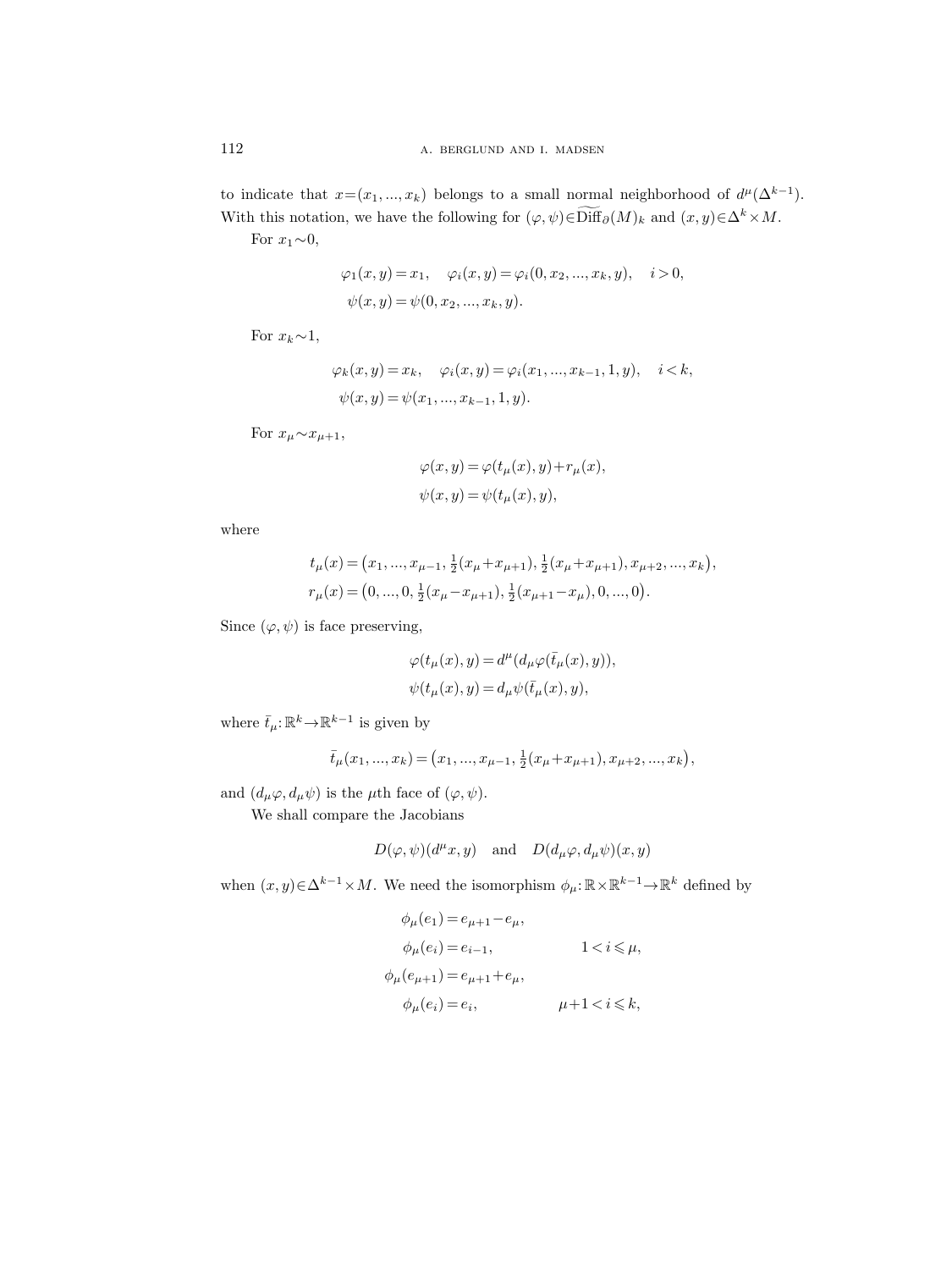where  $e_1, ..., e_k$  is the standard basis for  $\mathbb{R}^k$ , with the convention that  $e_0=0$  and  $e_{k+1}=0$ . The linear inclusions  $d^{\mu}$ :  $\mathbb{R}^{k-1} \to \mathbb{R}^k$  induce  $k+1$  embeddings

$$
d_{\mu}: GL(\mathbb{R}^{k-1}) \longrightarrow GL(\mathbb{R}^{k}).
$$

For  $A \in GL(\mathbb{R}^{k-1})$ , we have that  $d_{\mu}(A) \in GL(\mathbb{R}^{k})$  is equal to the identity on the orthogonal complement of  $d^{\mu}(\mathbb{R}^{k-1})$ , and there is a commutative diagram

$$
\mathbb{R} \times \mathbb{R}^{k-1} \xrightarrow{\mathrm{id} \times A} \mathbb{R} \times \mathbb{R}^{k-1}
$$
\n
$$
\phi_{\mu}
$$
\n
$$
\downarrow \phi_{\mu}
$$
\n
$$
\mathbb{R}^{k} \xrightarrow{d_{\mu}(A)} \mathbb{R}^{k}.
$$

Differentiating the collar conditions imposed on the k-simplices  $(\varphi, \psi)$  of  $\widetilde{\text{Diff}}_{\partial}(M)$ , and listed above we will obtain the following result.

<span id="page-46-0"></span>LEMMA 4.16. For a k-simplex  $(\varphi, \psi)$  of  $\widetilde{\text{Diff}}_{\partial}(M)$ , and  $(x, y) \in \Delta^{k-1} \times M$ , the diagrams

$$
\mathbb{R}^{k} \times \tau_{y} M \xrightarrow{D(\varphi, \psi)(d^{\mu}x, y)} \mathbb{R}^{k} \times \tau_{\psi(x, y)} M
$$
\n
$$
\phi_{\mu} \times \text{id}
$$
\n
$$
\mathbb{R} \times \mathbb{R}^{k-1} \times \tau_{y} M \xrightarrow{\text{id} \times D(d_{\mu}\varphi, d_{\mu}\psi)(x, y)} \mathbb{R} \times \mathbb{R}^{k-1} \times \tau_{\psi(x, y)} M
$$

commute for  $0 \leq \mu \leq k$ .

In the proof below we use  $D_{\Delta}$  and  $D_M$  to denote the part of the Jacobian D which differentiates with respect to  $x \in \Delta^k$  and  $y \in M$ , respectively. With this notation, the bottom map in the diagram above consists of the following four homomorphisms

$$
\label{eq:2.1} \begin{aligned} &\operatorname{id} \times D_{\Delta}(d_{\mu}\varphi)(x,y) \colon {\mathbb R} \times {\mathbb R}^{k-1} \longrightarrow {\mathbb R} \times {\mathbb R}^{k-1}, \\ &D_M(d_{\mu}\varphi)(x,y) \colon \tau_y M \longrightarrow 0 \times {\mathbb R}^{k-1}, \\ &\operatorname{id} \times D_{\Delta}(d_{\mu}\psi)(x,y) \colon {\mathbb R} \times {\mathbb R}^{k-1} \longrightarrow {\mathbb R} \times \tau_{\psi(x,y)} M \stackrel{\operatorname{pr}_2}{\longrightarrow} \tau_{\psi(x,y)} M, \\ &D_M(d_{\mu}\psi)(x,y) \colon \tau_y M \longrightarrow \tau_{\psi(x,y)} M. \end{aligned}
$$

*Proof.* We leave for the reader to check the easier cases  $\mu=0$  and  $\mu=k$ . So assume  $0 < \mu < k$ . We differentiate the equation

$$
\varphi(x,y) = d^{\mu}(d_{\mu}\varphi(\bar{t}_{\mu}(x),y)) + r_{\mu}(x),
$$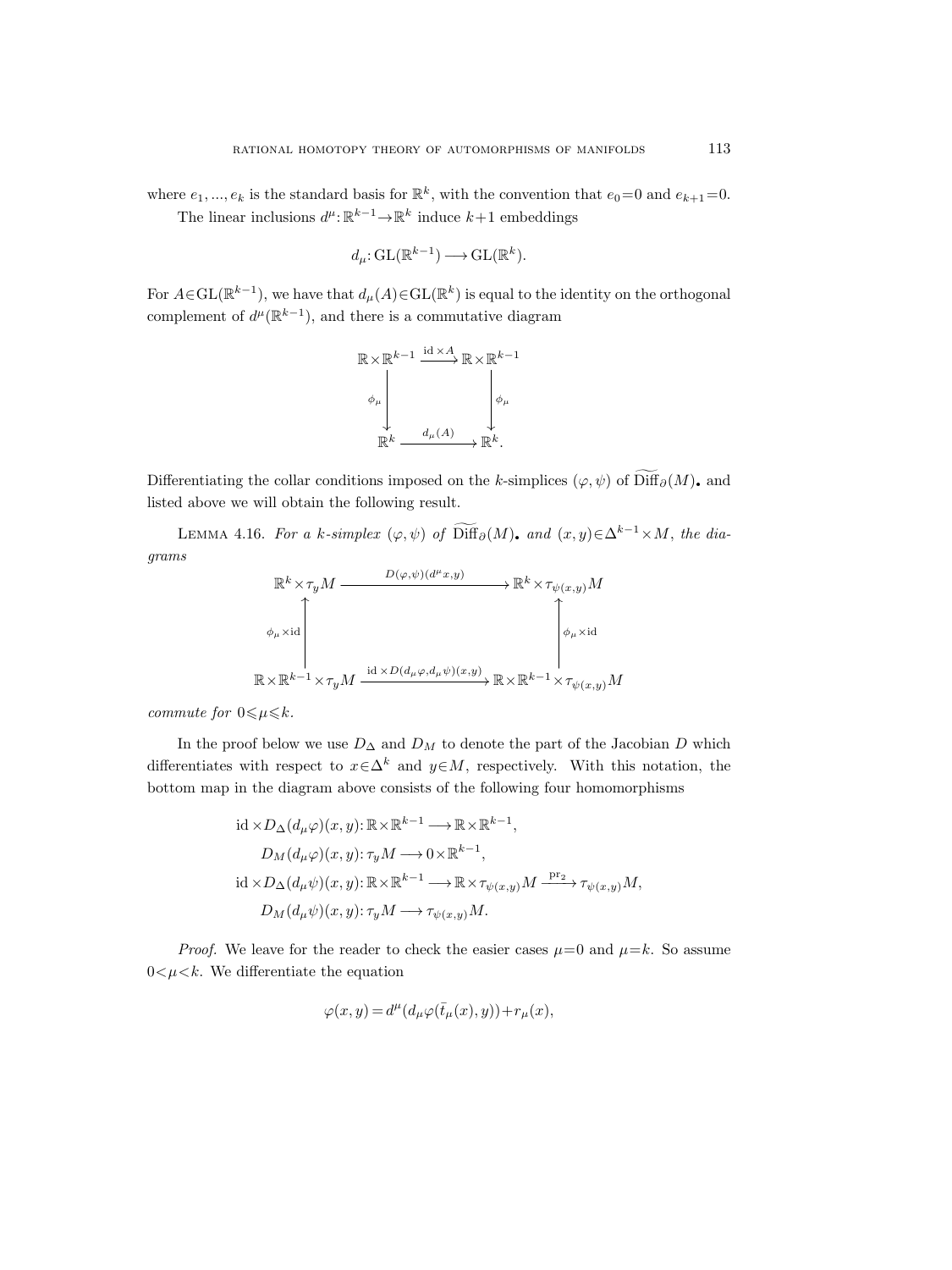valid for  $x_{\mu} \sim x_{\mu+1}$ , with respect to  $x \in \Delta^k$ , to get

$$
D_\Delta(\varphi)=d^{\mu_\circ}D_\Delta(d_\mu\varphi)\!\circ\! D_\Delta(\bar t_\mu)\!+\!D_\Delta(r_\mu).
$$

Now observe that

$$
D_{\Delta}(\bar{t}_\mu)\!\circ\!\phi_\mu\!=\!p_1^{\perp}{:}\mathbb{R}^k\!\longrightarrow\!\mathbb{R}^{k-1}
$$

is the projection onto the last  $(k-1)$  coordinates, and that

$$
R_{\mu} = D_{\Delta}(r_{\mu}) \circ \phi_{\mu} : \mathbb{R} \times \mathbb{R}^{k-1} \longrightarrow \mathbb{R}^{k}
$$

is the linear map that sends  $v=(v_1, v_2, ..., v_k)$  into  $\phi_\mu(v_1e_1)=-v_1e_\mu+v_1e_{\mu+1}$ . Since  $\phi_{\mu}(0, v_2, ..., v_k)=d^{\mu}(v_2, ..., v_k)$ , we have

$$
d^{\mu} \circ D_{\Delta}(d_{\mu}\varphi) \circ p_1^{\perp}(v) + R_{\mu}(v) = \phi_{\mu}(\mathrm{id}_{\mathbb{R}} \times D_{\Delta}(d_{\mu}\varphi))(v),
$$

so that

$$
D_{\Delta}(\varphi) \circ \phi_{\mu} = \phi_{\mu} \circ (\mathrm{id}_{\mathbb{R}} \times D_{\Delta}(d_{\mu}\varphi)).
$$

Differentiating with respect to  $y \in M$ , we have

$$
D_M\varphi(d^{\mu}x,y) = d^{\mu} \circ D_M(d_{\mu}\varphi)(x,y) = \phi_{\mu}D_M(d_{\mu}\varphi)(x,y).
$$

This proves the required commutativity for  $D(\varphi)$ ,  $D(d_{\mu}\varphi)$ , and leaves us to check commutativity of

$$
\mathbb{R}^{k} \times \tau_{y} M \xrightarrow{D_{\Delta}(\psi)(d^{\mu}x,y)} \tau_{\psi(x,y)} M
$$
\n
$$
\phi_{\mu} \times \mathrm{id} \downarrow \qquad \qquad \downarrow \qquad \qquad \downarrow \qquad \qquad \downarrow \qquad \downarrow \qquad \downarrow \qquad \downarrow \qquad \downarrow \qquad \downarrow \qquad \downarrow \qquad \downarrow \qquad \downarrow \qquad \downarrow \qquad \downarrow \qquad \downarrow \qquad \downarrow \qquad \downarrow \qquad \downarrow \qquad \downarrow \qquad \downarrow \qquad \downarrow \qquad \downarrow \qquad \downarrow \qquad \downarrow \qquad \downarrow \qquad \downarrow \qquad \downarrow \qquad \downarrow \qquad \downarrow \qquad \downarrow \qquad \downarrow \qquad \downarrow \qquad \downarrow \qquad \downarrow \qquad \downarrow \qquad \downarrow \qquad \downarrow \qquad \downarrow \qquad \downarrow \qquad \downarrow \qquad \downarrow \qquad \downarrow \qquad \downarrow \qquad \downarrow \qquad \downarrow \qquad \downarrow \qquad \downarrow \qquad \downarrow \qquad \downarrow \qquad \downarrow \qquad \downarrow \qquad \downarrow \qquad \downarrow \qquad \downarrow \qquad \downarrow \qquad \downarrow \qquad \downarrow \qquad \downarrow \qquad \downarrow \qquad \downarrow \qquad \downarrow \qquad \downarrow \qquad \downarrow \qquad \downarrow \qquad \downarrow \qquad \downarrow \qquad \downarrow \qquad \downarrow \qquad \downarrow \qquad \downarrow \qquad \downarrow \qquad \downarrow \qquad \downarrow \qquad \downarrow \qquad \downarrow \qquad \downarrow \qquad \downarrow \qquad \downarrow \qquad \downarrow \qquad \downarrow \qquad \downarrow \qquad \downarrow \qquad \downarrow \qquad \downarrow \qquad \downarrow \qquad \downarrow \qquad \downarrow \qquad \downarrow \qquad \downarrow \qquad \downarrow \qquad \downarrow \qquad \downarrow \qquad \downarrow \qquad \downarrow \qquad \downarrow \qquad \downarrow \qquad \downarrow \qquad \downarrow \qquad \downarrow \qquad \downarrow \qquad \downarrow \qquad \downarrow \qquad \downarrow \qquad \downarrow \qquad \downarrow \qquad \downarrow \qquad \downarrow \qquad \downarrow \qquad \downarrow \qquad \downarrow \qquad \downarrow \qquad \downarrow \qquad \downarrow \qquad \downarrow \qquad
$$

But this follows upon differentiating the equation

$$
\psi(x,y) = \psi(t_{\mu}(x),y) = (d_{\mu}\psi)(\bar{t}_{\mu}x,y),
$$

with respect to  $x \in \Delta^k$ , to get

$$
D_{\Delta}\psi(d^{\mu}x,y)\circ\phi_{\mu}=D_{\Delta}(d_{\mu}\psi)\circ p_{1}^{\perp}.
$$

Finally,

$$
D_M(\psi)(d^{\mu}x, y) = D_M(d_{\mu})(x, y),
$$

because  $\psi(d^{\mu}x, y) = d_{\mu}\psi(x, y)$ . This completes the proof.

 $\Box$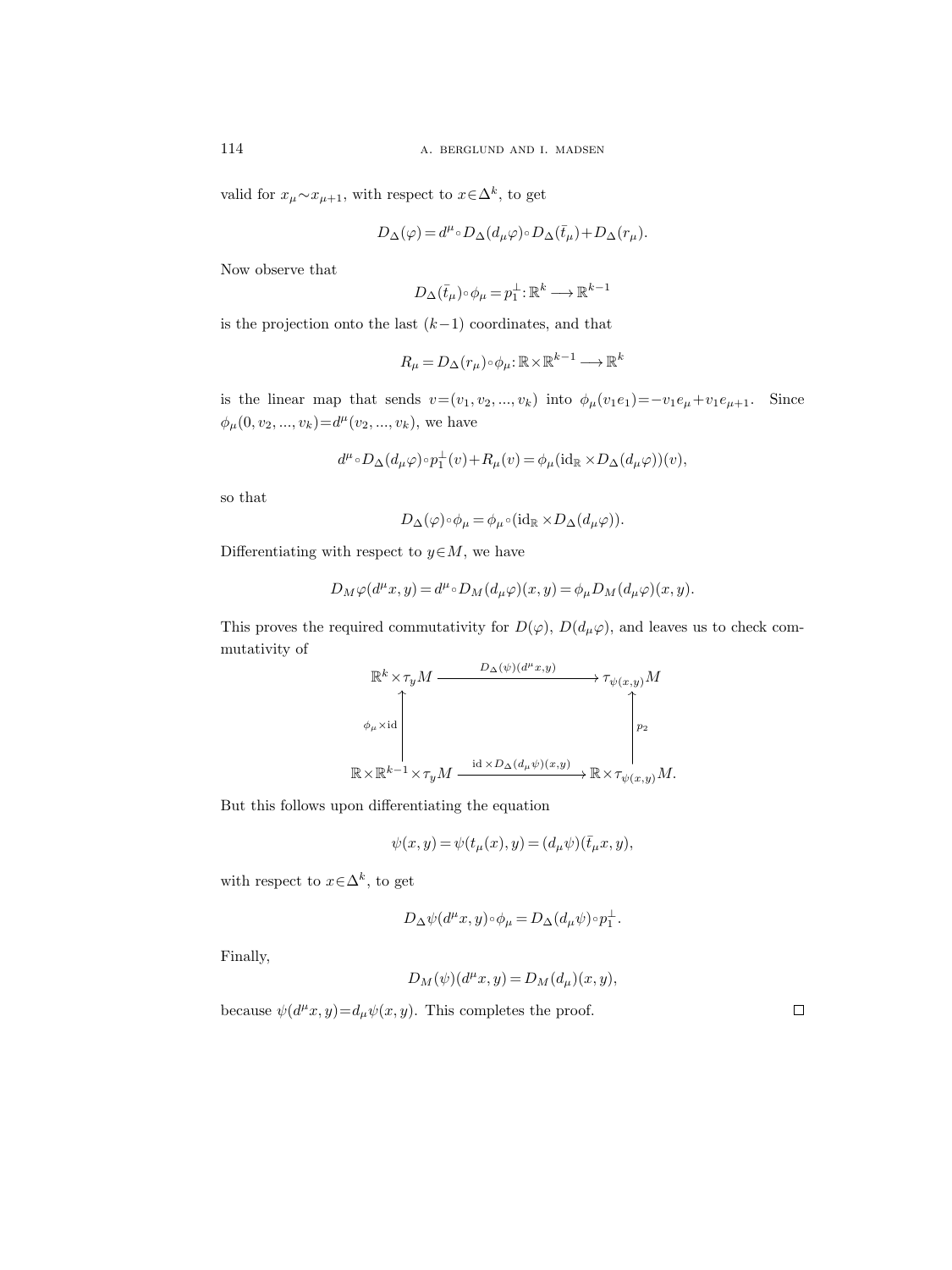We next introduce the  $\Delta$ -monoid  $\widetilde{S}_\bullet$  aut( $\xi$ ) and a map of  $\Delta$ -monoids

$$
\alpha
$$
: S. aut( $\xi$ )  $\longrightarrow$  S. aut( $\xi$ ).

Definition 4.17. The k-simplices of  $\widetilde{S}_n$  aut $_C(\xi)$  consist of all maps

$$
F: \Delta^k \longrightarrow \text{aut}_C(\mathbb{R}^k \times \xi)
$$

that satisfy the conditions

$$
(\phi_{\mu}\times\xi)^{-1}\circ F(d^{\mu}x)\circ(\phi_{\mu}\times\xi)=\mathrm{id}_{\mathbb{R}}\times d_{\mu}F(x),\quad \mu\in\{0,...,k\},
$$

where  $d_{\mu} F: \Delta^{k-1} \to \text{aut}_C (\mathbb{R}^{k-1} \times \xi)$  is a  $(k-1)$ -simplex of  $\widetilde{S}_\bullet$  aut $_C(\xi)$ .

Variants such as  $S$ ,  $\mathrm{aut}_{C,\circ}(\xi)$  or  $S$ ,  $\mathrm{aut}_C(\xi^S)$  have the obvious meanings.

The inclusion of S,  $\text{aut}(\xi)$  into  $\tilde{S}$ ,  $\text{aut}(\xi)$  is induced in degree k from the map

$$
aut(\xi) \longrightarrow aut(\mathbb{R}^k \times \xi)
$$

that sends  $(f, \hat{f})$  to  $(f, id_{\mathbb{R}^k} \times \hat{f})$ . It is a consequence of Lemma [4.16](#page-46-0) that the Jacobian defines a ∆-map

$$
D_{\bullet}: \widetilde{\mathrm{Diff}}_{\partial}(M)_{\bullet} \longrightarrow \widetilde{S}_{\bullet} \mathrm{aut}_{\partial}(\tau_M).
$$

It sends  $(\varphi, \psi) \in \widetilde{\text{Diff}}_{\partial}(M)_k$  to

$$
\Delta^k \times \mathbb{R}^k \times \tau_M \xrightarrow{D(\varphi, \psi)} \Delta^k \times \mathbb{R}^k \times \tau_M \xrightarrow{p_1^{\perp}} \mathbb{R}^k \times \tau_M
$$
\n
$$
\downarrow \qquad \qquad \downarrow \qquad \qquad \downarrow
$$
\n
$$
\Delta^k \times M \xrightarrow{(\varphi, \psi)} \Delta^k \times M \xrightarrow{p_1^{\perp}} M,
$$

where  $p_1^{\perp}$  is the projection onto the last two factors. Observe that  $\psi: \Delta^k \times M \to M$  adjoins to a map  $\Delta^k \to \text{aut}_{\partial}(M)$ .

Let  $\widetilde{\text{Diff}}_{\partial_{\rho}}(M)$ ,  $\subseteq \widetilde{\text{Diff}}_{\partial}(M)$ , be the union of the components of those block diffeomorphism that are homotopic to the identity; it maps into  $S_1$ , aut $_{\partial,\circ}(M)$ . In Appendix ?? we will prove the following result.

THEOREM 4.18. The map

$$
\alpha_{\bullet}: S_{\bullet} \operatorname{aut}_{\partial,\circ}(\xi^{S}) \longrightarrow \widetilde{S}_{\bullet} \operatorname{aut}_{\partial,\circ}(\xi^{S})
$$

defines a homotopy equivalence of Kan  $\Delta$ -monoids.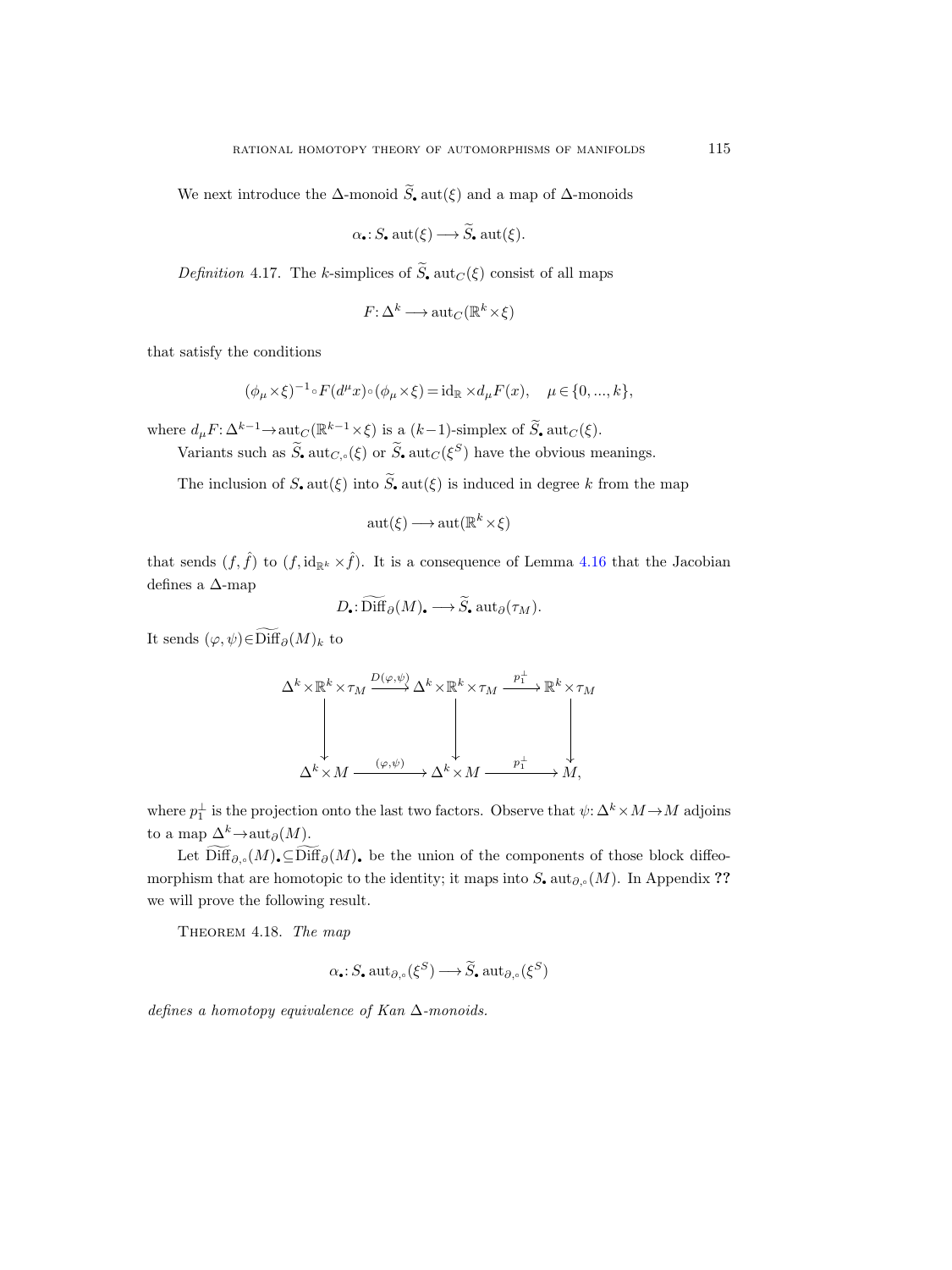For  $\xi = \tau_M$ , we have (weak) homotopy equivalences

$$
\begin{aligned} &|\alpha_{\bullet}|\colon |S_{\bullet}\operatorname{aut}_{\partial,\circ}(\tau_{M}^{S})|\longrightarrow|\widetilde{S}_{\bullet}\operatorname{aut}_{\partial,\circ}(\tau_{M}^{S})|,\\ &\text{ev}\colon |S_{\bullet}\operatorname{aut}_{\partial,\circ}(\tau_{M}^{S})|\longrightarrow\operatorname{aut}_{\partial,\circ}(\tau_{M}^{S}), \end{aligned}
$$

of topological monoids. Combined with the geometric realization of

$$
D_{\scriptscriptstyle\bullet}\colon\widetilde{\text{Diff}}_{\partial,\circ}(M)_{\scriptscriptstyle\bullet}\longrightarrow\widetilde{S}_{\scriptscriptstyle\bullet}\;\text{aut}_{\partial,\circ}(\tau^S_M),
$$

one obtains a zig-zag of monoid maps from  $\text{Diff}_{\partial,\circ}(M)$  to  $\text{aut}_{\partial,\circ}(\tau_M^S)$ . Applying the classifying space construction, one gets a zig-zag of maps from  $B \text{Diff}_{\partial,\circ}(M)$  to  $B \text{aut}_{\partial,\circ}(\tau_M^S)$ . The map  $B|\alpha_{\bullet}|$  is a homotopy equivalence, since the spaces involved are of the homotopy type of CW-complexes, and choosing a homotopy inverse we obtain a well-defined homotopy class of maps

$$
L: B\operatorname{Diff}_{\partial,\circ}(M)\longrightarrow B\operatorname{aut}_{\partial,\circ}(\tau_M^S).
$$

We let  $D=\Omega L$ ,

$$
D: \widetilde{\mathrm{Diff}}_{\partial,\circ}(M) \longrightarrow \mathrm{aut}_{\partial,\circ}(\tau^S_M).
$$

(Alternatively, one could let L and D denote the zig-zag maps, and remember this for the proofs below, which are all statements about homotopy groups).

If  $f: D^k \times M \to D^k \times M$  with  $\partial f = id$  represents an element of  $\pi_k(\widetilde{\text{Diff}}_{\partial}(M), id)$ , then the composition

$$
D^k \times (\mathbb{R}^k \times \tau_M) \xrightarrow{D(f)} D^k \times (\mathbb{R}^k \times \tau_M) \xrightarrow{\text{proj}} \mathbb{R}^k \times \tau_M
$$

represents its image in  $\pi_k(\operatorname{aut}_{\partial,\circ}(\tau_M^S)).$ 

# 4.4. The rational homotopy theory of B Diff<sub> $\partial_{\alpha}$ </sub> $(M)$

In this section we compare  $B\,\text{Diff}_{\partial,\circ}(M)$  with  $B\,\text{aut}_{\partial,\circ}^*(\tau_M^S)$ , where  $\tau_M$  is the tangent bundle of M, and we calculate the rational homotopy type of  $B \text{ aut}^*_{\partial,\circ}(\tau_M^S)$ .

In the diagram of homotopy fibrations

$$
\operatorname{aut}_{\partial,\circ}(M)/\operatorname{Diff}_{\partial,\circ}(M) \longrightarrow B \operatorname{Diff}_{\partial,\circ}(M) \longrightarrow B \operatorname{aut}_{\partial,\circ}(M)
$$
\n
$$
\downarrow \sim \qquad \qquad \downarrow \qquad \qquad \downarrow
$$
\n
$$
\operatorname{aut}_{\partial,J}(M)/\operatorname{Diff}_{\partial}(M) \longrightarrow B \operatorname{Diff}_{\partial}(M) \longrightarrow B \operatorname{aut}_{\partial,J}(M)
$$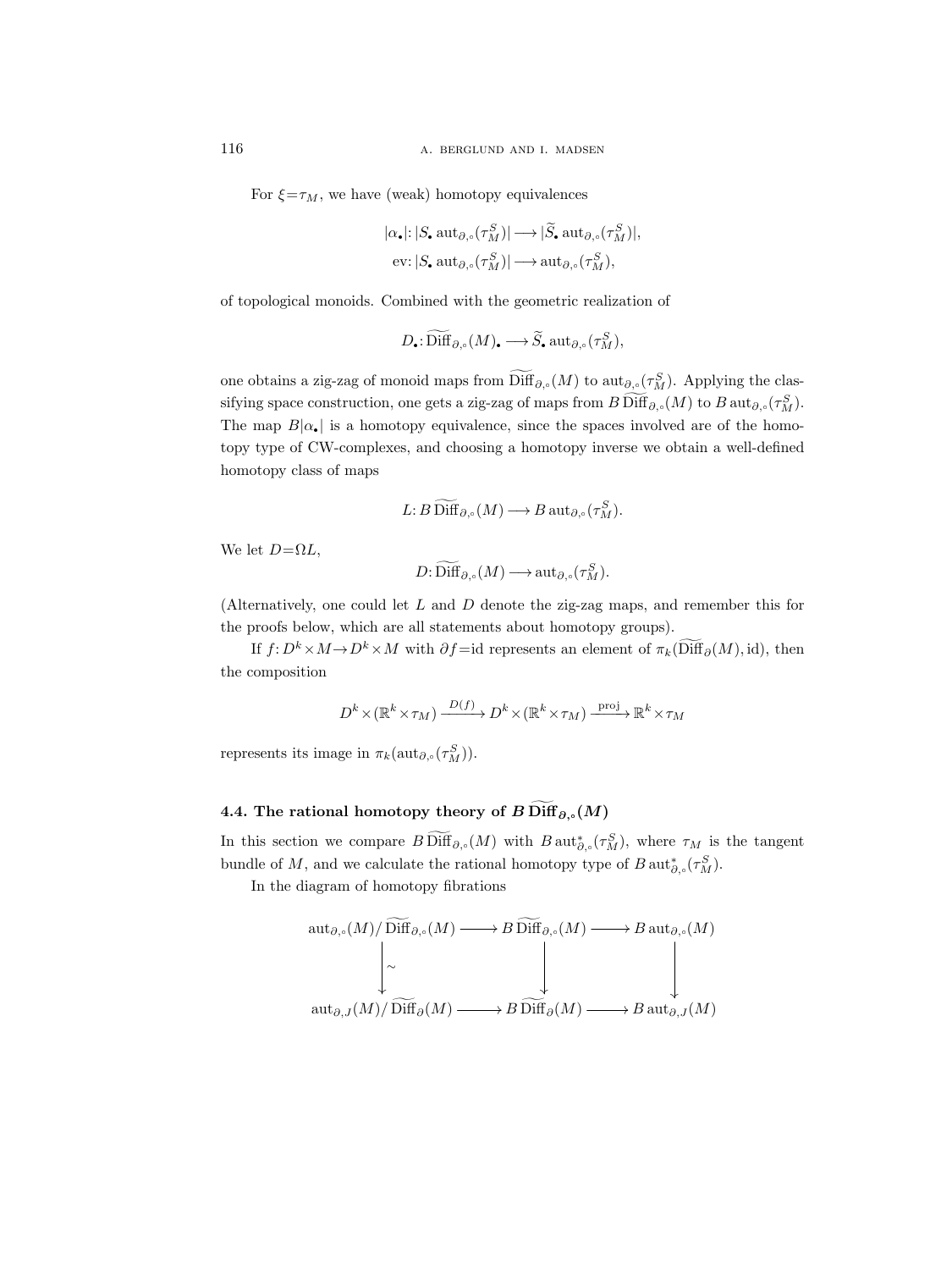the map of the homotopy fibers is a homotopy equivalence, and there are homotopy equivalences

$$
k: \operatorname{aut}_{\partial,\circ}(M)/\widetilde{\operatorname{Diff}}_{\partial,\circ}(M) \xrightarrow{\sim} \operatorname{aut}_{\partial,J}(M)/\widetilde{\operatorname{Diff}}_{\partial}(M) \xrightarrow{\sim} \mathcal{S}_{\partial}^{G/O}(M)_{(1)}
$$

into the identity component of the structure space.

The map L constructed in the previous section fits in a diagram

$$
\operatorname{aut}_{\partial,\circ}(M)/\widetilde{\operatorname{Diff}}_{\partial,\circ}(M) \longrightarrow B \widetilde{\operatorname{Diff}}_{\partial,\circ}(M) \longrightarrow B \operatorname{aut}_{\partial,\circ}(M)
$$
\n
$$
\downarrow \qquad \qquad \downarrow \qquad \qquad \downarrow \qquad \qquad \downarrow \qquad \qquad \downarrow \qquad \qquad \downarrow \qquad \qquad \downarrow \qquad \qquad \downarrow \qquad \qquad \downarrow \qquad \qquad \downarrow \qquad \qquad \downarrow \qquad \qquad \downarrow \qquad \qquad \downarrow \qquad \qquad \downarrow \qquad \qquad \downarrow \qquad \qquad \downarrow \qquad \qquad \downarrow \qquad \qquad \downarrow \qquad \qquad \downarrow \qquad \qquad \downarrow \qquad \qquad \downarrow \qquad \qquad \downarrow \qquad \qquad \downarrow \qquad \qquad \downarrow \qquad \qquad \downarrow \qquad \qquad \downarrow \qquad \qquad \downarrow \qquad \qquad \downarrow \qquad \qquad \downarrow \qquad \qquad \downarrow \qquad \qquad \downarrow \qquad \qquad \downarrow \qquad \qquad \downarrow \qquad \qquad \downarrow \qquad \qquad \downarrow \qquad \qquad \downarrow \qquad \qquad \downarrow \qquad \qquad \downarrow \qquad \qquad \downarrow \qquad \qquad \downarrow \qquad \qquad \downarrow \qquad \qquad \downarrow \qquad \qquad \downarrow \qquad \qquad \downarrow \qquad \qquad \downarrow \qquad \qquad \downarrow \qquad \qquad \downarrow \qquad \qquad \downarrow \qquad \qquad \downarrow \qquad \qquad \downarrow \qquad \qquad \downarrow \qquad \qquad \downarrow \qquad \qquad \downarrow \qquad \qquad \downarrow \qquad \qquad \downarrow \qquad \qquad \downarrow \qquad \qquad \downarrow \qquad \qquad \downarrow \qquad \qquad \downarrow \qquad \qquad \downarrow \qquad \qquad \downarrow \qquad \qquad \downarrow \qquad \qquad \downarrow \qquad \qquad \downarrow \qquad \qquad \downarrow \qquad \qquad \downarrow \qquad \qquad \downarrow \qquad \qquad \downarrow \qquad \qquad \downarrow \qquad \qquad \downarrow \qquad \qquad \downarrow \qquad \qquad \downarrow \qquad \qquad \downarrow \qquad \qquad \downarrow \qquad \qquad \downarrow \qquad \qquad \downarrow \qquad \qquad
$$

<span id="page-50-1"></span>Note that  $\text{map}_{\partial M}(M,BO)_{\tau_M^S} \simeq \text{map}_*(M/\partial M,BO)_{(0)}$ . We shall compare the induced map  $\ell$  on homotopy fibers with the normal invariant map  $\eta$ , composed with the map induced by  $j: G/O \rightarrow BO$ ,

$$
\mathcal{S}_{\partial}^{G/O}(M)_{(1)} \xrightarrow{\eta} \operatorname{map}_*(M/\partial M, G/O)_{(0)} \xrightarrow{j_*} \operatorname{map}_*(M/\partial M, BO)_{(0)}.
$$

The result is the following.

<span id="page-50-0"></span>Lemma 4.19. For a simply connected smooth compact manifold M of dimension at least 5, the diagram

aut∂,(M)/ Diff <sup>g</sup>∂,(M) ∼ k ` /map<sup>∗</sup> (M/∂M, BO)(0) S G/O ∂ (M)(1) η /map<sup>∗</sup> (M/∂M, G/O)(0) j∗ OO

commutes, up to a sign, upon taking homotopy groups, i.e.,

$$
(j_* \circ \eta \circ k)_* = (-1) \cdot \ell_* \colon \pi_k(\operatorname{aut}_{\partial, \circ}(M)/\widetilde{\operatorname{Diff}}_{\partial, \circ}(M)) \longrightarrow \pi_k(\operatorname{map}_*(M/\partial M, BO)_{(0)}).
$$

Proof. The homotopy fibration

$$
\widetilde{\text{Diff}}_{\partial,\circ}(M) \longrightarrow \text{aut}_{\partial,\circ}(M) \longrightarrow \text{aut}_{\partial,\circ}(M)/\widetilde{\text{Diff}}_{\partial,\circ}(M)
$$

shows that we have isomorphisms

$$
\pi_k(\operatorname{aut}_{\partial,\circ}(M),\widetilde{\operatorname{Diff}}_{\partial,\circ}(M);\operatorname{id}_M)\cong \pi_k(\operatorname{aut}_{\partial,\circ}(M)/\widetilde{\operatorname{Diff}}_{\partial,\circ}(M);*)
$$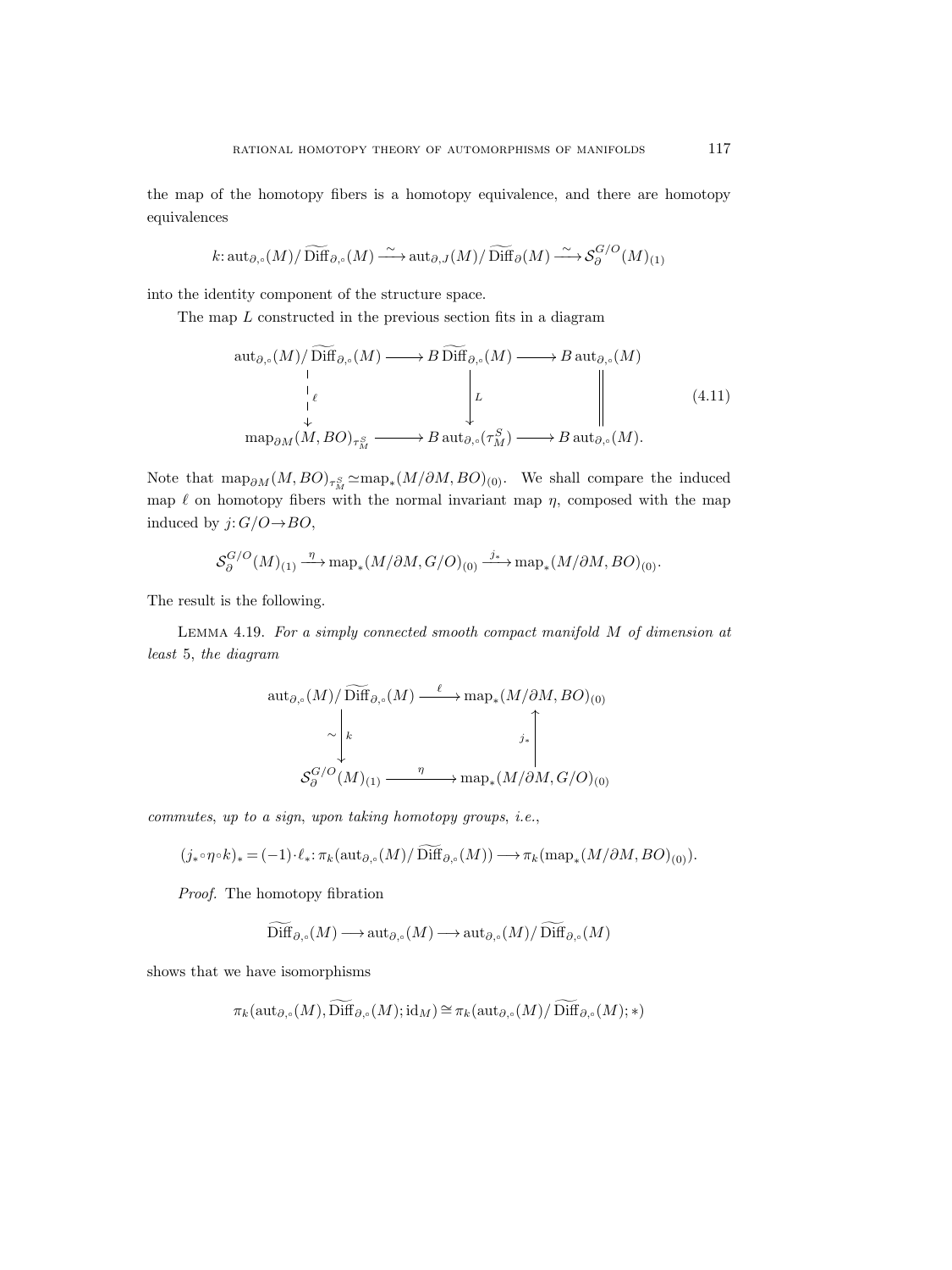so that

$$
\pi_k(\mathcal{S}_{\partial}^{G/O}(M)_{(1)}; \mathrm{id}_M) \cong \pi_k(\mathrm{aut}_{\partial,\circ}(M), \widetilde{\mathrm{Diff}}_{\partial,\circ}(M); \mathrm{id}_M).
$$

An element

$$
[f, \varphi] \in \pi_k(\operatorname{aut}_{\partial, \circ}(M), \widetilde{\operatorname{Diff}}_{\partial, \circ}(M); \operatorname{id}_M)
$$

<span id="page-51-0"></span>is represented by the diagram

$$
D^{k} \times M \xrightarrow{f} D^{k} \times M
$$
  
\n
$$
\uparrow \qquad \qquad \uparrow
$$
  
\n
$$
S^{k-1} \times M \xrightarrow{\varphi} S^{k-1} \times M
$$
  
\n
$$
\uparrow \qquad \qquad (4.12)
$$
  
\n
$$
\uparrow \qquad \qquad (4.13)
$$
  
\n
$$
\uparrow \qquad \qquad (4.14)
$$
  
\n
$$
\downarrow \qquad \qquad (4.15)
$$

with the additional conditions that the restriction of  $(f, \varphi)$  to  $(D^k \times \partial M, S^{k-1} \times \partial M)$  is equal to the identity, and  $\varphi$  is homotopic to the identity relative to  $*\times M$ . The resulting element

$$
\eta([f,\partial f])\,{\in}\,[S^k\,{\wedge}\,M/\partial M,G/O]_*
$$

and its companion

$$
j_*\eta([f,\partial f]) \in [S^k \wedge M/\partial M,BO]_*
$$

were described at the end of §[4.1.](#page-30-0)

In our case,

$$
f: D^k \times M \longrightarrow D^k \times M
$$
,  $\partial f = \varphi \cup id: \partial (D^k \times M) \longrightarrow \partial (D^k \times M)$ ,

and  $(f, \varphi)$  restricts to the identity on  $(C, \partial C)$ , where

$$
C = (D^k \times \partial M) \cup (* \times M), \quad \partial C = (S^{k-1} \times \partial M) \cup (* \times M).
$$

Let  $(g, \psi)$  be homotopy inverse to  $(f, \varphi)$  relative to  $(C, \partial C)$ , and set

$$
\xi = g^*(D^k \times \nu_M) \oplus (D^k \times \mathbb{R}^k \times \tau_M)
$$
 and  $\gamma = \psi^*(S^{k-1} \times \nu_M) \oplus (S^{k-1} \times \mathbb{R}^k \times \tau_M).$ 

Here  $\nu_M$  is the  $K\text{-dimensional normal bundle of an embedding}$ 

$$
(M, \partial M) \subset (\mathbb{R}^{K+n}, \mathbb{R}^{K+n-1})
$$

with  $K\gg 0$ . The restriction of  $\xi$  to  $S^{k-1}\times M$  is equal to  $\gamma$  and

$$
\xi|_C = C \times \mathbb{R}^{K+n}
$$
 and  $\gamma|_{\partial C} = \partial C \times \mathbb{R}^{K+n}$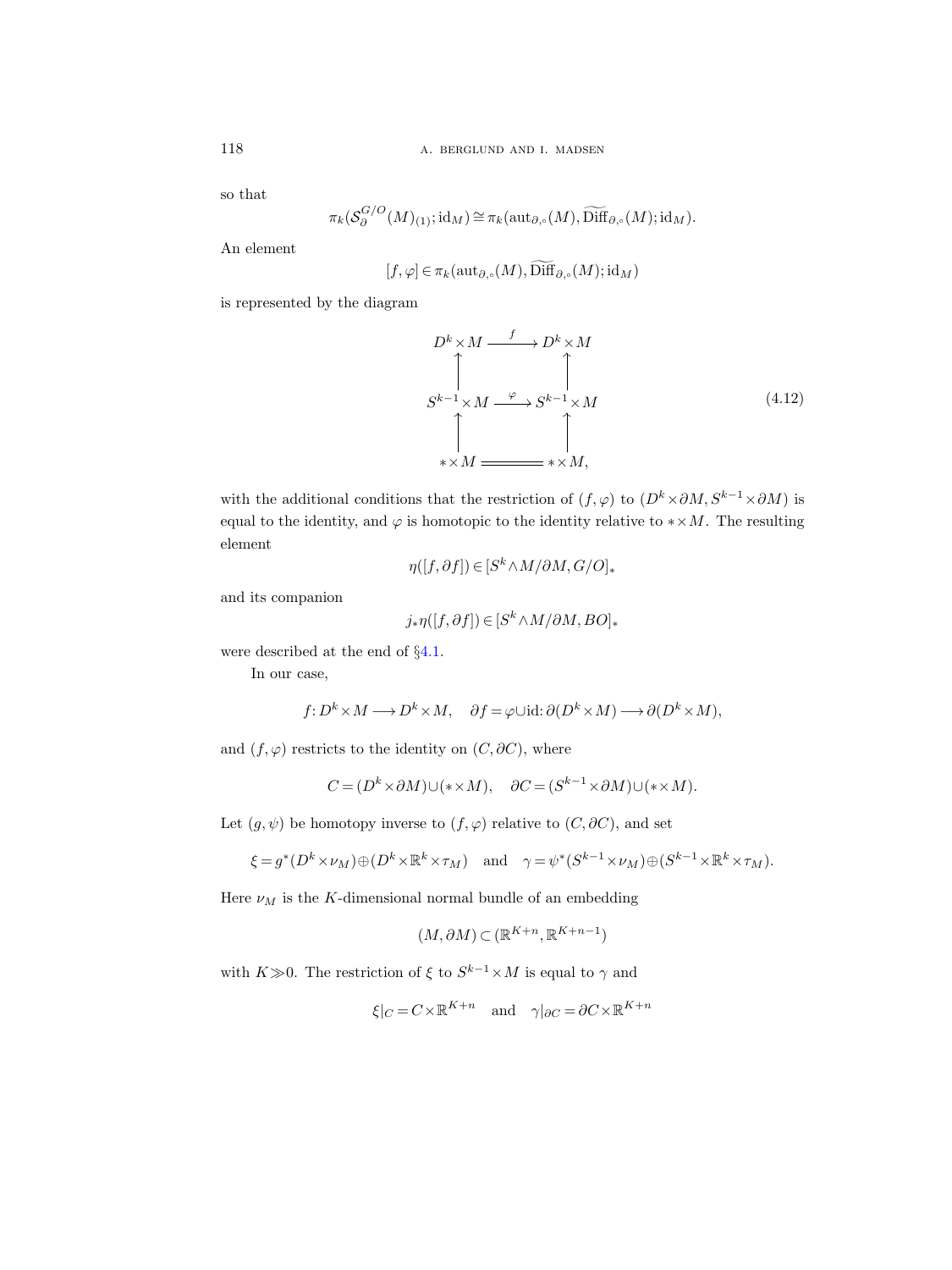upon using that  $\nu_M \oplus \tau_M = M \times \mathbb{R}^{K+n}$ .

Since  $(D^k \times M)/C = D^k \wedge (M/\partial M)$  and  $(S^{k-1} \times M)/\partial C = S^{k-1} \wedge (M/\partial M)$ , we have bundles

$$
\bar{\xi} \searrow D^k \wedge (M/\partial M)
$$
 and  $\bar{\gamma} \searrow S^{k-1} \wedge (M/\partial M)$ .

The framing  $\partial\theta$  of  $\gamma$  was defined in [\(4.6\)](#page-37-0) at the end of §[4.1.](#page-30-1) The differential of  $\psi$  induces a bundle isomorphism

$$
D\psi: S^{k-1} \times (\mathbb{R}^k \times \tau_M) \longrightarrow \psi^*(S^{k-1} \times \mathbb{R}^k \times \tau_M)
$$

and  $\partial\theta$  is the framing of  $\gamma$  associated with the isomorphism

$$
\psi^*(S^{k-1} \times \nu_M) \oplus \psi^*(S^{k-1} \times \mathbb{R}^k \times \tau_M) \xrightarrow{\mathrm{id} \oplus D\psi} \varepsilon_M^{K+n+k},
$$

where we have used the identification  $\nu_M \oplus \tau_M = \varepsilon_M^{K+n}$ . Since  $\psi = \varphi^{-1}$  is the identity over  $\partial C$ , the framing  $\partial \theta$  induces a framing  $\overline{\partial \theta}$  of  $\overline{\gamma}$  and

$$
[\bar{\xi}/\overline{\partial}\bar{\theta}] = j_* \eta(f, \partial f) \in [S^k \wedge (M/\partial M), BO].
$$

The bundle  $\bar{\xi}$  is canonically trivialized as a bundle over the cone  $D^k \wedge (M/\partial M)$  and induces a trivialization

$$
h: S^{k-1} \wedge (M/\partial M) \times \mathbb{R}^{K+n+k} \xrightarrow{\cong} \overline{\gamma}.
$$

The composition  $\overline{\partial}_{\theta} \circ h$  adjoins to a map

$$
S^{k-1} \wedge (M/\partial M) \longrightarrow \text{GL}(\mathbb{R}^{K+n+k})
$$

that represents  $\partial_{*}^{-1}([\bar{\xi}, \bar{\partial}\bar{\theta}])$ . Indeed, this is the well-known relation between maps from a space X into  $GL_{\infty}(\mathbb{R})$  and bundles over the suspension of X.

We next calculate the composition  $(\Omega \ell)_* \circ \partial_*$ . By construction, the analog of  $(4.12)$ is valid with  $(f, \varphi)$  replaced by  $(g, \psi)$ , so  $\psi \approx id$  (rel.  $\partial C$ ). This yields the isomorphism

$$
h' : \psi^*(S^{k-1} \times \mathbb{R}^k \times \tau_M) \longrightarrow S^{k-1} \times \mathbb{R}^k \times \tau_M
$$

and leads to the element

$$
\sigma = h' \circ D\psi \in \Gamma_{\partial C}(S^{k-1} \times M, S^{k-1} \times \mathbb{R}^k \times \tau_M).
$$

The map

$$
\Gamma_{\partial C}(S^{k-1} \times M, S^{k-1} \times {\mathbb R}^k \times \tau_M) \longrightarrow {\rm map}_*(S^{k-1} \wedge (M/\partial M), {\rm GL}_\infty({\mathbb R}))
$$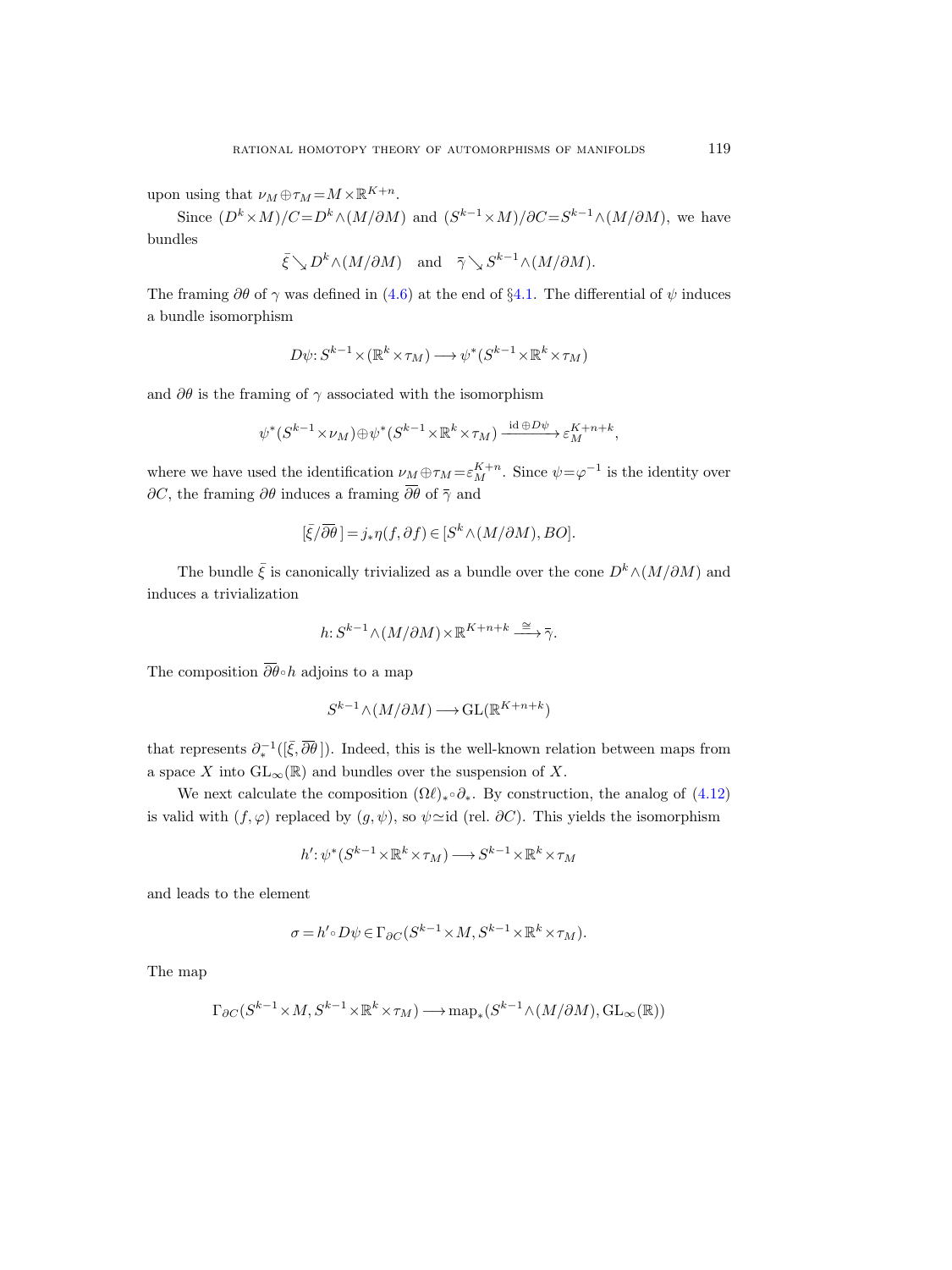sends  $\sigma$  into (the adjoint of) the bundle isomorphism

$$
\widehat{\sigma}: S^{k-1} \wedge (M/\partial M) \times \mathbb{R}^{K+n+k} \to S^{k-1} \wedge (M/\partial M) \times \mathbb{R}^{K+n+k}
$$

induced from  $\sigma$  by adding the identity of  $S^{k-1} \times \nu_M$ . It follows that the above  $\overline{\partial}\theta \circ h$  is homotopic to  $\hat{\sigma}$ .

Finally, the map  $(\Omega \ell)_{*} \circ \partial_{*}$  is represented not by  $\widehat{\sigma}$  but by  $\widehat{(\sigma^{-1})} = h' \circ D\varphi$ , the inverse of  $\hat{\sigma}$ . Since inversion  $GL_{\infty}(\mathbb{R}) \rightarrow GL_{\infty}(\mathbb{R})$  induces multiplication by  $-1$  on the mapping space, this completes the proof. space, this completes the proof.

PROPOSITION 4.20. For a simply connected smooth compact manifold M with  $\partial M =$  $S^{n-1}$  (n  $\geqslant$  5), the composition

$$
\operatorname{aut}_{\partial,\circ}(M)/\widetilde{\operatorname{Diff}}_{\partial,\circ}(M)\stackrel{\ell}{\longrightarrow}\operatorname{map}_*(M/\partial M,BO)_{(0)}\stackrel{q^*}{\longrightarrow}\operatorname{map}_*(M,BO)_{(0)}
$$

is a rational homotopy equivalence.

Proof. Consider the diagram

$$
\operatorname{aut}_{\partial,\circ}(M)/\widetilde{\text{Diff}}_{\partial,\circ}(M) \xrightarrow{\ell} \operatorname{map}_*(M/\partial M, BO)_{(0)} \xrightarrow{q^*} \operatorname{map}_*(M, BO)_{(0)}
$$

$$
\sim \left| \begin{matrix} k & & & j_* \\ & & & j_* \\ & & & & j_* \\ & & & & \end{matrix} \right|
$$

$$
\mathcal{S}^{G/O}_{\partial}(M)_{(1)} \xrightarrow{\eta} \operatorname{map}_*(M/\partial M, G/O)_{(0)} \xrightarrow{q^*} \operatorname{map}_*(M, G/O)_{(0)}.
$$

By Lemma [4.19,](#page-50-0) the diagram anti-commutes after taking homotopy groups. By Corol-lary [4.6,](#page-39-1) the map  $j_* \circ q^* \circ \eta$  is a rational homotopy equivalence. It follows that  $q^* \circ \ell$  is a rational homotopy equivalence as well.  $\Box$ 

Recall that for a vector bundle  $\xi$  over a space X with subspaces  $D \subseteq C \subseteq X$ , we let  $\mathrm{aut}_{C,\circ}^D(\xi) \subseteq \mathrm{aut}(\xi)$  denote the submonoid of those  $(f,\hat{f})$  for which  $f \in \mathrm{aut}_{C,\circ}(X)$  and  $\hat{f}$ restricts to the identity map on the fibers over points in D. The map

$$
B\,\mathrm{Diff}_{\partial,\circ}(M)\longrightarrow B\,\mathrm{aut}_{\partial,\circ}(\tau^S_M),
$$

followed by the map on classifying spaces induced by the inclusion of

$$
\operatorname{aut}_{\partial,\circ}(\tau_M^S)=\operatorname{aut}_{\partial,\circ}^{\partial}(\tau_M^S)
$$

into aut<sup>\*</sup><sub>∂,</sub>  $(\tau_M^S)$ , induces a map of fibration sequences, similar to [\(4.11\)](#page-50-1),

$$
\operatorname{aut}_{\partial,\circ}(M)/\operatorname{Diff}_{\partial,\circ}(M) \longrightarrow B \operatorname{Diff}_{\partial,\circ}(M) \longrightarrow B \operatorname{aut}_{\partial,\circ}(M)
$$
\n
$$
\downarrow \qquad \qquad \downarrow \qquad \qquad \downarrow \qquad \qquad \downarrow \qquad \qquad \downarrow \qquad \qquad \downarrow \qquad \qquad \downarrow \qquad \qquad (4.13)
$$
\n
$$
\operatorname{map}_*(M, BO)_{\tau^S_M} \longrightarrow B \operatorname{aut}_{\partial,\circ}^*(\tau^S_M) \longrightarrow B \operatorname{aut}_{\partial,\circ}(M).
$$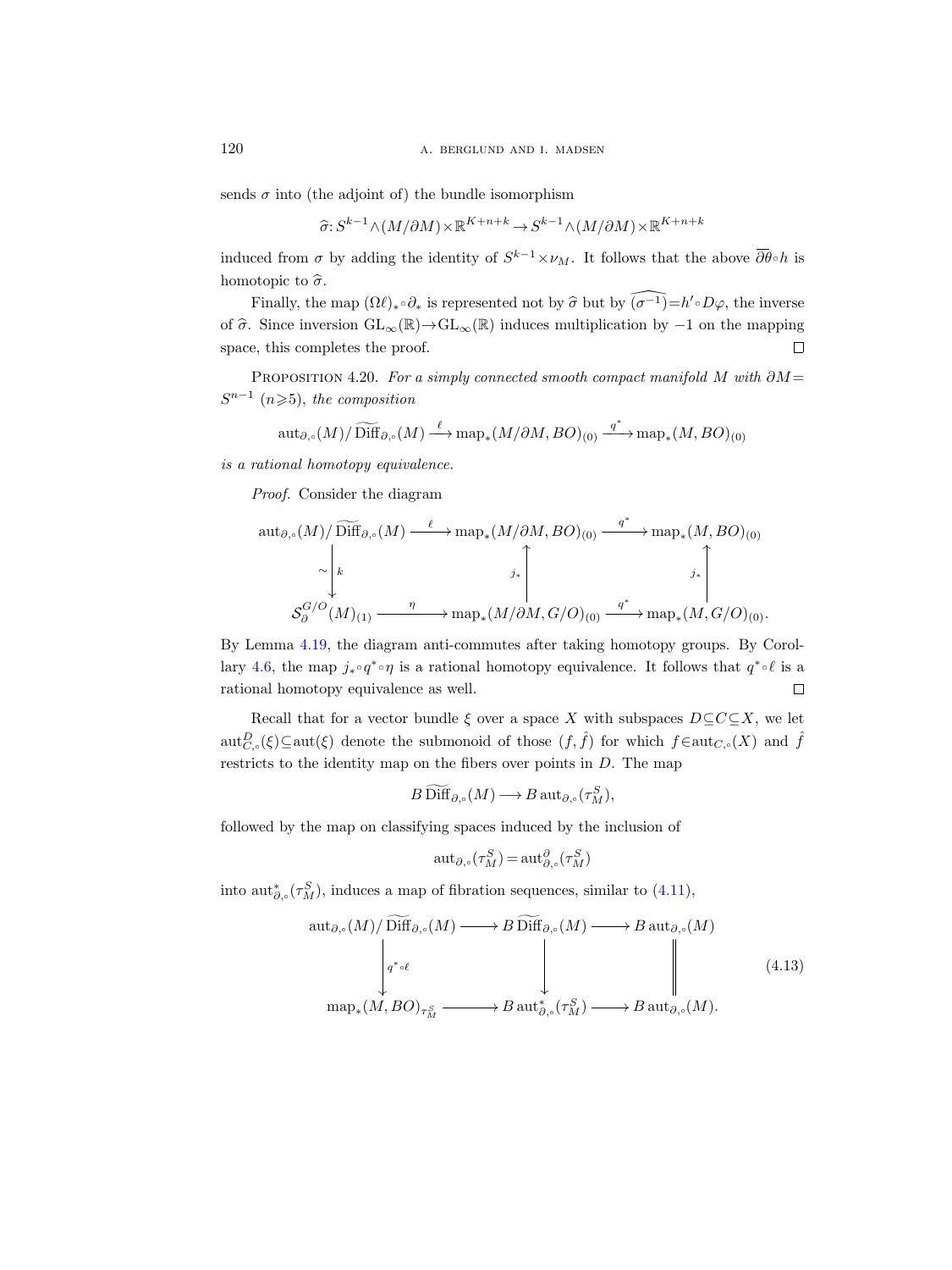The induced map on homotopy fibers may be identified with the map  $q^* \circ \ell$ , which is a rational homotopy equivalence by the previous proposition. The following is a consequence.

COROLLARY 4.21. For a simply connected smooth compact manifold  $M^n$  with  $\partial M =$  $S^{n-1}$  (n $\geqslant$ 5) and tangent bundle  $\tau_M$ , the differential induces a rational homotopy equivalence

$$
B\operatorname{Diff}_{\partial,\circ}(M)\longrightarrow B\operatorname{aut}^*_{\partial,\circ}(\tau^S_M).
$$

Remark 4.22. Let  $\nu_M$  be the normal bundle of an embedding of  $(M, \partial M)$  into  $(\mathbb{R}^{n+K}, \mathbb{R}^{n+K-1})$  for K large. Then, we have that  $B$  aut $_{\partial,\circ}^*(\nu_M^S)$  is weakly equivalent to  $B \text{ aut}_{\partial,\circ}^s(\tau_M^S)$ . To see this, one can use Proposition [4.13,](#page-43-1) which shows that the two spaces are different, but homotopy equivalent, components of the space

$$
B(\operatorname{map}_*(M,BO), \operatorname{aut}_{\partial,\circ}(M), *).
$$

Indeed, since BO is an infinite loop space, inversion defines an aut<sub> $\partial_{\gamma}$ </sub>(M)-equivariant homotopy automorphism of  $\text{map}_*(M,BO)$ , which maps the component of a bundle  $\xi$  to the component of its complementary bundle. The induced map of

$$
B(\mathrm{map}_*(M,BO),\mathrm{aut}_{\partial,\circ}(M),*)
$$

maps the component of  $\tau_M$  to the component of  $\nu_M$ .

Thus, the analysis of the rational homotopy type of  $B\,\mathrm{Diff}_{\partial\, \circ}(M)$  reduces to homotopy theory of stable vector bundles. We proceed to analyze the rational homotopy type of B aut<sub> $\partial_{\gamma}$ </sub> ( $\tau_M^S$ ), following [\[8\]](#page-115-0). Applying Proposition [4.13](#page-43-1) to  $(X, C, D) = (M, \partial M, *)$ ,  $\xi = \tau_M$ , we obtain the following result.

<span id="page-54-0"></span>COROLLARY 4.23. There is a weak homotopy equivalence

$$
B\operatorname{{\rm aut}}^*_{\partial,\circ}(\tau^S_M)\simeq B(\operatorname{{\rm map}}_*(M,BO)_{\tau^S_M},\operatorname{{\rm aut}}_{\partial,\circ}(M),*).
$$

From Corollary [4.23,](#page-54-0) the following rational model for  $B\,\text{aut}_{\partial,\circ}^*(\tau_M^S)$  can be derived using the methods of  $[8]$ : The classifying space for stable vector bundles  $BO$  has a simple dg Lie algebra model, namely the abelian dg Lie algebra with zero differential

$$
P = \pi_*(\Omega BO) \otimes \mathbb{Q}.
$$

It admits a basis  $q_1, q_2, \ldots$ , where  $q_i \in \pi_{4i-1}(\Omega BO) \otimes \mathbb{Q} = \pi_{4i}(BO) \otimes \mathbb{Q}$  is dual to the universal Pontryagin class  $p_i \in H^{4i}(BO; \mathbb{Q})$ . Recall from the previous section that the minimal Quillen model of  $M$  has the form

$$
\mathbb{L}_M = (\mathbb{L}(V), \delta),
$$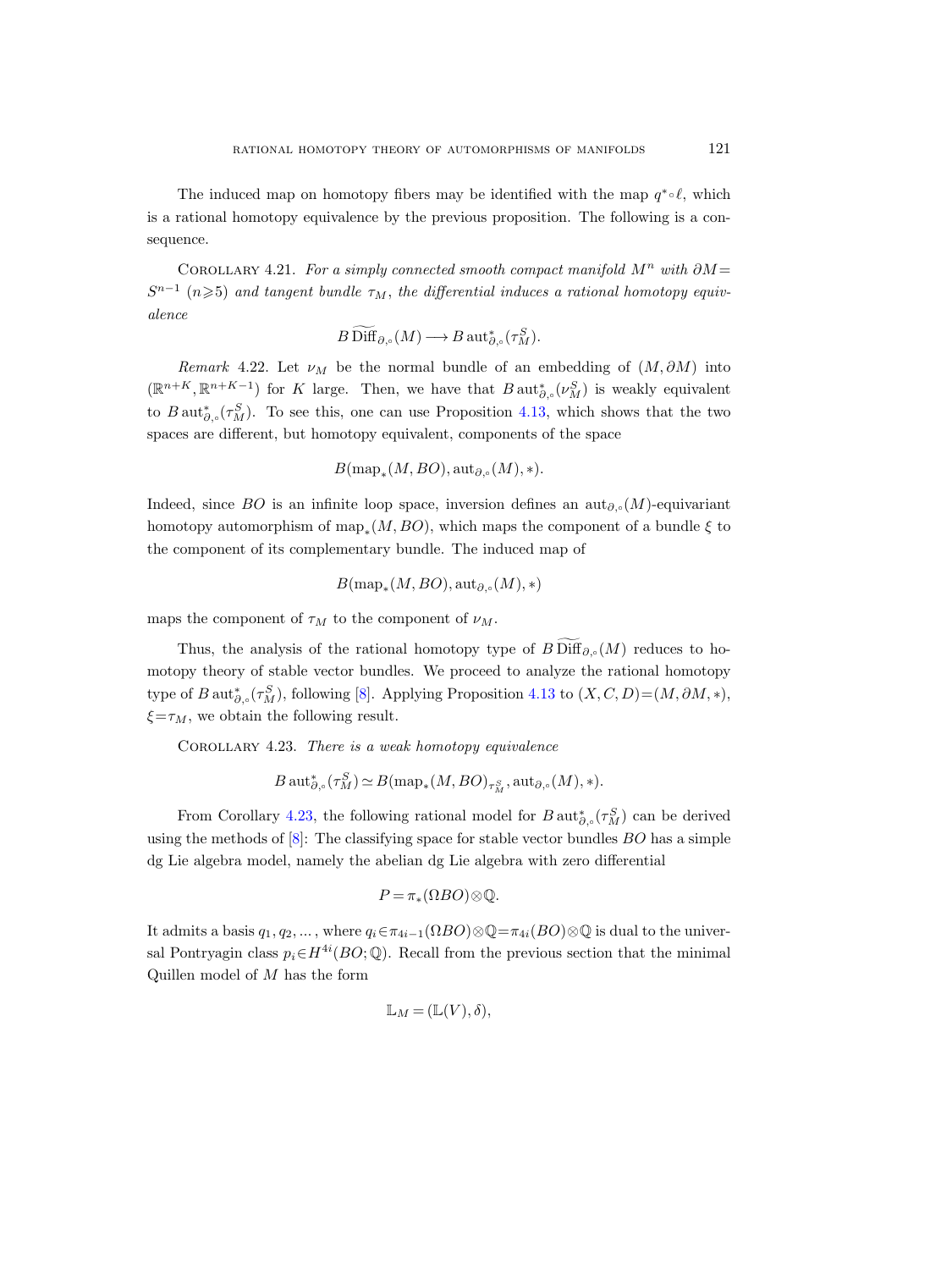where  $V = s^{-1} \widetilde{H}_*(M; \mathbb{Q})$ . The action of the dg Lie algebra

$$
\operatorname{Der}^+_{\omega} \mathbb{L}_M = (\operatorname{Der}^+_{\omega} \mathbb{L}(V), [\delta, -])
$$

on  $\mathbb{L}_M$  induces an action on indecomposables

$$
\mathbb{L}_M/[\mathbb{L}_M, \mathbb{L}_M] = V = s^{-1} \widetilde{H}_*(M; \mathbb{Q}),
$$

which dualizes to give an action on reduced cohomology  $\widetilde{H}^*(M; \mathbb{Q})$ . The Pontryagin classes of the tangent bundle  $\tau_M$ ,

$$
p_i(\tau_M) \in H^{4i}(M; \mathbb{Q}),
$$

may be assembled to a distinguished element  $\tau$  of degree  $-1$  in the tensor product  $\widetilde{H}^*(M; \mathbb{Q})\otimes P$ :

$$
\tau = \sum_i p_i(\tau_M) \otimes q_i.
$$

Theorem 4.24. Let M be a simply connected smooth compact manifold with boundary  $\partial M = S^{n-1}$  and tangent bundle  $\tau_M$ . Let  $(\mathbb{L}(V), \delta)$  be a minimal Quillen model for M and let  $\omega \in \mathbb{L}(V)$  represent the inclusion of the boundary.

The classifying space  $B$  aut<sub> $\partial_{\gamma}$ </sub> $(\tau_M^S)$  is rationally homotopy equivalent to the geometric realization of the dg Lie algebra

$$
(\widetilde{H}^*(M; \mathbb{Q}) \otimes P)_{\geq 0} \rtimes_{\tau} \mathrm{Der}_{\omega}^+ \mathbb{L}(V).
$$

Explicitly, the differential is given by

<span id="page-55-1"></span><span id="page-55-0"></span>
$$
\partial^{\tau}(x,\theta) = (\tau, \theta, [\delta, \theta]),\tag{4.14}
$$

where  $\tau$ .  $\theta$  denotes the action of  $\theta \in \text{Der}_{\omega}^{+}\mathbb{L}(V)$  on  $\tau$  described above.

*Proof.* Using that  $B \text{ aut}_{\partial,\circ}^*(\tau_M^S)$  is weakly homotopy equivalent to the bar construction  $B(\text{map}_*(M,BO)_{(0)}, \text{aut}_{\partial,\circ}(M), *)$ , the result follows from [\[8\]](#page-115-1).  $\Box$ 

COROLLARY 4.25. If  $M$  is formal with trivial multiplication on the reduced cohomology ring and if the rational Pontryagin classes of  $\tau_M$  are trivial, then  $B \text{aut}_{\partial,\circ}^*(\tau_M^S)$ is coformal, with rational homotopy Lie algebra isomorphic to

$$
(\widetilde{H}^*(M;{\mathbb Q})\otimes P)_{\geq 0}\rtimes \operatorname{Der}^+_{\omega} \mathbb{L}(V).
$$

*Proof.* Vanishing of the rational Pontryagin classes is equivalent to  $\tau = 0$ . Formality of M together with triviality of the multiplication on  $\widetilde{H}^*(M; \mathbb{Q})$  is equivalent to  $\delta = 0$ . This implies that the differential [\(4.14\)](#page-55-0) is zero, which in particular means that  $B \text{ aut}_{\partial,\circ}^* (\tau_M^S)$ is coformal. $\Box$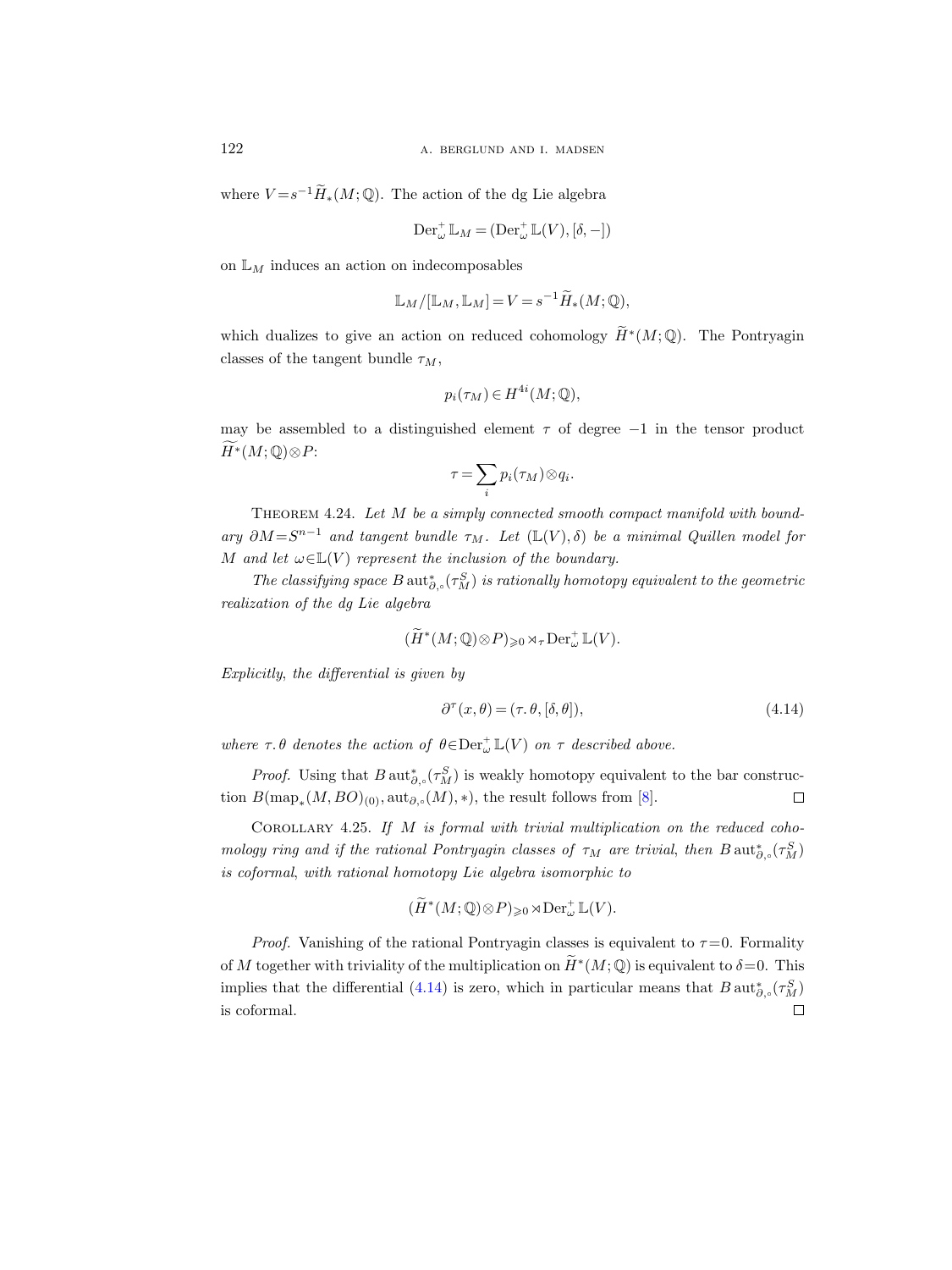COROLLARY 4.26. If  $\widetilde{H}_*(M;\mathbb{Q})$  is concentrated in a single degree, then the fibration

$$
\operatorname{{\rm map}}_*(M,BO)_{\tau^S_M} \longrightarrow B \operatorname{{\rm aut}}^*_{\partial, \circ}(\tau^S_M) \longrightarrow B \operatorname{{\rm aut}}_{\partial, \circ}(M)
$$

is rationally trivial. Consequently, there is a rational homotopy equivalence

$$
B\operatorname{{\rm aut}}^*_{\partial,\circ}(\tau^S_M)\simeq_\mathbb{Q}\operatorname{{\rm map}}_*(M,BO)_{(0)}\times B\operatorname{{\rm aut}}_{\partial,\circ}(M).
$$

Moreover,  $B\operatorname{{\rm aut}}^*_{\partial,\circ}(\tau^S_M)$  is coformal with rational homotopy Lie algebra isomorphic to

$$
(\widetilde{H}^*(M; \mathbb{Q}) \otimes P)_{\geq 0} \times \mathrm{Der}^+_{\omega} \mathbb{L}(V).
$$

*Proof.* If  $\widetilde{H}_*(M; \mathbb{Q})$  is concentrated in a single degree, then  $\delta = 0$  is forced by degree reasons. Moreover, the action of  $\mathrm{Der}^+_{\omega} \mathbb{L}(V)$  (which is concentrated in positive degrees) on  $\widetilde{H}_*(M; \mathbb{Q})$  is trivial, also for degree reasons. This implies that the differential [\(4.14\)](#page-55-1) is zero, and moreover that the semi-direct product is a product. is zero, and moreover that the semi-direct product is a product.

Clearly, the previous corollary applies to  $(d-1)$ -connected manifolds of dimension 2d and in particular to the generalized surfaces

$$
M_{g,1} = \#^g(S^d \times S^d) \setminus \text{int}(D^{2d}).
$$

In the next section, we will focus on this class of manifolds.

### 5. Automorphisms of highly connected manifolds

This section is devoted to the proof of the following general result on the rational homotopy type of classifying spaces of homotopy automorphisms of highly connected manifolds.

<span id="page-56-0"></span>THEOREM 5.1. Let M be a closed  $(d-1)$ -connected 2d-dimensional manifold and let N denote the result of removing an open  $2d$ -disk from M. Let X denote either of the classifying spaces

 $B\operatorname{aut}(M)$ ,  $B\operatorname{aut}_*(M)$ , or  $B\operatorname{aut}_\partial(N)$ ,

and  $\widetilde{X}$  be the simply connected cover of X. Let  $H=H_d(M;\mathbb{Z})$  with intersection form  $\mu$  and quadratic refinement Jq (see §[5.1\)](#page-57-0). If  $d \geq 3$  and rank  $H > 2$ , then the following statements hold.

(1) The fundamental group  $\pi_1(X)$  maps surjectively, with finite kernel, onto the automorphism group  $Aut(H, \mu, Jq)$ .

(2) Quillen's dg Lie algebra  $\lambda(\widetilde{X})$  is formal.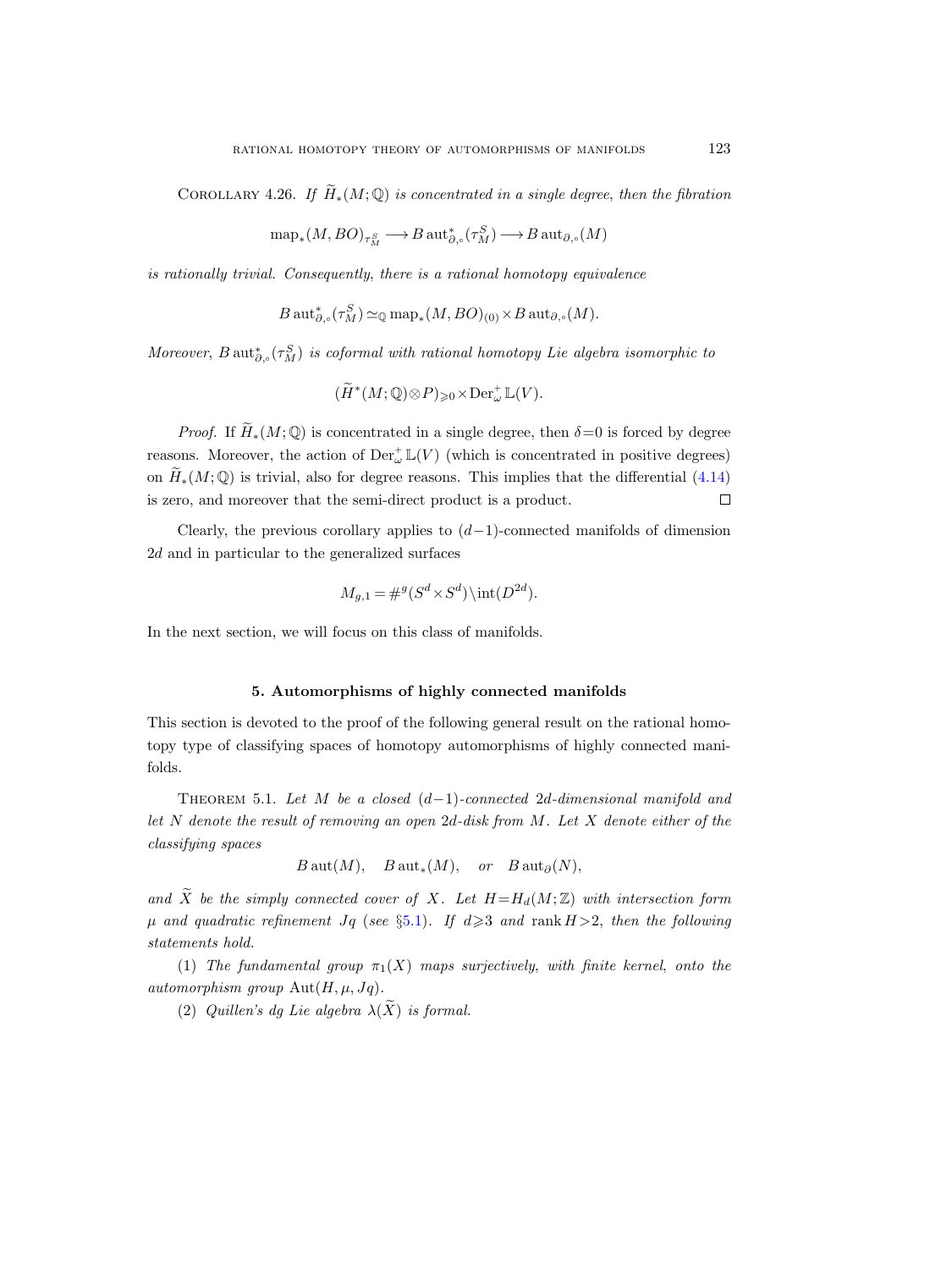(3) The rational homotopy Lie algebra  $\pi_*^{\mathbb{Q}}(\widetilde{X}) = \pi_{*+1}(\widetilde{X}) \otimes \mathbb{Q}$ , with the Whitehead product, is isomorphic to

$$
\operatorname{OutDer}^+ \pi^\mathbb{Q}_*(M), \quad \operatorname{Der}^+ \pi^\mathbb{Q}_*(M), \quad or \quad \operatorname{Der}^+_\omega \pi^\mathbb{Q}_*(N);
$$

the graded Lie algebra of positive-degree outer derivations, derivations, or derivations annihilating  $\omega$ , respectively. The graded Lie algebra  $\pi^{\mathbb{Q}}_{*}(N)$  is free on rank H generators of degree  $d-1$ , and  $\pi^{\mathbb{Q}}_{*}(M)$  is isomorphic to the quotient graded Lie algebra  $\pi^{\mathbb{Q}}_{*}(N)/(\omega)$ , where  $\omega \in \pi_{2d-1}(N)$  is the homotopy class of the attaching map for the top cell in M.

The result for boundary-preserving automorphisms will be a key ingredient in later sections. The results for basepoint-preserving and free automorphisms will not play a further role in this paper, but they are of independent interest and are included for completeness. We remark that Theorem [5.1](#page-56-0) may be viewed as an 'infinitesimal' version of the Dehn–Nielsen–Baer theorem (see, e.g., [\[24,](#page-115-2) Chapter 8]).

## <span id="page-57-3"></span><span id="page-57-0"></span>5.1. Wall's classification of highly connected manifolds

Let M be a closed oriented  $(d-1)$ -connected smooth manifold of dimension 2d, where  $d \geqslant 3$ . The intersection form

$$
\mu: H_d(M) \otimes H_d(M) \longrightarrow \mathbb{Z},
$$
  

$$
(x, y) \longmapsto \langle x, y \rangle,
$$

endows  $H_d(M)$  with the structure of a  $(-1)^d$ -symmetric inner product space over Z. Every homology class  $x \in H_d(M)$  may be represented as the fundamental class of some embedded sphere  $S^d \subset M$  by [\[34\]](#page-116-4). The normal bundle of the embedding  $S^d \subset M$  is classified by a map  $\nu: S^d \to B\operatorname{SO}(d)$  and determines a homotopy class  $[\nu] \in \pi_{d-1}(\operatorname{SO}(d))$ . The function

<span id="page-57-2"></span><span id="page-57-1"></span>
$$
q: H_d(M) \longrightarrow \pi_{d-1}(\text{SO}(d)),
$$

$$
x \longmapsto [\nu],
$$

is well defined and satisfies the following equations:

$$
q(x+y) = q(x) + q(y) + \langle x, y \rangle \partial(\iota_d), \tag{5.1}
$$

$$
HJq(x) = \langle x, x \rangle.
$$
\n(5.2)

Here  $\partial(\iota_d)\in \pi_{d-1}(\mathrm{SO}(d))$  denotes the image of the class of the identity map of  $S^d$  under the boundary map of the long exact homotopy sequence associated with the fibration  $SO(d) \to SO(d+1) \to S^d$ . In the second row,  $J: \pi_{d-1}(SO(d)) \to \pi_{2d-1}(S^d)$  is the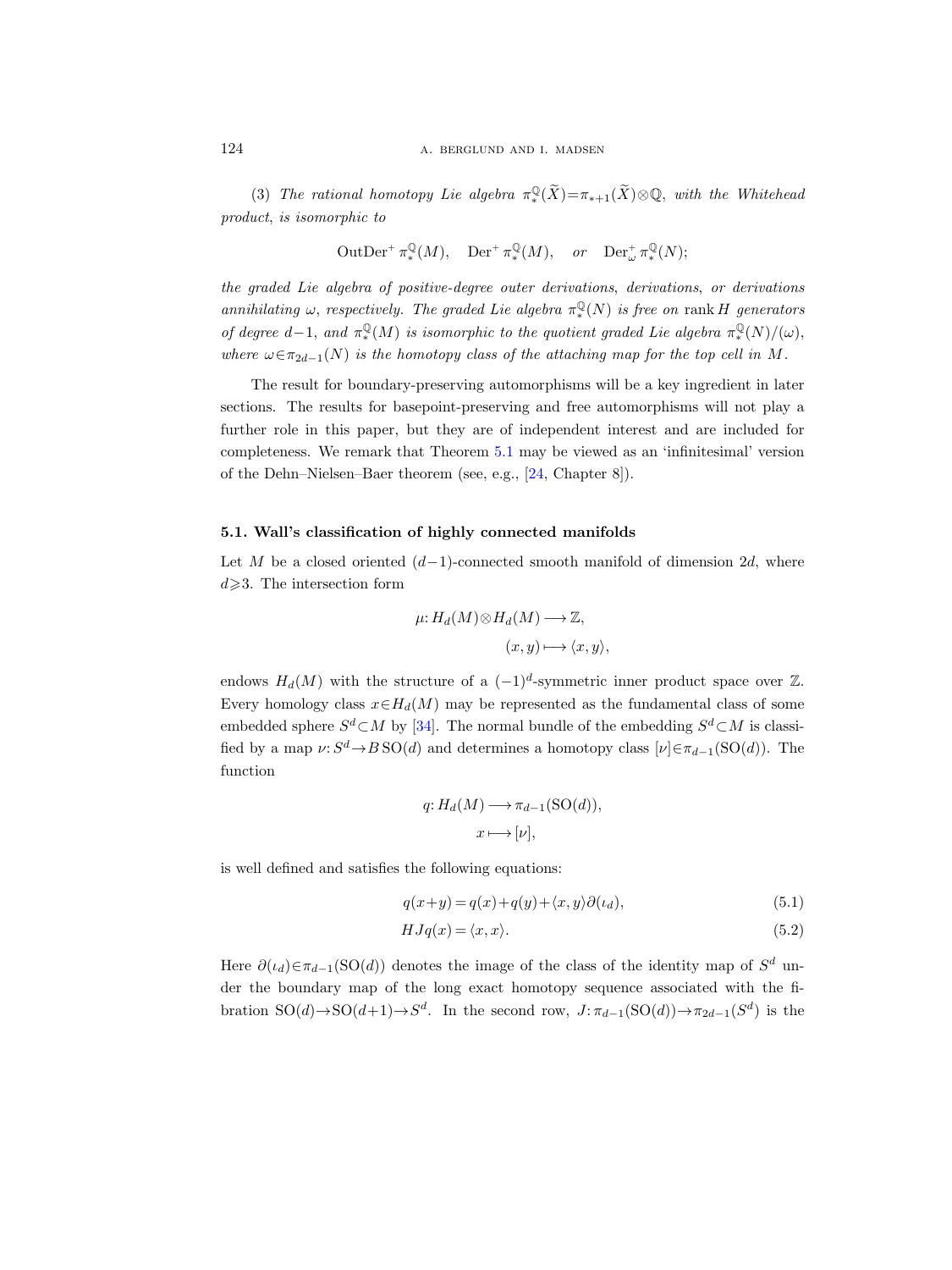J-homomorphism and  $H: \pi_{2d-1}(S^d) \to \mathbb{Z}$  the Hopf invariant. We refer to Wall's work [\[69\]](#page-117-2)–[\[72\]](#page-117-3) for more details.

By a (*geometric*) quadratic module we will mean the data  $(H, \mu, q)$  of an abelian group H together with a  $(-1)^d$ -symmetric non-degenerate bilinear form

$$
\mu: H \otimes H \longrightarrow \mathbb{Z},
$$

$$
(x, y) \longmapsto \langle x, y \rangle,
$$

and a function

$$
q: H \longrightarrow \pi_{d-1}(\mathrm{SO}(d))
$$

such that equations  $(5.1)$  and  $(5.2)$  are satisfied. A morphism of quadratic modules is a homomorphism that preserves  $\mu$  and q. Let  $Q(M)$  denote the quadratic module  $(H_d(M), \mu, q)$  associated with a highly connected manifold M.

If the normal bundles  $\nu$  of the embedded spheres  $S^d \subset M$  are stably trivial, i.e., if the tangent bundle  $\tau_M$  restricts to the trivial bundle on the embedded spheres, then the quadratic function q maps into the subgroup of  $\pi_{d-1}(SO(d))$  generated by  $\partial(\iota_d)$ . The J-homomorphism maps this subgroup isomorphically onto the subgroup of  $\pi_{2d-1}(S^d)$ generated by the Whitehead product [ $\iota_d$ ,  $\iota_d$ ]. If d is even, then  $\partial(\iota_d)$  has infinite order, and in this case the quadratic function is determined by the self-intersection by [\(5.2\)](#page-57-2). If d is odd and  $d\neq 1, 3, 7$ , then  $\partial(t_d)$  is a non-zero element of order 2. In the cases  $d=1, 3, 7$ , we have  $\partial(\iota_d)=0$ .

Let N denote the manifold obtained by removing an open  $2d$ -disk from M. Then N is homotopy equivalent to a wedge of spheres  $\bigvee^n S^d$ , where n is the rank of  $H=H_d(M)$ , and we may identify its boundary  $\partial N$  with  $S^{2d-1}$ . The homotopy type of M is determined by the homotopy class  $\omega \in \pi_{2d-1}(N)$  of the inclusion  $S^{2d-1} = \partial N \to N$ , which may be expressed in terms of the associated quadratic module as follows. Let  $\alpha_i: S^d \to N$ , for  $i=1, ..., n$ , represent a basis for  $\pi_d(N)$  and let  $e_1, ..., e_n$  be the corresponding basis for H. Then, we have the equality

$$
\omega = \sum_{i < j} \langle e_i, e_j \rangle [\alpha_i, \alpha_j] + \sum_i \alpha_i \circ Jq(e_i) \tag{5.3}
$$

of elements in the homotopy group  $\pi_{2d-1}(N)$ ; see [\[69\]](#page-117-2). We note furthermore that the rational homotopy groups  $\pi_*^{\mathbb{Q}}(N) = \pi_{*+1}(N) \otimes \mathbb{Q}$ , with the Whitehead product, is a free graded Lie algebra on the classes  $\alpha_1, ..., \alpha_n$ .

<span id="page-58-0"></span>*Remark* 5.2. The function  $Jq: H_d(M) \to \pi_{2d-1}(S^d)$  may be defined in purely homotopy theoretical terms. In fact, given a homology class  $x \in H_d(M)$  with Poincaré dual cohomology class  $\xi \in H^d(M)$ , one can check that  $Jq(x) \in \pi_{2d-1}(S^d)$  is the obstruction for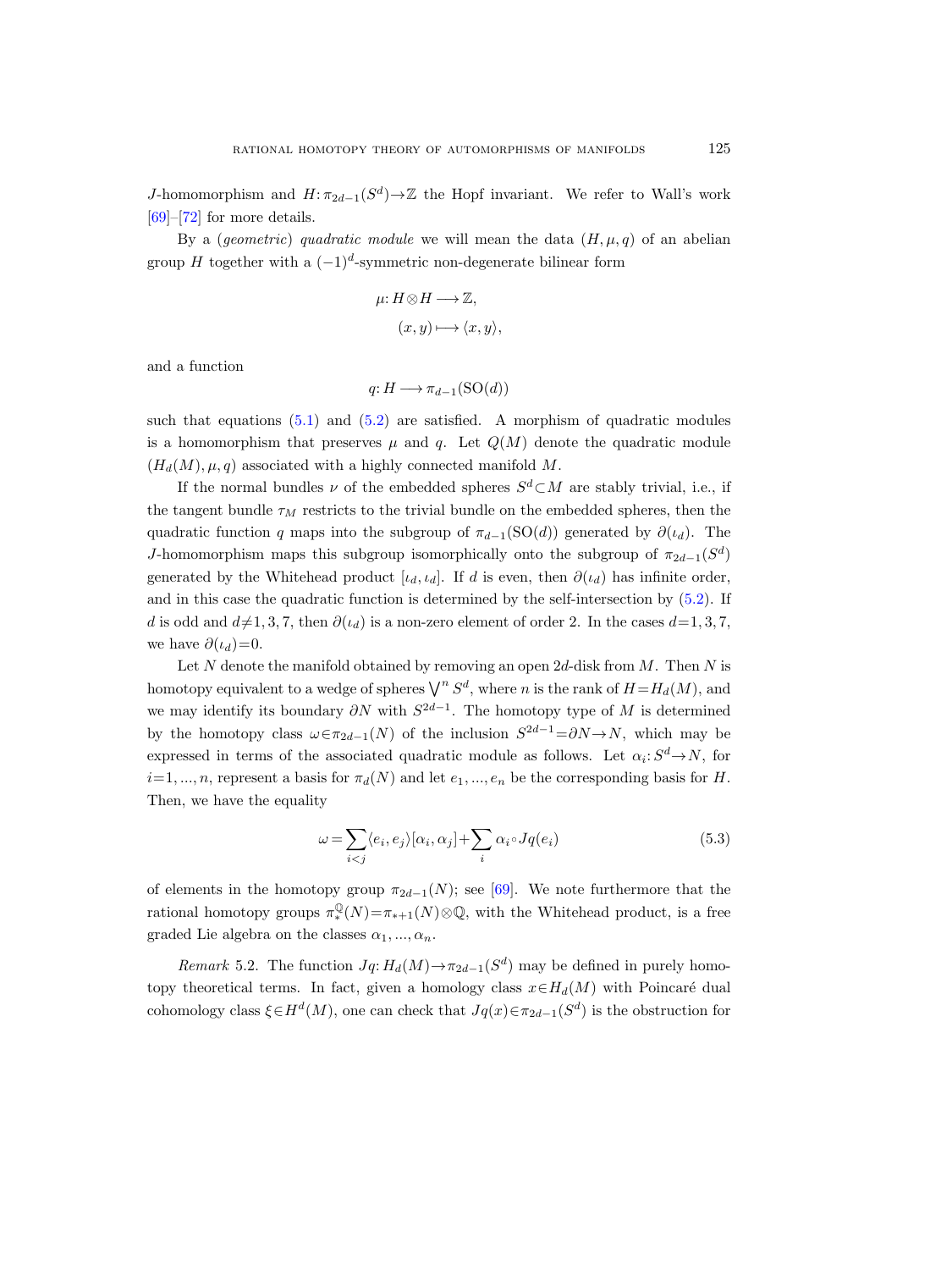$\xi$  to be induced by a map  $M \rightarrow S^d$ . This obstruction has been studied by Kervaire and Milnor in [\[37,](#page-116-0) §8], where it is denoted  $\psi(\xi)$ . In particular, the function  $J\mathfrak{g}$  is defined for all d. Note however that the function q is defined only for  $d \geqslant 3$ , because one needs to be able to represent homology classes by embedded spheres (cf. [\[34\]](#page-116-4)).

### 5.2. Mapping class groups

The mapping class groups of highly connected manifolds may be described in terms of the associated quadratic modules, up to extensions. We will recall the calculation for the homotopy and block diffeomorphism mapping class groups of  $N$  relative to its boundary, where as above M is a closed  $(d-1)$ -connected 2d-dimensional manifold and  $N = M \in D^{2d}$ .

<span id="page-59-0"></span>PROPOSITION 5.3. (See [\[10,](#page-115-3) [40\]](#page-116-5)) Let  $d \geqslant 3$ . There is a commutative diagram with exact rows

<span id="page-59-1"></span>
$$
0 \longrightarrow \widetilde{K} \longrightarrow \pi_0 \widetilde{\text{Diff}}_{\partial}(N) \longrightarrow \text{Aut}(H, \mu, q) \longrightarrow 0
$$
  

$$
\downarrow \qquad \qquad \downarrow
$$
  

$$
0 \longrightarrow K \longrightarrow \pi_0 \text{ aut}_{\partial}(N) \longrightarrow \text{Aut}(H, \mu, Jq) \longrightarrow 0.
$$

The group K is finite. The group  $\widetilde{K}$  is finite except when  $d\equiv 3 \pmod{4}$ , in which case there is an exact sequence

 $0 \longrightarrow \Theta_{2d+1} \longrightarrow \widetilde{K} \longrightarrow H \longrightarrow 0,$ 

where  $\Theta_{2d+1}$  denotes the group of  $(2d+1)$ -dimensional homotopy spheres.

This description of  $\pi_0$  aut $_{\partial}(N)$  is valid also for  $d=2$ ; see Remark [5.2.](#page-58-0)

<span id="page-59-2"></span>Remark 5.4. We note that  $\text{Aut}(H, \mu, Jq)$  is an arithmetic subgroup (in the sense of [\[63\]](#page-117-4)) of the algebraic group over  $\mathbb Q$  of automorphisms of the inner product space  $(H^{\mathbb Q}, \mu)$ . The exact sequence of Proposition [5.3](#page-59-0) shows that  $\pi_0$  aut $_{\partial}(N)$  maps onto Aut $(H, \mu, Jq)$ with finite kernel. This is related to the general result, due to Sullivan [\[67,](#page-117-5) Theorem 10.3] and Wilkerson  $[78,$  Theorem  $B(2)$ , that the homotopy mapping class group of a simply connected finite CW-complex is commensurable with an arithmetic group.

*Example* 5.5. For the manifold  $S^d \times S^d$  the normal bundles of the embeddings

$$
S^d \times \ast \subset S^d \times S^d
$$
 and  $\ast \times S^d \subset S^d \times S^d$ 

are trivial. Thus, if we let e and f be the classes in  $H_d(S^d \times S^d)$  represented by these embeddings, then the quadratic module associated with  $S^d \times S^d$  is given by  $(\mathbb{Z}_e \oplus \mathbb{Z}_f, \mu, q)$ ,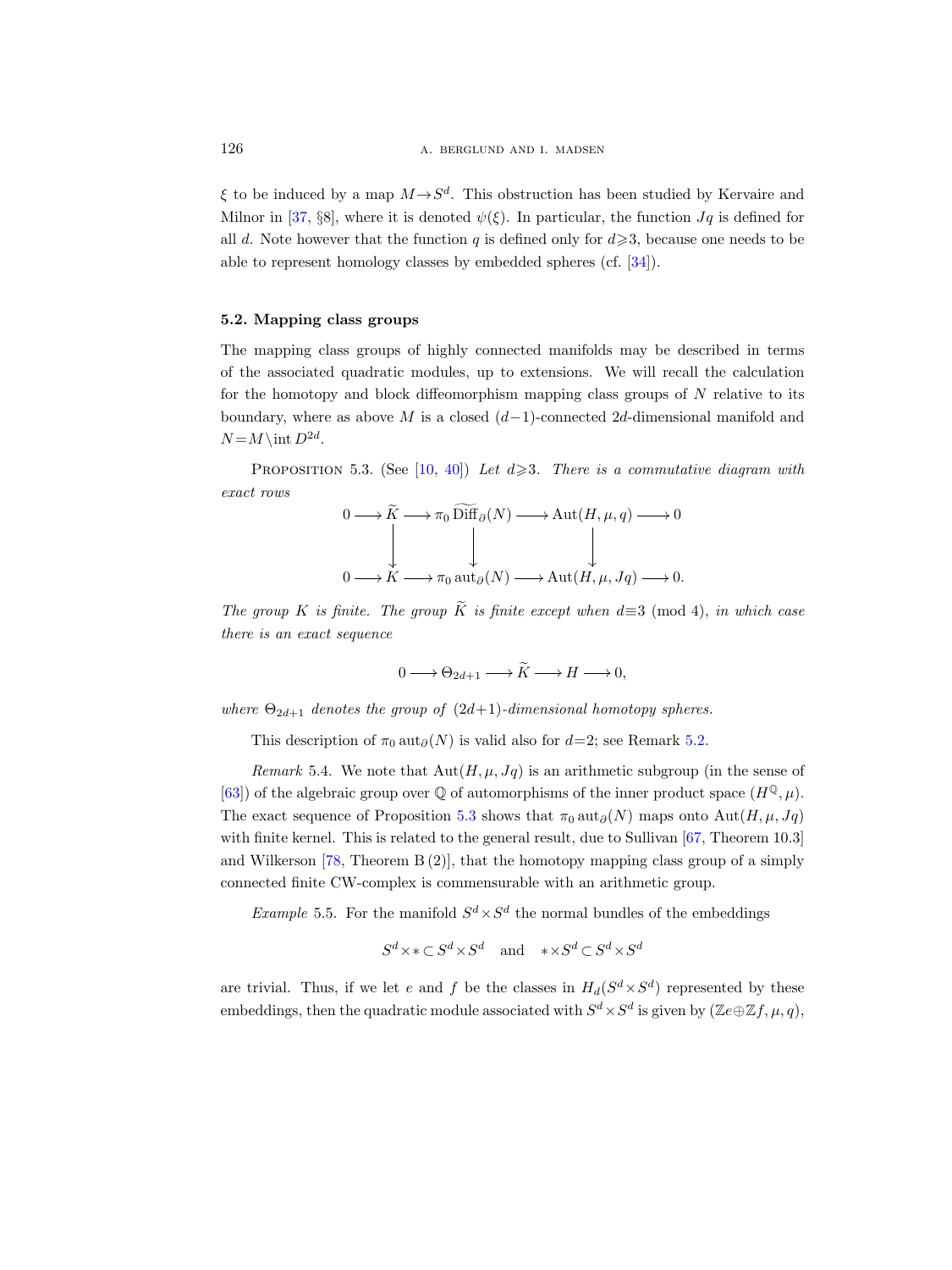where

$$
\langle e, e \rangle = 0, \quad \langle e, f \rangle = 1, \quad \langle f, f \rangle = 0,
$$

and

$$
q(ae+bf) = ab\partial(\iota_d).
$$

Connected sums of oriented manifolds correspond to orthogonal sums of quadratic modules; for  $M$  and  $N$  two highly connected manifolds, there is a natural isomorphism of quadratic modules

$$
Q(M \# N) \cong Q(M) \oplus Q(N).
$$

It follows that the quadratic module associated with the manifold  $M_g = #^gS^d \times S^d$  is the hyperbolic module  $(H_g, \mu, q)$ : there is a basis  $e_1, ..., e_g, f_1, ..., f_g$  for  $H_g$  such that

$$
\langle e_i, e_j \rangle = 0, \quad \langle e_i, f_j \rangle = \delta_{ij}, \quad \langle f_i, f_j \rangle = 0,
$$

and

$$
q(a_1e_1 + ... + a_ge_g + b_1f_1 + ... b_gf_g) = \sum_{i=1}^g a_ib_i\partial(\iota_d).
$$

It follows that

$$
Aut(H_g, \mu, q) = Aut(H_g, \mu, Jq)
$$

for the hyperbolic module. According to Proposition [5.3,](#page-59-1) both groups  $\pi_0$  Diff $_{\partial}(M_{q,1})$  and  $\pi_0$  aut $_{\partial}(M_{g,1})$  map onto  $\text{Aut}(H_g,\mu,q)$ .<sup>(2</sup>) The automorphism group

$$
\Gamma_g := \text{Aut}(H_g, \mu, q)
$$

admits the following concrete description. If d is even, then  $\Gamma_q$  is isomorphic to the automorphism group Aut $(H_q, \mu)$ , i.e., to the orthogonal group  $O_{q,q}(\mathbb{Z})$ . If  $d=1, 3, 7$ , then  $\Gamma_g$  is isomorphic to the symplectic group  $\text{Sp}_{2g}(\mathbb{Z})$ . If  $d\neq 1, 3, 7$  is odd, then  $\Gamma_g$  is isomorphic to the subgroup of  $\text{Sp}_{2g}(\mathbb{Z})$  consisting of those symplectic matrices

$$
\begin{pmatrix} \alpha & \beta \\ \gamma & \delta \end{pmatrix}
$$

for which the diagonal entries of the  $g \times g$ -matrices  $\gamma^t \alpha$  and  $\delta^t \beta$  are even. For this last description see, e.g., [\[3,](#page-115-4) §3]. In the notation of [\[3\]](#page-115-4),  $\Gamma_g$  is isomorphic to the automorphism

<span id="page-60-0"></span> $(2)$  We warn the reader that there is an erroneous claim in [\[10\]](#page-115-5) (bottom of p. 24 and onwards) that  $\pi_0$  aut<sub>∂</sub>( $M_{g,1}$ ) maps onto Aut( $H_g$ ,  $\mu$ ). The error comes from the incorrect inference "if  $q(e_i)=0$  for all i, then  $q=0$ ". The mistake is harmless; replacing Aut $(H_g, \mu)$  by Aut $(H_g, \mu, q)$  in [\[10\]](#page-115-5) (where  $\mu$  is denoted q and q is denoted  $\beta$ ) the arguments go through.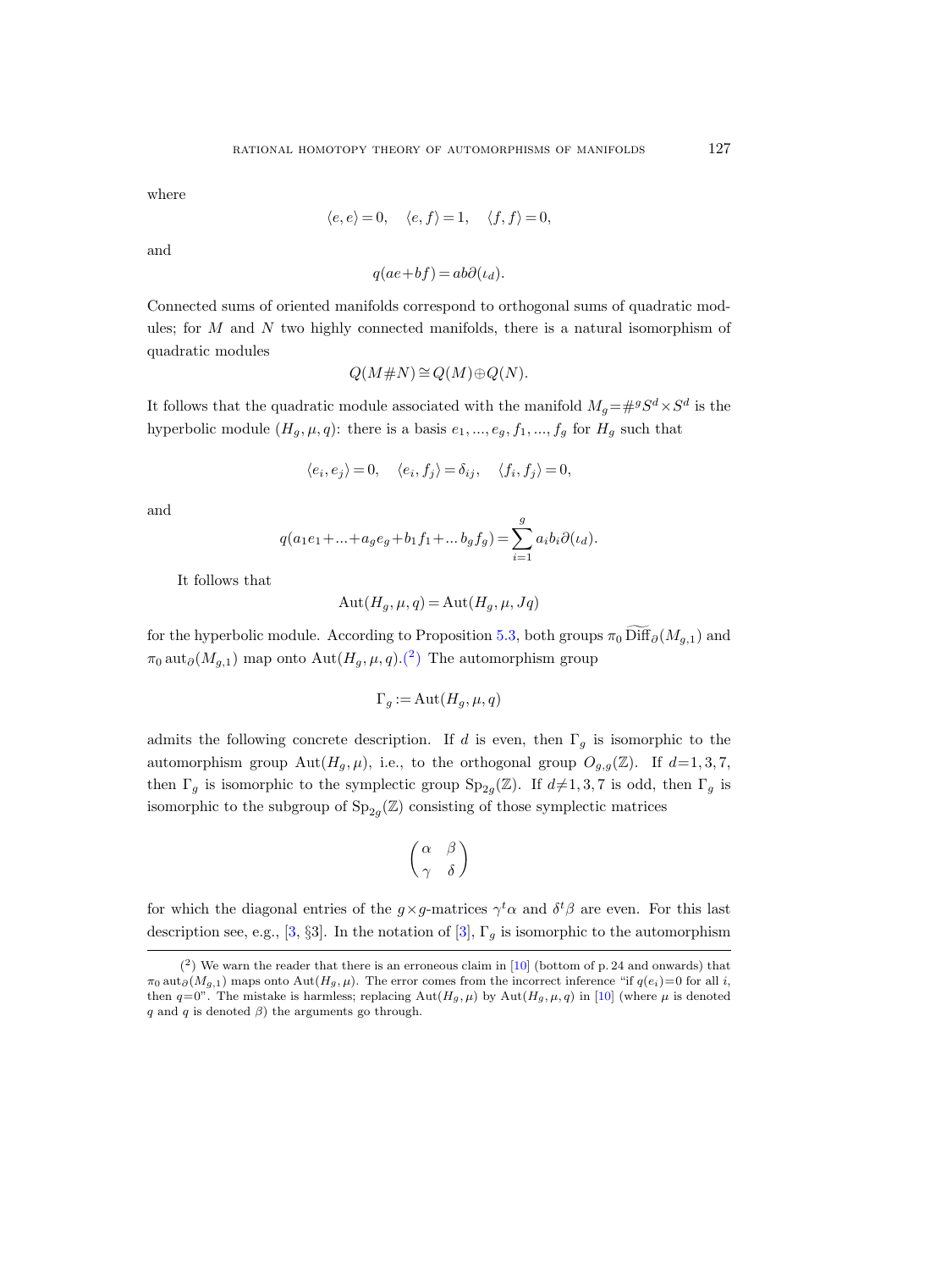group of the hyperbolic module in the category  $Q^{\lambda}(A,\Lambda)$ , where A is the ring Z with trivial involution,  $\lambda = (-1)^d$ , and

$$
\Lambda = \begin{cases} 0, & \text{if } d \text{ is even,} \\ \mathbb{Z}, & \text{if } d = 1, 3, 7, \\ 2\mathbb{Z}, & \text{if } d \neq 1, 3, 7 \text{ is odd.} \end{cases}
$$

In what follows we will describe the rational homotopy type of the simply connected cover of  $B \text{aut}_{\partial}(N)$ , viewed as a representation of the mapping class group.

## 5.3. Equivariant rational homotopy type

Let M be a  $(d-1)$ -connected, 2d-dimensional manifold and let N be the manifold obtained by removing an open 2d-disk from M. Let  $(H, \mu, q)$  be the associated quadratic module and let  $H^{\mathbb{Q}}=H\otimes\mathbb{Q}$ . We may identify  $\pi_d(N)$  with H, and the homotopy Lie algebra  $\pi^{\mathbb{Q}}_*(N) = \pi_{*+1}(N) \otimes \mathbb{Q}$  with the free graded Lie algebra  $\mathbb{L}(H^{\mathbb{Q}}[d-1])$ , where the generators are put in degree  $d-1$ . Note also that  $V = s^{-1} \widetilde{H}_*(N; \mathbb{Q})$  is the same as  $H^{\mathbb{Q}}[d-1]$ . It follows immediately from Corollary [3.13](#page-30-2) that  $B \text{aut}_{\partial s}(N)$  is coformal with rational homotopy Lie algebra

$$
\pi_*(\mathrm{aut}_{\partial}(N))\otimes\mathbb{Q}\cong \mathrm{Der}^+_{\omega}\mathbb{L}(H^{\mathbb{Q}}[d-1]).
$$

We next wish to identify the action of the mapping class group algebraically.

PROPOSITION 5.6. There is a  $\pi_0$  aut $_{\partial}(N)$ -equivariant isomorphism of graded Lie algebras

$$
\pi_*(\mathrm{aut}_{\partial}(N))\otimes\mathbb{Q}\cong \mathrm{Der}^+_{\omega}\mathbb{L}(H^{\mathbb{Q}}[d-1]),
$$

where the action on the right-hand side is induced by the standard action of  $\text{Aut}(H, \mu, Jq)$ on H.

Proof. According to [\(3.4\)](#page-20-0), there is an isomorphism of graded Lie algebras

<span id="page-61-1"></span>
$$
\pi_*(\operatorname{aut}_*(N), \operatorname{id}_N) \otimes \mathbb{Q} \cong \operatorname{Der}^+ \mathbb{L}_N. \tag{5.4}
$$

The monoid aut<sub>∂</sub>(N) is the fiber over the inclusion map  $i: \partial N \rightarrow N$  of the fibration

$$
i^* \colon \mathrm{aut}_*(N) \longrightarrow \mathrm{map}_*(\partial N, N).
$$

By naturality of  $(3.3)$ , the map in rational homotopy induced by  $i^*$  may be identified with the map

<span id="page-61-0"></span>
$$
\varphi^* \colon \text{Der}^+ \mathbb{L}_N \longrightarrow \text{Der}^+_{\varphi}(\mathbb{L}_{\partial N}, \mathbb{L}_N). \tag{5.5}
$$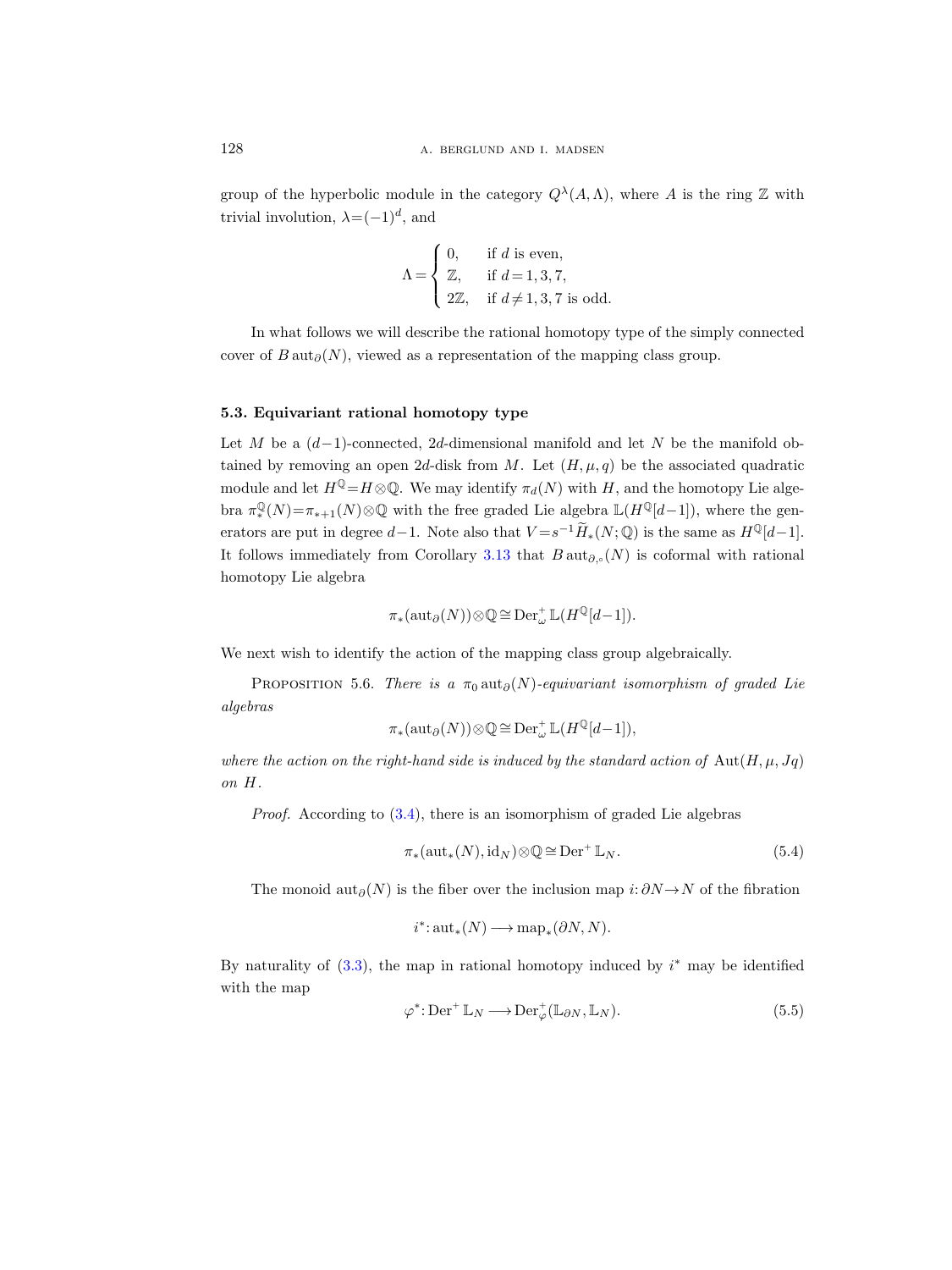As in the proof of Theorem [3.12,](#page-28-0) the map  $(5.5)$  is surjective. Hence, the rational homotopy exact sequence of the fibration

$$
\operatorname{aut}_{\partial}(N) \longrightarrow \operatorname{aut}_*(N) \longrightarrow \operatorname{map}_*(\partial N, N)
$$

splits into short exact sequences, and the rational homotopy groups of aut<sub>∂</sub>(N) may be identified with the kernel of  $(5.5)$ . Thus, for  $\ast > 0$ ,

<span id="page-62-0"></span>
$$
\pi_*({\rm aut}_{\partial}(N))\otimes\mathbb{Q}\cong{\rm Der}^+_{\omega}\mathbb{L}(H^{\mathbb{Q}}[d-1]).\tag{5.6}
$$

An argument is needed to show that this isomorphism commutes with Lie brackets. Since  $\operatorname{aut}_{\partial}(N) \to \operatorname{aut}_*(N)$  is a map of monoids, the map

$$
\pi_*(\mathrm{aut}_{\partial}(N))\otimes\mathbb{Q}\longrightarrow \pi_*(\mathrm{aut}_*(N))\otimes\mathbb{Q}
$$

commutes with Samelson products, and since the map is injective, we may calculate Lie brackets in  $\pi_*(\text{aut}_{\partial}(N))\otimes\mathbb{Q}$  by passing to  $\pi_*(\text{aut}_*(N))\otimes\mathbb{Q}$ , where they are calculated in terms of commutators of derivations  $(5.4)$ , so it does follow that  $(5.6)$  preserves Lie brackets.

By the same token, the action of  $\pi_0(\text{aut}_{\partial}(N))$  on  $\pi_*(\text{aut}_{\partial}(N))\otimes\mathbb{Q}$  may be calculated by passing to the action of  $\pi_0(\text{aut}_*(N))$  on  $\pi_*(\text{aut}_*(N))\otimes\mathbb{Q}$ . The latter action may in turn be identified by exploiting the naturality of the isomorphism [\(3.3\)](#page-20-2). Indeed, if  $f: N \to N$  is a based homotopy self-equivalence, then a Lie model for f is simply given by the isomorphism  $\varphi_f : \mathbb{L}_N \to \mathbb{L}_N$  that is induced by f in rational homotopy. By our previous considerations, cf. §[3.4,](#page-18-0) the action of the class  $[f] \in \pi_0(\mathrm{aut}_*(N))$  on  $\pi_*(\mathrm{aut}_*(N)) \otimes \mathbb{Q}$  is induced by the self-map of  $\text{aut}_*(N)$  that sends g to  $fgf^{-1}$ , where  $f^{-1}$  is a choice of homotopy inverse of f. From the naturality of the isomorphism  $(3.3)$ , it follows that the action of  $[f]$  on  $\mathrm{Der}^+(\mathbb{L}_N)$  is given by

$$
\theta \longmapsto \varphi_f \circ \theta \circ \varphi_f^{-1}.
$$

COROLLARY 5.7. The rational cohomology groups of

$$
B\operatorname{aut}_\partial(N)
$$

are finite-dimensional in each degree.

*Proof.* Let  $X = B \text{ aut}_{\partial}(N)$ . The graded Lie algebra

$$
\operatorname{Der}^+_\omega \mathbb{L}(H^\mathbb{Q}[d-1])
$$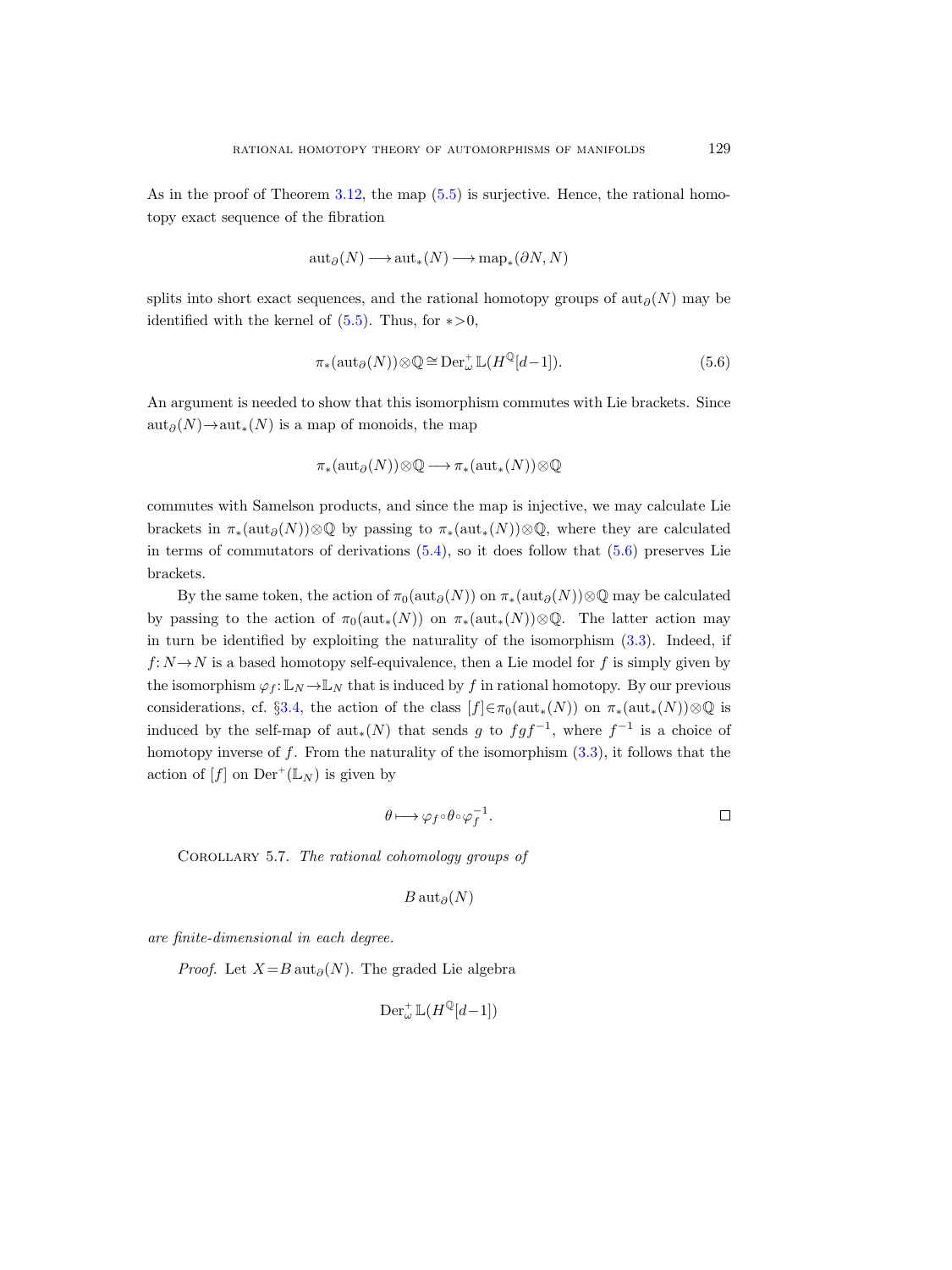is finite-dimensional in each degree, so the rational homotopy groups of  $\widetilde{X}$  are finitedimensional in each degree. Hence, the same is true of the rational cohomology groups of  $\widetilde{X}$ . As pointed out in Remark [5.4,](#page-59-2) the group  $\pi_1(X)$  maps onto an arithmetic group with finite kernel. A spectral sequence argument together with a certain finiteness property of the cohomology of arithmetic groups (see Theorem [A.1\)](#page-108-0) then shows that the cohomology  $H^p(\pi_1(X); V)$ , with coefficients in any finite-dimensional representation V, is finite-dimensional. Thus, in the universal cover spectral sequence,

$$
E_2^{p,q} = H^p(\pi_1(X); H^q(\widetilde{X}; \mathbb{Q})) \Longrightarrow H^{p+q}(X; \mathbb{Q}),
$$

each term  $E_2^{p,q}$  is finite-dimensional. It follows that  $H^k(X; \mathbb{Q})$  is finite-dimensional for every k.  $\Box$ 

#### 5.4. Free and based homotopy automorphisms

We now turn to the rational homotopy theory of the classifying spaces of the monoids  $\text{aut}(M)$  and  $\text{aut}_*(M)$  of free and basepoint-preserving homotopy automorphisms, respectively, for highly connected closed manifolds M.

Let M be a closed  $(d-1)$ -connected, 2d-dimensional manifold, and let N be the the result of removing an open  $2d$ -disk from M. Recall from  $\S 5.1$  $\S 5.1$  the definition of the quadratic module  $(H, \mu, q)$  and the homotopy class  $\omega \in \pi_{2d-1}(N)$ . Let n be the rank of H. The rational homotopy groups

$$
\pi^\mathbb{Q}_*(N) = \pi_{*+1}(N) \otimes \mathbb{Q},
$$

with the Whitehead product, may be identified with  $\mathbb{L}(\alpha_1, ..., \alpha_n)$ , the free graded Lie algebra over  $\mathbb Q$  on classes  $\alpha_1, ..., \alpha_n$  of degree d−1. The homotopy class of the inclusion of the boundary is, up to a sign, represented by the element

$$
\omega=\frac{1}{2}\sum_i[\alpha_i^\#,\alpha_i];
$$

cf. Theorem [3.11.](#page-26-0) The rational homotopy groups of the closed manifold  $M$  may be identified with the quotient graded Lie algebra,

$$
\pi^{\mathbb{Q}}_{*}(M) \cong \mathbb{L}(\alpha_1, ..., \alpha_n)/(\omega).
$$

<span id="page-63-0"></span>THEOREM 5.8. Let M be a closed  $(d-1)$ -connected 2d-dimensional manifold, where  $d \geqslant 2$ , and consider the classifying spaces

$$
X = B \operatorname{aut}(M) \quad and \quad X_* = B \operatorname{aut}_*(M).
$$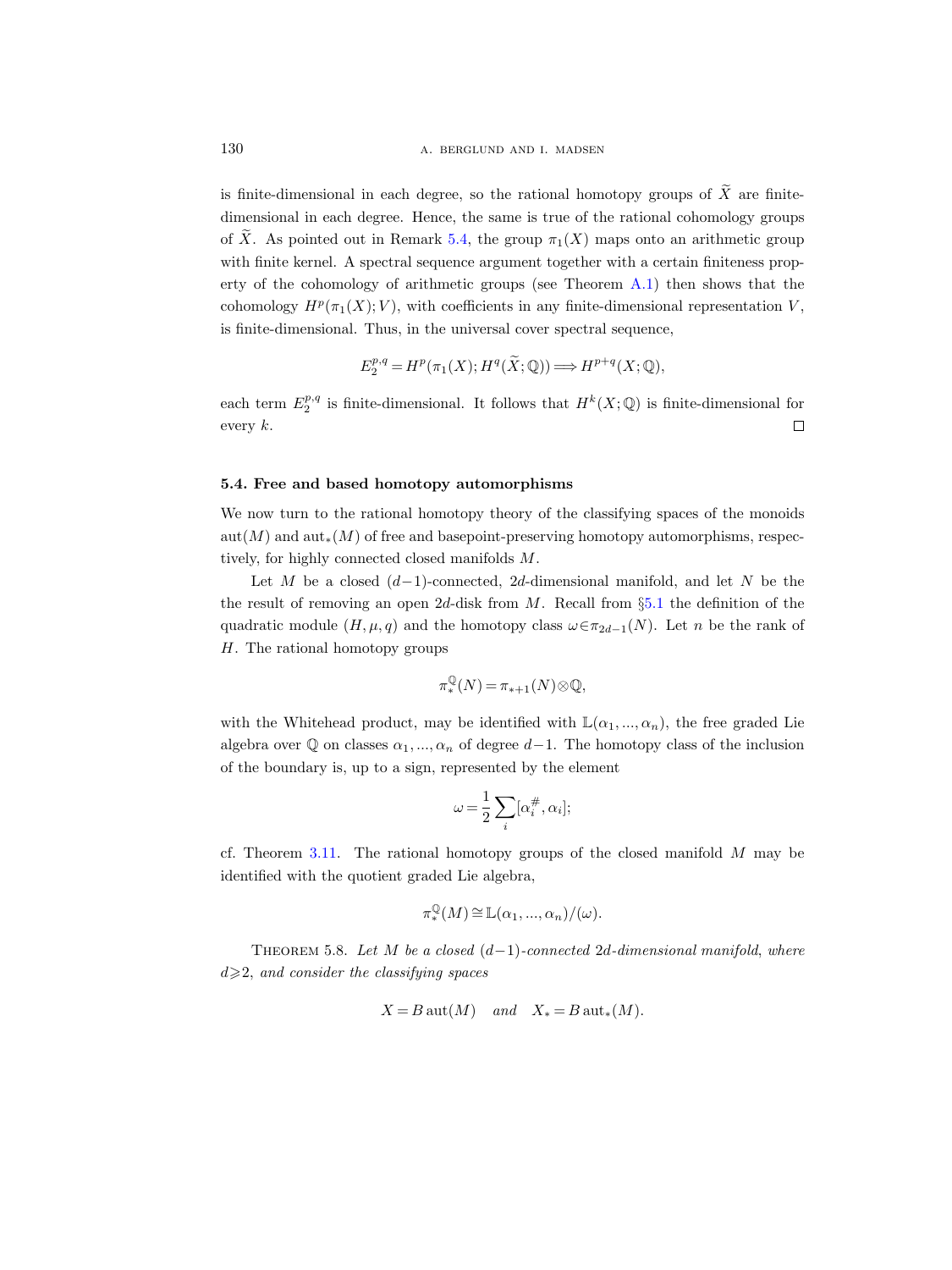If rank  $H > 2$ , then the following statements hold.

- (1) Both groups  $\pi_1(X)$  and  $\pi_1(X_*)$  surject onto  $\text{Aut}(H,\mu,Jq)$  with finite kernel.
- (2) The Quillen dg Lie algebras  $\lambda(\widetilde{X})$  and  $\lambda(\widetilde{X}_*)$  are formal.
- (3) There are  $\pi_1$ -equivariant isomorphisms of graded Lie algebras

$$
\pi^{\mathbb{Q}}_*(\widetilde{X}) \cong \text{OutDer}^+(\mathbb{L}(\alpha_1, ..., \alpha_n)/(\omega)),
$$
  

$$
\pi^{\mathbb{Q}}_*(\widetilde{X}_*) \cong \text{Der}^+(\mathbb{L}(\alpha_1, ..., \alpha_n)/(\omega)).
$$

Statement (1) about the homotopy mapping class groups  $\pi_1(X)=\pi_0$  aut $(M)$  and  $\pi_1(X_*)=\pi_0 \text{aut}_*(M)$  was established in [\[10\]](#page-115-5); see also [\[5\]](#page-115-6). Statements (2) and (3) are consequences of the following general result.

<span id="page-64-1"></span>THEOREM 5.9. Let M be a simply connected space of finite  $\mathbb{Q}\text{-type}$  with homotopy Lie algebra  $L = \pi^{\mathbb{Q}}_*(M)$ . Assume that M is coformal and let  $f: \mathbb{L} \to L$  be the minimal model. Suppose that

(1) the graded Lie algebra L has trivial center,

(2) the map  $f^*$ : Der  $L \to \text{Der}_f(\mathbb{L}, L)$  induces an isomorphism in homology in nonnegative degrees.

Then the universal simply connected fibration with fiber M,

$$
M \longrightarrow E_M \longrightarrow B_M,
$$

is rationally modeled by the short exact sequence of graded Lie algebras

$$
0 \longrightarrow L \longrightarrow \text{Der}^+ L \longrightarrow \text{Der}^+ L / \text{ad} L \longrightarrow 0.
$$

Proof. Consider the pullback of chain complexes

<span id="page-64-0"></span>
$$
\begin{array}{ccc}\n\text{Der } f & \xrightarrow{\text{pr}_1} & \text{Der } \mathbb{L} \\
\downarrow^{\text{pr}_2} & & f^* \\
\text{Der } L & \xrightarrow{f^*} & \text{Der}_f(\mathbb{L}, L),\n\end{array} \tag{5.7}
$$

where Der f is the chain complex of pairs  $(\theta, \eta)$  of derivations  $\theta \in \text{Der } \mathbb{L}$  and  $\eta \in \text{Der } L$ such that  $f^*(\theta) = f_*(\eta)$ . The coordinatewise Lie bracket on Der f makes it into a dg Lie algebra, and the chain maps  $pr_1$  and  $pr_2$  become morphisms of dg Lie algebras. Since  $f: \mathbb{L} \to L$  is a surjective quasi-isomorphism and  $\mathbb{L}$  is cofibrant, Lemma [3.5](#page-18-1) implies that the chain map  $f_*$  is a surjective quasi-isomorphism. Since [\(5.7\)](#page-64-0) is a pullback, it follows that  $pr_1$  is a surjective quasi-isomorphism as well. By hypothesis,  $f^*$  induces an isomorphism in homology in non-negative degrees.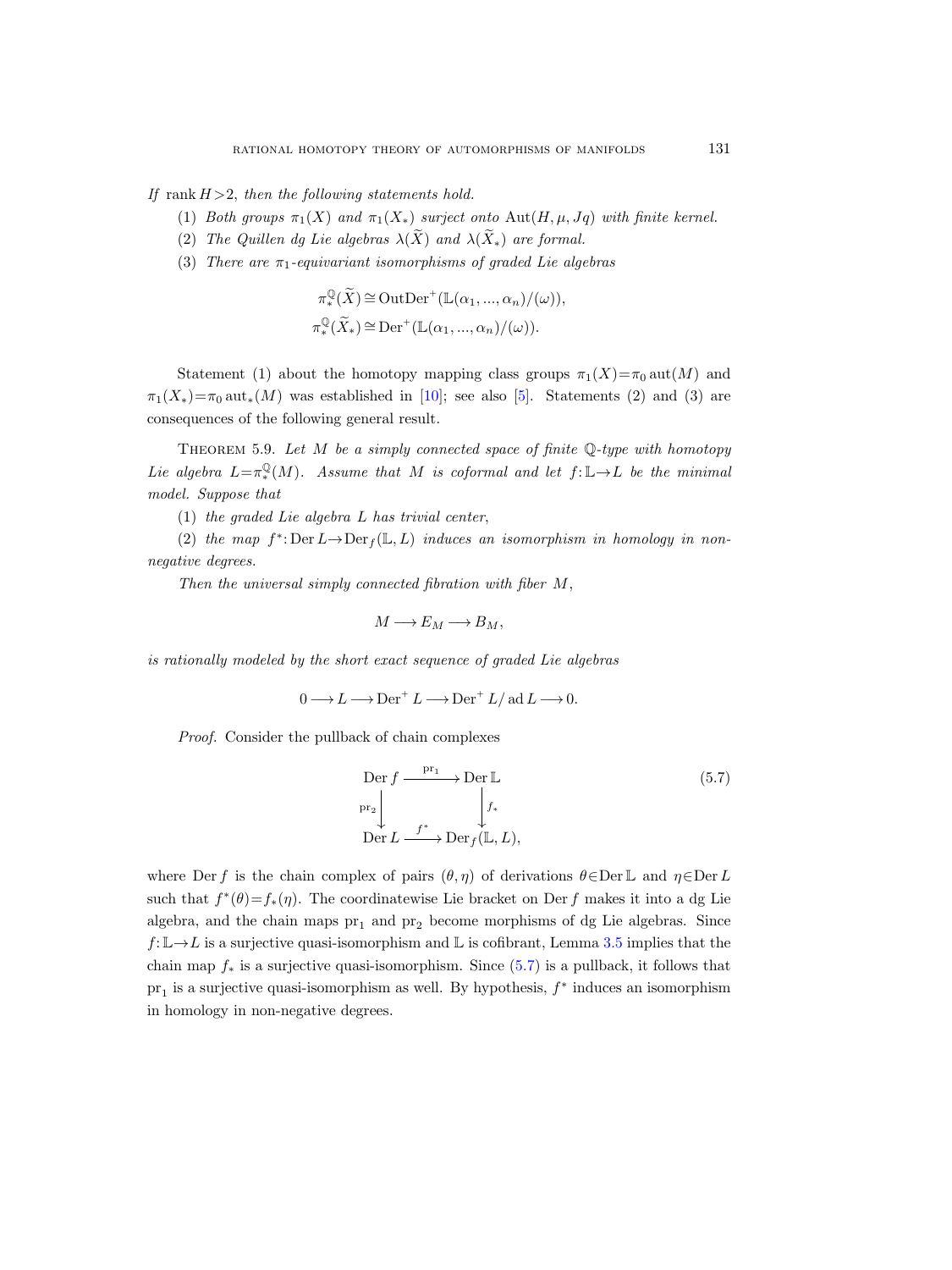As the reader may check, a morphism of dg Lie algebras may be defined by

$$
\text{ad: } \mathbb{L} \longrightarrow \text{Der } f,
$$

$$
\xi \longmapsto (\text{ad}_{\xi}, \text{ad}_{f(\xi)}).
$$

Its mapping cone Der  $f/\mathcal{A} \subset \mathbb{L}$  admits a dg Lie algebra structure such that the map Der  $f \rightarrow Der f/\!\!/$  ad L becomes a morphism of dg Lie algebras. After taking positive truncations, we get a commutative diagram of dg Lie algebras where all vertical morphisms are quasi-isomorphisms

<span id="page-65-0"></span>
$$
\mathbb{L} \xrightarrow{\text{ad}} \text{Der}^+ \mathbb{L} \longrightarrow \text{Der}^+ \mathbb{L} \text{ and } \mathbb{L} \tag{5.8}
$$
\n
$$
\mathbb{L} \xrightarrow{\qquad \qquad \qquad \qquad}_{\text{I}} \qquad \qquad \sim \text{Der}^+ f \qquad \qquad \sim \text{Der}^+ f \text{ and } \mathbb{L}
$$
\n
$$
\sim \downarrow f \qquad \qquad \sim \text{Per}^+ f \qquad \qquad \sim \text{Der}^+ f \text{ and } \mathbb{L}
$$
\n
$$
L \xrightarrow{\text{ad}} \text{Der}^+ L \longrightarrow \text{Der}^+ L \text{ and } L.
$$

By Corollary [3.3,](#page-17-0) the top row is a model for the universal simply connected fibration with fiber M.

If the center of L is trivial, then the morphism ad:  $L \rightarrow Der^+ L$  is injective and the natural morphism  $\text{Der}^+ L/\!\!/ \text{ad } L \rightarrow \text{Der}^+ L/\text{ad } L$  is a surjective quasi-isomorphism. Hence, in this case the bottom row of  $(5.8)$  is weakly equivalent to the short exact sequence

$$
0 \longrightarrow L \longrightarrow \text{Der}^+ L \longrightarrow \text{Der}^+ L / \text{ad} L \longrightarrow 0.
$$

To finish the proof of Theorem [5.8,](#page-63-0) we will verify the hypotheses of Theorem [5.9.](#page-64-1) This is done in Proposition [5.10](#page-65-1) and Lemma [5.11](#page-66-0) below. For  $M$  as in Theorem [5.8,](#page-63-0) we have  $L = \pi_*^{\mathbb{Q}}(M) = \mathbb{L}(\alpha_1, ..., \alpha_n)/(\omega)$ , and a cofibrant dg Lie algebra model M is given by

$$
\mathbb{L} = (\mathbb{L}(\alpha_1, ..., \alpha_n, \varrho), \delta), \quad \delta(\varrho) = \omega, \quad \delta(\alpha_i) = 0.
$$

The generators  $\alpha_i$  have degree  $d-1$  and the generator  $\varrho$  has degree 2d−1. The evident morphism of dg Lie algebras  $f: \mathbb{L} \to L$  is a quasi-isomorphism.

<span id="page-65-1"></span>PROPOSITION 5.10. Let M be a  $(d-1)$ -connected 2d-dimensional closed manifold where  $d \geqslant 2$  and let  $n = \text{rank } H_d(M)$ . If  $n > 2$ , then the homotopy Lie algebra  $\pi^{\mathbb{Q}}_*(M)$  has trivial center.

*Proof.* We invoke  $[13,$  Proposition 2 which says that a graded Lie algebra L of finite global dimension has non-trivial center only if the Euler characteristic  $\chi(L)$  is zero, where

$$
\chi(L) = \sum_{i} (-1)^i \dim_{\mathbb{Q}} \operatorname{Ext}_{UL}^i(\mathbb{Q}, \mathbb{Q}),
$$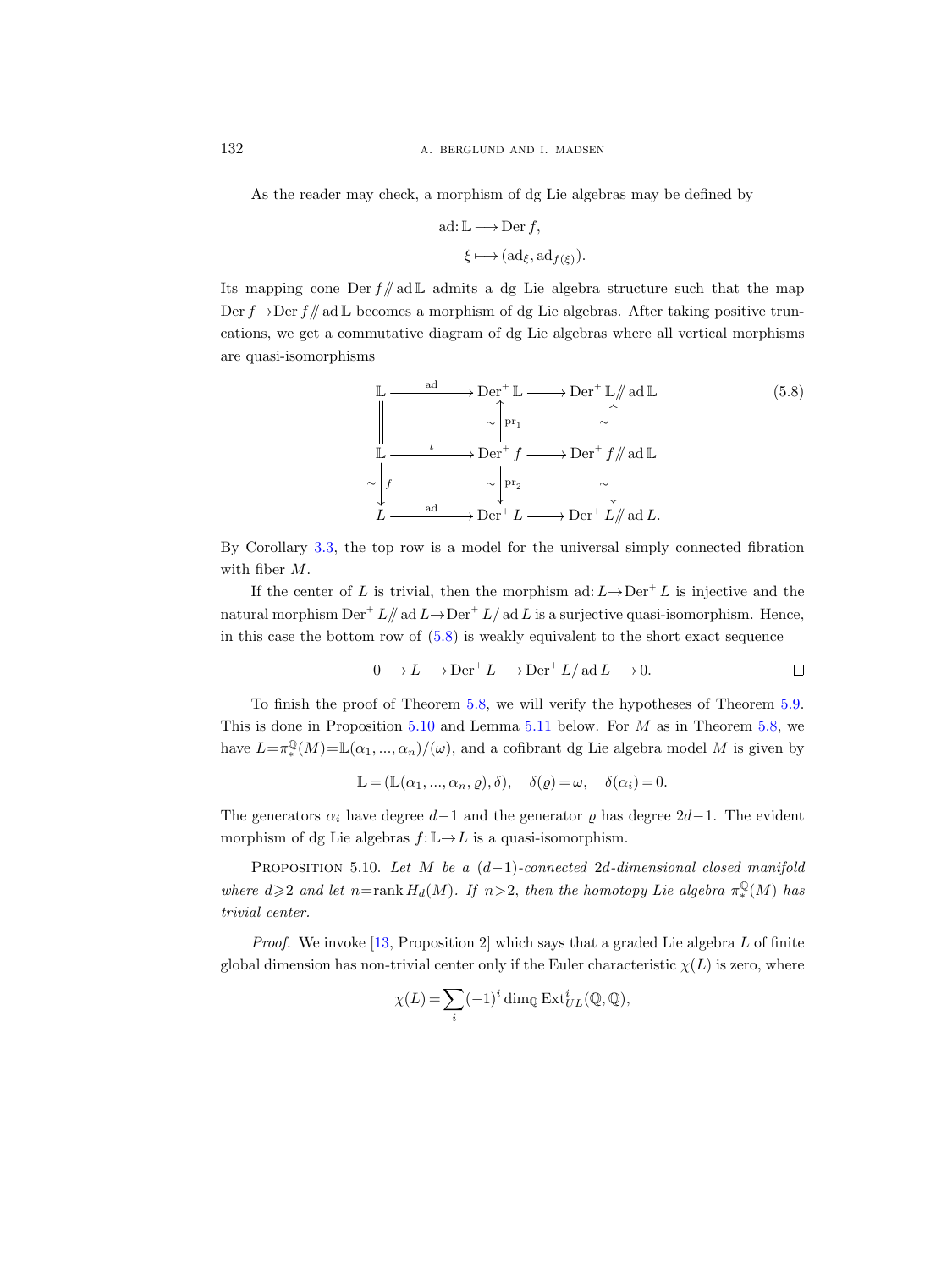and UL denotes the universal enveloping algebra of L. For  $L=\pi_*^{\mathbb{Q}}(M)$ , we have that  $\mathrm{Ext}^i_{UL}(\mathbb{Q}, \mathbb{Q}) \cong H^{\mathrm{id}}(M; \mathbb{Q})$ , because  $H^*(M; \mathbb{Q})$  is Koszul dual to  $\pi_*^{\mathbb{Q}}(M)$  (see [\[7\]](#page-115-8)). It follows that L has global dimension 2 and that  $\chi(L)=2-n$ , whence L must have trivial center whenever  $n>2$ .  $\Box$ 

<span id="page-66-0"></span>LEMMA 5.11. The chain map  $f^*$ : Der  $L \to \text{Der}_f(\mathbb{L}, L)$  induces an isomorphism in homology in non-negative degrees.

*Proof.* Recall that L is the free graded Lie algebra on generators  $\alpha_1, ..., \alpha_n$  in degree d–1 and  $\varrho$  in degree  $2d-1$ , with differential  $d\alpha_i=0$  and  $d\varrho=\omega$ . Note that L is concentrated in degrees  $r(d-1)$ , for  $r\geqslant1$ . The chain complex Der<sub>f</sub> (L, L) is spanned by elements of the form  $\zeta \partial/\partial \alpha_i^{\#}$  in degrees congruent to 0 modulo  $(d-1)$  and  $\xi \partial/\partial \varrho$  in degrees congruent to  $-1$  modulo  $(d-1)$ , where  $\zeta, \xi \in L$ . The differential is given by

$$
D\left(\xi \frac{\partial}{\partial \varrho}\right) = 0
$$

and

<span id="page-66-1"></span>
$$
D\left(\zeta \frac{\partial}{\partial \alpha_i^{\#}}\right) = \pm [\zeta, f(\alpha_i)] \frac{\partial}{\partial \varrho}.
$$
\n(5.9)

One checks that the image of the map  $f^*$ : Der  $L \to \text{Der}_f(\mathbb{L}, L)$  is precisely the kernel of D in degrees congruent to 0 modulo (d-1). For every element  $\xi \in L_{r(d-1)}$ , we have a cycle  $\xi \partial/\partial \varrho$  in degree  $(r-2)(d-1)-1$ . If  $r \geqslant 2$ , then  $\xi$  is decomposable and [\(5.9\)](#page-66-1) shows that  $\zeta\partial/\partial\rho$  is in the image of D. For r=1, it represents a non-trivial homology class outside the image of  $f^*$ , but this is harmless because it is of negative degree.  $\Box$ 

#### 6. On the structure of derivation Lie algebras

In this section we will analyze the structure of the graded Lie algebra  $Der_{\omega} \mathbb{L}(V)$  associated with a graded anti-symmetric inner product space  $V$ . This will be an essential ingredient both in the proof of homological stability for  $B$  aut $_{\partial}(M_{q,1})$  and  $B$  Diff $_{\partial}(M_{q,1})$ and for the calculation of the stable cohomology.

#### 6.1. Sp-modules

Recall that a graded anti-symmetric inner product space of degree  $D$  is a graded vector space V of finite dimension, together with a non-degenerate bilinear form of degree  $-D$ ,

$$
V\otimes V\longrightarrow \mathbb{Q},
$$
  

$$
x\otimes y\longmapsto \langle x,y\rangle,
$$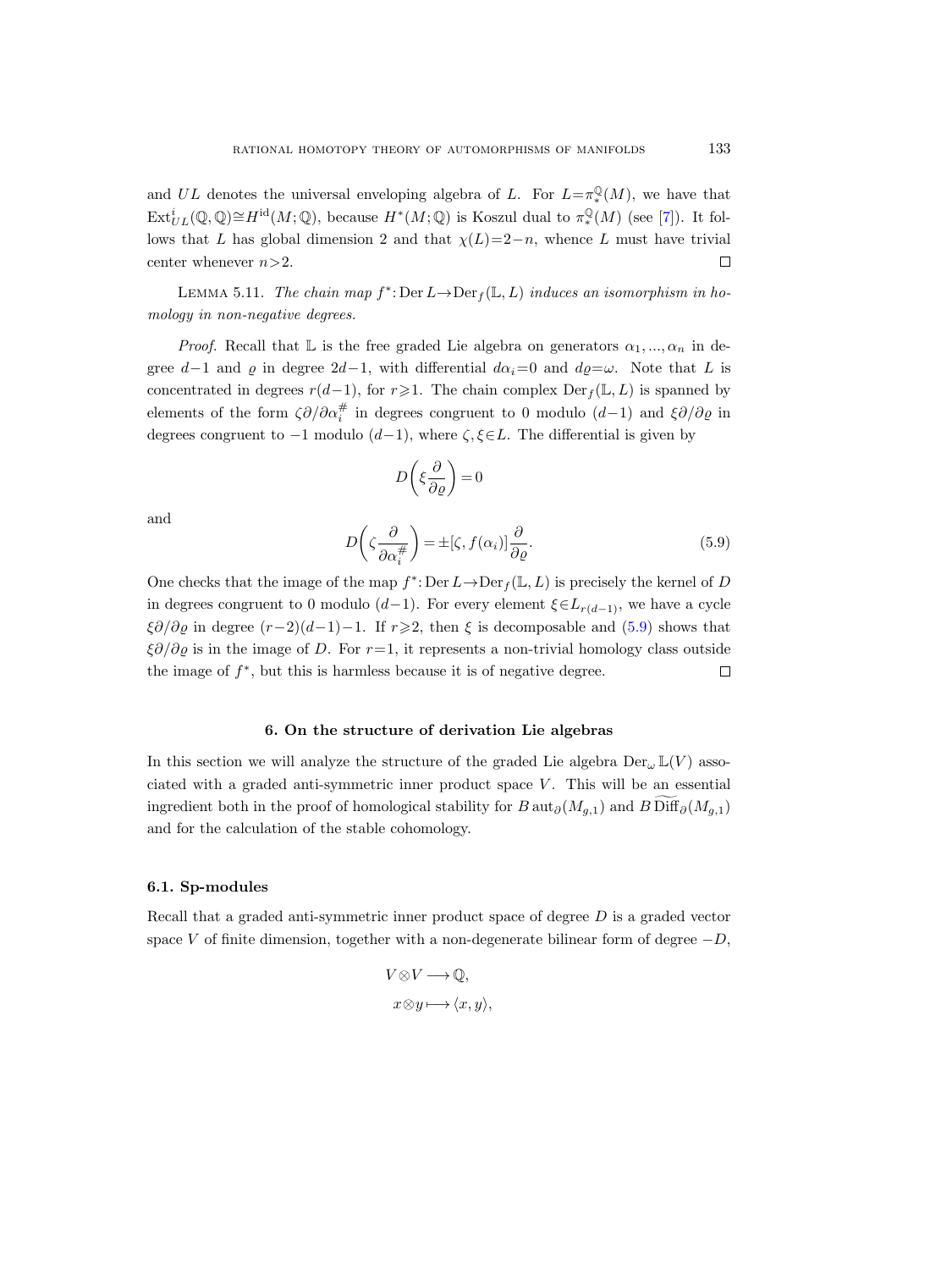such that  $\langle x, y \rangle = -(-1)^{|x| |y|} \langle y, x \rangle$  for all  $x, y \in V$ .

A morphism  $f: V \rightarrow W$  of graded anti-symmetric inner product spaces of the same degree is a linear map of degree zero such that

$$
\langle fx, fy \rangle_W = \langle x, y \rangle_V
$$

for all  $x, y \in V$ . Let Sp<sup>D</sup> denote the category of graded anti-symmetric inner product spaces of degree D. The adjoint of a morphism  $f: V \to W$  is the unique linear map  $f$ <sup>!</sup>:  $W \rightarrow V$  such that

$$
\langle f'x, y \rangle_V = \langle x, fy \rangle_W
$$

for all  $x \in W$ ,  $y \in V$ . Clearly  $f'f = 1_V$ . In particular, every morphism  $f: V \to W$  is injective and there is an isomorphism of inner product spaces

$$
W \stackrel{\cong}{\longrightarrow} V \oplus V^{\perp},
$$
  

$$
x \longmapsto (f^{!}(x), x - ff^{!}(x)),
$$

where

$$
V^{\perp} = \{x \in W : \langle x, fy \rangle_W = 0 \text{ for all } y \in V\} = \ker f^!.
$$

(Note however that  $f'$  is not a morphism in  $Sp^D$ .)

We define an Sp<sup>D</sup>-module in a category  $V$  to be a functor  $Sp^D \to V$ . In what follows we will show that  $Der_{\omega} \mathbb{L}(V)$  is the value at V of an  $Sp^D$ -module in graded Lie algebras.

Recall that  $\mathbb{L}(V)$  denotes the free graded Lie algebra on V. For a linear map

$$
f\colon V\longrightarrow W,
$$

we let  $\mathbb{L}(f): \mathbb{L}(V) \to \mathbb{L}(W)$  denote the induced morphism of graded Lie algebras. Given a morphism  $f: V \to W$  in  $Sp^D$ , we define a morphism of graded Lie algebras

$$
\chi_f\colon \mathrm{Der}\, \mathbb{L}(V) \longrightarrow \mathrm{Der}\, \mathbb{L}(W)
$$

as follows. For  $\theta \in \text{Der } L(V)$ , we let  $\chi_f(\theta) \in \text{Der } L(W)$  be the unique derivation that satisfies

$$
\chi_f(\theta)(x) = \mathbb{L}(f)\theta(f^!x)
$$

for all  $x \in W$ . It is easy to check that  $\chi_g \chi_f = \chi_{gf}$  when the composition  $gf$  is defined. It is perhaps not evident from the definition that  $\chi_f$  is a morphism of Lie algebras, but this will be verified below.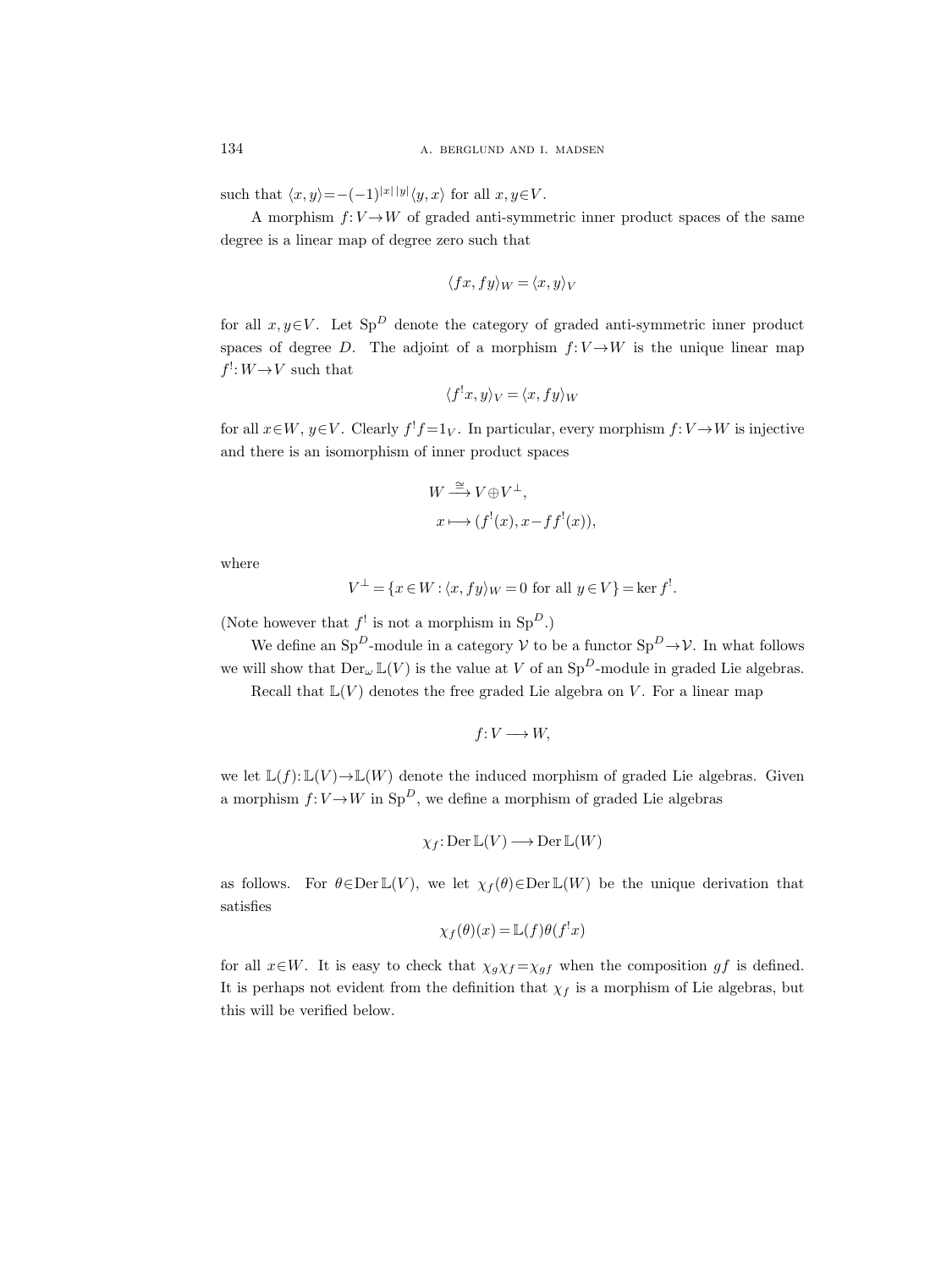PROPOSITION 6.1. If  $f: V \rightarrow W$  is a morphism in Sp<sup>D</sup>, then

$$
\chi_f\colon \mathrm{Der}\, \mathbb{L}(V)\longrightarrow \mathrm{Der}\, \mathbb{L}(W)
$$

is an injective morphism of graded Lie algebras.

*Proof.* Let  $\theta, \eta \in \text{Der } \mathbb{L}(V)$ . We have an equality of maps from  $\mathbb{L}(V)$  to  $\mathbb{L}(W)$ :

<span id="page-68-0"></span>
$$
\chi_f(\theta) \circ \mathbb{L}(f) = \mathbb{L}(f) \circ \theta.
$$
\n(6.1)

This follows because both sides are  $\mathbb{L}(f)$ -derivations and, for every  $y \in V$ , we have

$$
\chi_f(\theta)\mathbb{L}(f)(y) = \chi_f(\theta)(fy) = \mathbb{L}(f)\theta(f^!fy) = \mathbb{L}(f)\theta(y).
$$

Next, to verify the equality

$$
[\chi_f(\theta), \chi_f(\eta)] = \chi_f[\theta, \eta],
$$

observe that both sides are derivations, so equality may be checked by evaluating at generators  $x \in V$ . But

$$
[\chi_f(\theta), \chi_f(\eta)](x) = \chi_f(\theta)\chi_f(\eta)(x) - (-1)^{|\chi_f(\theta)| |\chi_f(\eta)|}\chi_f(\eta)\chi_f(\theta)(x)
$$
  
\n
$$
= \chi_f(\theta)\mathbb{L}(f)\eta(f^!x) - (-1)^{|\theta| |\eta|}\chi_f(\eta)\mathbb{L}(f)\theta(f^!x)
$$
  
\n
$$
= \mathbb{L}(f)\theta\eta(f^!x) - (-1)^{|\theta| |\eta|}\mathbb{L}(f)\eta\theta(f^!x)
$$
  
\n
$$
= \chi_f([\theta, \eta])(x),
$$

where we have used  $(6.1)$  in the middle step.

To check injectivity, define the map

$$
\psi_f\colon \mathrm{Der}\, \mathbb{L}(W)\longrightarrow \mathrm{Der}\, \mathbb{L}(V)
$$

by requiring

$$
\psi_f(\theta)(x) = \mathbb{L}(f^!) \theta(fx),
$$

for  $\theta \in \text{Der } \mathbb{L}(W)$  and  $x \in V$ . Then one checks that the composite  $\psi_f \circ \theta_f$  is the identity map on Der  $\mathbb{L}(V)$ . (Note however that  $\psi_f$  is not necessarily a morphism of Lie algebras.)  $\Box$ 

Next, recall from §[3.5](#page-23-0) that there is a canonical element  $\omega = \omega_V \in \mathbb{L}(V)$  associated with every graded anti-symmetric inner product space V. If  $\alpha_1, ..., \alpha_r$  is a graded basis with dual basis  $\alpha_1^{\#},...,\alpha_r^{\#}$ , then

$$
\omega = \frac{1}{2} \sum_{i} [\alpha_i^{\#}, \alpha_i].
$$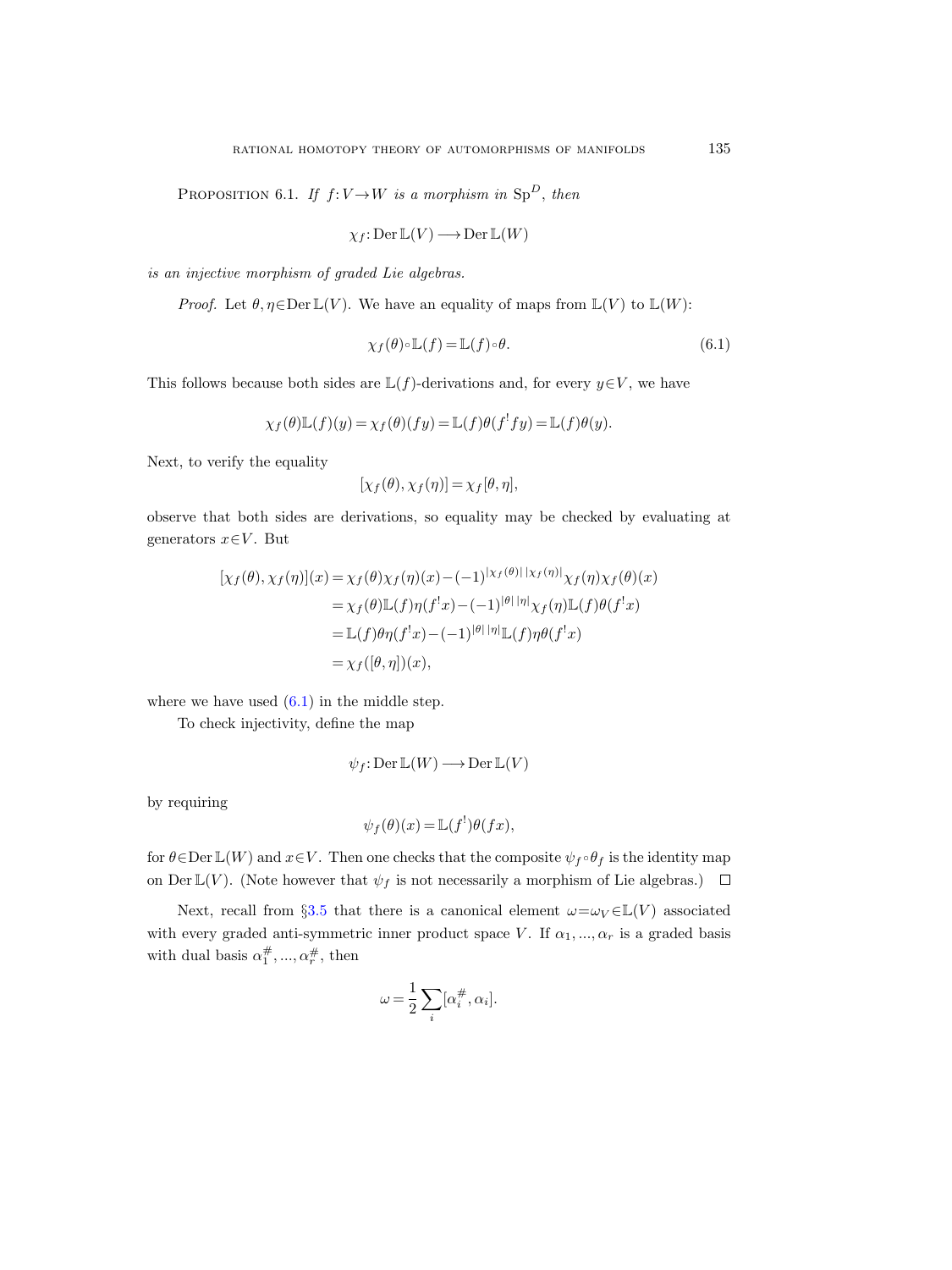In what follows, we will show that the evaluation map

$$
\operatorname{ev}_{\omega} : \operatorname{Der} \mathbb{L}(V) \longrightarrow V, \quad \operatorname{ev}_{\omega}(\theta) = \theta(\omega),
$$

and the map

$$
\theta_{-,-}: \mathbb{L}(V) \otimes V \longrightarrow \mathrm{Der}\, \mathbb{L}(V), \quad \theta_{\xi,x}(y) = \xi \langle x, y \rangle,
$$

are natural transformations of  $Sp^D$ -modules.

PROPOSITION 6.2. Given a morphism  $f: V \rightarrow W$  in  $\text{Sp}^D$ , the diagram

$$
\begin{array}{c}\n\text{Der}\, \mathbb{L}(V) \xrightarrow{\text{ev}_{\omega_V}} \mathbb{L}(V) \\
\chi_f \downarrow \qquad \qquad \downarrow \mathbb{L}(f) \\
\text{Der}\, \mathbb{L}(W) \xrightarrow{\text{ev}_{\omega_W}} \mathbb{L}(W)\n\end{array}
$$

is commutative.

*Proof.* As we noted above, the map  $f: V \to W$  is injective and induces an isomorphism of inner product spaces

$$
W \cong V \oplus V^{\perp},
$$

so we may, without loss of generality, assume that

$$
W = V \oplus V^{\perp}.
$$

Then, we have that  $\omega_W = \omega_V + \omega_{V}$ , where  $\omega_V \in \mathbb{L}(V)$  and  $\omega_{V} \in \mathbb{L}(V^{\perp})$ . For a derivation θ on  $\mathbb{L}(V)$ , we may describe  $\chi_f(\theta)$  as the unique derivation on  $\mathbb{L}(W)$  that restricts to θ on  $\mathbb{L}(V)$  and restricts to zero on  $\mathbb{L}(V^{\perp})$ . Thus,

$$
\chi_f(\theta)(\omega_W) = \chi_f(\theta)(\omega_V) + \chi_f(\theta)(\omega_{V^{\perp}}) = \theta(\omega_V),
$$

which proves the claim.

PROPOSITION 6.3. The map

$$
\theta_{-,-}: \mathbb{L}(V) \otimes V \longrightarrow \text{Der } \mathbb{L}(V).
$$

defines an isomorphism of  $Sp^D$ -modules (of degree  $-D$ ).

Proof. Since the inner product is non-degenerate, and since a derivation is determined by its value on generators, it follows that  $\theta_{-,-}$  is an isomorphism. We need to verify that the diagram

$$
\mathbb{L}(V) \otimes V \xrightarrow{\theta_{-,-}} \text{Der } \mathbb{L}(V)
$$
  

$$
\mathbb{L}(f) \otimes f \downarrow \qquad \qquad \downarrow x_f
$$
  

$$
\mathbb{L}(W) \otimes W \xrightarrow{\theta_{-,-}} \text{Der } \mathbb{L}(W)
$$

 $\Box$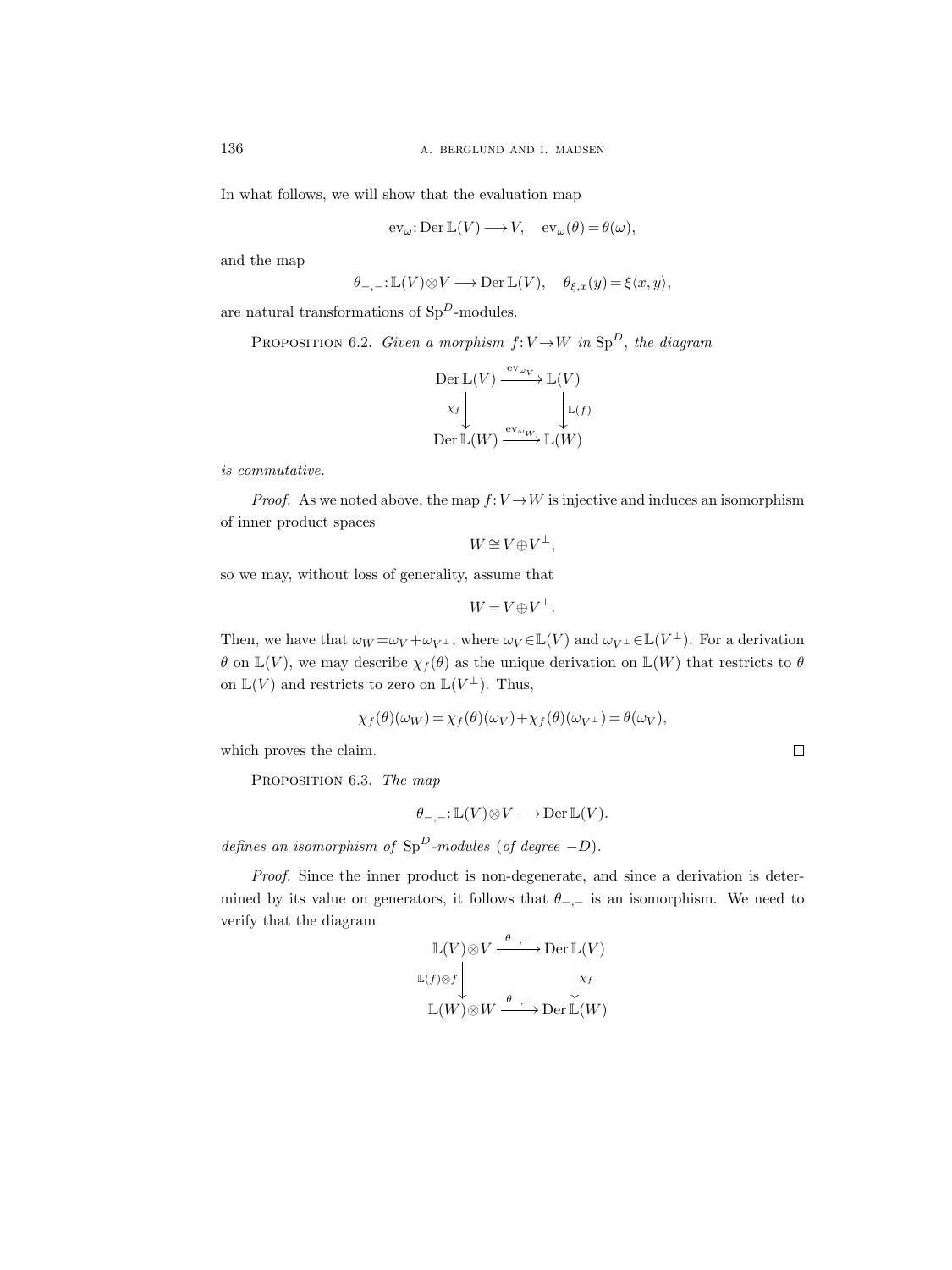is commutative for every morphism  $f: V \to W$  in Sp<sup>D</sup>. Indeed, for  $x \in V$ ,  $y \in W$  and  $\xi \in \mathbb{L}(V)$ , we have

$$
\chi_f(\theta_{\xi,x})(y) = \mathbb{L}(f)\theta_{\xi,x}(f^!y) = \mathbb{L}(f)(\xi\langle x, f^!y\rangle),
$$

and, on the other hand,

$$
\theta_{\mathbb{L}(f)\xi,fx}(y) = \mathbb{L}(f)(\xi)\langle fx, y \rangle.
$$

These elements are clearly equal.

The kernel of the evaluation map is exactly  $Der_{\omega}[V]$ . It is a graded Lie subalgebra of Der  $\mathbb{L}(V)$ , and since  $ev_{\omega}$  is a morphism in  $Sp^D$ , it inherits an  $Sp^D$ -module structure. By Corollary [3.10,](#page-25-0) the image of  $ev_{\omega}$  is the space of decomposables

$$
[\mathbb{L}(V), \mathbb{L}(V)] = \mathbb{L}^{\geqslant 2}(V).
$$

Hence, there is a short exact sequence of  $Sp^D$ -modules,

$$
0 \longrightarrow \operatorname{Der}_{\omega} \mathbb{L}(V) \longrightarrow \operatorname{Der} \mathbb{L}(V) \longrightarrow \mathbb{L}^{\geqslant 2}(V) \longrightarrow 0.
$$

Clearly, the Lie bracket  $\mathbb{L}(V) \otimes V \to \mathbb{L}^{\geq 2}(V)$  defines a morphism of Sp<sup>D</sup>-modules. Let, for the moment,  $g(V)$  denote the kernel. It follows from Proposition [3.9](#page-25-1) that we have a commutative diagram of  $Sp^D$ -modules, where the rows are exact and the vertical maps are isomorphisms,

$$
\begin{array}{ccc}\n0 & \longrightarrow & \mathfrak{g}(V) \longrightarrow & \mathbb{L}(V) \otimes V \xrightarrow{[-,-]} \mathbb{L}^{\geqslant 2}(V) \longrightarrow 0 \\
 & \xrightarrow{\cong} & & \mathbb{L} \\
 & \downarrow & & \mathbb{P}_{\neg} \downarrow \\
0 & \longrightarrow & \mathbb{D}\text{er}_{\omega} \mathbb{L}(V) \longrightarrow \mathbb{D}\text{er}\mathbb{L}(V) \xrightarrow{\text{ev}_{\omega}} \mathbb{L}^{\geqslant 2}(V) \longrightarrow 0.\n\end{array}
$$

In fact, the top row is functorial not only with respect to morphisms in  $Sp^D$ , but for all linear maps. In what follows, we will identify the entries in the top row as the values at V of certain Schur functors.

## 6.2. On the Lie operad

Let  $\mathscr{L}$ ie $={\mathscr{L}$ ie $(n)$ <sub>n</sub> $\geq 0$  denote the Lie operad. As a vector space,  $\mathscr{L}$ ie $(n)$  is the subspace of the free Lie algebra  $\mathbb{L}(x_1, ..., x_n)$  spanned by all Lie monomials in  $x_1, ..., x_n$  containing every generator exactly once, cf. [\[33,](#page-116-6) §(1.3.9)]. There is a left action of the symmetric group  $\Sigma_n$  given by permuting the generators:

$$
\sigma f(x_1, ..., x_n) = f(x_{\sigma_1}, ..., x_{\sigma_n}).
$$

 $\Box$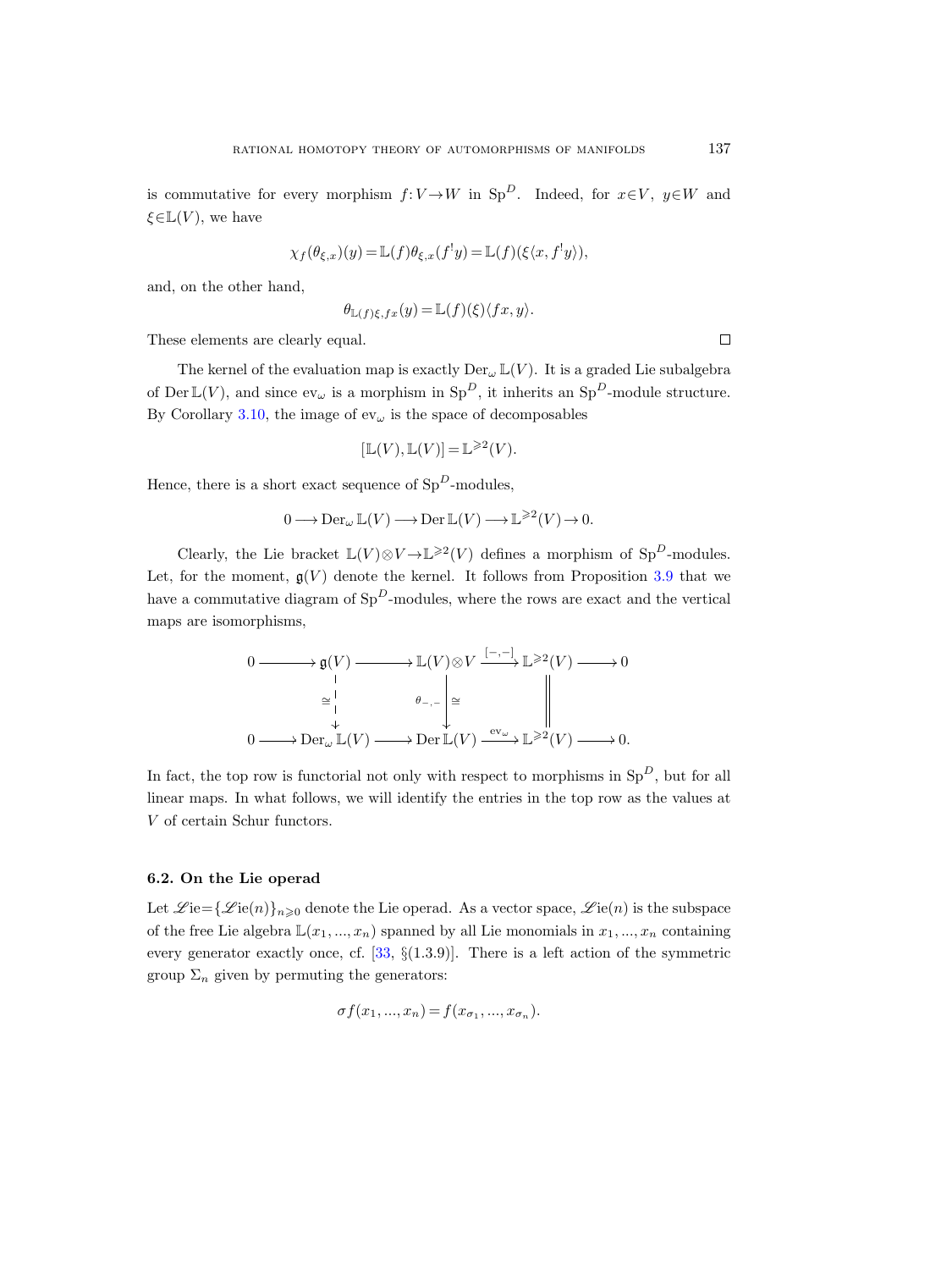Define the Lie monomials  $\ell_n=\ell(x_1, ..., x_n)$  and  $r_n=r(x_1, ..., x_n)$  inductively by

$$
\ell(x_1) = r(x_1) = x_1
$$

and

$$
\ell(x_1, ..., x_n) = [x_1, \ell(x_2, ..., x_n)],
$$
  

$$
r(x_1, ..., x_n) = [r(x_1, ..., x_{n-1}), x_n].
$$

It is an exercise to show that  $\ell_n$  generates  $\mathscr{L}$  ie(n) as a  $\Sigma_n$ -module. In fact, identifying  $\Sigma_{n-1}$  with the subgroup of  $\Sigma_n$  consisting of those permutations that leave n fixed, it is not difficult to show that the elements

$$
\sigma \ell_n = [x_{\sigma_1}, [... [x_{\sigma_{n-2}}, [x_{\sigma_{n-1}}, x_n]] ...]], \quad \sigma \in \Sigma_{n-1},
$$

form a vector space basis for  $\mathcal{L}ie(n)$ , see [\[58,](#page-117-6) §5.6.2]. In particular,

$$
\dim \mathcal{L}ie(n) = (n-1)!.
$$

Similarly,  $r_n$  generates  $\mathscr{L}$ ie $(n)$  as a  $\Sigma_n$ -module.

The Lie operad is a cyclic operad, which means that the action of  $\Sigma_{n-1}$  on  $\mathscr{L}ie(n-1)$ extends to an action of  $\Sigma_n$  in a way compatible with the operad structure, cf. [\[31,](#page-116-7) §(3.9) (b). Let  $\mathcal{L}$  ie $((n))$  denote  $\mathcal{L}$  ie $(n-1)$  viewed as a  $\Sigma_n$ -module. For  $p \in \mathcal{L}$  ie $((n))$ and  $\sigma \in \Sigma_n$ , we write  $p\sigma = \sigma^{-1}p$ . Let  $t_n$  denote the cyclic permutation  $(12...n)\in \Sigma_n$ . We will abbreviate  $pt_n$  to  $pt$  when the index n is clear from the context. Since  $\Sigma_n$  is generated by  $\Sigma_{n-1}$  and  $t_n$ , the action can be computed using [\[31,](#page-116-7) Theorem (2.2)] or [\[45,](#page-116-8) Proposition 42]: For  $p \in \mathcal{L}$  ie $((m))$ ,  $q \in \mathcal{L}$  ie $((n))$  and  $1 \leq i \leq m-1$  we have

$$
(p \circ_i q)t =\begin{cases} qt \circ_{n-1} pt, & \text{if } i = 1, \\ pt \circ_{i-1} q, & \text{if } 2 \leq i \leq m-1. \end{cases}
$$
\n
$$
(6.2)
$$

The action has a compelling graphical description. If we represent a Lie monomial in  $\mathscr{L}ie((n))$  by a planar binary rooted tree with leaves labeled by 1, ..., n-1 and the root labeled by n, then a permutation  $\sigma \in \Sigma_n$  acts by relabeling and then reinterpreting the tree as a Lie monomial using the leaf labeled by  $n$  as the root. For example, here is the computation of the action of  $t_5=(12345)\in\Sigma_5$  on  $r_4=[[[x_1, x_2], x_3], x_4]\in\mathscr{L}\mathrm{ie}((5))$ :

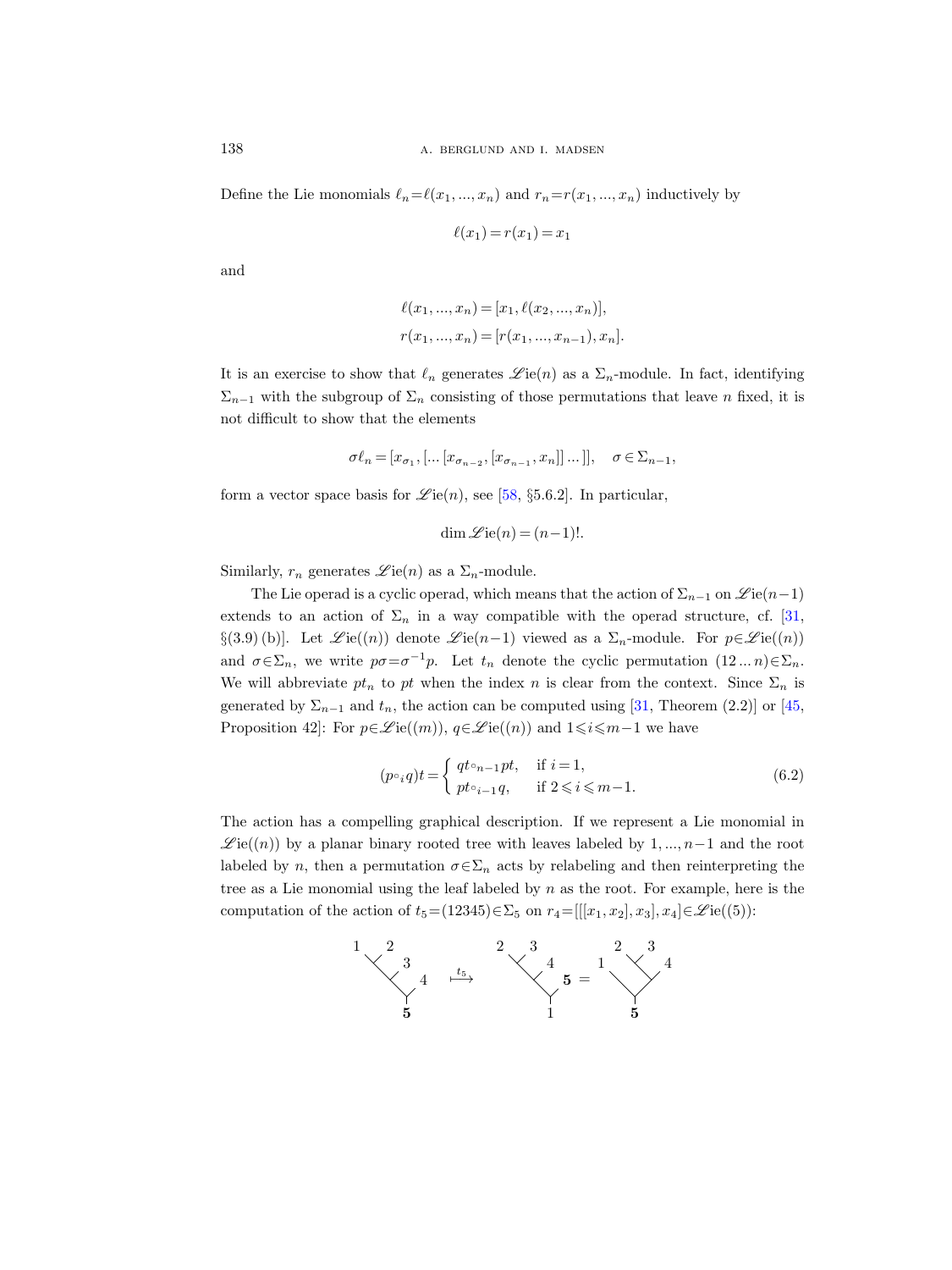$$
[[[x_1, x_2], x_3], x_4] \xrightarrow{t_5} [x_1, [[x_2, x_3], x_4]].
$$

<span id="page-72-1"></span>More generally, one can work out that the action of  $t_n^{-i}$  on  $r_{n-1} \in \mathcal{L}ie((n))$  is given by

$$
t_n^{-i}r_{n-1} = \begin{cases} \ell_{n-1}, & \text{if } i = 1, \\ \left[ \ell(x_1, ..., x_{n-i}), r(x_{n-i+1}, ..., x_{n-1}) \right], & \text{if } 1 < i < n, \\ r_{n-1}, & \text{if } i = n. \end{cases}
$$
(6.3)

<span id="page-72-3"></span><span id="page-72-2"></span>PROPOSITION 6.4. For every  $n \geq 2$ , the sequence

<span id="page-72-0"></span>
$$
0 \longrightarrow \mathcal{L}\mathrm{ie}((n)) \xrightarrow{\mu} \mathbb{Q}\Sigma_n \otimes_{\Sigma_{n-1}} \mathcal{L}\mathrm{ie}(n-1) \xrightarrow{\varepsilon} \mathcal{L}\mathrm{ie}(n) \to 0,
$$
 (6.4)

where

$$
\mu(\xi) = \sum_{i=1}^n t_n^i \otimes t_n^{-i} \xi \quad and \quad \varepsilon(\sigma \otimes \zeta) = \sigma[\zeta, x_n],
$$

is a short exact sequence of  $\Sigma_n$ -modules.

Remark 6.5. The existence of an exact sequence of the form [\(6.4\)](#page-72-0) has been noted before, see [\[77,](#page-118-0) Corollary 2.7], but the explicit expressions for the maps and the following direct proof of exactness seem to be new.

*Proof.* It is immediate that  $\varepsilon$  is  $\Sigma_n$ -equivariant. To check that  $\mu$  is  $\Sigma_n$ -equivariant, it suffices to check that  $\mu(t_n\xi)=t_n\mu(\xi)$  and  $\mu(\varrho\xi)=\varrho\mu(\xi)$  for all  $\xi\in\mathscr{L}$  ie $(n-1)$  and all  $\varrho \in \Sigma_{n-1}$ . The former is clear. For the latter, we use the fact that the permutation  $t_n^{-i} \rho t_n^{\rho^{-1}(i)}$  fixes n, so that

$$
\mu(\varrho\xi) = \sum_{i=1}^{n} t_n^i \otimes t_n^{-i}(\varrho\xi) = \sum_{i=1}^{n} t_n^i \otimes (t_n^{-i} \varrho t_n^{\varrho^{-1}(i)}) t_n^{-\varrho^{-1}(i)} \xi
$$
  
= 
$$
\sum_{i=1}^{n} t_n^i (t_n^{-i} \varrho t^{\varrho^{-1}(i)}) \otimes t_n^{-\varrho^{-1}(i)} \xi = \varrho \sum_{i=1}^{n} t_n^{\varrho^{-1}(i)} \otimes t_n^{-\varrho^{-1}(i)} \xi
$$
  
= 
$$
\varrho \mu(\xi),
$$

where the last equality follows by the change of summation index  $i' = \varrho^{-1}(i)$ .

Since  $\varepsilon(1\otimes r_{n-1})=r_n$ , and since  $\mathscr{L}$  ie $(n)$  is generated by  $r_n$  as a  $\Sigma_n$ -module, it is clear that  $\varepsilon$  is surjective. To see that  $\mu$  is injective, note that there is an isomorphism of right  $\Sigma_{n-1}$ -modules,

$$
\mathbb{Q}\Sigma_n \cong \mathbb{Q}C_n \otimes \mathbb{Q}\Sigma_{n-1},
$$

where  $C_n$  denotes the cyclic subgroup of  $\Sigma_n$  generated by  $t_n$ . Hence, there is an isomorphism

$$
\mathbb{Q}\Sigma_n \otimes_{\Sigma_{n-1}} \mathcal{L}\mathrm{ie}(n-1) \cong \mathbb{Q}C_n \otimes \mathcal{L}\mathrm{ie}(n-1).
$$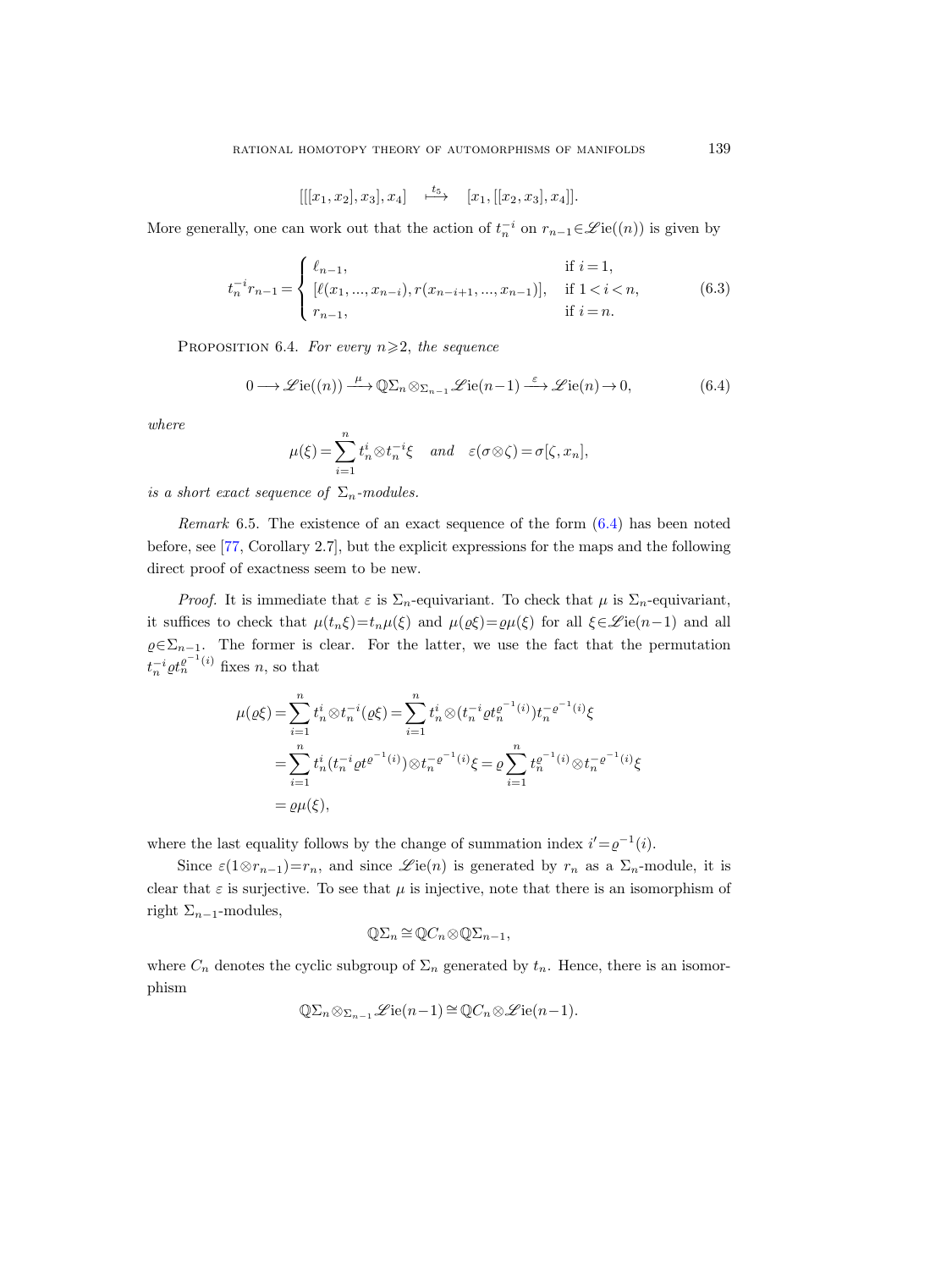We can define a Q-linear splitting of  $\mu$  by sending  $t_n^i \otimes \xi$  to 0 if  $i \neq 0$  and to  $\xi$  if  $i=0$ .

To show that  $\varepsilon\mu=0$ , it suffices to verify that  $\varepsilon\mu(r_{n-1})=0$ , because  $\mathscr{L}$  ie $(n-1)$  is generated by  $r_{n-1}$  as a  $\Sigma_{n-1}$ -module and  $\mu$  and  $\varepsilon$  are equivariant. Using the formula for the action  $(6.3)$ , we get that

$$
\varepsilon\mu(r_{n-1}) = \sum_{i=1}^{n} t_n^i [t_n^{-i}r_{n-1}, x_n]
$$
  
=  $t_n[\ell_{n-1}, x_n] + \sum_{i=2}^{n-1} t_n^i [[\ell(x_1, ..., x_{n-i}), r(x_{n-i+1}, ..., x_{n-1})], x_n] + [r_{n-1}, x_n]$   
=  $[\ell(x_2, ..., x_n), x_1] + \sum_{i=2}^{n-1} [[\ell(x_{i+1}, ..., x_n), r(x_1, ..., x_{i-1})], x_i] + [r_{n-1}, x_n].$ 

Using the Jacobi relation and anti-symmetry, we may rewrite the middle sum as

$$
\sum_{i=2}^{n-1} [\ell(x_{i+1},...,x_n), [r(x_1,...,x_{i-1}),x_i]] - [[x_i, \ell(x_{i+1},...,x_n)], r(x_1,...,x_{i-1})]
$$
  
= 
$$
\sum_{i=2}^{n-1} [\ell(x_{i+1},...,x_n), r(x_1,...,x_{i-1},x_i)] - [\ell(x_i,x_{i+1},...,x_n), r(x_1,...,x_{i-1})].
$$

The last expression is a telescoping sum, whose surviving terms are  $[x_n, r_{n-1}]$  and  $-[\ell(x_2, ..., x_n), x_1]$ . These cancel the outer terms in the expression for  $\varepsilon\mu(r_{n-1})$  we found above. Thus,  $\varepsilon\mu(r_{n-1})=0$ .

Finally, exactness of [\(6.4\)](#page-72-2) follows from a dimension count: So far, we know that [\(6.4\)](#page-72-2) is a chain complex and that the homology vanishes except possibly at the middle term. Since dim  $\mathscr{L}ie(n)=(n-1)!$  and dim  $\mathbb{Q}\Sigma_n\otimes_{\Sigma_{n-1}}\mathscr{L}ie(n-1)=n(n-2)!$ , the Euler characteristic of the complex is  $(n-2)!-n(n-2)!+(n-1)!=0$ , which implies that the middle homology must vanish.  $\Box$ 

Recall that  $Sp^D$  denotes the category of graded anti-symmetric inner product spaces of degree D (see §[6.1\)](#page-66-0). The cyclic operad  $\mathscr{L}$  ie determines an Sp<sup>D</sup>-module  $V \mapsto \mathscr{L}$  ie((V)), defined by

$$
\mathscr{L}\mathrm{ie}((V)) = s^{-D} \bigoplus_{n \geq 2} \mathscr{L}\mathrm{ie}((n)) \otimes_{\Sigma_n} V^{\otimes n}.
$$

<span id="page-73-1"></span><span id="page-73-0"></span>PROPOSITION 6.6. There is an isomorphism of  $Sp^D$ -modules

$$
\mathrm{Der}_{\omega} \mathbb{L}(V) \cong \mathscr{L}\mathrm{ie}((V)).
$$

Explicitly, the derivation  $\eta_{\xi,h}$  corresponding to  $\xi \otimes h_1 \otimes ... \otimes h_n$  sends  $x \in V$  to

$$
\eta_{\xi,h}(x) = \sum_{i=1}^n (-1)^{\varepsilon_i^h} (t_n^{-i}\xi)(h_{i+1},...,h_n,h_1,...,h_{i-1}) \langle h_i, x \rangle,
$$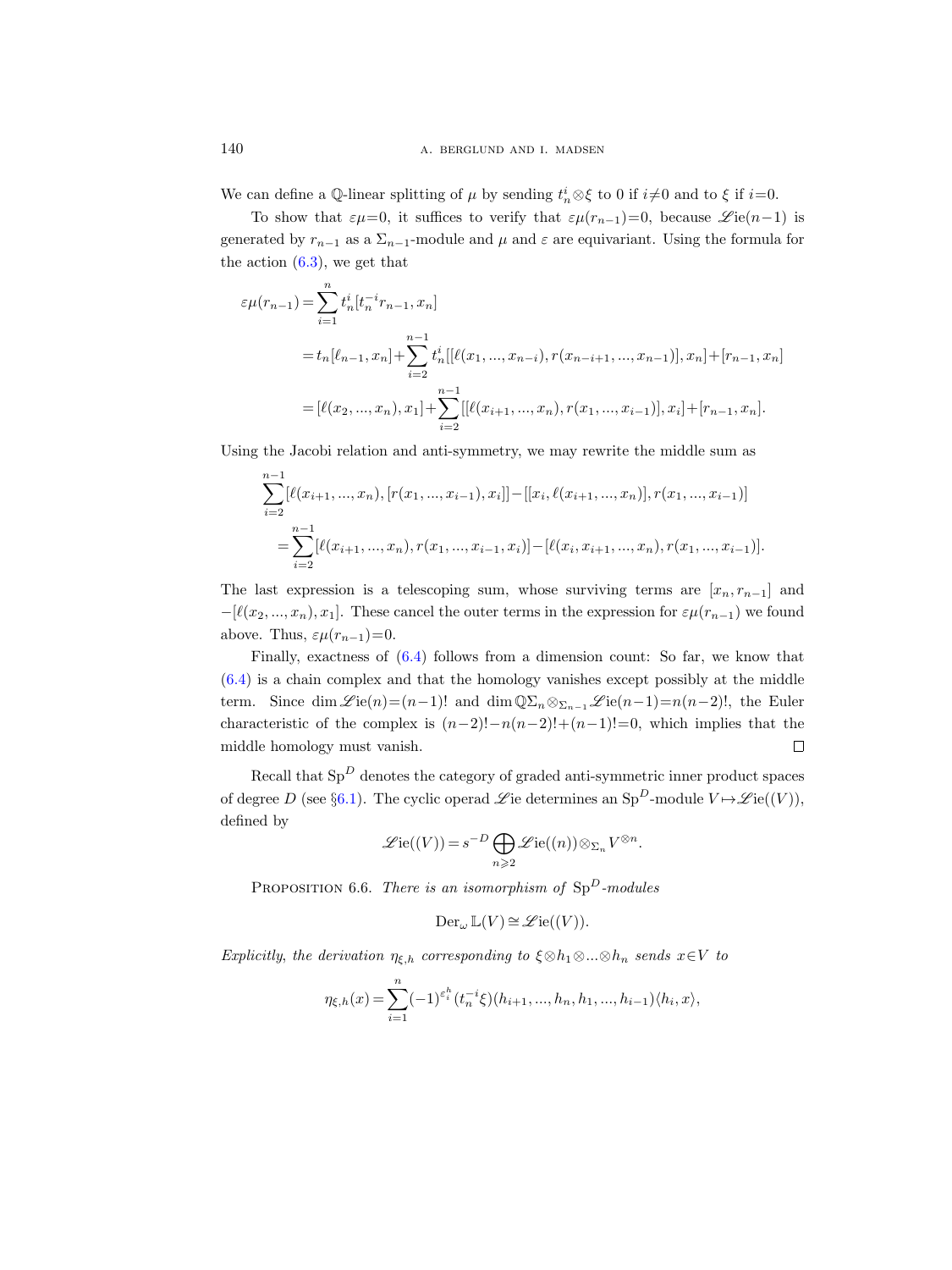where

$$
\varepsilon_i^h = (|h_1| + \dots + |h_i|)(|h_{i+1}| + \dots + |h_n|).
$$

Proof. The claim is proved by considering the following commutative diagram for  $n\geqslant2$ , where the rows are short exact sequences and all vertical maps are isomorphisms (and we remember that the map  $\theta_{-,-}$  is of degree  $-D$ ):



The top row is obtained by applying the functor  $-\otimes_{\Sigma_n} V^{\otimes n}$  to the short exact sequence in Proposition [6.4.](#page-72-3) Explicitly, the maps are given by

$$
\mu(\xi \otimes h_1 \otimes \ldots \otimes h_n) = \sum_{i=1}^n (t^i \otimes t^{-i} \xi) \otimes h_1 \otimes \ldots \otimes h_n,
$$
  
\n
$$
\varepsilon(\varrho \otimes \zeta \otimes h_1 \otimes \ldots \otimes h_n) = (\varrho[\zeta, x_n]) \otimes h_1 \otimes \ldots \otimes h_n,
$$
  
\n
$$
\alpha(\varrho \otimes \zeta \otimes h_1 \otimes \ldots \otimes h_n) = \pm \zeta(h_{\varrho_1}, \ldots, h_{\varrho_{n-1}}) \otimes h_{\varrho_n},
$$
  
\n
$$
\beta(\zeta \otimes h_1 \otimes \ldots \otimes h_n) = \zeta(h_1, \ldots, h_n),
$$

The sign in the formula for  $\alpha$  is dictated by the standard sign convention, according to which a sign is introduced every time two elements of odd degree are permuted. Everything is natural in  $V \in \text{Sp}^D$ , so there results an isomorphism of  $\text{Sp}^D\text{-modules}$ 

$$
\operatorname{Der}_{\omega} \mathbb{L}(V) \cong \mathscr{L}\mathrm{ie}((V)). \qquad \qquad \square
$$

The isomorphism of Proposition [6.6](#page-73-0) can be used to endow  $\mathscr{L}\mathrm{ie}((V))$  with the structure of a graded Lie algebra. This can be made explicit as follows.

Let  $p \in \mathcal{L}$  ie $((m))$  and  $q \in \mathcal{L}$  ie $((n))$ . Define, for  $1 \leq i \leq m$  and  $1 \leq j \leq n$ ,

<span id="page-74-0"></span>
$$
p_i \circ_j q = p \circ_i qt^j,\tag{6.5}
$$

where  $p \circ_m q$  is defined to be  $(pt \circ_{m-1} q)t^{-1}$ .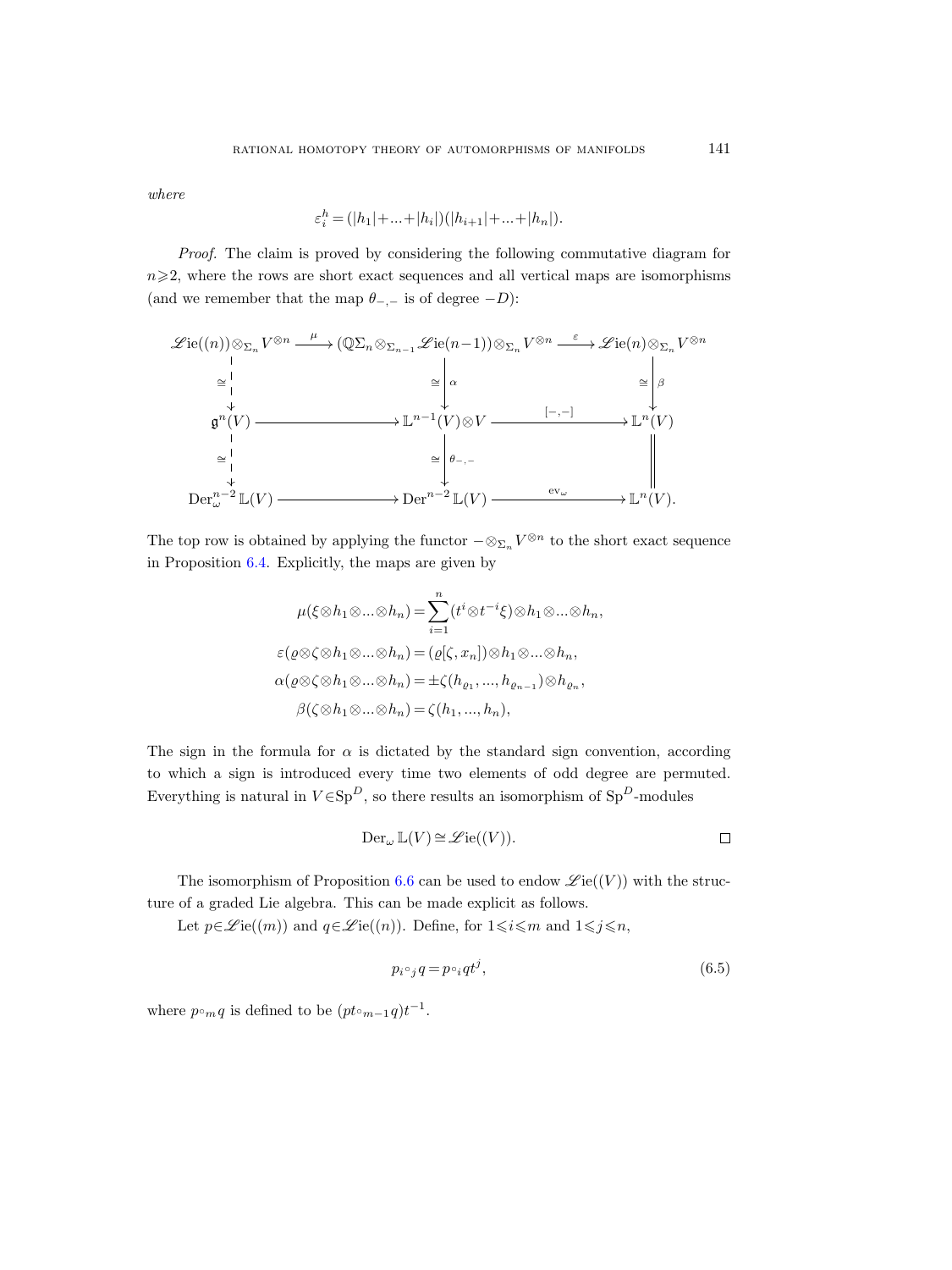Let V be a graded anti-symmetric inner product space of degree D. For  $1 \leq i \leq m$  and 1≤j≤n, define the *contraction*  $i^{\circ}j: V^{\otimes m} \otimes V^{\otimes n} \to V^{\otimes m+n-2}$  on generators  $v = v_1 \otimes ... \otimes v_m$ and  $w=w_1\otimes...\otimes w_n$  by

$$
v_i\circ_j w = (-1)^{c_{i,j}^{v,w}} v_1 \otimes \ldots \otimes v_{i-1} \otimes w_{j+1} \otimes \ldots \otimes w_n \otimes w_1 \otimes \ldots \otimes w_{j-1} \otimes v_{i+1} \otimes \ldots \otimes v_m \langle w_j, v_i \rangle,
$$

where the sign is given by

$$
c_{i,j}^{v,w} = (|v_i| + \dots + |v_m| - D)(|w| - D) + (|w_1| + \dots + |w_j|)(|w_{j+1}| + \dots + |w_n|) + 1.
$$

PROPOSITION 6.7. The equality

$$
[\eta_{p,v},\eta_{q,w}]=\sum_{i=1}^m\sum_{j=1}^n\eta_{p_{i^{\circ}j}q,v_{i^{\circ}j}w}
$$

holds in the graded Lie algebra of derivations on  $\mathbb{L}V$ .

Proof. Inductive application of the formula [\(6.2\)](#page-71-0) yields

<span id="page-75-0"></span>
$$
(p \circ_i q) t^j = \begin{cases} p t^j \circ_{i-j} q, & \text{if } 1 \leq j \leq i-1, \\ q t^{j-i+1} \circ_{n+i-j-1} p t^i, & \text{if } i \leq j \leq n+i-2, \\ p t^{j-n+2} \circ_{m+n+i-j-2} q, & \text{if } n+i-1 \leq j \leq m+n+i-3. \end{cases}
$$
(6.6)

The proof is a long but straightforward calculation that uses the rules [\(6.6\)](#page-75-0) and the basic fact that

$$
\eta(q(w_1, ..., w_n)) = \sum_{j=1}^{n-1} \pm q(w_1, ..., w_{j-1}, \eta(w_j), w_{j+1}, ..., w_{n-1})
$$

for every derivation  $\eta$  on  $\mathbb{L}V$ . We omit the details.

It follows that an explicit description of the Lie bracket on  $\mathscr{L}ie((V))$  is

<span id="page-75-2"></span><span id="page-75-1"></span>
$$
[\xi \otimes h, \zeta \otimes g] = \sum_{i,j} \xi_i \circ_j \zeta \otimes h_i \circ_j g. \tag{6.7}
$$

Thus,  $Der_{\omega} \mathbb{L}(V)$  and  $\mathscr{L}ie((V))$  are, naturally in  $V \in Sp^D$ , isomorphic as graded Lie algebras. More generally, one can prove that the formula [\(6.7\)](#page-75-1) defines a graded Lie algebra structure on  $\mathscr{C}((V))$  for any cyclic operad  $\mathscr{C}$ , where  $i \circ i$  is defined as in [\(6.5\)](#page-74-0).

# 7. Homological stability

This section contains the proof of rational homological stability for the classifying spaces B aut<sub>∂</sub>( $M_{g,1}$ ) and B Diff<sub>∂</sub>( $M_{g,1}$ ). The proof consists in a reduction to a homological stability result for certain arithmetic groups with twisted coefficients; we begin by reviewing this.

 $\Box$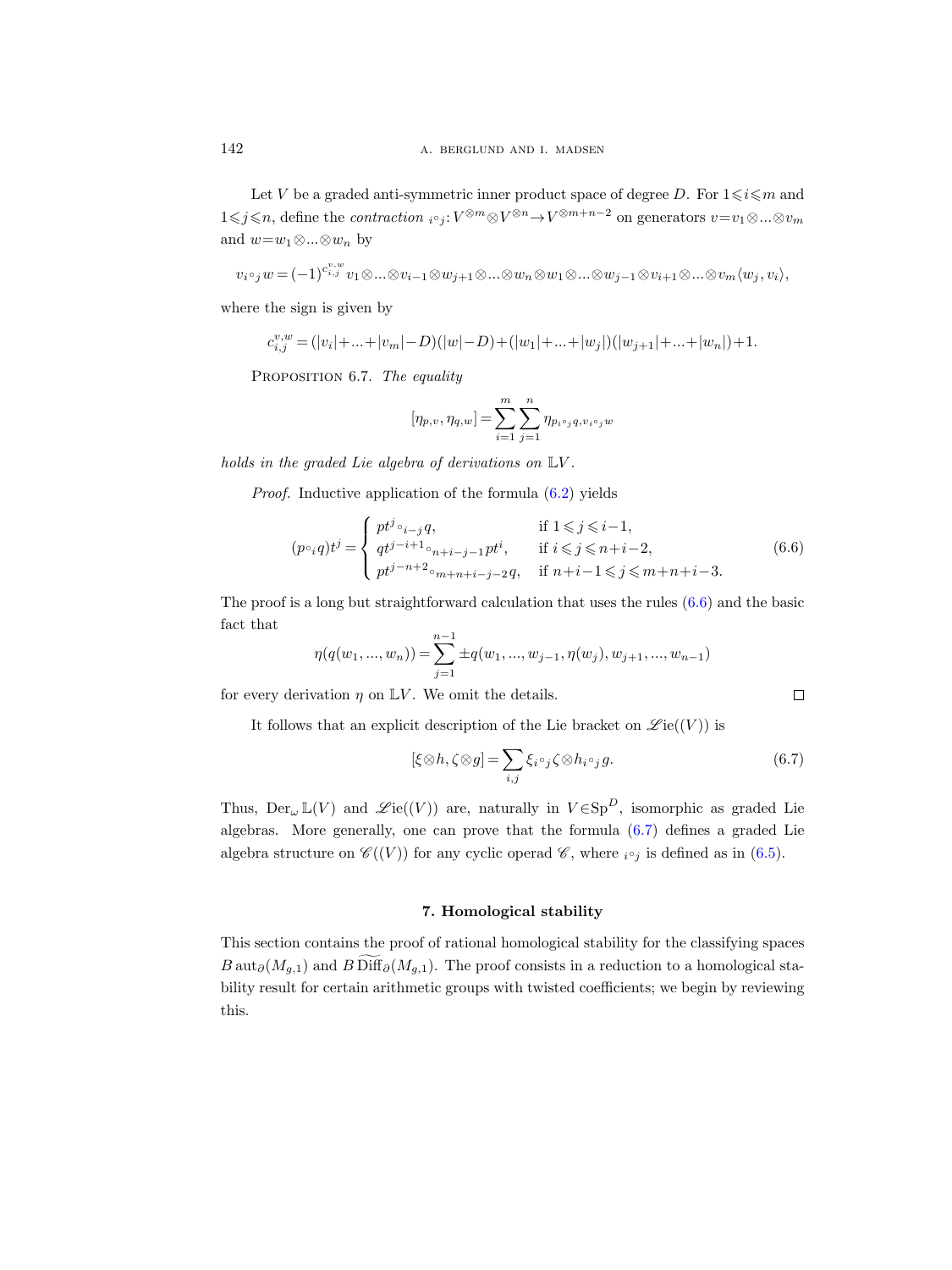# 7.1. Polynomial functors and homological stability

We adopt a naive approach to polynomial functors. By a *polynomial functor of degree*  $\leq \ell$  we will mean a functor from abelian groups to itself isomorphic to a functor of the form

$$
P(H) = \bigoplus_{k=0}^{\ell} P(k) \otimes_{\Sigma_k} H^{\otimes k},
$$

for some sequence of abelian groups  $P(k)$  with an action of the symmetric group  $\Sigma_k$ . Recall that  $\Gamma_g$  denotes the automorphism group of the hyperbolic quadratic module  $(H_g, \mu, q)$ ; see Example [5.5.](#page-59-0)

<span id="page-76-0"></span>THEOREM 7.1. (Charney [\[19,](#page-115-0) Theorem 4.3]) If P is a polynomial functor of degree  $\leq \ell$ , then the stabilization map

$$
H_q(\Gamma_g; P(H_g)) \longrightarrow H_q(\Gamma_{g+1}; P(H_{g+1}))
$$

is an isomorphism for  $q>2q+\ell+4$  and a surjection for  $q=2q+\ell+4$ .

*Proof.* In the notation of [\[19\]](#page-115-0), the group  $\Gamma_q$  is isomorphic to the automorphism group of the hyperbolic module in the category  $Q^{\lambda}(A,\Lambda)$ , where A is the ring Z with trivial involution,  $\lambda = (-1)^d$ , and

$$
\Lambda = \begin{cases} 0, & \text{if } d \text{ is even,} \\ \mathbb{Z}, & \text{if } d = 1, 3, 7, \\ 2\mathbb{Z}, & \text{if } d \neq 1, 3, 7 \text{ is odd.} \end{cases}
$$

It is straightforward to verify that  $P(H_q)$  is a 'central coefficient system of degree  $\leq \ell'$ ' whenever P is a polynomial functor of degree  $\leq \ell$ .  $\Box$ 

Let  $V_g$  denote the graded anti-symmetric inner product space

$$
s^{-1}\widetilde{H}_*(M_{g,1};\mathbb{Q}) \cong s^{d-1}H_g \otimes \mathbb{Q},
$$

and consider the graded Lie algebra

$$
\mathfrak{g}_g = \mathrm{Der}^+_{\omega_g} \mathbb{L}(V_g)
$$

with its natural  $\Gamma_q$ -action. Let  $\sigma = \chi_f : \mathfrak{g}_q \to \mathfrak{g}_{q+1}$  be the morphism of graded Lie algebras induced by the inclusion  $V_g \rightarrow V_{g+1}$ .

<span id="page-76-1"></span>LEMMA 7.2. Let  $d \geqslant 2$ . The component of the Chevalley–Eilenberg chains in total degree p,  $C_p^{\text{CE}}(\mathfrak{g}_g)$ , may be identified with the value at  $H_g$  of a polynomial functor of  $degree \leqslant |3p/d|$ .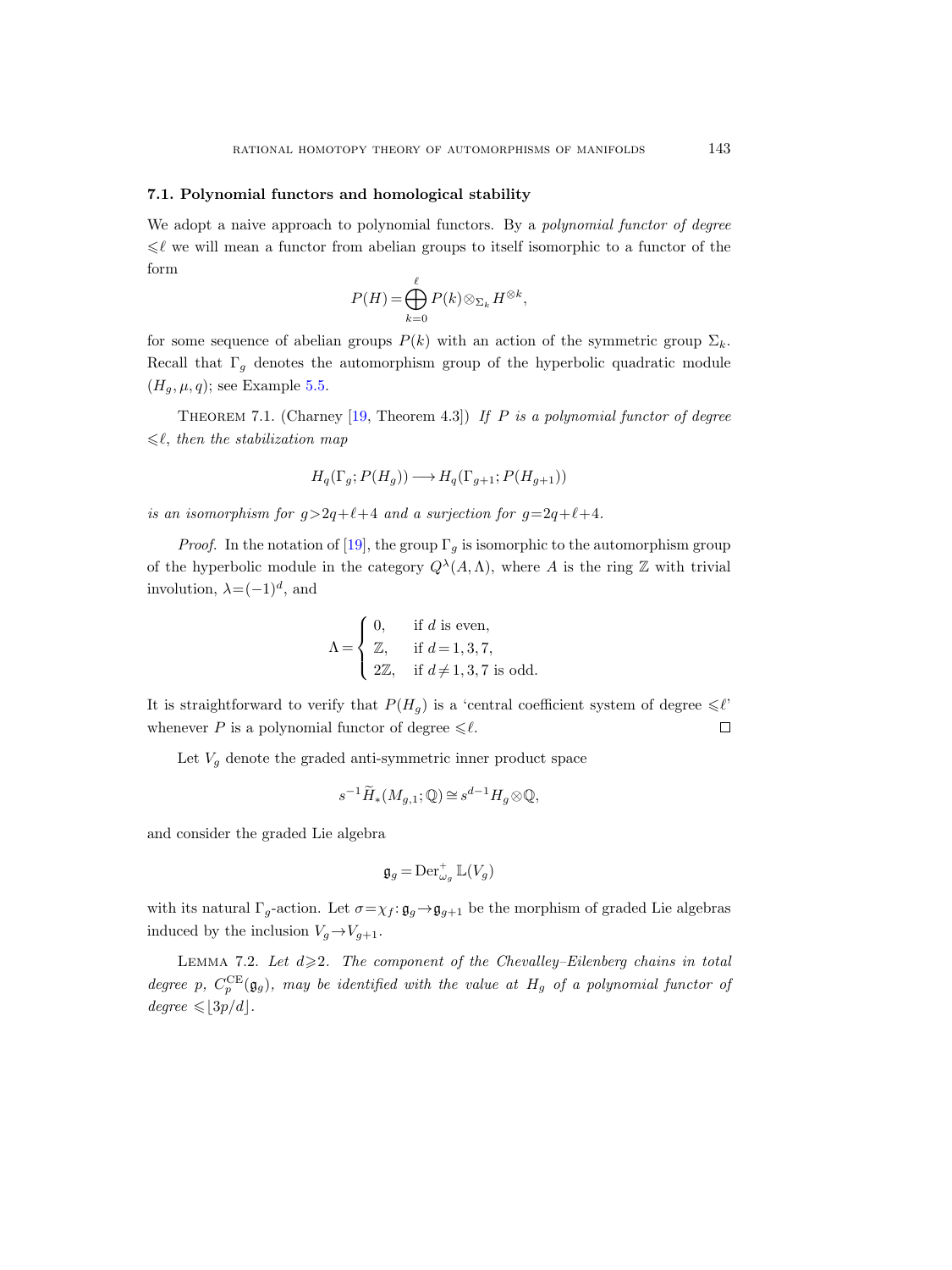Proof. As a graded vector space, the Chevalley–Eilenberg chains on a graded Lie algebra L may be described as the value at L of a Schur functor,

$$
C_*^{\sf CE}(L)\!=\! \bigoplus_{k\geqslant 0}\Lambda(k)\!\otimes_{\Sigma_k}L^{\otimes k},
$$

where  $\Lambda(k)$  is the sign representation of  $\Sigma_k$  concentrated in degree k. It follows from Proposition [6.6](#page-73-1) that  $C_*^{\text{CE}}(\mathfrak{g}_g)$  may be identified with the value at  $H_g$  of the Schur functor associated with the symmetric sequence

$$
\mathscr{C} = \Lambda \circ \widetilde{\mathscr{L}ie} \circ I^{d-1},
$$

where  $I^{d-1}$  is the symmetric sequence with  $I^{d-1}(k)=0$  for  $k\neq 1$  and  $I^{d-1}(1)$  the trivial representation concentrated in degree  $d-1$ , and  $\widetilde{\mathscr{L}}$ ie is the symmetric sequence with  $\mathscr{L}\mathrm{ie}(k)=\mathscr{L}\mathrm{ie}((k))$  concentrated in degree 2−2d for k>3 and  $\widetilde{\mathscr{L}\mathrm{ie}}(k)=0$  for k  $\leq 2$ . A calculation with composition products reveals that  $\mathscr{C}(k)$  is concentrated in degrees  $\geqslant$  $kd/3$ .

Thus, there is an isomorphism

$$
C_p^{\sf CE}(\mathfrak{g}_g)\cong \bigoplus_{k\geqslant 0}\mathscr{C}(k)_p\otimes_{\Sigma_k}H_g^{\otimes k},
$$

where  $\mathscr{C}(k)_p=0$  unless  $p\geqslant \frac{1}{3}kd$ , i.e.,  $k\leqslant 3p/d$ . Hence,  $C_p^{\text{CE}}(\mathfrak{g}_g)$  may be identified with the value at  $H<sub>g</sub>$  of a polynomial functor of degree  $\leq 3p/d$ .  $\Box$ 

The following proposition is an immediate consequence of the previous lemma and Charney's theorem.

<span id="page-77-0"></span>PROPOSITION 7.3. Let  $d \geqslant 2$  and fix a non-negative integer p. The map

$$
\sigma_*\colon H_q(\Gamma_g; C_p^{\sf CE}(\mathfrak{g}_g)) \longrightarrow H_q(\Gamma_{g+1}; C_p^{\sf CE}(\mathfrak{g}_{g+1}))
$$

<span id="page-77-1"></span>is an isomorphism for  $g>2q+3p/d+4$  and a surjection for  $g=2q+3p/d+4$ .

THEOREM 7.4. Let  $d \geqslant 2$ . The map in hyperhomology

$$
\sigma_*\colon\mathbb{H}_k(\Gamma_g;C^{\sf CE}_*(\mathfrak{g}_g))\longrightarrow\mathbb{H}_k(\Gamma_{g+1};C^{\sf CE}_*(\mathfrak{g}_{g+1}))
$$

is an isomorphism for  $g>2k+4$  and surjective for  $g=2k+4$ .

Proof. Consider the first page of the first hyperhomology spectral sequence

$$
{}^{I}E_{p,q}^{1}(g) = H_{q}(\Gamma_{g}; C_{p}^{\text{CE}}(\mathfrak{g}_{g})) \Longrightarrow \mathbb{H}_{p+q}(\Gamma_{g}; C_{*}^{\text{CE}}(\mathfrak{g}_{g})).
$$

The map  ${}^{I}E_{p,q}^{1}(g) \rightarrow {}^{I}E_{p,q}^{1}(g+1)$  is an isomorphism for  $g > 2q+2p+4$  and a surjection for  $g=2q+2p+4$ , by Proposition [7.3,](#page-77-0) because  $3p/d \leq 2p$  when  $d \geq 2$ . The claim then follows from the comparison theorem for spectral sequences. $\Box$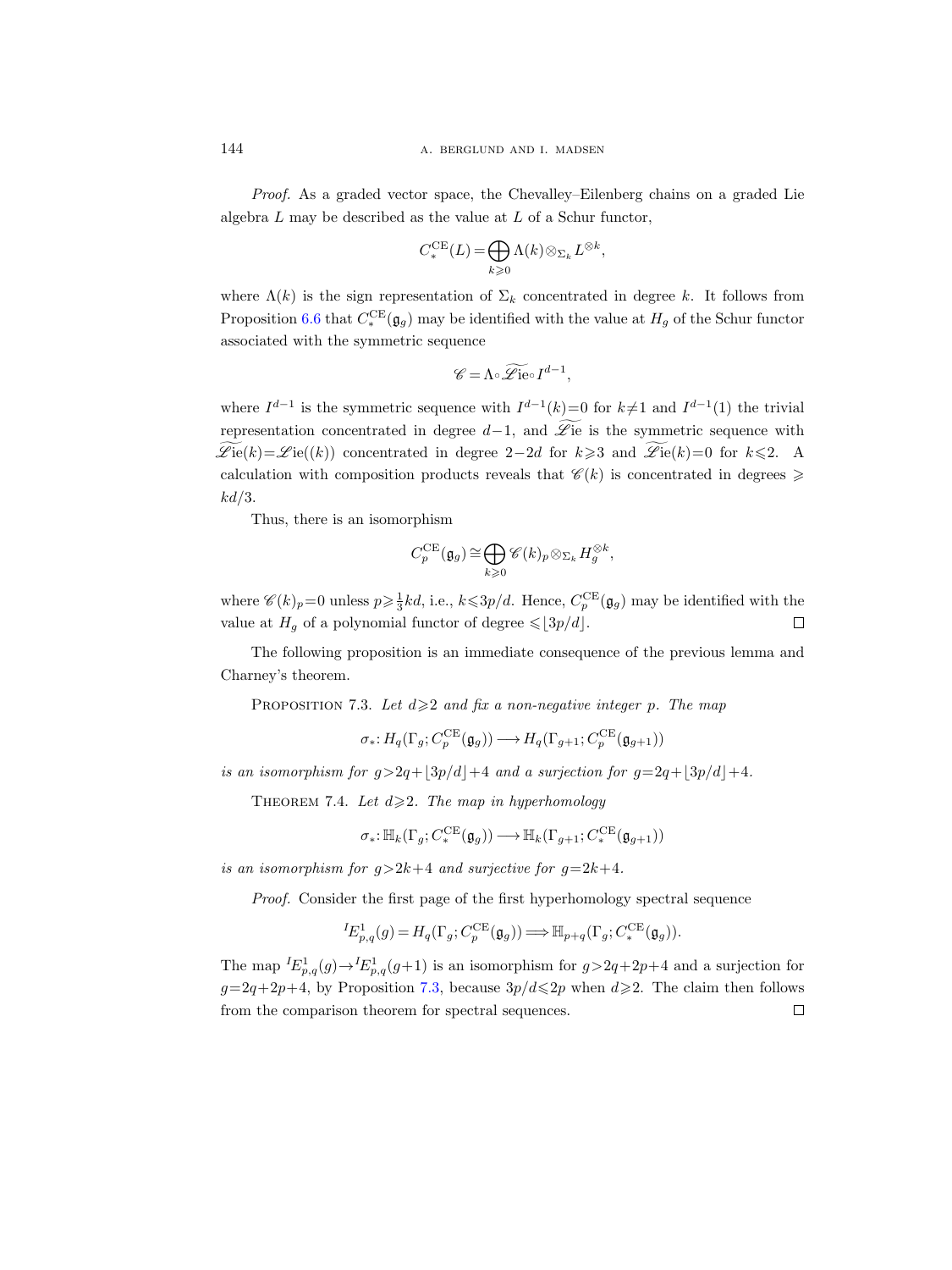So far, in this section, we might as well have worked over  $\mathbb{Z}$ . However, in the following theorem it will be essential to work over  $\mathbb Q$ . A vanishing theorem of Borel implies that the stable cohomology may be expressed in terms of cohomology with trivial coefficients and invariants. Denote  $H_g^{\mathbb{Q}} = H_g \otimes \mathbb{Q}$ .

<span id="page-78-1"></span><span id="page-78-0"></span>THEOREM 7.5. If P is a polynomial functor of degree  $\leq \ell$ , then the natural map

$$
H^k(\Gamma_g; \mathbb{Q}) \otimes P(H_g^{\mathbb{Q}})^{\Gamma_g} \longrightarrow H^k(\Gamma_g; P(H_g^{\mathbb{Q}}))
$$

is an isomorphism for  $q>2k+\ell+4$ .

Proof. This follows by combining Charney's theorem (Theorem [7.1\)](#page-76-0) with Borel's vanishing theorem [\[16,](#page-115-1) Theorem 4.4]. The group  $\Gamma_q$  is an arithmetic subgroup of the algebraic group  $Sp<sub>g</sub>$  or  $O<sub>g,g</sub>$ , depending on whether d is odd or even. Call this algebraic group  $G_g$ . If P is a polynomial functor, then  $P(H_g^{\mathbb{Q}})$  is an algebraic (rational) representation of the algebraic group  $G_q$ , and we may decompose it as a direct sum,

$$
P(H_g^{\mathbb{Q}}) = P(H_g^{\mathbb{Q}})^{G_g} \oplus E_1^g \oplus \dots \oplus E_{r_g}^g,
$$

where  $E_1^g, ..., E_{r_g}^g$  are the non-trivial irreducible subrepresentations. It is easy to check that because P is polynomial of degree  $\leq \ell$ , the coefficients of the highest weight of  $E_i^g$ are bounded above by  $\ell$ , for all g and all i. As explained in [\[16,](#page-115-1) §4.6], this implies that, for every k, there is an  $n(k)$  such that

$$
H^k(\Gamma_g; E_i^g) = 0 \quad \text{for all } g \geqslant n(k) \text{ and all } i.
$$

It follows that the map induced by the inclusion of  $P(H_g^{\mathbb{Q}})^{G_g}$  into  $P(H_g^{\mathbb{Q}})$ ,

$$
H^k(\Gamma_g; \mathbb{Q}) \otimes P(H_g^{\mathbb{Q}})^{G_g} \cong H^k(\Gamma_g; P(H_g^{\mathbb{Q}})^{G_g}) \longrightarrow H^k(\Gamma_g; P(H_g^{\mathbb{Q}})),
$$

is an isomorphism for all  $q \geq n(k)$ . Thus, for k fixed, the vertical maps in the diagram

$$
\begin{array}{ccc}\nH^k(\Gamma_g;\mathbb{Q})\otimes P(H_g^{\mathbb{Q}})^{G_g} & \longrightarrow & H^k(\Gamma_{g+1};\mathbb{Q})\otimes P(H_{g+1}^{\mathbb{Q}})^{G_{g+1}} \longrightarrow \dots \\
& & & \bigcup & \\
H^k(\Gamma_g;P(H_g^{\mathbb{Q}})) & \longrightarrow & H^k(\Gamma_{g+1};P(H_{g+1}^{\mathbb{Q}})) \longrightarrow \dots\n\end{array}
$$

become isomorphisms after continuing far enough to the right. It follows from Theorem [7.1](#page-76-0) that both the top and the bottom horizontal maps are isomorphisms for  $g>2k+\ell+4$  (note that  $P(H_g^{\mathbb{Q}})^{G_g}=P(H_g^{\mathbb{Q}})^{\Gamma_g}=H^0(\Gamma_g;P(H_g^{\mathbb{Q}})))$ . This implies that the vertical maps are isomorphisms already for  $g>2k+\ell+4$ , no matter what  $n(k)$  is. Finally, we should point out that  $V^{\Gamma_g} = V^{G_g}$  for any algebraic representation V, because of density of  $\Gamma_g$  in  $G_g$  (see e.g. [\[14\]](#page-115-2)).  $\Box$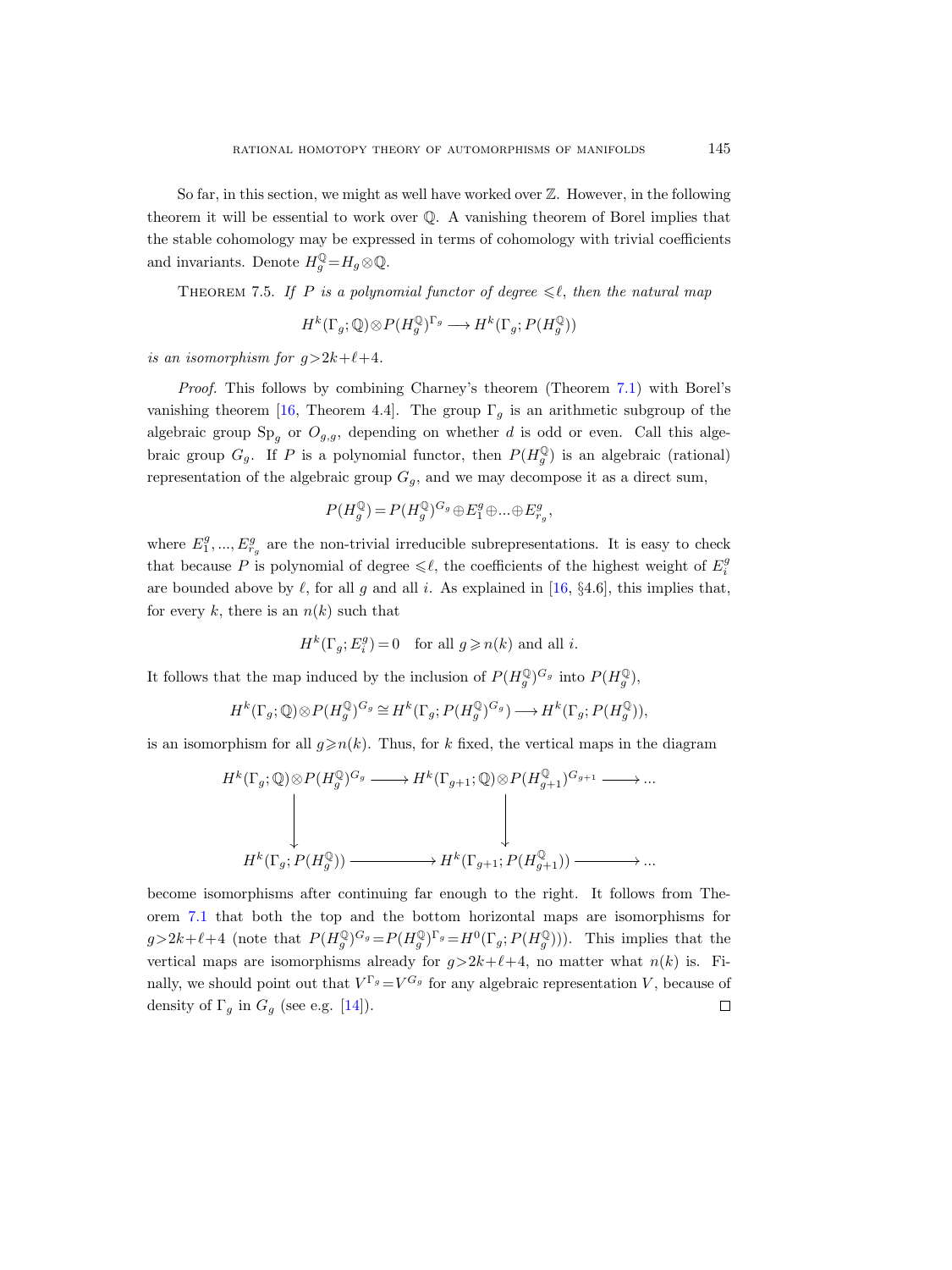#### <span id="page-79-1"></span>7.2. Homological stability for homotopy automorphisms

Let  $M_{q,r}$  denote the result of removing the interiors of r disjointly embedded 2d-disks from the manifold  $M_g = \#^g S^d \times S^d$ . The manifold  $M_{g+1,1}$  may be realized as the union of  $M_{q,1}$  and  $M_{1,2}$  along a common boundary component. An automorphism of  $M_{q,1}$  that fixes the boundary point-wise may be extended to an automorphism of

$$
M_{g+1,1} = M_{g,1} \cup M_{1,2}
$$

by letting it act as the identity on  $M_{1,2}$ . This determines a map of monoids

$$
\operatorname{aut}_{\partial}(M_{g,1}) \longrightarrow \operatorname{aut}_{\partial}(M_{g+1,1}),
$$

and hence an induced map on classifying spaces

$$
\sigma: B \operatorname{aut}_{\partial}(M_{g,1}) \longrightarrow B \operatorname{aut}_{\partial}(M_{g+1,1}), \tag{7.1}
$$

which we will refer to as the 'stabilization map'. In this section we will prove the following theorem.

<span id="page-79-0"></span>THEOREM 7.6. Let  $d \geq 2$ . The stabilization map induces an isomorphism

$$
\sigma_*: H_k(B \operatorname{aut}_{\partial}(M_{g,1}); \mathbb{Q}) \longrightarrow H_k(B \operatorname{aut}_{\partial}(M_{g+1,1}); \mathbb{Q})
$$

for  $g > 2k+4$  and a surjection for  $g = 2k+4$ .

Throughout the section we will use the notation

$$
\begin{aligned} X_g &= B \, \mathrm{aut}_\partial(M_{g,1}), \\ H_g &= H_d(M_g; \mathbb{Z}), \\ V_g &= s^{d-1} H_g \otimes \mathbb{Q}, \\ \Gamma_g &= \mathrm{Aut}(H_g, \mu, q), \\ \mathfrak{g}_g &= \mathrm{Der}^+_{\omega_g} \, \mathbb{L}(V_g). \end{aligned}
$$

First, we need to understand the behavior of the stabilization map in homotopy and homology. Proposition [5.6](#page-61-0) yields a  $\pi_1(X_g)$ -equivariant isomorphism of graded Lie algebras

$$
\pi^{\mathbb{Q}}_*(\widetilde{X}_g) \cong \mathrm{Der}^+_{\omega_g} \mathbb{L}(V_g).
$$

We may choose a basis  $\alpha_1, \beta_1, ..., \alpha_g, \beta_g$  for  $V_g$  in which

$$
\omega_g = [\alpha_1, \beta_1] + \ldots + [\alpha_g, \beta_g].
$$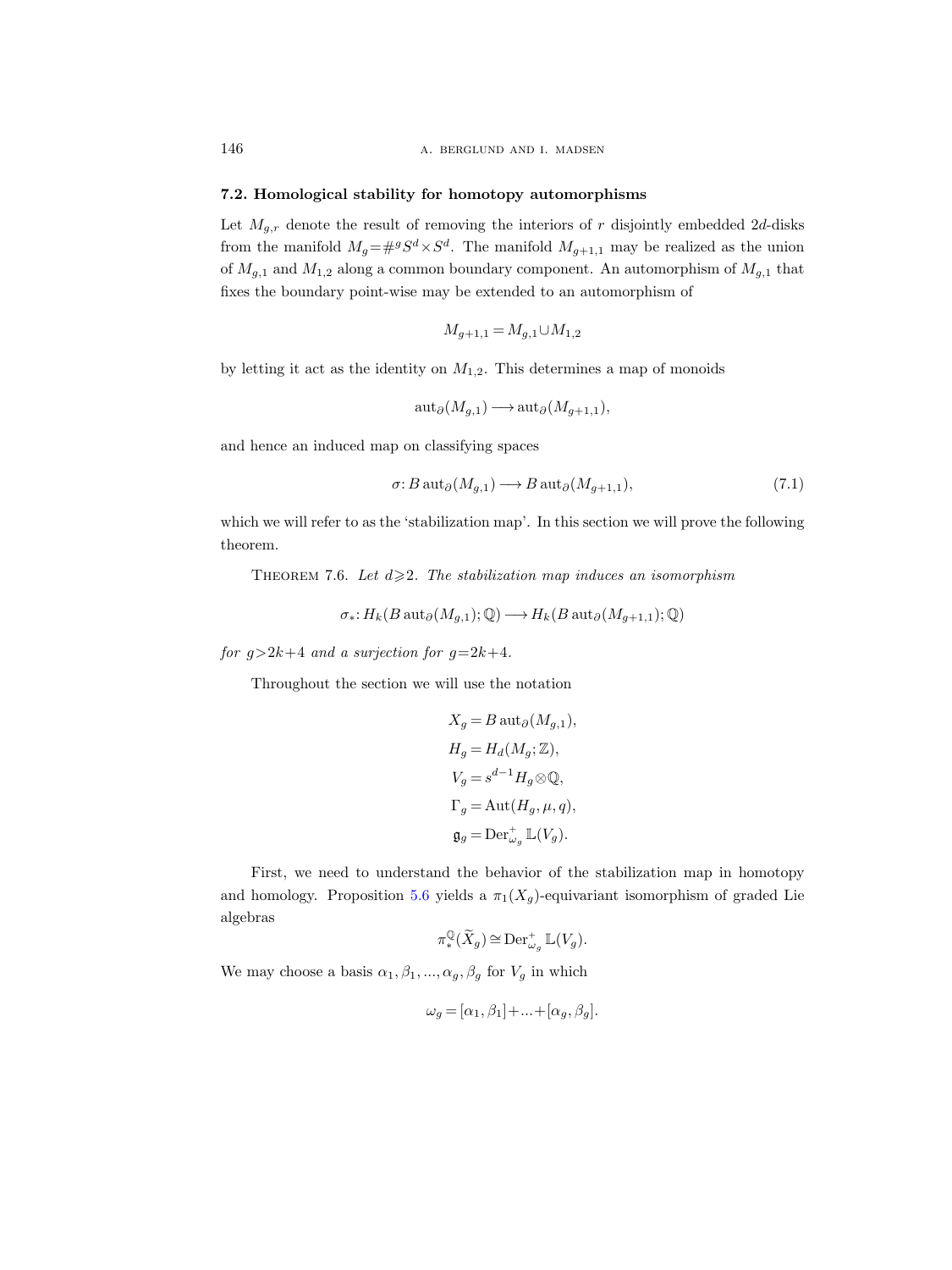The intersection form makes  $V_g = H_g^{\mathbb{Q}}[d-1]$  into a graded anti-symmetric inner product space and the 'stabilization' morphism

$$
\operatorname{Der}^+_{\omega_g} \mathbb{L}(V_g) \longrightarrow \operatorname{Der}^+_{\omega_{g+1}} \mathbb{L}(V_{g+1})
$$

is induced by the obvious inclusion  $V_q \rightarrow V_{q+1}$ ; cf. Proposition [6.1.](#page-68-0) Explicitly, it is given by extending derivations by zero on the new generators  $\alpha_{g+1}$  and  $\beta_{g+1}$ .

<span id="page-80-0"></span>PROPOSITION 7.7. The isomorphism

$$
\pi^{\mathbb{Q}}_*(\widetilde{X}_g) \cong \mathrm{Der}^+_{\omega_g} \mathbb{L}(V_g)
$$

is compatible with the stabilization maps.

*Proof.* If f is a self-equivalence of  $M_{q,1}$ , then  $\sigma(f)$  is the self-map of  $M_{q+1,1}$  that restricts to f on  $M_{g,1}$  and to the identity on  $M_{1,2}$ , when we realize  $M_{g+1,1}$  as the union of  $M_{q,1}$  and  $M_{1,2}$  along a common boundary component. In other words, the diagram



is commutative. The manifold  $M_{1,2}$  is homotopy equivalent to a wedge of spheres

S

$$
S^d{\vee}S^d{\vee}S^{2d-1},
$$

and a Lie model for it is given by the free graded Lie algebra  $\mathbb{L}(\varrho, \alpha, \beta)$  with trivial differential, where the generators  $\alpha$  and  $\beta$  have degree  $d-1$ , and  $\rho$  has degree  $2d-2$ . The inclusions i and j of  $M_{g,1}$  and  $M_{1,2}$ , respectively, into  $M_{g+1,1}$  are modeled by the dg Lie algebra morphisms

$$
\varphi: \mathbb{L}(V_g) \longrightarrow \mathbb{L}(V_{g+1}) \quad \text{and} \quad \psi: \mathbb{L}(\varrho, \alpha, \beta) \longrightarrow \mathbb{L}(V_{g+1}),
$$

respectively, where  $\psi(\rho) = \omega$ ,  $\psi(\alpha) = \alpha_{g+1}$  and  $\psi(\beta) = \beta_{g+1}$ , and  $\varphi$  is induced by the standard inclusion. From our earlier calculation and the naturality of [\(3.3\)](#page-20-0), it follows that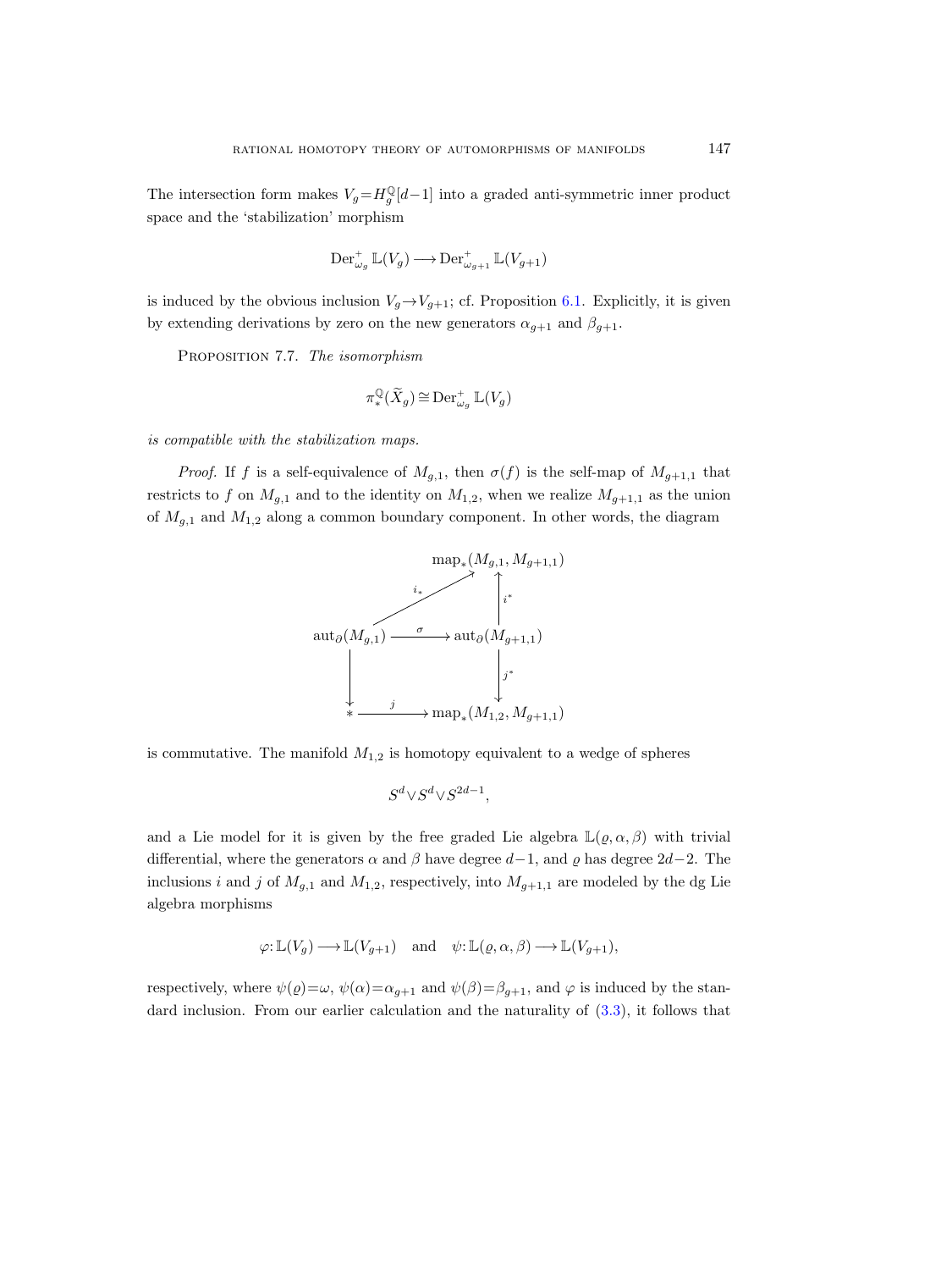the diagram



is commutative. This pins down  $\sigma_*(\theta)$  as the unique derivation on  $\mathbb{L}(V_{q+1})$  that extends  $\theta$  and vanishes on  $\alpha_{g+1}$  and  $\beta_{g+1}$ .  $\Box$ 

The universal cover spectral sequence,

$$
E_{p,q}^2 = H_p(\pi_1(X); H_q(\widetilde{X})) \Longrightarrow H_{p+q}(X),
$$

is natural in  $X$ . To prove Theorem [7.6](#page-79-0) it is therefore sufficient to show that

$$
\sigma: H_p(\pi_1(X_g); H_q(\widetilde{X}_g; \mathbb{Q})) \longrightarrow H_p(\pi_1(X_{g+1}); H_q(\widetilde{X}_{g+1}; \mathbb{Q}))
$$

is an isomorphism if  $g>2p+2q+4$  and a surjection for  $g=2p+2q+4$ . This will follow from Propositions [7.10](#page-82-0) and [7.11](#page-82-1) below.

Recall that we call a group  $\pi$  rationally perfect if

$$
H^1(\pi;V) = 0
$$

<span id="page-81-1"></span>for all finite-dimensional Q-vector spaces V with a  $\pi$ -action (cf. Definition [B.3\)](#page-110-0).

<span id="page-81-0"></span>PROPOSITION 7.8. The group  $\pi_1(X_g)$  is rationally perfect for  $g \geq 2$ .

Proof. By Proposition [5.3,](#page-59-1) there is a short exact sequence of groups

$$
1 \longrightarrow K_g \longrightarrow \pi_1(X_g) \longrightarrow \Gamma_g \longrightarrow 1,
$$

where the kernel  $K_g$  is finite, whence rationally perfect. The group  $\Gamma_g$  is an arithmetic subgroup of the algebraic group  $Sp<sub>g</sub>$  or  $O<sub>g,g</sub>$ , depending on whether d is odd or even. In either case, the algebraic group is almost simple and its  $\mathbb{Q}$ -rank is  $g$ . Hence, it follows from Theorem [A.1](#page-108-0) that  $\Gamma_q$  is rationally perfect. An application of the Hochschild–Serre spectral sequence then shows that  $\pi_1(X_g)$  is rationally perfect.  $\Box$ 

We note the following consequence for future reference.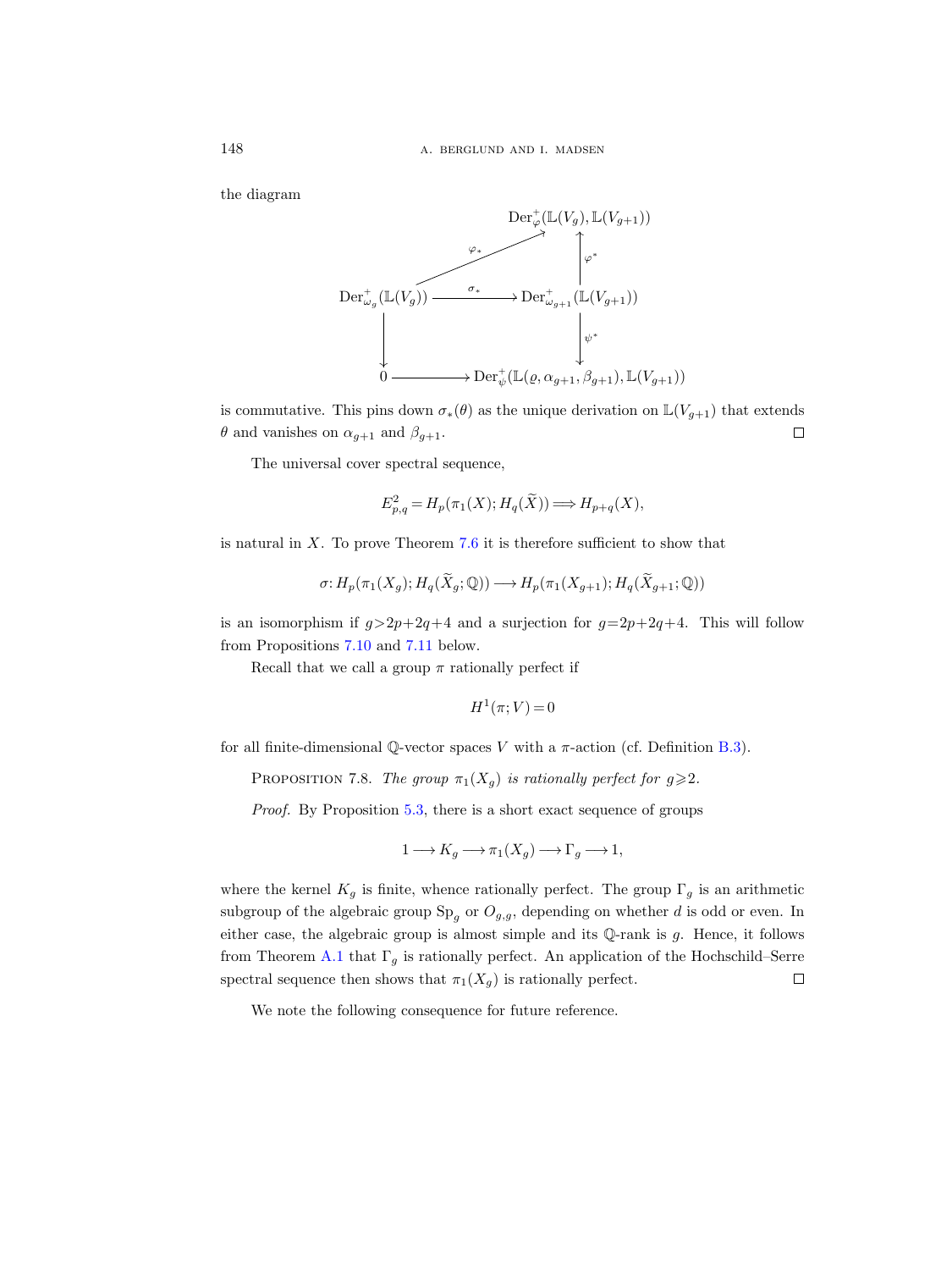<span id="page-82-2"></span>PROPOSITION 7.9. There is a  $\pi_1(X_q)$ -equivariant isomorphism

$$
H_*(\widetilde{X}_g; \mathbb{Q}) \cong H_*^{\mathrm{CE}}(\mathfrak{g}_g),
$$

compatible with the stabilization maps.

<span id="page-82-0"></span>Proof. Combine Propositions [5.6,](#page-61-1) [7.8](#page-81-0) and [2.3.](#page-14-0) Compatibility with the stabilization maps follows from Proposition [7.7](#page-80-0) and naturality of the Quillen spectral sequence.  $\Box$ 

PROPOSITION 7.10. For  $d \geqslant 2$ ,  $g \geqslant 2$ , and all p and q, there is an isomorphism

$$
H_p(\pi_1(X_g); H_q(\widetilde{X}_g; \mathbb{Q})) \cong H_p(\Gamma_g; H_q^{\sf CE}(\mathfrak{g}_g)),
$$

compatible with the stabilization maps.

Proof. The previous proposition implies that

$$
H_p(\pi_1(X_g); H_q(\widetilde{X}_g; \mathbb{Q})) \cong H_p(\pi_1(X_g); H_q^{\sf CE}(\mathfrak{g}_g)).
$$

By Proposition [5.3,](#page-59-2) the kernel of the homomorphism  $\pi_1(X_q) \to \Gamma_q$  is a finite group that acts trivially on  $\mathfrak{g}_g$ , and hence on  $H_q^{\text{CE}}(\mathfrak{g}_g)$ . Since we work with rational coefficients, this implies that there is an isomorphism

$$
H_p(\pi_1(X_g); H_q^{\sf CE}(\mathfrak{g}_g)) \cong H_p(\Gamma_g; H_q^{\sf CE}(\mathfrak{g}_g)),
$$

<span id="page-82-3"></span><span id="page-82-1"></span>as claimed.

PROPOSITION 7.11. Let  $d \geq 2$ . The stabilization map

$$
H_p(\Gamma_g; H_q^{\sf CE}(\mathfrak{g}_g)) \longrightarrow H_p(\Gamma_{g+1}, H_q^{\sf CE}(\mathfrak{g}_{g+1}))
$$

is an isomorphism for  $g > 2p+2q+4$  and a surjection for  $g = 2p+2q+4$ .

*Proof.* As noted above, the group  $\Gamma_g$  is rationally perfect for  $g \geq 2$ . The chain complex of  $\mathbb{Q}[\Gamma_g]$ -modules  $C_*^{\text{CE}}(\mathfrak{g}_g)$  is finite-dimensional over  $\mathbb Q$  in each degree, and is therefore split by Proposition [B.5.](#page-110-1) By Lemma [B.1,](#page-109-0) we get a homotopy commutative diagram of chain complexes of  $\mathbb{Q}[\Gamma_q]$ -modules

$$
\begin{aligned}\nC_*^{\text{CE}}(\mathfrak{g}_g) &\xrightarrow{\sigma} C_*^{\text{CE}}(\mathfrak{g}_{g+1}) \\
&\simeq \left| \begin{matrix} \downarrow \\ \downarrow \end{matrix} \right| \simeq \\
H_*^{\text{CE}}(\mathfrak{g}_g) &\xrightarrow{\sigma} H_*^{\text{CE}}(\mathfrak{g}_{g+1}),\n\end{aligned}
$$

 $\Box$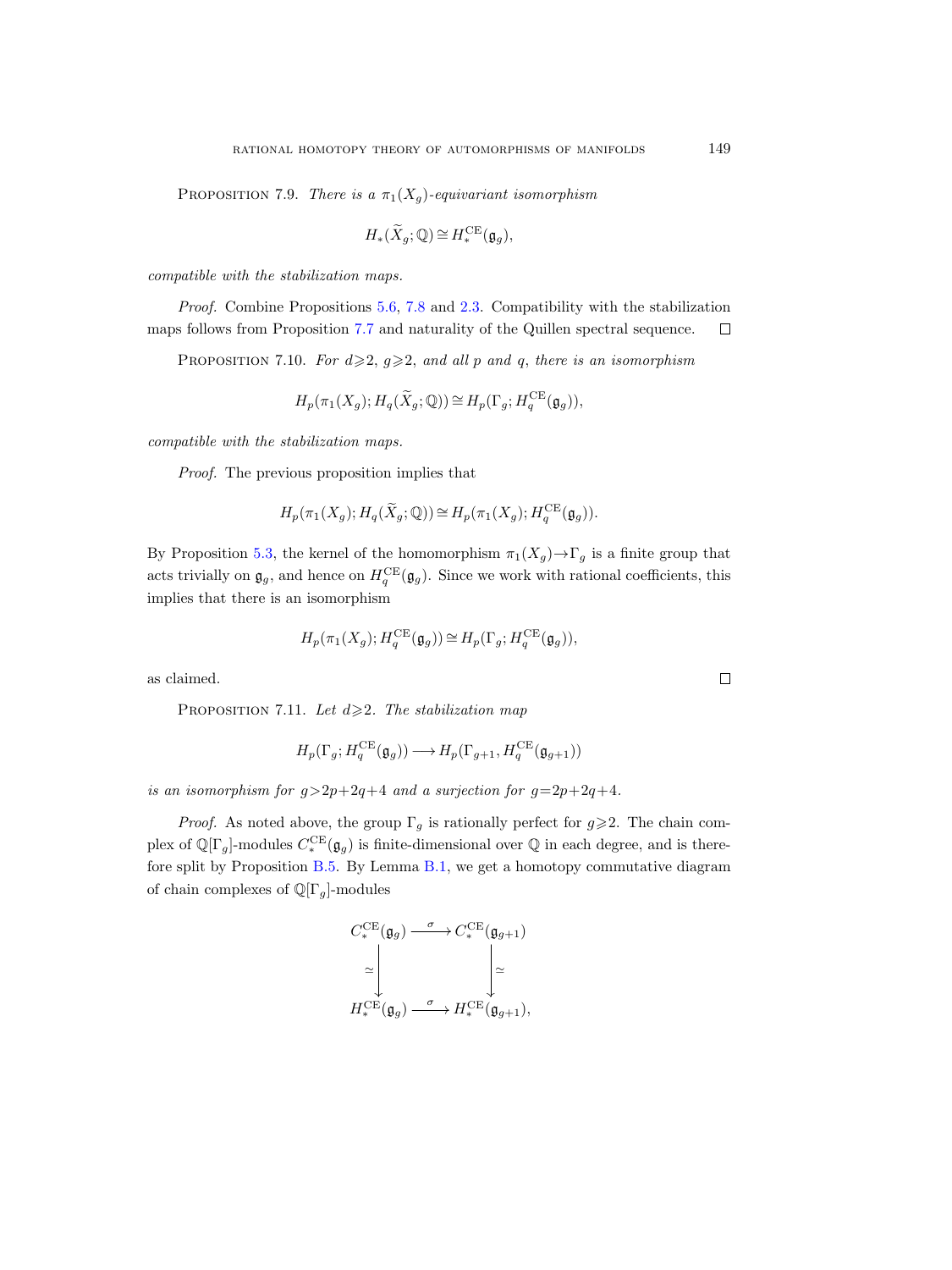where the vertical maps are chain homotopy equivalences. This implies that the diagram

$$
\label{eq:21} \begin{split} \mathbb{H}_k(\Gamma_g; C_*^{\rm CE}(\mathfrak{g}_g)) \stackrel{\sigma}{\longrightarrow} \mathbb{H}_k(\Gamma_{g+1}; C_*^{\rm CE}(\mathfrak{g}_{g+1})) \\ \cong \Bigg\downarrow \qquad \qquad \Bigg\downarrow \cong \\ \mathbb{H}_k(\Gamma_g; H_*^{\rm CE}(\mathfrak{g}_g)) \stackrel{\sigma}{\longrightarrow} \mathbb{H}_k(\Gamma_{g+1}; H_*^{\rm CE}(\mathfrak{g}_{g+1})) \end{split}
$$

is commutative, and that the vertical maps are isomorphisms. By Theorem [7.4,](#page-77-1) the top map is an isomorphism for  $g>2k+4$  and a surjection for  $g\geq 2k+4$ , so the same is true for the bottom map. For any group  $\Gamma$  and any graded  $\Gamma$ -module  $H_*$ , regarded as a chain complex with zero differential, there is a decomposition of hyperhomology,

$$
\mathbb{H}_k(\Gamma; H_*) \cong \bigoplus_{p+q=k} H_p(\Gamma; H_q),
$$

which is natural in  $\Gamma$  and  $H_*$ . It follows that the constituents of the bottom map,

$$
\sigma_{p,q}: H_p(\Gamma_g; H_q^{\sf CE}(\mathfrak{g}_g)) \longrightarrow H_p(\Gamma_{g+1}; H_q^{\sf CE}(\mathfrak{g}_{g+1})),
$$

are isomorphisms for  $g > 2p+2q+4$  and surjections for  $g=2p+2q+4$ .

This completes the proof of Theorem [7.6.](#page-79-0)

# <span id="page-83-2"></span>7.3. Homological stability for block diffeomorphisms

<span id="page-83-0"></span>The goal of this section is to prove the following theorem.

<span id="page-83-1"></span>THEOREM 7.12. Let  $d \geqslant 3$ . The stabilization map

$$
\sigma_*: H_k(B\widetilde{\text{Diff}}_\partial(M_{g,1});\mathbb{Q}) \longrightarrow H_k(B\widetilde{\text{Diff}}_\partial(M_{g+1,1});\mathbb{Q})
$$

is an isomorphism for  $g > 2k+4$  and a surjection for  $g = 2k+4$ .

The proof of the theorem is based on an analysis of the diagram  $(4.7)$  in  $\S4.2$  $\S4.2$  for  $M = M_{g,1}$ . We will use the following abbreviations.

$$
X_g = B \operatorname{aut}_{\partial}(M_{g,1}), \quad X_{g,J} = B \operatorname{aut}_{\partial,J}(M_{g,1}), \quad X_{g,\circ} = B \operatorname{aut}_{\partial,\circ}(M_{g,1}),
$$
  
\n
$$
Y_g = B \widetilde{\operatorname{Diff}}_{\partial}(M_{g,1}), \quad Y_{g,\circ} = B \widetilde{\operatorname{Diff}}_{\partial,\circ}(M_{g,1}), \quad F_g = \operatorname{aut}_{\partial,\circ}(M_{g,1})/\widetilde{\operatorname{Diff}}_{\partial,\circ}(M_{g,1}).
$$

 $\Box$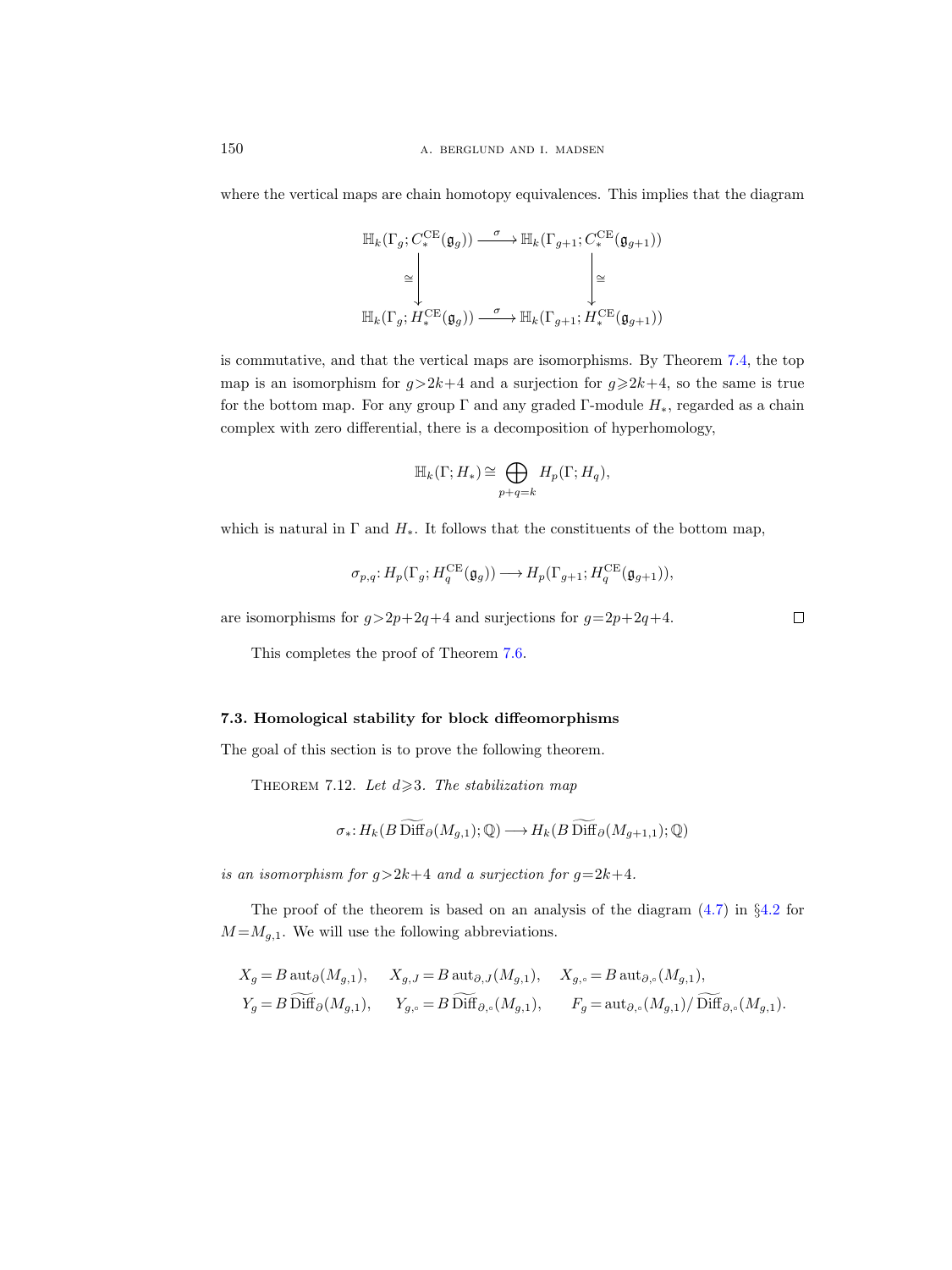<span id="page-84-1"></span>For  $M = M_{q,1}$ , the diagram [\(4.7\)](#page-37-2) can then be rewritten as



where each square is a homotopy pullback. We let  $\widehat{\Gamma}_g=\pi_1(X_{g,J})$ . Recall that, by construction, it is the image of  $J: \widetilde{\text{Diff}}_{\partial}(M_{g,1}) \to \pi_0 \text{aut}_{\partial}(M_{g,1})$ . The fundamental group of  $Y_{g,\circ}$  is the kernel of J. We will study the spectral sequences of the homotopy fiber sequences

<span id="page-84-0"></span>
$$
F_g \longrightarrow Y_{g,\circ} \longrightarrow X_{g,\circ} \tag{7.3}
$$

and

<span id="page-84-3"></span>
$$
Y_{g,\circ} \longrightarrow Y_g \longrightarrow B\pi_1(X_{g,J}).\tag{7.4}
$$

First, we need a result on the fundamental group of  $X_{q,J}$ .

<span id="page-84-4"></span>PROPOSITION 7.13. The kernel of  $\pi_1(X_{g,J}) \to \Gamma_g$  is finite. The group  $\pi_1(X_{g,J})$  is rationally perfect for  $g \geqslant 2$ .

Proof. From §[5.2](#page-59-3) we have a commutative diagram of groups with exact rows,

$$
1 \longrightarrow \widetilde{K}_g \longrightarrow \pi_1 Y_g \longrightarrow \Gamma_g \longrightarrow 1
$$
  
\n
$$
\downarrow \qquad \qquad \downarrow \qquad \qquad \downarrow
$$
  
\n
$$
1 \longrightarrow K_g \longrightarrow \pi_1 X_g \longrightarrow \Gamma_g \longrightarrow 1.
$$

By construction,  $\pi_1(X_{g,J})=im J$ . It follows that there is an exact sequence

$$
1\longrightarrow K_{g,J}\longrightarrow \pi_1(X_{g,J})\longrightarrow \Gamma_g\longrightarrow 1,
$$

where  $K_{g,J}$  injects into  $K_g$ . Since  $K_g$  is finite, so is  $K_{g,J}$ . The rest of the proof is similar to that of Proposition [7.8.](#page-81-0)  $\Box$ 

PROPOSITION 7.14. The fibration

$$
F_g \longrightarrow Y_{g,\circ} \longrightarrow X_{g,\circ}
$$

is rationally totally non-homologous to zero, i.e., there is an isomorphism

<span id="page-84-2"></span>
$$
H_*(Y_{g,\circ}; \mathbb{Q}) \cong H_*(X_{g,\circ}; \mathbb{Q}) \otimes H_*(F_g; \mathbb{Q}).\tag{7.5}
$$

Moreover, the isomorphism may be taken to be  $\widehat{\Gamma}_q$ -equivariant.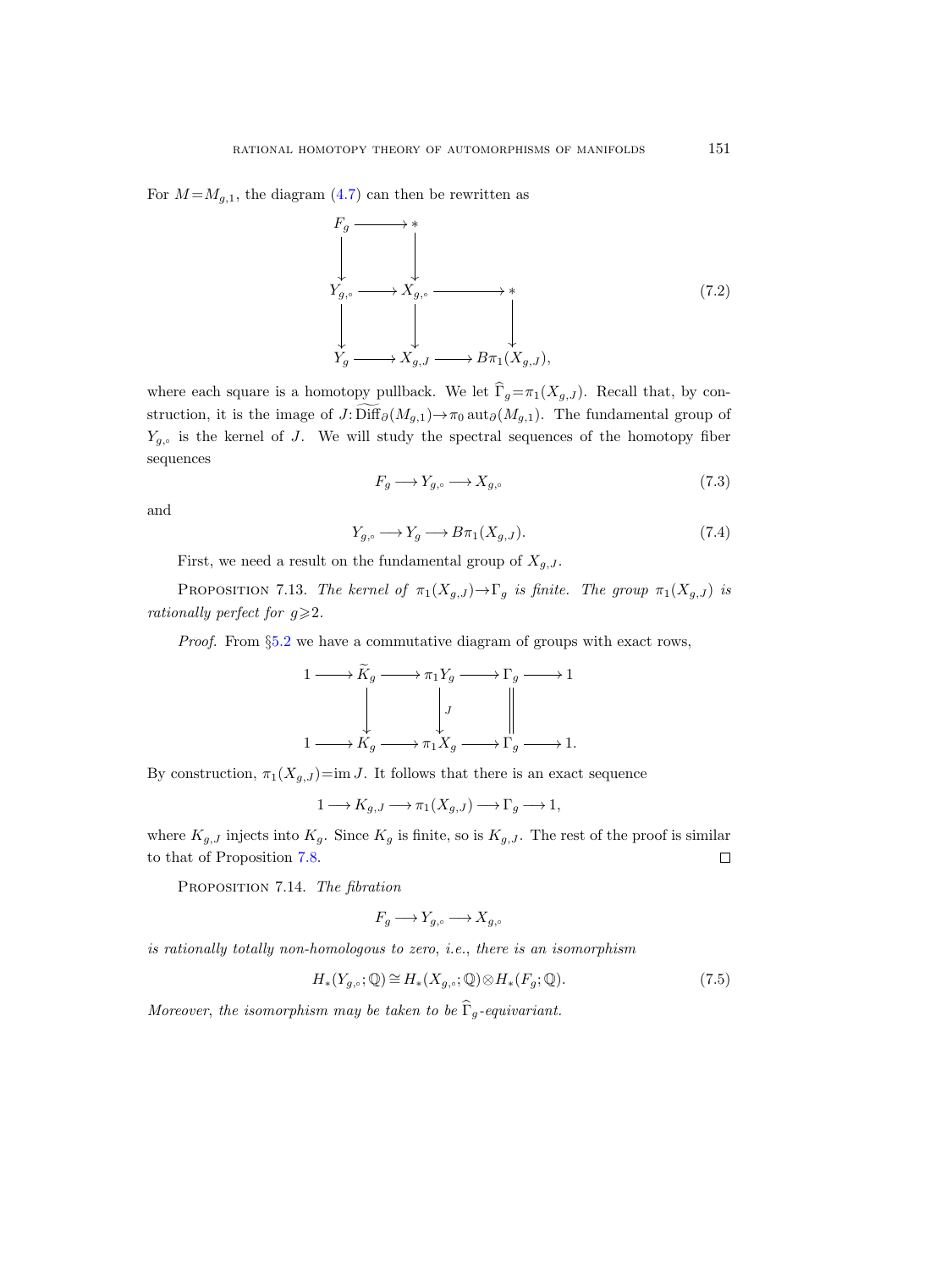*Proof.* The fibration at hand is the upper row in  $(4.13)$  for  $M = M_{q,1}$ . The vertical maps in [\(4.13\)](#page-53-0) are rational homology isomorphisms, and the lower fibration is rationally trivial by Corollary [4.26,](#page-56-0) since the reduced homology of  $M_{g,1}$  is concentrated in a single degree. This proves the first claim.

The group

$$
\Gamma_g = \pi_1(X_{g,J}) = \pi_0 \operatorname{aut}_{\partial,J}(M_{g,1})
$$

acts on the spaces in the fibration sequence  $(7.3)$ , in the sense that there are homomorphisms  $\widehat{\Gamma}_q \to \pi_0$  aut(Z) for  $Z \in \{F_q, Y_{q,\circ}, X_{q,\circ}\}\$  and the maps in [\(7.3\)](#page-84-0) preserve this (homotopy) action. The actions can be seen as holonomy actions of the various fibrations in  $(7.2)$ , but it is better to go back to the definitions in  $\S 4.1$  $\S 4.1$  of the involved spaces. Elements of  $\widehat{\Gamma}_g$  are represented by diffeomorphisms  $\varphi: M_{g,1} \to M_{g,1}$  with  $\partial \varphi = id$ . The action on the ∆-monoids  $\widetilde{\text{Diff}}_{\partial,\circ}(M_{g,1})$ , and  $\widetilde{\text{aut}}_{\partial,\circ}(M_{g,1})$ , is given by conjugating a k-simplex  $f: \Delta^k \times M_{q,1} \to \Delta^k \times M_{q,1}$  with  $\Delta^k \times \varphi$ . The induced action on

$$
\operatorname{aut}_{\partial,\circ}(M_{g,1})/\operatorname{Diff}_{\partial,\circ}(M_{g,1})
$$

induces an action on the structure  $\Delta$ -set compatible with the homotopy equivalence

$$
F_g = \operatorname{aut}_{\partial,\circ}(M_{g,1})/\widetilde{\operatorname{Diff}}_{\partial,\circ}(M_{g,1}) \xrightarrow{\sim} (\mathcal{S}^{G/O}_{\partial}(M_{g,1})_{\bullet})_{(1)}.
$$

An element  $[\varphi] \in \widehat{\Gamma}_g$  acts on a k-simplex  $W \longrightarrow \Delta^k \times M$  of the structure  $\Delta$ -set by the composition  $(\Delta^k \times \varphi) \circ f$ . Use of geometric realization and the classifying space construction yields the required  $\widehat{\Gamma}_g$ -action on the relevant spaces. Since  $\widehat{\Gamma}_g$  is rationally perfect, the isomorphism [\(7.5\)](#page-84-2) can be taken to be  $\widehat{\Gamma}_q$ -equivariant. □

Proposition [7.9](#page-82-2) identifies  $H_*(X_{g,\cdot};\mathbb{Q})\cong H_*^{\text{CE}}(\mathfrak{g}_g)$  as  $\widehat{\Gamma}_g$ -modules. Next, we describe the rational homology of  $F_g$  as a  $\widehat{\Gamma}_g$ -module. Recall that  $H_g^{\mathbb{Q}}$  denotes  $H_d(M_{g,1}; \mathbb{Q})$ .

<span id="page-85-0"></span>PROPOSITION 7.15. There is an isomorphism of  $\widehat{\Gamma}_q$ -modules

$$
H_*(F_g; \mathbb{Q}) \cong \Lambda(\Pi \otimes H_g^{\mathbb{Q}}),
$$

where

$$
\Pi = \mathbb{Q}\{\pi_i : |\pi_i| = 4i - d > 0\} (= (s^{-d}\pi_*(G/O) \otimes \mathbb{Q})_{>0}),
$$

and  $\widehat{\Gamma}_g$  acts on the right-hand side via the standard action of  $\Gamma_g$  on  $H_g^{\mathbb{Q}}$ .

*Proof.* There is a  $\hat{\Gamma}_q$ -action on the  $\Delta$ -set of normal invariants, where a diffeomorphism  $\varphi: M_{g,1} \to M_{g,1}$  with  $\partial \varphi = id$  acts by composing a k-simplex of  $\mathcal{N}_{\partial}^{G/O}$  $\delta^{G/O}(M_{g,1})$ , with

$$
\begin{array}{ccc}\n\zeta^K & \xrightarrow{\varphi_*} & (\Delta^k \times \varphi^{-1}) (\zeta^K) \\
\downarrow & & \downarrow \\
\Delta^k \times M_{g,1} & \xrightarrow{\varphi} & \Delta^k \times M_{g,1},\n\end{array}
$$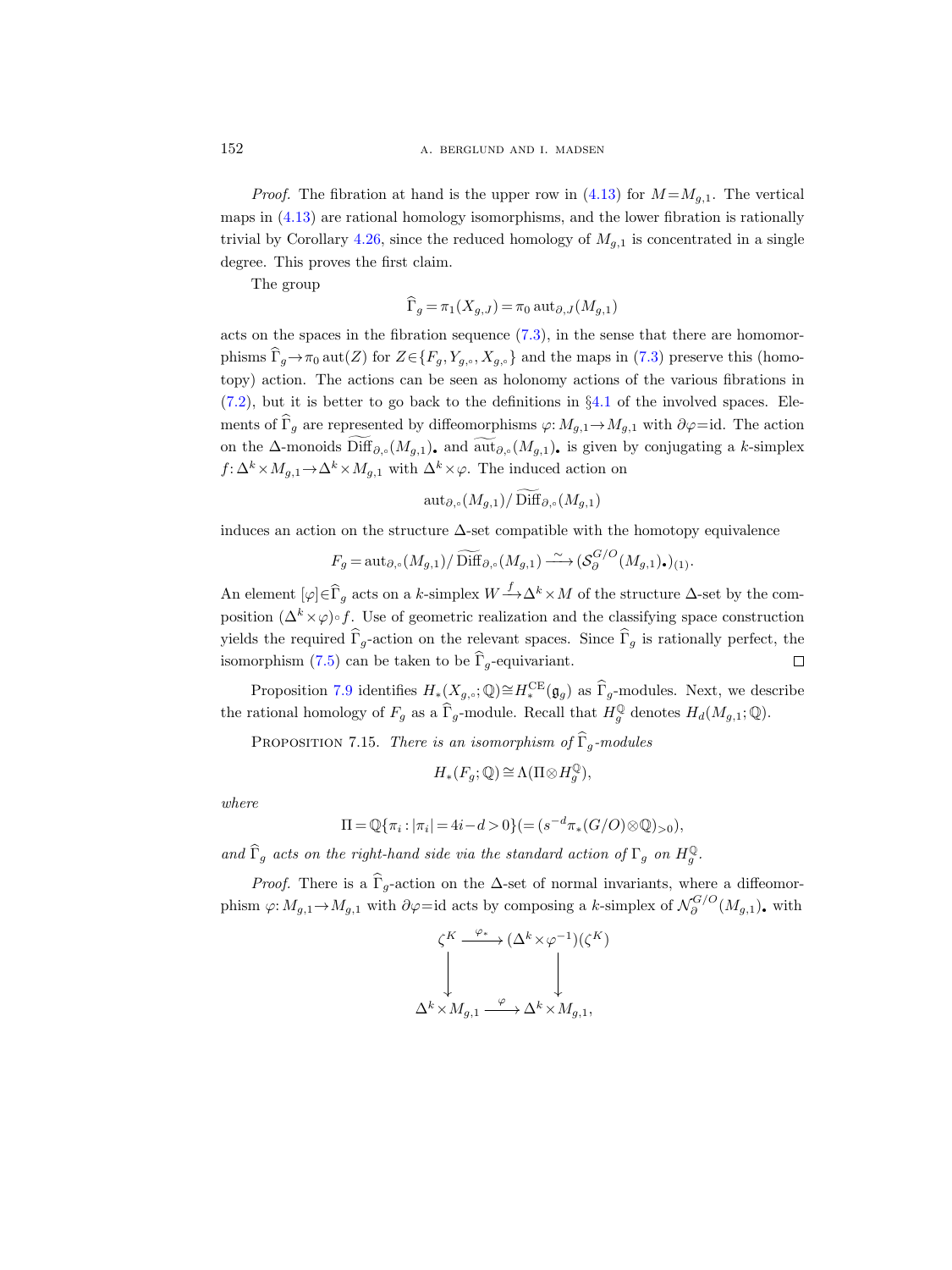and the normal invariant

$$
\eta_{\scriptscriptstyle\bullet} : \mathcal{S}_{\partial}^{G/O}(M_{g,1})_{\scriptscriptstyle\bullet} \longrightarrow \mathcal{N}_{\partial}^{G/O}(M_{g,1})_{\scriptscriptstyle\bullet}
$$

becomes equivariant.

It follows from Lemma 3.3 of [\[10\]](#page-115-3) that the homotopy equivalence

$$
\mathcal{N}_{\partial}^{G/O}(M_{g,1})_{\bullet} \stackrel{\sim}{\longrightarrow} S_{\bullet} \operatorname{map}_*(M_{g,1}/\partial M_{g,1}, G/O)
$$

of Theorem [4.2](#page-33-0) is  $\widehat{\Gamma}_g$ -equivariant on homotopy groups, where  $[\varphi]\in \widehat{\Gamma}_g$  acts on the target via the diffeomorphism  $\varphi^{-1}: M_{g,1} \to M_{g,1}$ .

Since  $\partial M_{q,1} \to M_{q,1}$  is a sum of Whitehead products, its suspension is homotopically trivial and

$$
\mathrm{map}_*(M_{g,1}/\partial M_{g,1},G/O)\simeq \mathrm{map}_*(M_{g,1},G/O)\times \Omega^{2d}G/O,
$$

because  $G/O \simeq \Omega B(G/O)$ . The action on  $\Omega^{2d}G/O$  is trivial, so all in all

$$
q^* \circ j_* \circ \eta \colon \mathcal{S}_{\partial}^{G/O}(M_{g,1})_{(1)} \longrightarrow \mathrm{map}_*(M_{g,1},BO)_{(0)}
$$

is  $\widehat{\Gamma}_q$ -equivariant on homotopy groups with the action on the target induced by

$$
\varphi^{-1} \colon M_{g,1} \longrightarrow M_{g,1}.
$$

We have the  $\widehat{\Gamma}_q$ -isomorphism

$$
\pi_*(\operatorname{map}_*(M_{g,1},BO)_{(0)})\otimes\mathbb{Q}\cong H_d(M_{g,1};\mathbb{Q})\otimes\Pi
$$

and, since  $\text{map}_*(M_{g,1}, BO)_{(0)}$  is an infinite loop space, it has trivial rational k-invariants, so

$$
H_*(\operatorname{map}_*(M_{g,1},BO)_{(0)}; \mathbb{Q}) \cong \Lambda(H_g^\mathbb{Q} \otimes \Pi)
$$

as  $\widehat{\Gamma}_q$ -modules.

Since  $F_g \rightarrow \mathcal{S}_{\partial}^{G/O}$  $\int_{\partial}^{G/O} (M_{g,1})_{(1)}$  is a  $\Gamma_g$ -equivariant homotopy equivalence, and the composite

$$
F_g \xrightarrow{\sim} \mathcal{S}_\partial^{G/O}(M_{g,1})_{(1)} \xrightarrow{q^* \circ j_* \circ \eta} \text{map}_*(M_{g,1}, BO)_{(0)}
$$

is a rational homotopy equivalence by Proposition [4.20,](#page-53-1) which is  $\hat{\Gamma}_q$ -equivariant on homotopy groups, it follows that  $F_g$  also has trivial rational k-invariants and that we have isomorphisms of  $\widehat{\Gamma}_g$ -modules

$$
\pi_*(F_g) \otimes \mathbb{Q} \cong \Pi \otimes H_g^{\mathbb{Q}}
$$
 and  $H_*(F_g; \mathbb{Q}) \cong \Lambda(\Pi \otimes H_g^{\mathbb{Q}}),$ 

as claimed.

 $\Box$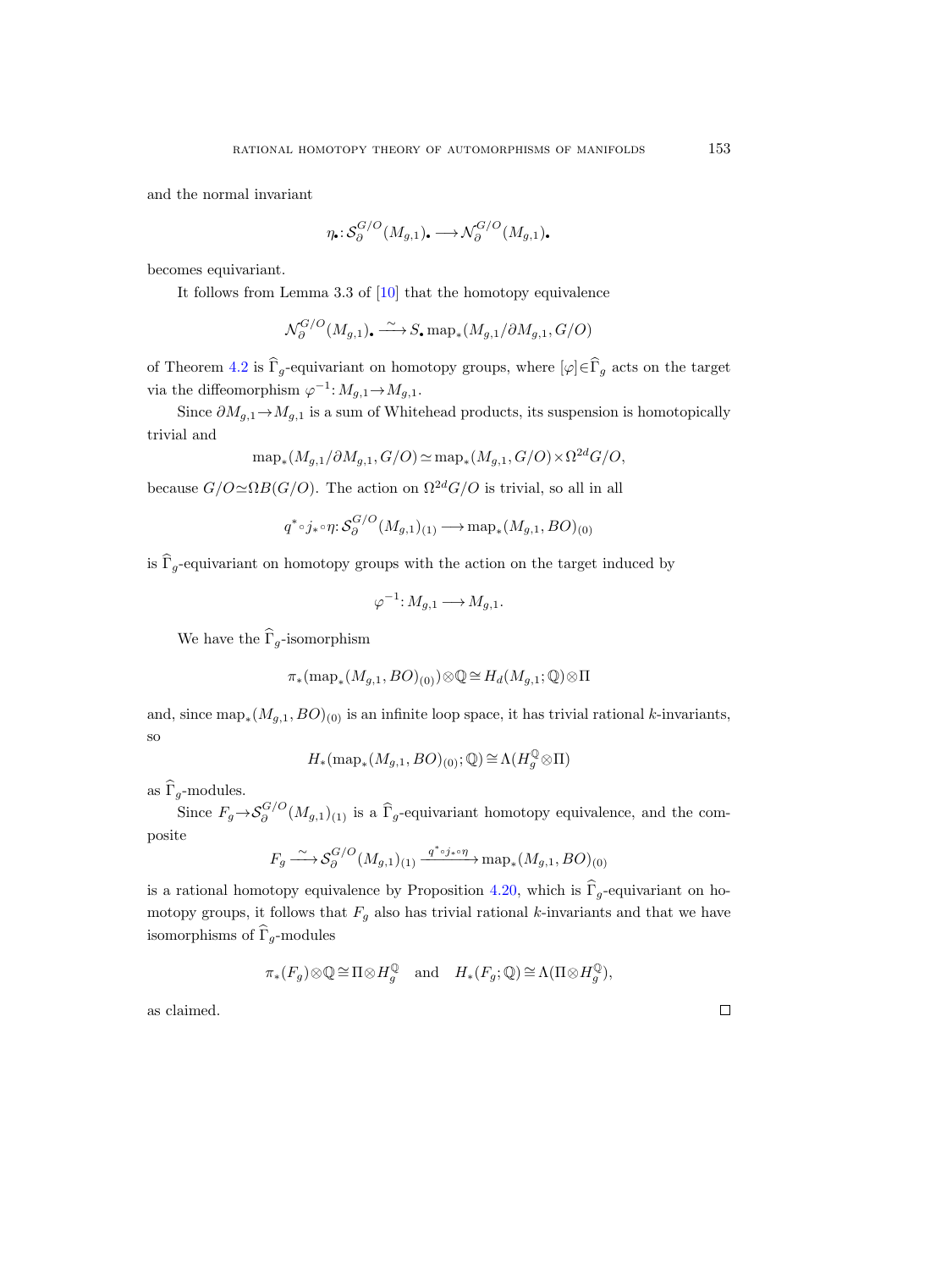The previous proposition may be interpreted as asserting an isomorphism of (abelian) graded Lie algebras,

$$
\mathfrak{a}_g = \pi_{*+1}(F_g) \otimes \mathbb{Q} \cong s^{-1} \Pi \otimes H_g^{\mathbb{Q}}.
$$

The homology is then given by

$$
H_*(F_g; \mathbb{Q}) = H_*^{\mathrm{CE}}(\mathfrak{a}_g).
$$

We may write  $C_*^{\text{CE}}(\mathfrak{a}_g)$  as the value at  $H_g$  of a Schur functor as follows.

<span id="page-87-0"></span>LEMMA 7.16. There is an isomorphism of  $\pi_1(X_{q,J})$ -modules

$$
C_*^{\sf CE}(\mathfrak{a}_g)\cong\bigoplus_{k\geqslant 0}\mathscr{D}(k)\otimes_{\Sigma_k}H_g^{\otimes k}
$$

compatible with the stabilization maps, where  $\mathscr{D}(k)$  is the  $\Sigma_k$ -module

$$
\mathscr{D}(k) = \Pi^{\otimes k}.
$$

In particular,  $\mathscr{D}(k)$  is concentrated in degrees  $\geq k$  for every k.

By Propositions [7.9](#page-82-2) and [7.15,](#page-85-0) we may rewrite the right-hand side of [\(7.5\)](#page-84-2) in terms of Chevalley–Eilenberg homology:

$$
H_*(X_{g,\circ};\mathbb{Q})\otimes H_*(F_g;\mathbb{Q})\cong H_*^{\sf CE}(\mathfrak{g}_g)\otimes H_*^{\sf CE}(\mathfrak{a}_g)\cong H_*^{\sf CE}(\mathfrak{g}_g\oplus\mathfrak{a}_g).
$$

In particular, the action of  $\widehat{\Gamma}_g = \pi_1(X_{g,J})$  on  $H^*(Y_{g,\cdot}; \mathbb{Q})$  factors over  $\Gamma_g$ , since this is true for the right-hand side. Since the kernel of  $\pi_1(X_{g,J}) \to \Gamma_g$  is finite, we may then write the  $E_2$ -term of the spectral sequence of  $(7.4)$  as follows:

$$
E_{p,q}^2 = H_p(\pi_1(X_{g,J}); H_q(Y_{g,\circ}; \mathbb{Q})) \cong H_p(\Gamma_g; H_q^{\text{CE}}(\mathfrak{g}_g \oplus \mathfrak{a}_g)).
$$

Hence, the proof of Theorem [7.12](#page-83-0) will be complete once we verify the following proposition.

PROPOSITION 7.17. Let  $d \geq 3$ . The stabilization map

$$
H_p(\Gamma_g;H_q^{\sf CE}(\mathfrak{g}_g\oplus\mathfrak{a}_g))\longrightarrow H_p(\Gamma_{g+1};H_q^{\sf CE}(\mathfrak{g}_{g+1}\oplus\mathfrak{a}_{g+1}))
$$

is an isomorphism for  $g > 2p+2q+4$  and a surjection for  $g \ge 2p+2q+4$ .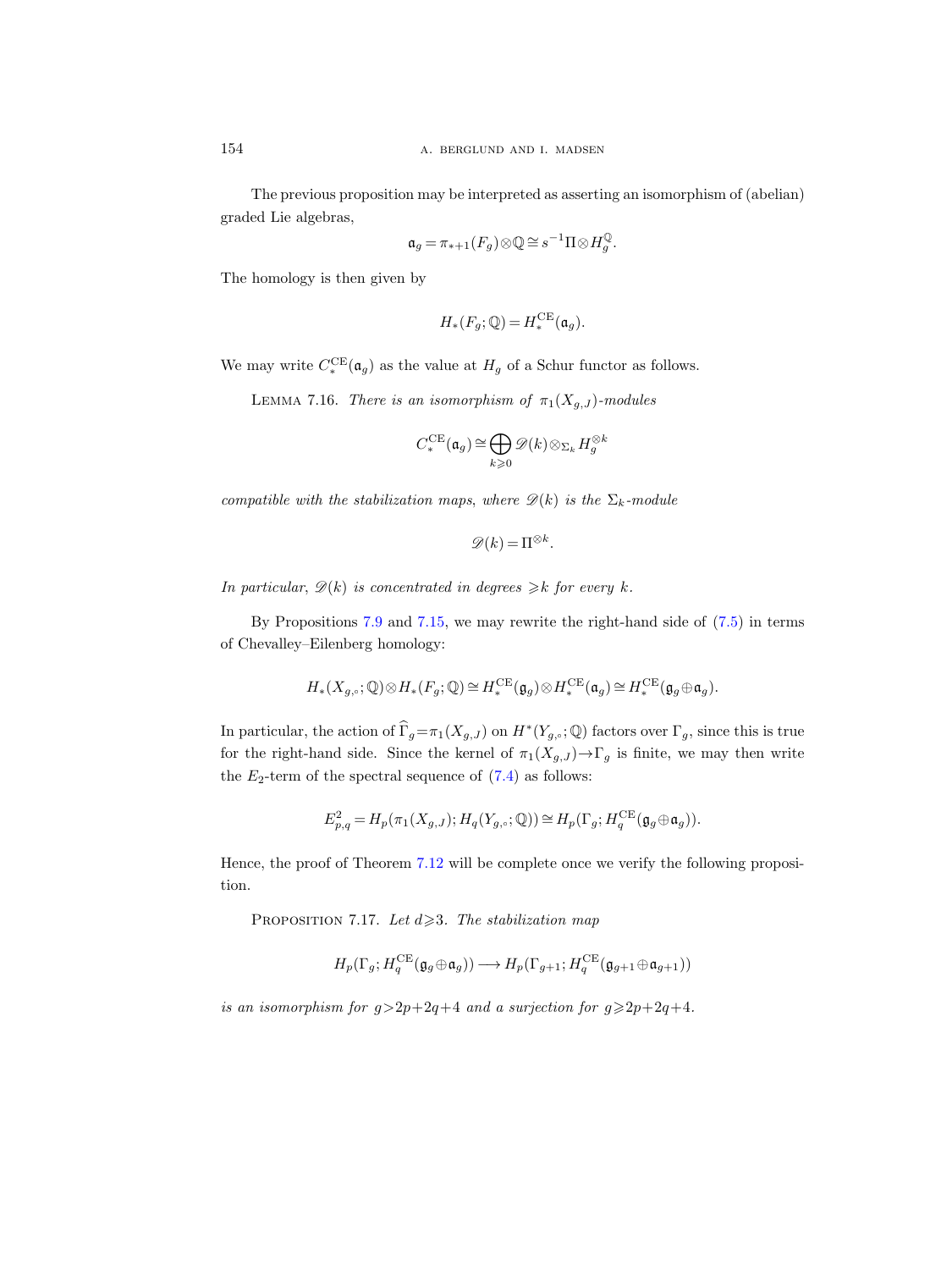Proof. The proof proceeds exactly as the proof of Proposition [7.11,](#page-82-3) after noting that  $C_*^{\text{CE}}(\mathfrak{g}_g \oplus \mathfrak{a}_g)$  is a split complex of  $\mathbb{Q}[\Gamma_g]$ -modules, whose module of q-chains is the value of a polynomial functor of degree  $2q$  on the standard  $\mathbb{Q}[\Gamma_g]$ -module  $H_g^{\mathbb{Q}}$ . More precisely, by combining Lemmas [7.2](#page-76-1) and [7.16](#page-87-0) we have that

$$
C_*^{\sf CE}(\mathfrak{g}_g\oplus\mathfrak{a}_g)=C_*^{\sf CE}(\mathfrak{g}_g)\otimes C_*^{\sf CE}(\mathfrak{a}_g)\cong\bigoplus_{k\geqslant 0}(\mathscr{C}\otimes\mathscr{D})(k)\otimes_{\Sigma_k}H_g^{\otimes k},
$$

where

$$
(\mathscr{C} \otimes \mathscr{D})(k) = \bigoplus_{i+j=k} \operatorname{Ind}_{\Sigma_i \times \Sigma_j}^{\Sigma_k} \mathscr{C}(i) \otimes \mathscr{D}(j).
$$

Since  $\mathscr{C}(i)$  is concentrated in degrees  $\geq \frac{1}{3}$  id and  $\mathscr{D}(j)$  is concentrated in degrees  $\geq j$ , it follows that  $(\mathscr{C} \otimes \mathscr{D})(k)$  is concentrated in degrees  $\geq \frac{1}{2}k$ . This implies that the functor  $(\mathscr{C} \otimes \mathscr{D})_q(-)$  is polynomial of degree  $\leq 2q$  for every q.  $\Box$ 

# 8. Stable cohomology

The goal of this section is to calculate the stable rational cohomology of the classifying spaces  $B \text{aut}_{\partial}(M_{q,1})$  and  $B \text{Diff}_{\partial}(M_{q,1})$ . We begin by reviewing the calculation of the stable cohomology of  $B\mathrm{Diff}_{\partial}(M_{q,1})$  in terms of  $\kappa$ -classes, due to Galatius and Randal-Williams, and Borel's results on the stable cohomology of arithmetic groups.

# 8.1.  $\kappa$ -classes and the stable cohomology of the diffeomorphism group

Let M be a closed oriented 2d-dimensional manifold and let  $\text{Diff}(M)$  be the group of orientation-preserving diffeomorphisms of  $M$ . The space  $B$  Diff $(M)$  is a classifying space for smooth oriented fiber bundles with fiber diffeomorphic to  $M$ , or ' $M$ -bundles' for short. With every characteristic class of oriented vector bundles

$$
c \in H^k(B\operatorname{SO}(2d))
$$

there is an associated characteristic class of M-bundles

$$
\kappa_c \in H^{k-2d}(B\operatorname{Diff}(M)),
$$

characterized by the following. Given a smooth oriented fiber bundle

$$
M \longrightarrow E \xrightarrow{\pi} X,
$$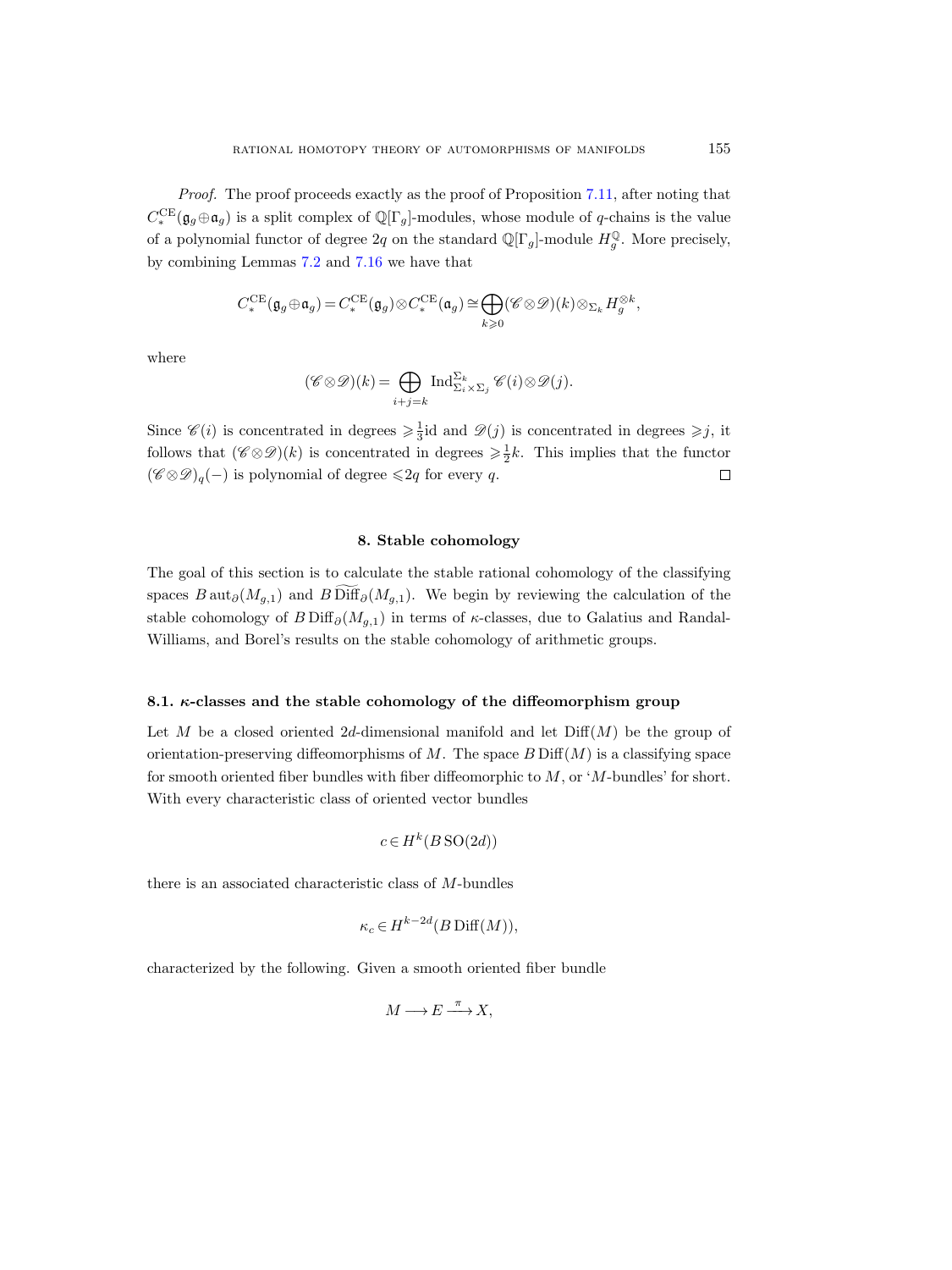the vertical tangent bundle  $T_{\pi}E$  is an oriented 2d-dimensional vector bundle over E, and we may consider its characteristic class  $c(T_{\pi}E) \in H^k(E)$ . By applying the Gysin homomorphism  $\pi_! : H^k(E) {\rightarrow} H^{k-2d}(X)$ , we obtain a class

$$
\pi_!(c(T_{\pi}E)) \in H^{k-2d}(X).
$$

By definition,  $\kappa_c(\pi) = \pi_1(c(T_\pi E))$ . Recall that the rational cohomology of BSO(2d) is a polynomial ring

$$
H^*(B\,\text{SO}(2d); \mathbb{Q}) = \mathbb{Q}[p_1, ..., p_{d-1}, e]
$$

in the Pontryagin classes  $p_i$  and the Euler class  $e$ .

For  $M = M_q$ , the pullback of  $\kappa_c$  along the map  $B \text{Diff}_\partial(M_{q,1}) \to B \text{Diff}(M_q)$  gives us a class in  $H^{k-2d}(B\operatorname{Diff}_{\partial}(M_{g,1}))$  that we will also denote  $\kappa_c$ . The stabilization map  $B$ Diff $_{\partial}(M_{g,1}) \rightarrow B$ Diff $_{\partial}(M_{g+1,1})$  induces an isomorphism on  $H_k(-)$  for  $g>2k+4$  [\[29\]](#page-116-0). The stable cohomology is given by the following.

<span id="page-89-0"></span>THEOREM 8.1. (Madsen–Weiss  $2d=2$  [\[44\]](#page-116-1), Galatius–Randal–Williams  $2d>4$  [\[27\]](#page-116-2)) For  $2d\neq 4$ , the stable cohomology of the diffeomorphism group of  $M_{g,1}$  is given by

$$
H^*(B\operatorname{Diff}_{\partial}(M_{\infty,1});\mathbb{Q})\cong\mathbb{Q}[\kappa_c|c\in B],
$$

where B is the set of monomials c in the Pontryagin classes  $p_{d-1}, p_{d-2}, ..., p_{\lceil (d+1)/4 \rceil}$  and the Euler class e, of total degree  $|c|>2d$ .

### 8.2. Borel's calculation of the stable cohomology of arithmetic groups

The rational cohomology of BU is a polynomial algebra in the Chern classes

$$
H^*(BU; \mathbb{Q}) = \mathbb{Q}[c_1, c_2, \dots].
$$

The Hopf algebra structure is given by  $\Delta(c_n) = \sum_{p+q=n} c_p \otimes c_q$ . Let  $\sigma_1, ..., \sigma_n$  denote the elementary symmetric polynomials in the indeterminates  $t_1, \ldots, t_n$ . Then, there is a unique polynomial  $p_n$  such that

$$
p_n(\sigma_1,...,\sigma_n)=t_1^n+...+t_n^n.
$$

Define the 'Newton classes' by

$$
s_n = p_n(c_1, ..., c_n) \in H^{2n}(BU; \mathbb{Q}).
$$

These are primitive generators for the rational cohomology of BU.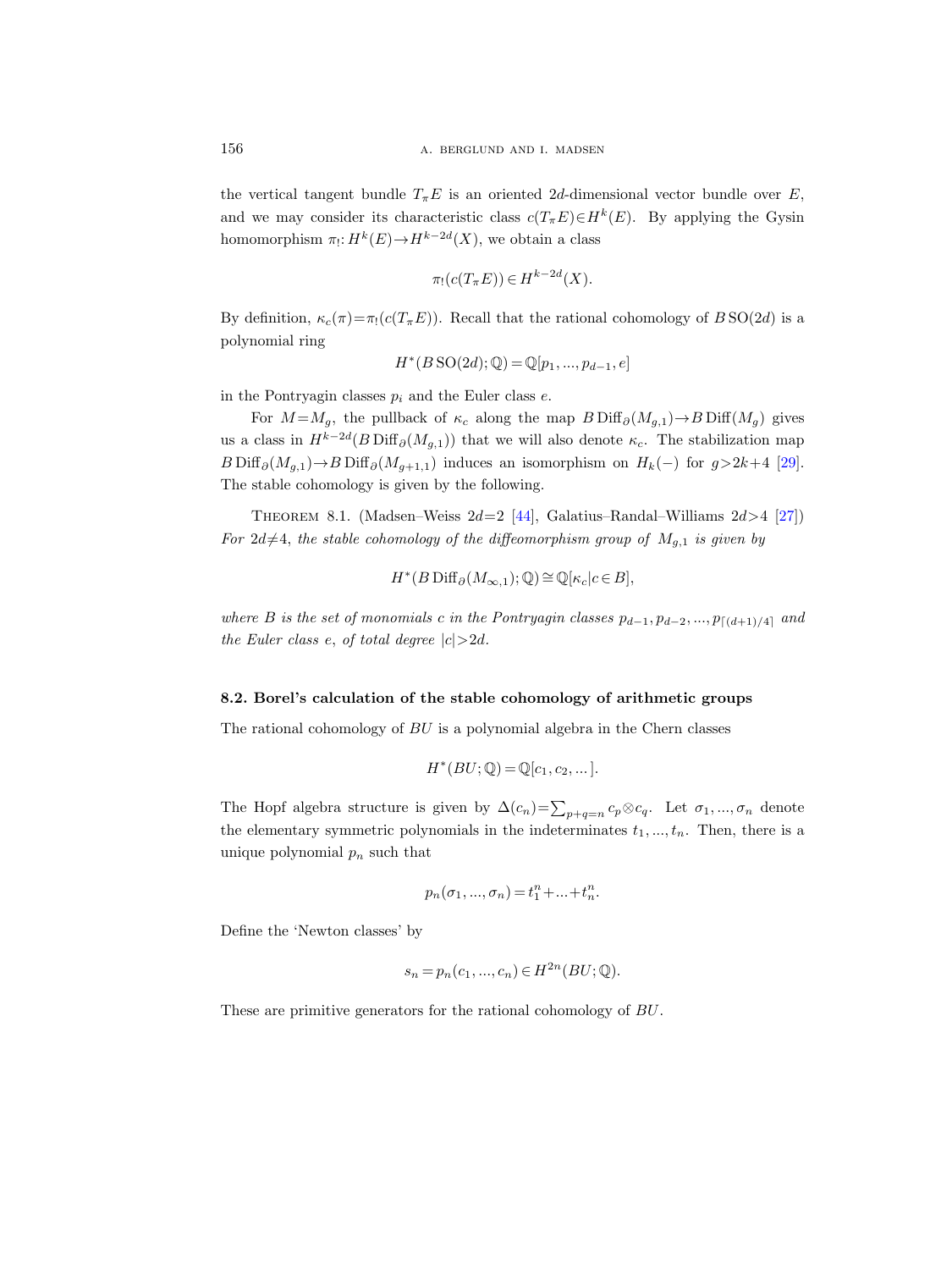According to Borel [\[15\]](#page-115-4), the rational cohomology of the infinite symplectic group  $Sp(\mathbb{Z})$  is the primitively generated Hopf algebra

$$
H^*(B\operatorname{Sp}(\mathbb{Z});\mathbb{Q})\cong \mathbb{Q}[x_1,x_2,\dots].
$$

The primitive generators  $x_i$  are of degree  $4i-2$ , and may be chosen to be the pullbacks of the odd classes  $s_{2i-1} \in H^{4i-2}(BU; \mathbb{Q})$  along the map

$$
B\operatorname{Sp}(\mathbb{Z}) \longrightarrow B\operatorname{Sp}(\mathbb{R}) \stackrel{\sim}{\longleftarrow} BU.
$$

# 8.3. Relation between Borel classes and  $\kappa$ -classes

There is another way of producing characteristic classes of smooth fiber bundles, following Atiyah  $[2, §4]$ . Again, let M be a smooth oriented 2d-dimensional manifold. Assume that d is odd. Then  $H^d(M;\mathbb{R})$  is of even dimension, say 2g.

Let  $E \stackrel{\pi}{\longrightarrow} X$  be an M-bundle. There is a real 2g-dimensional vector bundle  $\xi$  over X (the Hodge bundle), with structure group  $\text{Sp}_{2g}(\mathbb{R})$ , whose fiber over x is the cohomology group

$$
\xi_x = H^d(\pi^{-1}(x); \mathbb{R}).
$$

The structure group can be reduced to the maximal compact subgroup  $U(g) \subset \mathrm{Sp}_{2g}(\mathbb{R})$ , so we obtain a g-dimensional complex vector bundle  $\eta$  over X. We may consider the 'Newton classes'

$$
s_i(\eta) \in H^{2i}(X).
$$

The even classes vanish,  $s_{2i}(\eta)=0$ . The odd classes agree with the pullbacks of the Borel classes

<span id="page-90-1"></span>
$$
s_{2i-1}(\eta) = \varrho^*(x_i)
$$
\n(8.1)

along the map  $\varrho: X \to B \text{ Sp}_{2g}(\mathbb{Z})$ .

Now, one may ask if there are any relations between the classes  $\kappa_c(\pi)$  and  $s_i(\eta)$ . This problem was addressed and solved by Morita [\[54,](#page-117-0) §2] in the case of surface bundles. A similar treatment is possible in our situation. According to [\[2,](#page-115-5) equation (4.3)], we have the relation

<span id="page-90-0"></span>
$$
ch(\eta^* - \eta) = \pi_! (\tilde{L}(T_\pi E))
$$
\n(8.2)

in the cohomology of X. In the left-hand side,  $\eta^*$  denotes the conjugate bundle, the formal difference  $\eta^* - \eta$  is taken in  $K(X)$ , and ch is the Chern character ch:  $K(X) \to H^*(X; \mathbb{Q})$ ,

$$
ch(\eta) = g + \sum_{k \geqslant 1} \frac{s_k(\eta)}{k!}.
$$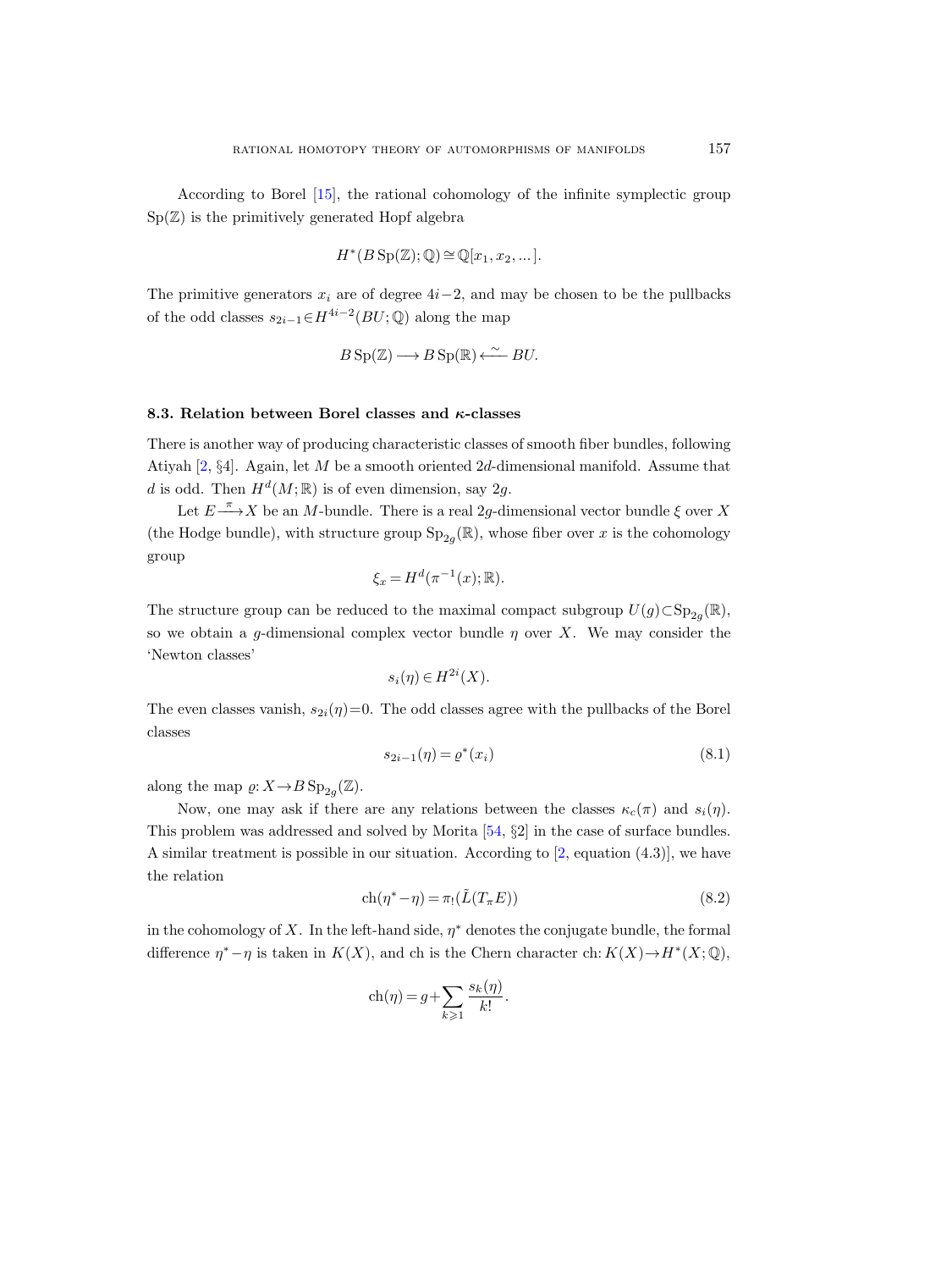Since  $s_k(\eta^*) = (-1)^k s_k(\eta)$ , we may write the left-hand side of [\(8.2\)](#page-90-0) as

$$
ch(\eta^* - \eta) = -2 \sum_{k \text{ odd}} \frac{s_k(\eta)}{k!}.
$$

Turning to the right-hand side, if  $\xi$  is a real vector bundle over E of dimension 2d, then

$$
\tilde{L}(\xi) = \tilde{L}(p_1, ..., p_d)
$$

is the formal power series in the Pontryagin classes of  $\xi$  determined by

$$
\tilde{L}(\sigma_1, ..., \sigma_d) = f(t_1) ... f(t_d),
$$

where  $\sigma_i$  is the elementary symmetric polynomial in  $t_1^2, ..., t_d^2$  of degree i, and  $f(t)$  is the formal power series

$$
f(t) = \frac{t}{\tanh(\frac{1}{2}t)} = 2\left(1 + \sum_{k\geq 1} (-1)^{k-1} \frac{B_k}{(2k)!} t^{2k}\right).
$$

Here  $B_k$  are the Bernoulli numbers. Explicitly, the homogeneous term in  $\tilde{L}(\xi)$  of degree  $n$  is given by

$$
\tilde{L}_n = \tilde{L}_n(p_1, ..., p_n) = 2^d \sum_{I \vdash n} \lambda_I s_I(p_1, ..., p_n).
$$

Here, the sum is over all partitions  $I=(i_1,...,i_r)$  of n, and  $s_I$  denotes the corresponding polynomial in the elementary symmetric polynomials (see e.g. [\[53,](#page-117-1) p. 188]). The coefficients are  $\lambda_I = \lambda_{i_1} \dots \lambda_{i_r}$ , where

$$
\lambda_k = (-1)^{k-1} \frac{B_k}{(2k)!}.
$$

We are assuming that d is odd, say  $d=2s+1$ . By comparing homogeneous terms in [\(8.2\)](#page-90-0) and using [\(8.1\)](#page-90-1), we obtain the relation

$$
-2\frac{\varrho^{*}(x_i)}{(2i-1)!} = \kappa_{\tilde{L}_{i+s}} \in H^{4i-2}(X; \mathbb{Q})
$$
\n(8.3)

for every *i*. It is easily seen that the class  $\tilde{L}_{i+s}$  is proportional to the Hirzebruch L-class  $L_{i+s}$  (cf. [\[53,](#page-117-1) p. 224]). In fact,  $2^{2i-1}\tilde{L}_{i+s} = L_{i+s}$ . Passing to the universal bundle, we may conclude that the map

$$
H^*(B\operatorname{Sp}(\mathbb{Z});\mathbb{Q}) \longrightarrow H^*(B\operatorname{Diff}_{\partial}(M_{\infty,1});\mathbb{Q})
$$
\n(8.4)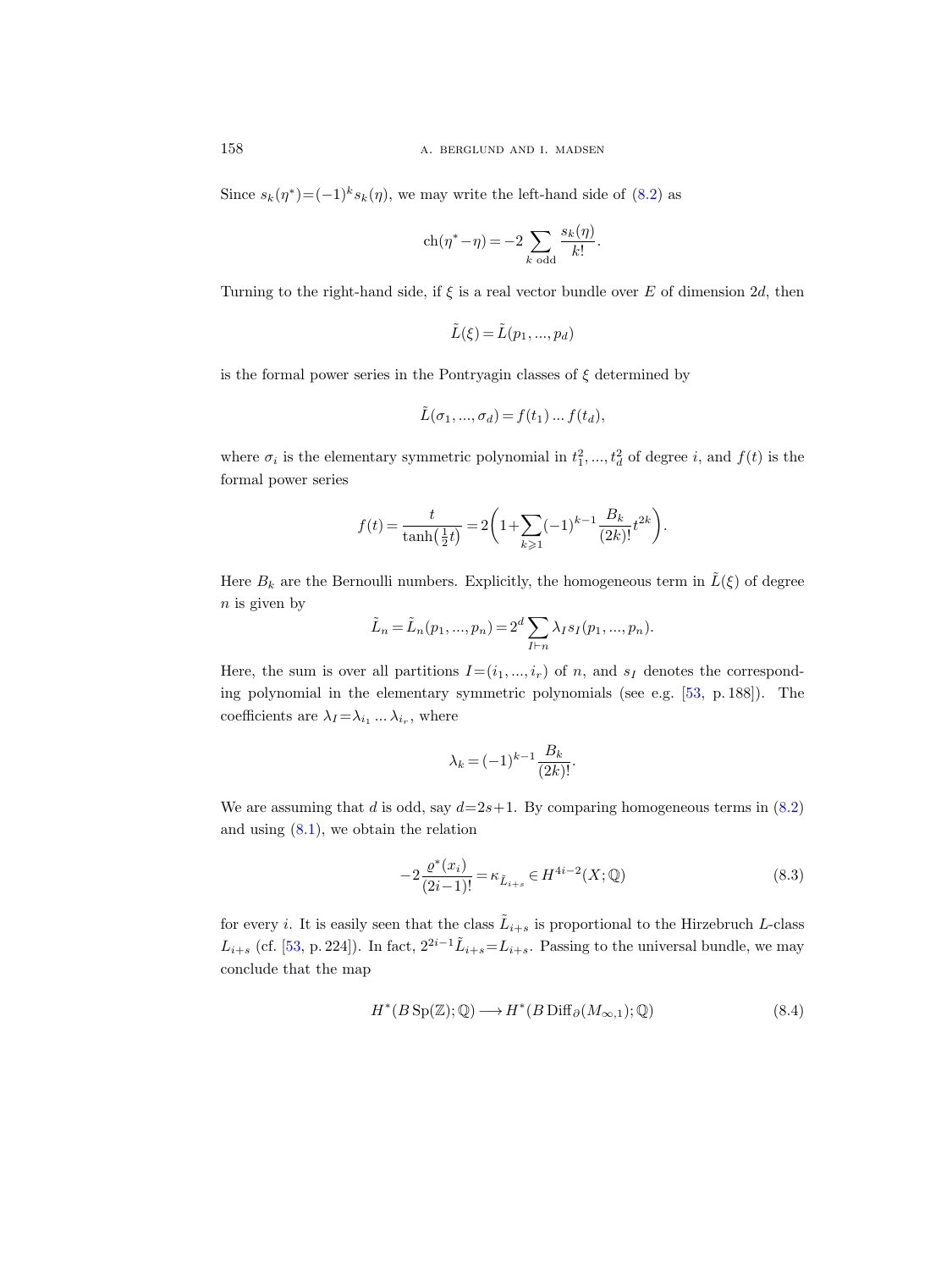sends the Borel class  $x_i$  to

$$
-\frac{(2i-1)!}{2^{2i}}\kappa_{L_{i+s}}
$$

for every  $i \geq 1$ .

By Theorem [8.1,](#page-89-0) the set  $\{\kappa_c : c \in B\}$  generates the cohomology freely, where B is the set of monomials c in the Pontryagin classes  $p_{d-1}, p_{d-2}, ..., p_{\lceil (d+1)/4 \rceil}$  and the Euler class e of total degree  $|c|>2d$ . In particular, these classes are linearly independent. By [\[9\]](#page-115-6), every monomial c in the Pontryagin classes of degree  $4i+4s$  appears with a non-zero coefficient in  $L_{i+s}$ . It is easily seen that  $L_{i+s}$  will contain such monomials c belonging to B: for example, if we write  $i=qs+r$ , where q and r are non-negative integers with  $r < s$ , then  $c=p_s^q p_{s+r}$  belongs to B and appears with a non-zero coefficient in  $L_{i+s}$ . It follows that  $\kappa_{L_{i+s}}$  is non-zero in  $H^*(B\operatorname{Diff}_{\partial}(M_{\infty,1});\mathbb{Q})$ . Thus, we have proved the following theorem, for  $d \geqslant 3$  odd.

<span id="page-92-0"></span>THEOREM 8.2. Let  $d \geq 3$ . The map  $B \text{Diff}_{\partial}(M_{\infty,1}) \rightarrow B\Gamma_{\infty}$  is injective on indecomposables in rational cohomology.

The argument in the case when d is even is similar. The symplectic group  $\text{Sp}_{2g}(\mathbb{R})$  is replaced by the orthogonal group  $O_{q,q}(\mathbb{R})$ , and the complex vector bundle  $\eta$  is replaced by two real vector bundles  $W^+$  and  $W^-$ , as in [\[2\]](#page-115-5). According to [\[15\]](#page-115-4), the stable cohomology of the arithmetic group  $O_{q,q}(\mathbb{Z})$  is a polynomial algebra in generators  $x_i$  of degree 4i, for  $i=1, 2, ...$  The class  $x_i$  may be chosen as the pullback of  $ph_i(W^+) - ph_i(W^-)$  under the map

$$
BO_{g,g}(\mathbb{Z}) \longrightarrow BO_{g,g}(\mathbb{R}) \longrightarrow BO(g) \times BO(g),
$$

where the last map is a homotopy inverse of the map  $BO(g) \times BO(g) \rightarrow BO_{g,g}$  coming from  $O(g) \times O(g)$  being the maximal compact subgroup of  $O_{g,g}$ . Then [\[2,](#page-115-5) equation (4.2)] expresses the Pontryagin character  $ph(W^+ - W^-)$  (i.e., the Chern character of the complexification) in terms of  $\kappa$ -classes. As before, this can be used to show that the classes  $x_i$  are mapped to non-zero linear combinations of  $\kappa$ -classes.

### 8.4. The stable cohomology of homotopy automorphisms

Let

$$
X_g = B \operatorname{aut}_{\partial}(M_{g,1}),
$$

and consider the homotopy colimit

$$
X_{\infty} = \text{hocolim}(X_1 \to X_2 \to X_3 \to \dots),
$$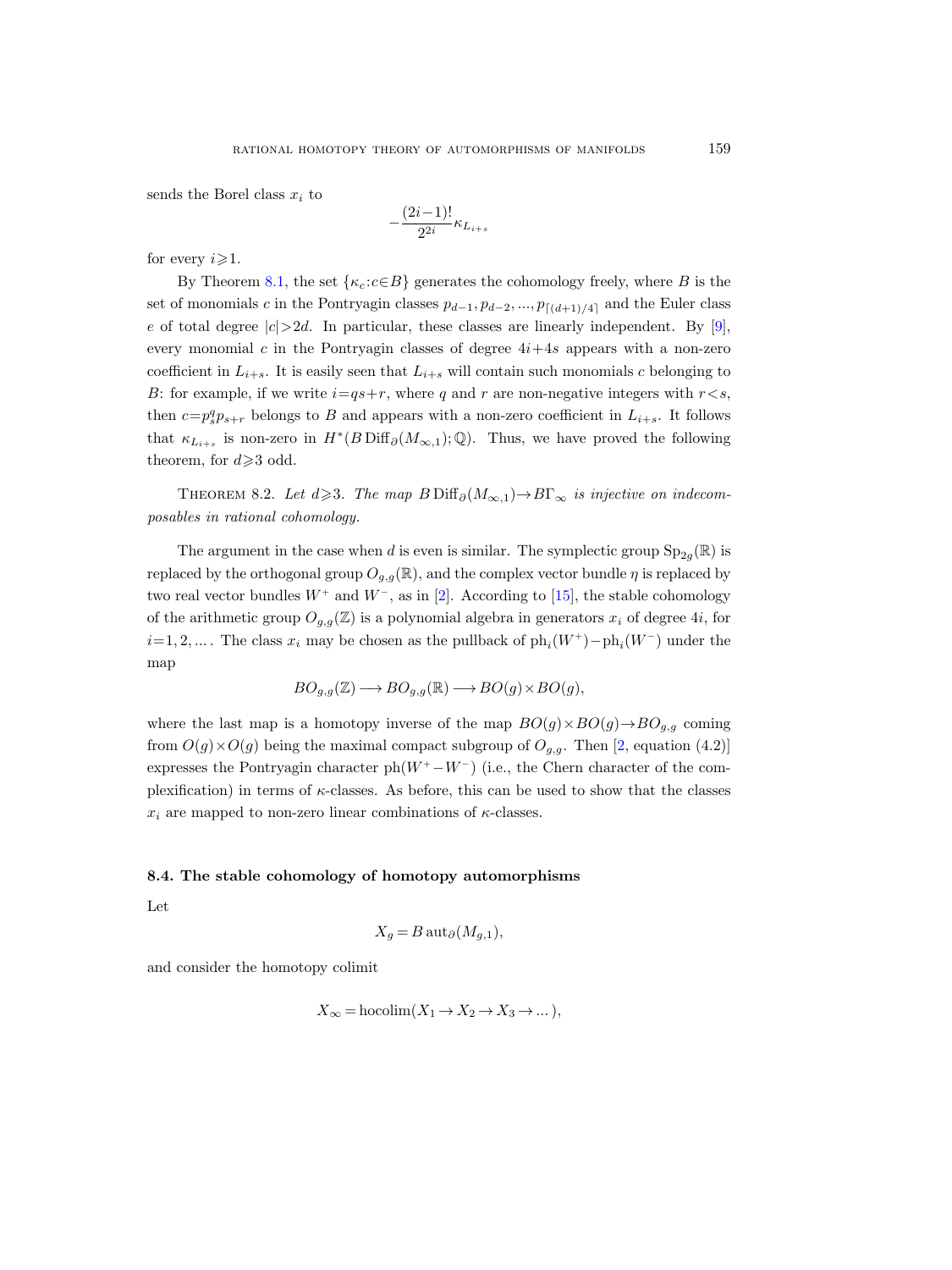taken over the stabilization maps described in §[7.2.](#page-79-1) By Theorem [7.6,](#page-79-0) the canonical map  $X_q \rightarrow X_\infty$  induces an isomorphism in rational cohomology

$$
H^k(X_\infty; \mathbb{Q}) \longrightarrow H^k(X_g; \mathbb{Q})
$$

<span id="page-93-0"></span>for  $q>2k+4$ . The goal of this section is to prove the following theorem.

<span id="page-93-3"></span>THEOREM 8.3. Let  $d \geq 3$ . There is an isomorphism of graded rings

$$
H^*(X_{\infty}; \mathbb{Q}) \cong H^*(\Gamma_{\infty}; \mathbb{Q}) \otimes H^*_{\mathrm{CE}}(\mathfrak{g}_{\infty})^{\Gamma_{\infty}}.
$$
\n(8.5)

In the above theorem,  $\Gamma_{\infty} = \text{colim}_{g} \Gamma_{g}$  and  $\mathfrak{g}_{\infty} = \text{colim}_{g} \mathfrak{g}_{g}$ . Recall that  $\Gamma_{g}$  denotes the automorphism group of the quadratic module  $(H_q, \mu, q)$  and that  $\mathfrak{g}_q$  denotes the graded Lie algebra  $\mathrm{Der}^{\dagger}_{\omega_g} \mathbb{L}(V_g)$ , where  $V_g = s^{d-1} H_g \otimes \mathbb{Q}$ .

As discussed earlier, Borel's results [\[15\]](#page-115-7) yield a computation of the left factor

$$
H^*(\Gamma_\infty;\mathbb{Q}).
$$

In §[9,](#page-97-0) we will show how to express the right factor  $H^*_{CE}(\mathfrak{g}_{\infty})^{\Gamma_{\infty}}$  in terms of graph homology.

The proof of Theorem [8.3](#page-93-0) has several ingredients. Homological stability together with Borel's vanishing result (as manifested in Theorem [7.5\)](#page-78-0) will allow us to conclude that the universal cover spectral sequence for  $X_{\infty}$  satisfies

$$
E_2^{p,q} \cong E_2^{p,0} \otimes E_2^{0,q}.
$$

Then, we will prove that the spectral sequence collapses at  $E_2$ . We do this by showing that the rational cohomology ring of  $X_{\infty}$  is free and that the map  $X_{\infty} \to B\Gamma_{\infty}$  is injective on indecomposables in rational cohomology. Recall that

$$
X_g = X_{g,\circ} = B \operatorname{aut}_{\partial,\circ}(M_{g,1}).
$$

<span id="page-93-2"></span>THEOREM 8.4. The natural map

$$
H^p(\Gamma_g; \mathbb{Q}) \otimes H^q_{\mathrm{CE}}(\mathfrak{g}_g)^{\Gamma_g} \longrightarrow H^p(\pi_1(X_g); H^q(X_{g,\circ}; \mathbb{Q})),
$$

is an isomorphism in the stable range  $q>2p+2q+4$ .

Proof. As in Proposition [7.10,](#page-82-0) there is an isomorphism

<span id="page-93-1"></span>
$$
H^p(\pi_1(X_g); H^q(X_{g,\circ}; \mathbb{Q})) \cong H^p(\Gamma_g; H^q_{\mathrm{CE}}(\mathfrak{g}_g)),\tag{8.6}
$$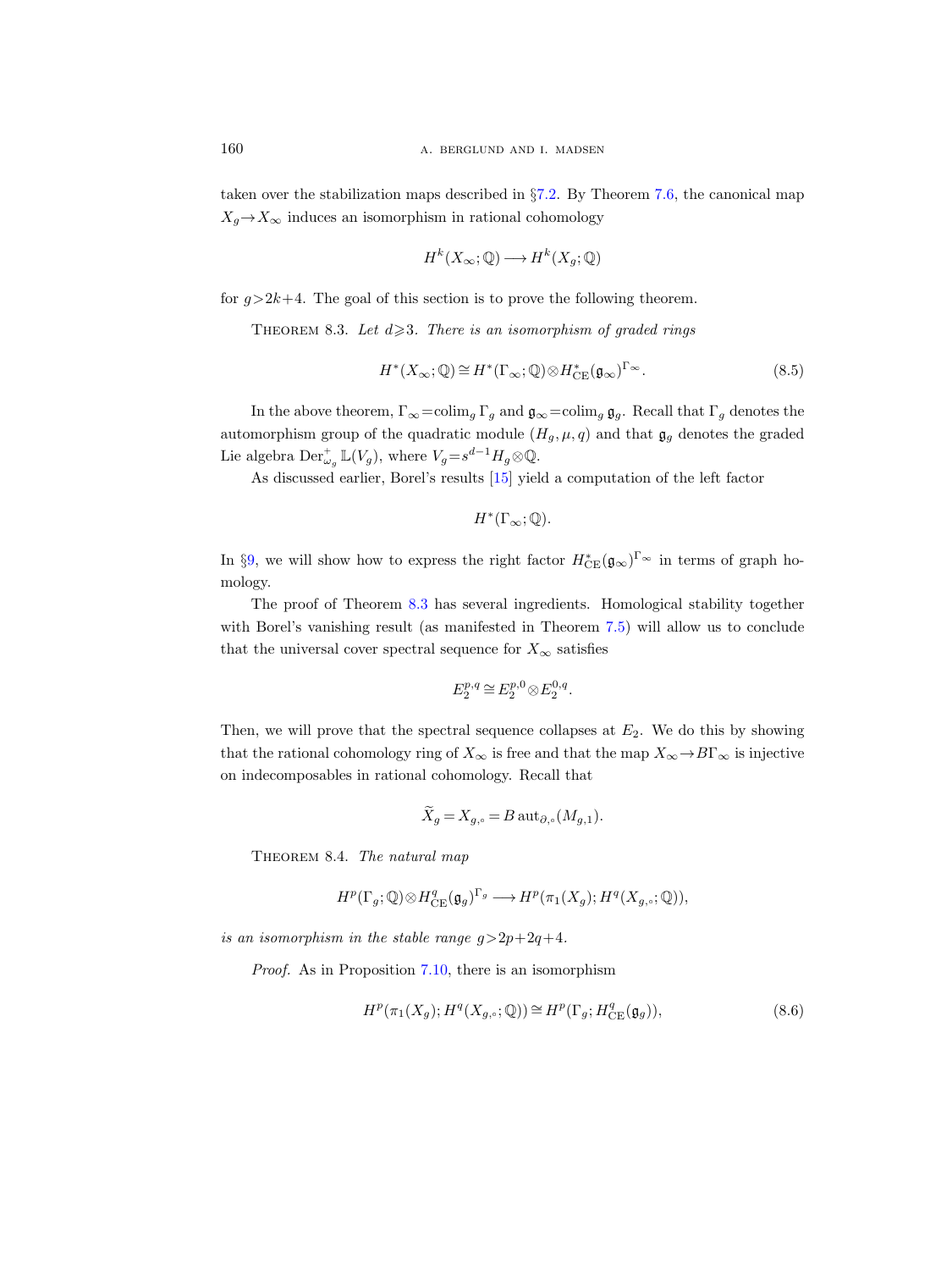compatible with the stabilization maps. Since  $\Gamma_g$  is rationally perfect, the functor  $H^p(\Gamma_g; -)$  is exact on the category of finite-dimensional  $\mathbb{Q}[\Gamma_g]$ -modules. In particular, since the Chevalley–Eilenberg complex  $C^*_{CE}(\mathfrak{g}_g)$  is finite-dimensional in each degree, we may identify the right-hand side of  $(8.6)$  with the q-th cohomology of the cochain complex  $H^p(\Gamma_g; C^*_{CE}(\mathfrak{g}_g))$ . By Lemma [7.2](#page-76-1) we may identify  $C^q_{CE}(\mathfrak{g}_g)$  with the value at  $H_g^{\mathbb{Q}}$  of a polynomial functor of degree  $\leq 2q$ . Hence, by Theorem [7.5](#page-78-1) the natural map

$$
H^p(\Gamma_g; \mathbb{Q}) \otimes C^q_{\mathrm{CE}}(\mathfrak{g}_g)^{\Gamma_g} \longrightarrow H^p(\Gamma_g; C^q_{\mathrm{CE}}(\mathfrak{g}_g))
$$

is an isomorphism for  $q>2p+2q+4$ . The claim follows by passing to cohomology in the q direction and using  $(8.6)$ .  $\Box$ 

<span id="page-94-1"></span>THEOREM 8.5. The cohomology algebra  $H^*(X_\infty; \mathbb{Q})$  is free graded commutative with finitely many generators in each degree.

Proof. It follows from the homological stability theorem that the natural map

$$
H^k(X_\infty; \mathbb{Q}) \longrightarrow H^k(X_g; \mathbb{Q})
$$

is an isomorphism for  $g > 2k+4$ . The latter group is finite-dimensional by Theorem [5.7.](#page-62-0) This proves the claim about finite type. To show that the cohomology algebra is free, we employ an argument similar to that of [\[51\]](#page-117-2). Let  $\mathcal{D}_{2d}$  denote the little 2d-disks operad. There are maps

<span id="page-94-0"></span>
$$
\mathcal{D}_{2d}(r) \times X_{g_1} \times \ldots \times X_{g_r} \longrightarrow X_g, \quad g = g_1 + \ldots + g_r. \tag{8.7}
$$

Indeed, given a configuration of r little 2d-disks in a fixed 2d-disk, we may remove their interiors and glue in the manifolds  $M_{g_1,1},...,M_{g_r,1}$  in their place. The result is homeomorphic to  $M_{g,1}$ . Given homotopy automorphisms of  $M_{g,i,1}$  that restrict to the identity on the boundary, we can extend them to a homotopy automorphism of  $M_{q,1}$  by letting it be the identity outside the interiors of the removed disks. This construction respects compositions, so it passes to classifying spaces, giving  $(8.7)$ . The maps  $(8.7)$ endow the disjoint union

$$
X = \coprod_{g \geqslant 0} X_g
$$

with the structure of an  $E_{2d}$ -space. By the recognition principle for iterated loop spaces (cf.  $[46]$ ,  $[47]$ ), the space X admits a group completion GX which is a 2d-fold loop space, and it follows from the group completion theorem that there is a homology isomorphism  $X_{\infty} \rightarrow GX_0$ , where  $GX_0$  denotes a connected component of  $GX$  (cf. [\[1,](#page-115-8) §3.2]). Since  $GX_0$ is a  $2d$ -fold loop space, its rational cohomology is a graded commutative and cocommutative Hopf algebra, so the same is true of the cohomology of  $X_{\infty}$ . By [\[52\]](#page-117-3), this implies that the cohomology algebra is free graded commutative. $\Box$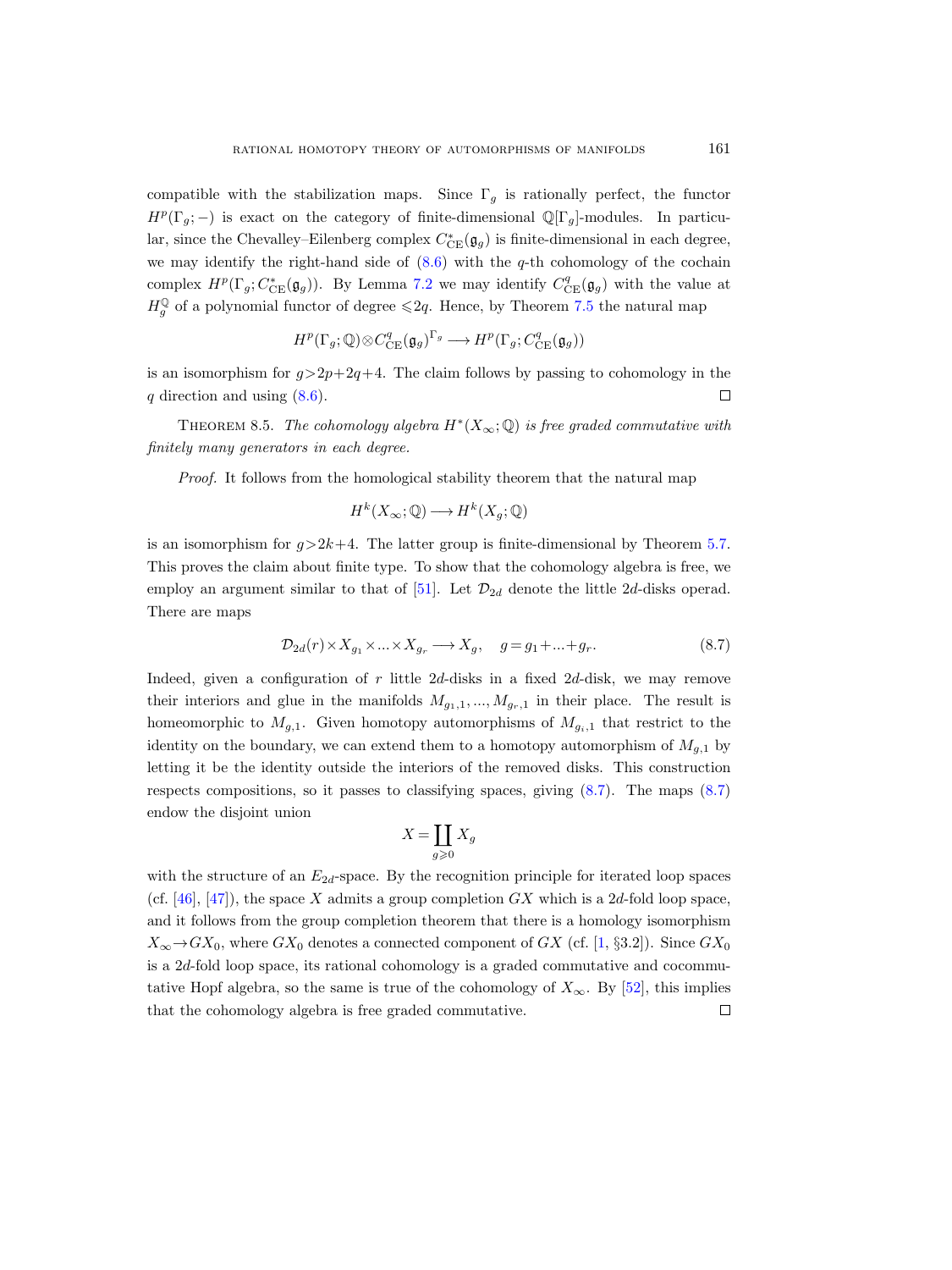<span id="page-95-0"></span>THEOREM 8.6. The map  $X_{\infty} \to B\Gamma_{\infty}$  induces an injective homomorphism on indecomposables in rational cohomology.

Proof. The claim follows immediately from Theorem [8.2,](#page-92-0) which states that the composite map

$$
B\operatorname{Diff}_{\partial}(M_{\infty,1})\longrightarrow B\operatorname{aut}_{\partial}(M_{\infty,1})\longrightarrow B\Gamma_{\infty}
$$

 $\Box$ 

induces an injective map on indecomposables in rational cohomology.

*Proof of Theorem [8.3](#page-93-0).* We have  $H^1(X_g; \mathbb{Q}) = H^1(B\pi_1(X_g); \mathbb{Q}) = 0$  for  $g \geq 2$ , because the group  $\pi_1(X_g)$  is rationally perfect (see Proposition [7.8\)](#page-81-1). Let  $(X_g)^+_0$  and  $B\pi_1(X_g)^+_0$ denote the rational plus constructions (see Appendix C) and let  $T_g$  be the homotopy fiber of the map  $(X_g)_{\mathbb{Q}}^+ \to B_{\pi_1}(X_g)_{\mathbb{Q}}^+$ . We obtain a map of fibrations,

$$
\widetilde{X}_g \longrightarrow X_g \longrightarrow B\pi_1(X_g)
$$
\n
$$
\downarrow \qquad \qquad \downarrow \qquad \qquad \downarrow
$$
\n
$$
T_g \longrightarrow (X_g)^+_{\mathbb{Q}} \longrightarrow B\pi_1(X_g)^+_{\mathbb{Q}},
$$

and we may consider the induced map of cohomology spectral sequences  $E \rightarrow \overline{E}$  with Q-coefficients:

$$
E_2^{p,q} = H^p(B\pi_1(X_g)_{\mathbb{Q}}^+; H^q(T_g)) \quad \text{and} \quad \overline{E}_2^{p,q} = H^p(B\pi_1(X_g); H^q(\widetilde{X}_g)).
$$

By construction, the maps  $E_2^{p,0} \to \overline{E}_2^{p,0}$  and  $E_{\infty}^{p,q} \to \overline{E}_{\infty}^{p,q}$  are isomorphisms for all  $p$ and q. We have that  $E_2^{p,q} \cong E_2^{p,0} \otimes E_2^{0,q}$ , because the spaces involved are simply connected. In the spectral sequence  $\overline{E}$ , we have cohomology with twisted coefficients, but it follows from Theorem [8.4](#page-93-2) that  $\overline{E}_2^{p,q} \cong \overline{E}_2^{p,0} \otimes \overline{E}_2^{0,q}$  for all p and q in the stable range. The map  $E \rightarrow \overline{E}$  respects these isomorphisms, because they may be realized by taking cup products. Thus, we are in position to apply Zeeman's comparison theorem for spectral sequences; we may conclude that

$$
E_2^{0,q} \longrightarrow \overline{E}_2^{0,q}
$$

is an isomorphism for all  $q$  in the stable range. There results an isomorphism of graded algebras

<span id="page-95-1"></span>
$$
H^*(T_\infty; \mathbb{Q}) \cong H^*(\widetilde{X}_\infty; \mathbb{Q})^{\Gamma_\infty}.
$$
\n(8.8)

The stable cohomology of  $B_{\pi_1}(X_g)_{\mathbb{Q}}^+$  agrees with the stable rational cohomology of the group  $\Gamma_g$ , because  $\pi_1(X_g)$  surjects onto  $\Gamma_g$  with finite kernel. Borel's calculation of the stable cohomology of arithmetic groups [\[15\]](#page-115-7) tells us that the cohomology ring  $H^*(\Gamma_\infty; \mathbb{Q})$ is free graded commutative. This, together with Theorems [8.5](#page-94-1) and [8.6,](#page-95-0) shows that the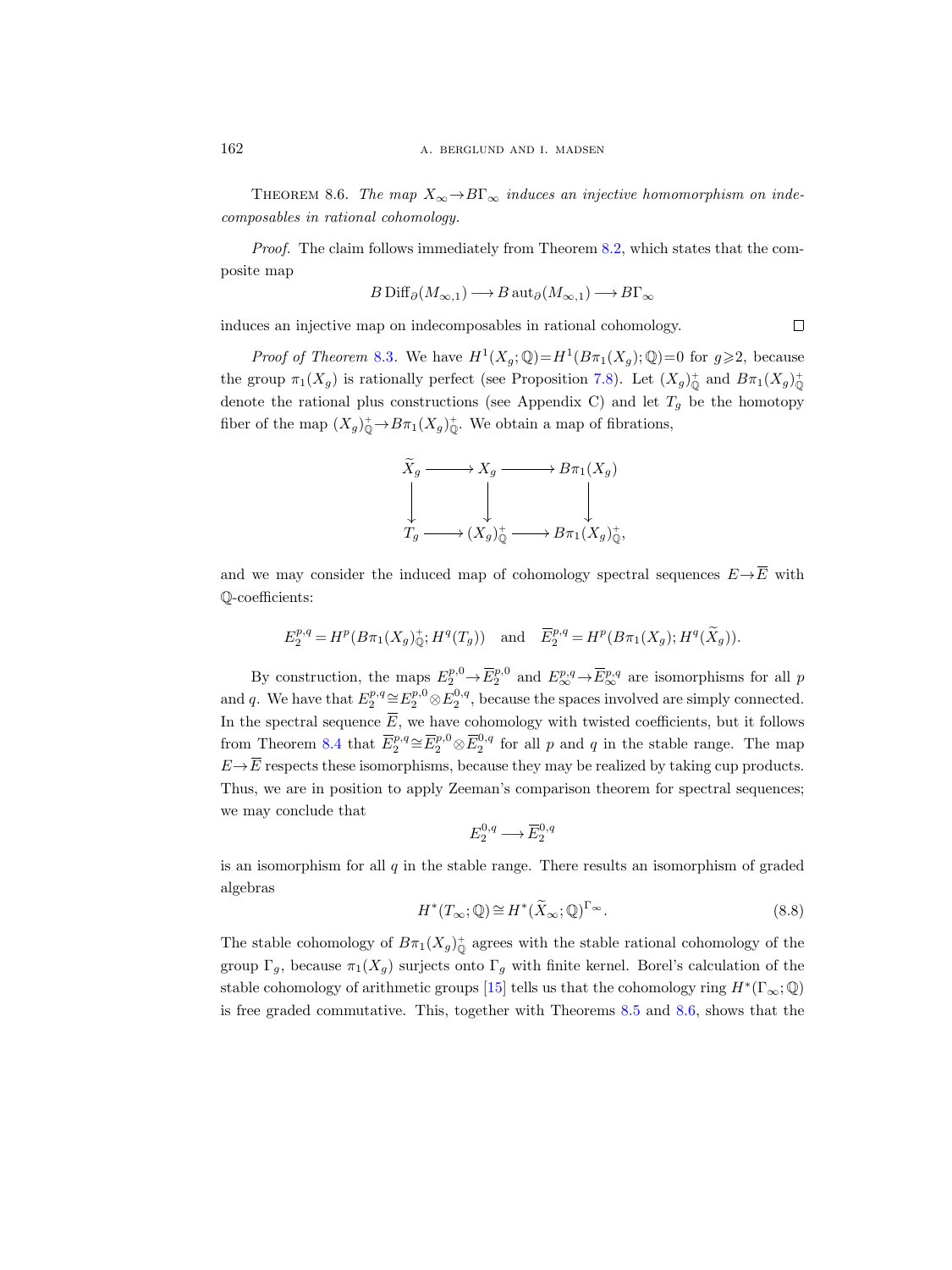hypotheses of Lemma [8.7](#page-96-0) below are fulfilled, which yields an isomorphism of graded algebras

$$
H^*((X_{\infty})^+_{\mathbb{Q}})=H^*(B\pi_1(X_{\infty})^+_{\mathbb{Q}})\otimes H^*(T_{\infty};\mathbb{Q}).
$$

The proof is finished by combining this with the isomorphism [\(8.8\)](#page-95-1).

For an arbitrary fibration  $F \to E \to B$ , injectivity of the map  $H^*(B) \to H^*(E)$  is not enough to ensure collapse of the associated spectral sequence (see e.g. the discussion in [\[50,](#page-117-4) pp. 148–149]). It is for this reason we need to know that the cohomology ring of  $X_{\infty}$ is free. We use the following lemma. The proof is straightforward and left to the reader.

<span id="page-96-0"></span>LEMMA 8.7. Let  $F \rightarrow E \rightarrow B$  be a fibration of simply connected spaces of finite Qtype. If the cohomology rings  $H^*(E; \mathbb{Q})$  and  $H^*(B; \mathbb{Q})$  are free graded commutative and if  $H^*(B; \mathbb{Q}) \to H^*(E; \mathbb{Q})$  is injective on indecomposables, then there is an isomorphism of graded algebras

$$
H^*(E; \mathbb{Q}) \cong H^*(F; \mathbb{Q}) \otimes H^*(B; \mathbb{Q}).
$$

We remark that the isomorphism  $H^*(E; \mathbb{Q}) \cong H^*(F; \mathbb{Q}) \otimes H^*(B; \mathbb{Q})$  of Lemma [8.7](#page-96-0) is not canonical but depends on the choice of splitting of the short exact sequence of indecomposables

$$
0 \longrightarrow QH^*(B; \mathbb{Q}) \longrightarrow QH^*(E; \mathbb{Q}) \longrightarrow QH^*(F; \mathbb{Q}) \longrightarrow 0.
$$

Similar remarks apply to the isomorphisms in Theorem [8.3](#page-93-3) above and in Theorem [8.8](#page-96-1) below, since Lemma [8.7](#page-96-0) is used in the proof of these results.

### 8.5. The stable cohomology of the block diffeomorphism group

Let

$$
Y_g = B \widetilde{\text{Diff}}_\partial(M_{g,1}),
$$

and consider the homotopy colimit over the stabilization maps

$$
Y_{\infty} = \text{hocolim}(Y_1 \to Y_2 \to \dots).
$$

By Theorem [7.12,](#page-83-1) the canonical map  $Y_q \to Y_\infty$  induces an isomorphism in rational cohomology  $H^k(Y_\infty; \mathbb{Q}) \cong H^k(Y_g; \mathbb{Q})$  for  $g > 2k+4$ .

<span id="page-96-1"></span>THEOREM 8.8. For  $d \geq 3$ , there is an isomorphism of graded rings

$$
H^*(Y_\infty;\mathbb{Q})\cong H^*(B\Gamma_\infty;\mathbb{Q})\otimes H^*_{\rm CE}(\mathfrak{g}_\infty\oplus\mathfrak{a}_\infty)^{\Gamma_\infty}.
$$

The two graded Lie algebras to the right are the colimits as  $q \rightarrow \infty$  of

$$
\mathfrak{g}_g = \textup{Der}_{\omega}^+ \mathbb{L}(V_g) \quad and \quad \mathfrak{a}_g = s^{-1} \Pi \otimes H_g^{\mathbb{Q}},
$$

where  $a_q$  is abelian. They are equipped with the evident action of  $\Gamma_q$ .

 $\Box$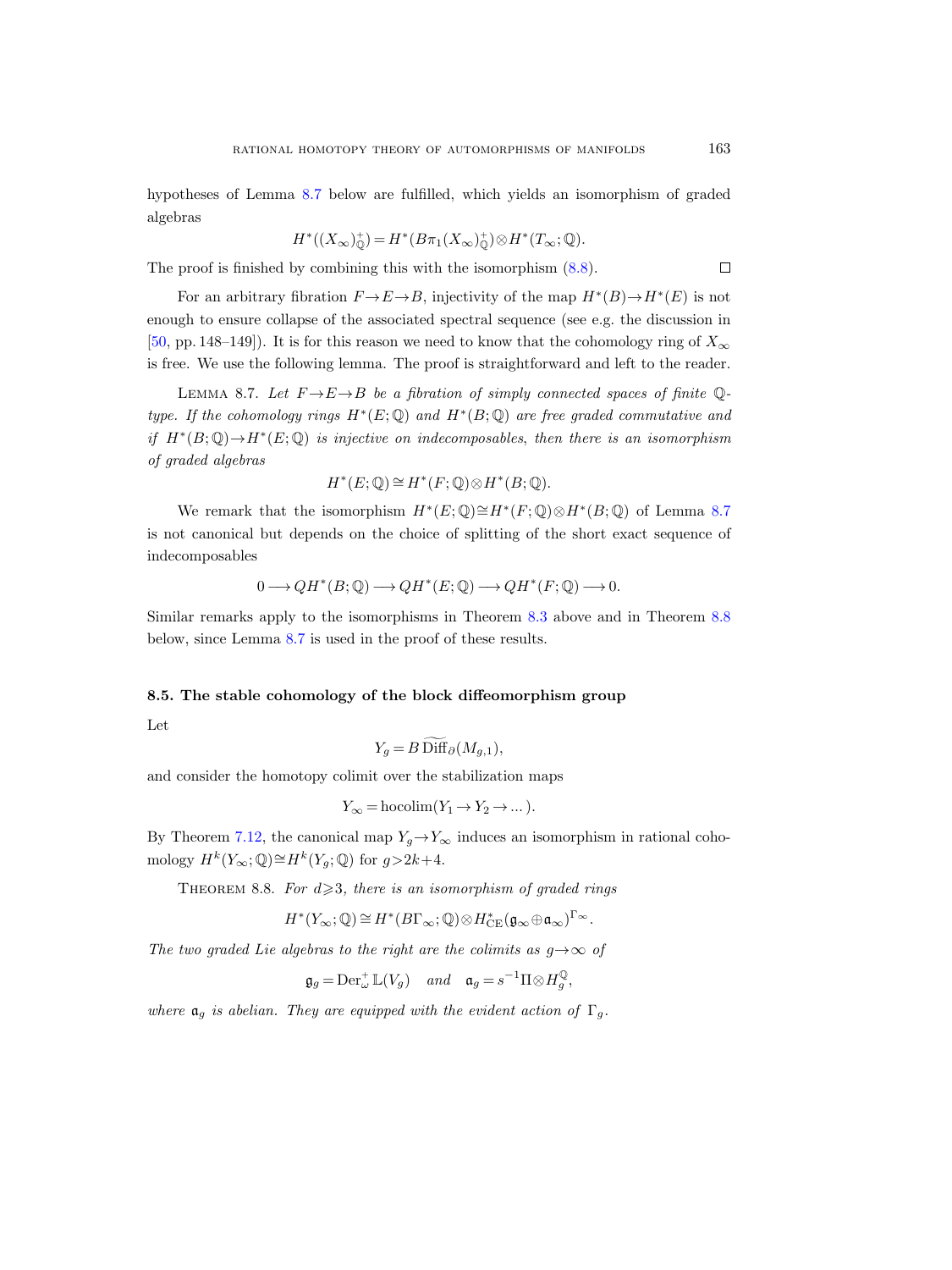*Proof.* Recall the notation from  $\S7.3$ . As follows from the results in that section, we have a  $\pi_1(X_{q,J})$ -equivariant isomorphism

$$
H^*(Y_{g,\circ};\mathbb{Q})\cong H^*(X_{g,\circ};\mathbb{Q})\otimes H^*(F_g;\mathbb{Q}),
$$

and we may rewrite the right-hand side in terms of Chevalley–Eilenberg cohomology:

$$
H^*(X_{g,\circ};\mathbb{Q}) \otimes H^*(F_g;\mathbb{Q}) \cong H^*_{\mathrm{CE}}(\mathfrak{g}_g) \otimes H^*_{\mathrm{CE}}(\mathfrak{a}_g) \cong H^*_{\mathrm{CE}}(\mathfrak{g}_g \oplus \mathfrak{a}_g).
$$

Since the kernel of  $\pi_1(X_{g,J}) \to \Gamma_g$  is finite, we may then write the  $E_2$ -term of the spectral sequence of [\(7.4\)](#page-84-3) as follows:

$$
E_2^{p,q} = H^p(\pi_1(X_{g,J}); H^q(Y_{g,\circ}; \mathbb{Q})) \cong H^p(\Gamma_g; H^q_{\mathrm{CE}}(\mathfrak{g}_g \oplus \mathfrak{a}_g)).
$$

In the stable range,  $q>2p+2q+4$ , we have that

$$
H^p(\Gamma_g;H^q_{\mathrm{CE}}(\mathfrak{g}_g\oplus\mathfrak{a}_g))\cong H^p(\Gamma_g)\otimes H^q_{\mathrm{CE}}(\mathfrak{g}_g\oplus\mathfrak{a}_g)^{\Gamma_g}.
$$

This follows from the argument that proves Theorem [8.4,](#page-93-2) by noticing that the Chevalley– Eilenberg cochains  $C_{\text{CE}}^q(\mathfrak{g}_g \oplus \mathfrak{a}_g)$  is a polynomial functor of degree  $\geq 2q$ . The rest of the argument is virtually identical to the proof of Theorem [8.3,](#page-93-0) using the fibration diagram



The fact that  $H^1(Y_g; \mathbb{Q})=0$ , which is necessary for the construction of  $(Y_g)^+_{\mathbb{Q}}$ , can be verified by using the spectral sequence of the fibration  $F_g \rightarrow Y_g \rightarrow X_{g,J}$ . Indeed, first note that  $H^1(X_{g,J}; H^0(F_g; \mathbb{Q})) = H^1(\pi_1(X_{g,J}); \mathbb{Q}) = 0$ , since  $\widehat{\Gamma}_g = \pi_1(X_{g,J})$  is rationally perfect (Proposition [7.13\)](#page-84-4). Secondly, Proposition [7.15](#page-85-0) implies that  $H^1(F_g; \mathbb{Q}) = (H_g^{\mathbb{Q}})^{\vee}$  for  $d \equiv 3$ (mod 4) and  $H^1(F_g; \mathbb{Q})=0$  for  $d \neq 3$  (mod 4), as  $\widehat{\Gamma}_g$ -modules, from which it follows that

$$
H^{0}(X_{g,J}; H^{1}(F_g; \mathbb{Q})) = H^{1}(F_g; \mathbb{Q})^{\Gamma_g} = 0.
$$

# 9. Graph complexes

<span id="page-97-0"></span>In the previous section, we arrived at the following description of the stable cohomology of the classifying spaces  $X_g=B \operatorname{aut}_{\partial}(M_{g,1})$  and  $Y_g=B \operatorname{Diff}_{\partial}(M_{g,1})$ :

$$
\begin{split} &H^*(X_\infty;\mathbb{Q})\cong H^*(\Gamma_\infty;\mathbb{Q})\otimes H^*_{\mathrm{CE}}(\mathfrak{g}_\infty)^{\Gamma_\infty},\\ &H^*(Y_\infty;\mathbb{Q})\cong H^*(\Gamma_\infty;\mathbb{Q})\otimes H^*_{\mathrm{CE}}(\mathfrak{g}_\infty\oplus\mathfrak{a}_\infty)^{\Gamma_\infty}; \end{split}
$$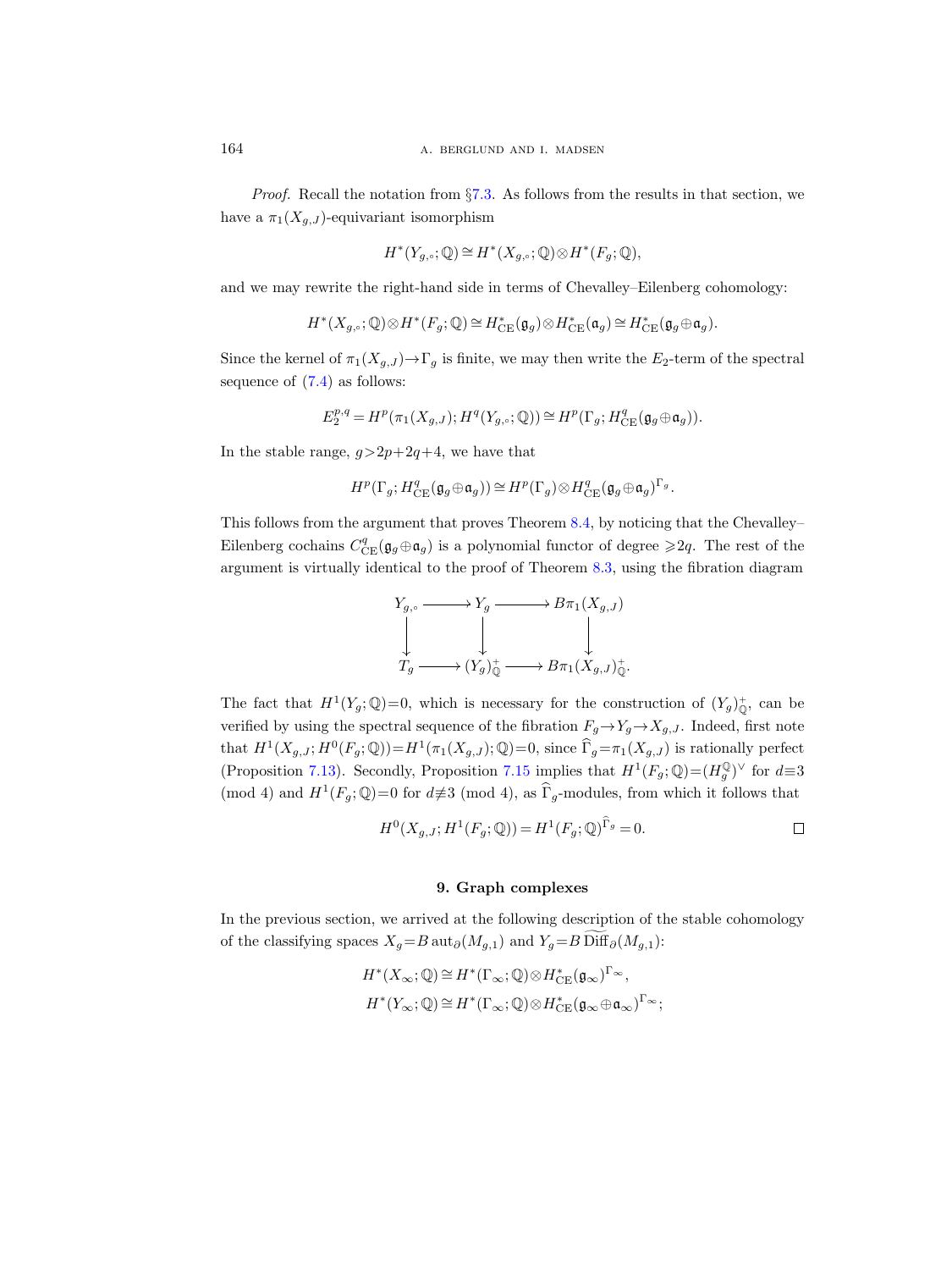cf. Theorems [8.3](#page-93-3) and [8.8.](#page-96-1) As discussed earlier, the first factor  $H^*(\Gamma_\infty;\mathbb{Q})$  is isomorphic to a polynomial algebra  $\mathbb{Q}[x_1, x_2, \dots]$  on classes  $x_i$  of degree  $4i-2$  if d is odd and  $4i$  if d is even.

In this section, we will examine the second factors. We will show how to express the invariant Lie algebra cohomology in terms of graph complexes. For the proof, it will be convenient to work dually with homology and coinvariants. Since the Chevalley– Eilenberg complex  $C_*^{\text{CE}}(\mathfrak{g}_g)$  is a chain complex of finite-dimensional algebraic representations, the coinvariants  $H_*^{\text{CE}}(\mathfrak{g}_g)_{\Gamma_g}$  may be computed as the homology of the chain complex  $C_*^{\text{CE}}(\mathfrak{g}_g)_{\Gamma_g}$ . Indeed, as observed e.g. in the proof of Proposition [7.11,](#page-82-3) if  $g \geq 2$  then  $C_*^{\text{CE}}(\mathfrak{g}_g)$  is chain homotopy equivalent to  $H_*^{\text{CE}}(\mathfrak{g}_g)$  as a complex of  $\mathbb{Q}[\Gamma_g]$ -modules, and any additive functor, such as  $(-)_{\Gamma_g}$ , preserves chain homotopy equivalences. Similarly,  $H_*^{\text{CE}}(\mathfrak{g}_g \oplus \mathfrak{a}_g)_{\Gamma_g}$  may be computed as the homology of the chain complex  $C_*^{\text{CE}}(\mathfrak{g}_g \oplus \mathfrak{a}_g)_{\Gamma_g}$ .

Recall the notation

$$
\mathfrak{g}_g = \text{Der}_{\omega}^+ \mathbb{L}(V_g) \quad \text{and} \quad \mathfrak{a}_g = s^{-1} \Pi \otimes H_g.
$$

Let  $\mathscr G$  denote the graph complex associated with the Lie operad, as described in the introduction, and let

$$
\mathscr{G}^d = \Sigma^{d-1} \mathscr{G}.
$$

<span id="page-98-0"></span>The following is the main result of the section.

THEOREM 9.1. There are isomorphisms of chain complexes

$$
\begin{gathered} C_*^{\sf CE}(\mathfrak{g}_\infty)_{\Gamma_\infty}\cong\Lambda\mathscr{G}^d(0),\\ C_*^{\sf CE}(\mathfrak{g}_\infty\oplus\mathfrak{a}_\infty)_{\Gamma_\infty}\cong\Lambda\mathscr{G}^d[\Pi].\end{gathered}
$$

Remark 9.2. For d odd, the first statement is essentially equivalent to a theorem of Kontsevich [\[39\]](#page-116-5), [\[38\]](#page-116-6), a proof of which has been detailed in [\[22\]](#page-115-9). The proof offered here is new. It has the advantage that it rediscovers Kontsevich's graph complex, no prior construction of the graph complex is necessary. For  $d$  even, it is not a priori clear—not to the authors at any rate—that one would expect the same result; for one thing, the Lie algebra  $\mathfrak{g}_g$  is different from Kontsevich's Lie algebra when d is even since, e.g.,  $[\alpha, \alpha] \neq 0$ for an odd generator  $\alpha$  of a free graded Lie algebra. Curiously, this difference is canceled in the course of the proof due to the difference between symplectic invariant theory and orthogonal invariant theory.

#### 9.1.  $\Sigma$ -modules

Let  $\Sigma$  denote the groupoid of finite sets and bijections. A (left)  $\Sigma$ -module in a category  $\mathcal V$ is a functor  $\mathscr{C} : \Sigma \to \mathcal{V}$ . A right  $\Sigma$ -module is a functor  $\mathscr{D} : \Sigma^{op} \to \mathcal{V}$ . Every right  $\Sigma$ -module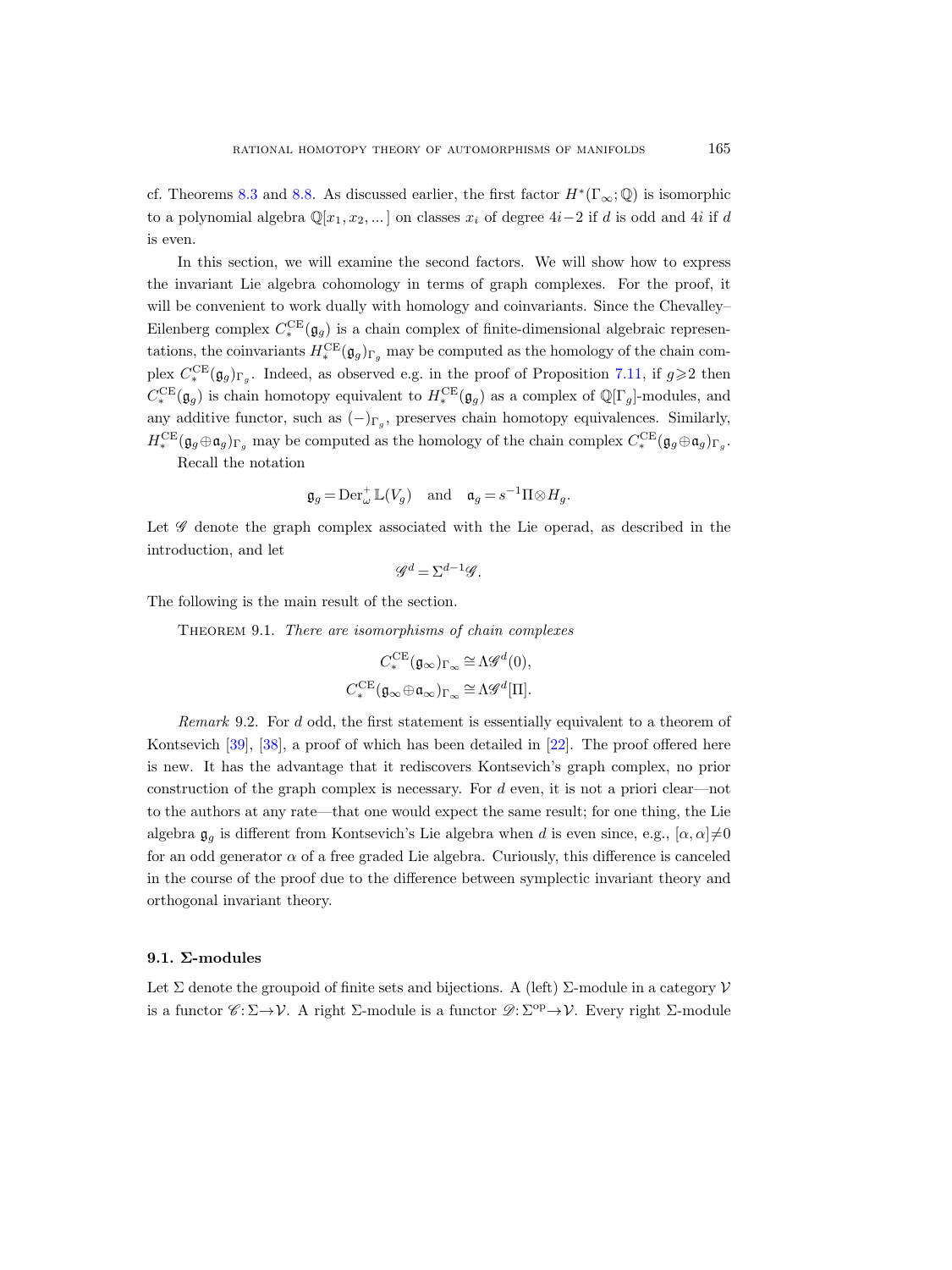$\mathscr{D}$  can be converted into a left  $\Sigma$ -module  $\mathscr{D}^{\text{op}}$  by letting  $\mathscr{D}^{\text{op}}(S)=\mathscr{D}(S)$  for a finite set S and

$$
\mathcal{D}^{\mathrm{op}}(\sigma) = \mathcal{D}(\sigma^{-1}) \colon \mathcal{D}(S) \longrightarrow \mathcal{D}(T)
$$

for a bijection  $\sigma: S \rightarrow T$ ; we will do this tacitly in what follows. For  $n \geq 1$  we write  $\mathscr{C}(n)$ for  $\mathscr{C}(\{1, 2, ..., n\})$ , and we set  $\mathscr{C}(0) = \mathscr{C}(\emptyset)$ .

Now assume that the target category  $\mathcal V$  is symmetric monoidal and has all colimits. Given an object  $V$  in  $V$  and a finite set  $S$ , let

$$
S\!\otimes\! V\!=\!\bigoplus_{s\in S} V.
$$

We may also form the S-indexed tensor product

$$
V^{\otimes S} = \bigotimes_{s \in S} V.
$$

For V fixed,  $-\otimes V$  may be regarded as a left  $\Sigma$ -module and  $V^{\otimes -}$  as a right  $\Sigma$ -module.

Let  $(\Sigma \downarrow \Sigma)$  denote the category whose objects are functions  $f: S \rightarrow T$  between finite sets and whose morphisms are commutative squares

$$
S \xrightarrow{\sigma} S'
$$
  

$$
f \downarrow^{\tau} \xrightarrow{\tau} T'
$$
  

$$
T \xrightarrow{\tau} T'
$$

where the horizontal maps are bijections. For a fixed finite set S, let  $(S \downarrow \Sigma)$  denote the subcategory of  $(\Sigma \downarrow \Sigma)$ , where  $\sigma = id_S$ . In other words, the objects of  $(S \downarrow \Sigma)$  are functions between finite sets  $f: S \to T$  and the morphisms are commuting triangles



where  $\tau$  is a bijection.

Every Σ-module *C* gives rise to a functor  $(\Sigma \downarrow \Sigma) \rightarrow \mathcal{V}$ , defined on objects by

$$
(S \xrightarrow{f} T) \longmapsto \mathscr{C}(f) := \bigotimes_{t \in T} \mathscr{C}(f^{-1}(t)).
$$

Recall the composition product of  $\Sigma$ -modules (monoids over which are operads): the composition of two Σ-modules C and D is the Σ-module  $\mathscr{C}\circ\mathscr{D}$ , whose value on a finite set  $S$  is given by

$$
(\mathscr{C}\circ\mathscr{D})(S)=\operatornamewithlimits{colim}_{f:S\rightarrow T}\mathscr{C}(T)\otimes\mathscr{D}(f),
$$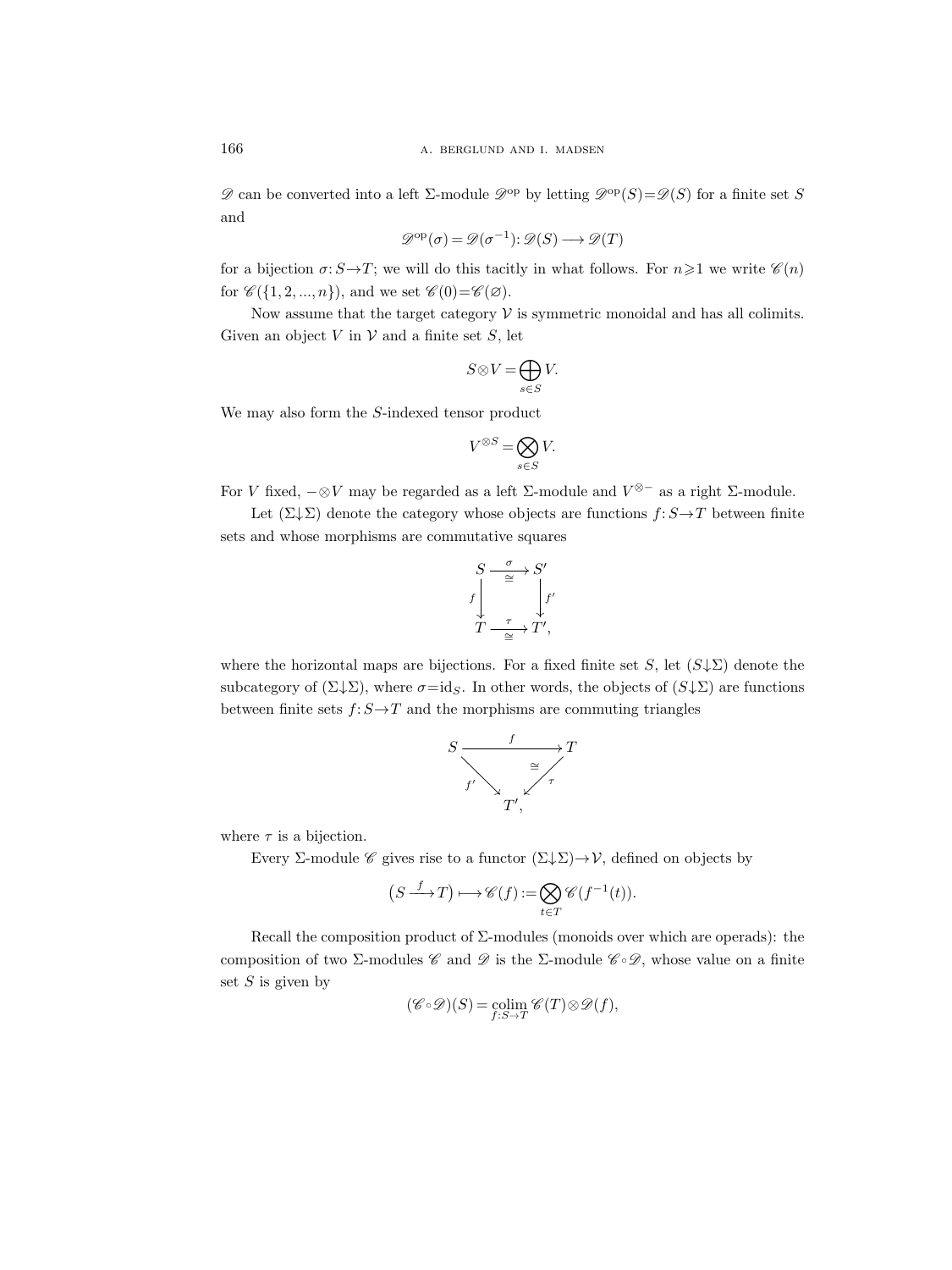where the colimit is over the category  $(S\downarrow \Sigma)$ .

The levelwise tensor product  $\mathscr{C} \otimes \mathscr{D}$  is defined by

$$
(\mathscr{C} \otimes \mathscr{D})(S) = \mathscr{C}(S) \otimes \mathscr{D}(S),
$$

where  $\Sigma$  acts diagonally.

The Schur functor associated with a  $\Sigma$ -module C is the functor  $\mathscr{C}[-]: \mathcal{V} \to \mathcal{V}$  defined by

$$
\mathscr{C}[V] = \operatorname*{colim}_{S \in \Sigma} \mathscr{C}(S) \otimes V^{\otimes S} \cong \bigoplus_{n \geqslant 0} \mathscr{C}(n) \otimes_{\Sigma_n} V^{\otimes n}.
$$

The main feature of the composition product is the existence of a natural isomorphism

$$
\mathscr{C}[\mathscr{D}[V]] \cong (\mathscr{C} \circ \mathscr{D})[V].
$$

## 9.2. Invariant theory and matchings

Definition 9.3. A matching on a set S is a set M of disjoint 2-element subsets whose union is all of S. Let  $\mathcal{M}_S$  denote the set of all matchings on the set S.

If  $\sigma: S \rightarrow T$  is a bijection, then for every matching  $M \in \mathcal{M}_S$  there is an induced matching  $\sigma_*(M) \in \mathcal{M}_T$  given by

$$
\sigma_*(M) = \{ \{ \sigma(x), \sigma(y) \} : \{x, y \} \in M \}.
$$

In this way, M may be viewed as a covariant functor  $\Sigma \rightarrow$  Set.

Remark 9.4. Note that  $\mathcal{M}_S = \emptyset$  if the number of elements |S| of S is odd. If |S| is even, say  $|S|=2k$ , then

$$
|\mathcal{M}_S| = (2k-1)!! = 1 \cdot 3 \cdot 5 \cdot \dots \cdot (2k-1).
$$

If X is a set, we let  $\mathbb{Q}X$  denote the graded vector space with basis X concentrated in degree zero, and we let  $X^{\vee}$  denote the dual of  $\mathbb{Q}X$ . If V is a graded vector space, then we let  $X\otimes V$  denote  $\mathbb{Q}X\otimes V$ . Let  $\text{sgn}_n$  denote the sign representation of  $\Sigma_n$ , i.e., sgn<sub>n</sub>=Q with action of  $\sigma \in \Sigma_n$  given by multiplication by the sign sgn( $\sigma$ ) of  $\sigma$ . If V is a graded vector space,  $x_1, ..., x_n \in V$ ,  $x = x_1 \otimes ... \otimes x_n \in V^{\otimes n}$ , and  $\sigma \in \Sigma_n$ , then we let  $sgn(\sigma, x)$ denote the sign for which

$$
(x_1 \otimes \ldots \otimes x_n)\sigma = \operatorname{sgn}(\sigma, x)x_{\sigma_1} \otimes \ldots \otimes x_{\sigma_n},
$$

with respect to the standard right action of  $\Sigma_n$  on the graded vector space  $V^{\otimes n}$ .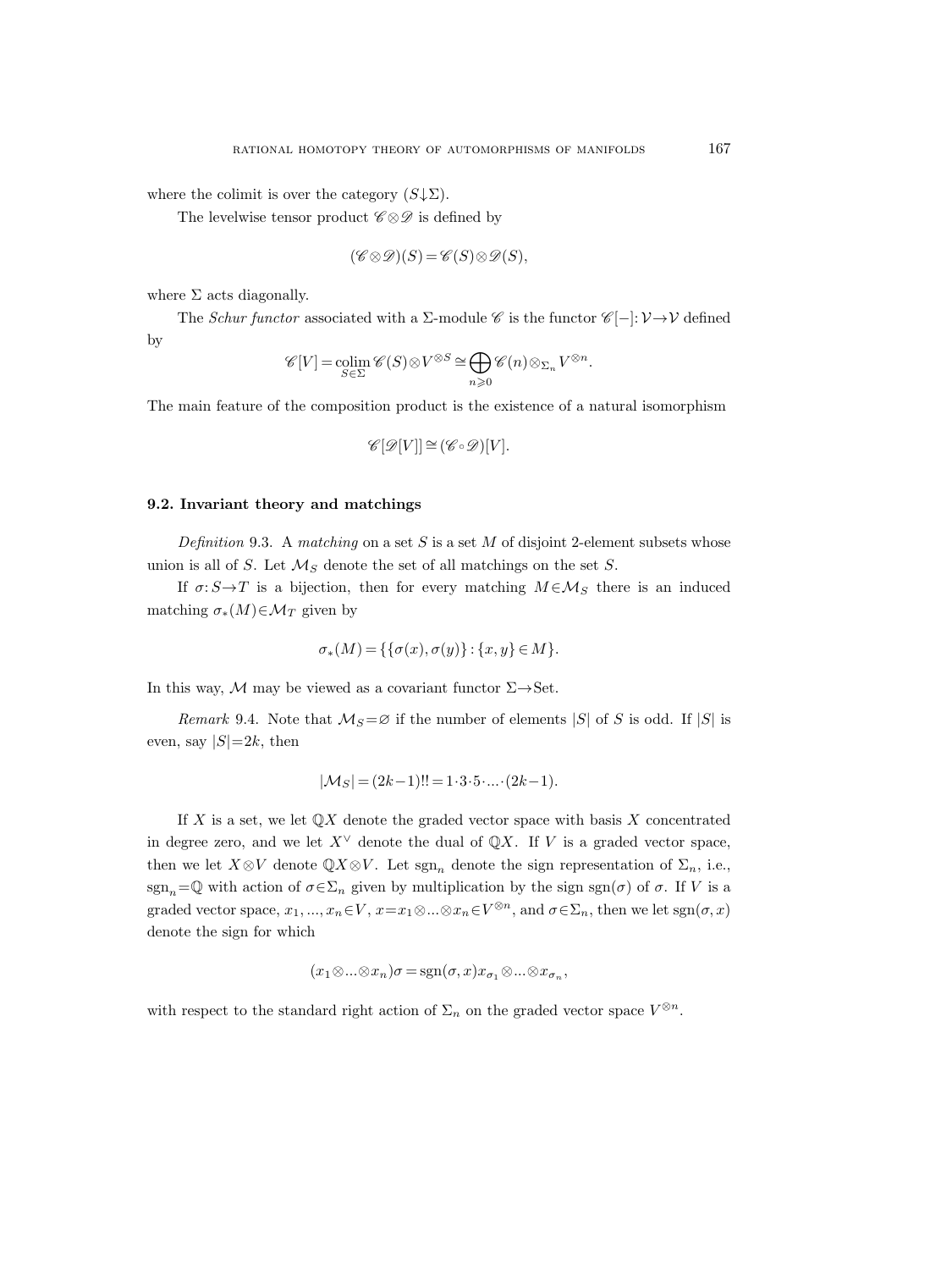<span id="page-101-0"></span>THEOREM 9.5. Let  $V$  be a graded anti-symmetric inner product space of degree  $2d-2$ , concentrated in degree d-1. Consider the pairing

$$
\langle -, - \rangle: \mathcal{M}_{2k} \otimes V^{\otimes 2k} \longrightarrow \mathrm{sgn}_{2k}
$$

defined by

$$
\langle M, x_1 \otimes \ldots \otimes x_{2k} \rangle = \text{sgn}(\sigma) \, \text{sgn}(\sigma, x) \langle x_{\sigma_1}, x_{\sigma_2} \rangle \ldots \langle x_{\sigma_{2k-1}}, x_{\sigma_{2k}} \rangle,
$$

for  $M = {\{\sigma_1, \sigma_2\}, ..., \{\sigma_{2k-1}, \sigma_{2k}\}\}\in \mathcal{M}_{2k}$ . This pairing gives rise to morphisms of  $\Sigma_{2k}$ modules of degree  $-2k(d-1)$ ,

$$
\varphi: \mathcal{M}_{2k} \otimes \text{sgn}_{2k} \longrightarrow \text{Hom}_{\text{Sp}(V)}(V^{\otimes 2k}, \mathbb{Q}), \quad \varphi(M)(x) = \langle M, x \rangle,
$$
  

$$
\psi: (V^{\otimes 2k})_{\text{Sp}(V)} \longrightarrow \mathcal{M}_{2k} \otimes \text{sgn}_{2k}, \qquad \psi([x]) = \sum_{M \in \mathcal{M}_{2k}} \langle M, x \rangle M.
$$

The morphism  $\varphi$  is surjective and the morphism  $\psi$  is injective. Both  $\varphi$  and  $\psi$  are isomorphisms if  $\dim V \geq 2k$ .

*Proof.* First of all, note that the pairing is well defined, because  $(V, \langle -, -\rangle)$  is graded anti-symmetric and of even degree. As the reader may check, the pairing is  $\Sigma_n$ -equivariant is the sense that

$$
\langle \tau_*(M), \tau x \rangle = \text{sgn}(\tau) \langle M, x \rangle,
$$

for all  $\tau \in \Sigma_{2k}$ .

Suppressing the grading,  $V$  is in effect a symplectic vector space for  $d$  odd, and a symmetric inner product space for d even. The statements about  $\varphi$  are essentially a summary of the first and second fundamental theorems for the symplectic and orthogonal groups; see [\[42,](#page-116-7) §9.5]. Note that  $\mathbb{Q}_{A_k}$  is isomorphic to the  $\Sigma_{2k}$ -representation denoted  $A_k$  in [\[42\]](#page-116-7). The sign representation factor is not present in the fundamental theorem for theorthogonal group  $(42,$  Theorem  $9.5.2$ ), but it reappears due to the fact that, when d is even, elements of V are of odd degree  $d-1$ , which means that signs appear when tensor factors are permuted.

Turning to  $\psi$ , note that  $(V^{\otimes 2k})_{\text{Sp}(V)}$  is dual to  $\text{Hom}_{\text{Sp}(V)}(V^{\otimes 2k}, \mathbb{Q})$ , up to a degree shift by  $2k(2d-2)$ . Note also that the  $\Sigma_{2k}$ -module  $\mathbb{Q}M_{2k}$  is self-dual. Indeed, a  $\Sigma_{2k}$ equivariant isomorphism  $\theta$ :  $\mathbb{Q}M_{2k}^{\vee} \rightarrow \mathbb{Q}M_{2k}$  is given by

$$
\theta(f) = \sum_{M \in \mathcal{M}_{2k}} f(M) M.
$$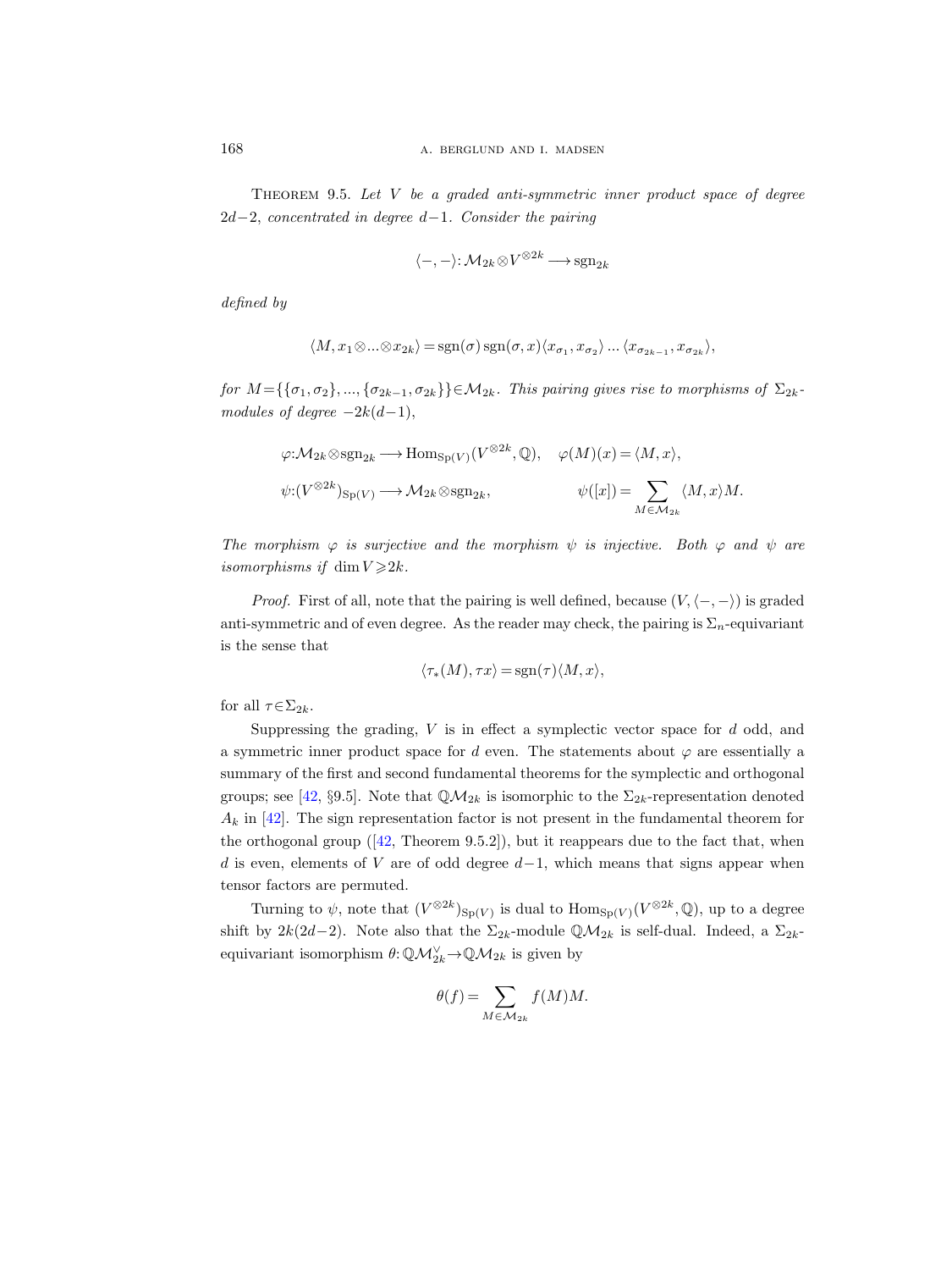The map  $\psi$  is the composite

$$
(V^{\otimes 2k})_{\mathrm{Sp}(V)} \xrightarrow{\eta} ((V^{\otimes 2k})_{\mathrm{Sp}(V)})^{\vee})^{\vee} \xrightarrow{\varphi^{\vee}} (\mathcal{M}_{2k} \otimes \mathrm{sgn}_{2k})^{\vee} \cong \mathcal{M}_{2k}^{\vee} \otimes \mathrm{sgn}_{2k}
$$

$$
\xrightarrow{\theta \otimes 1} \mathcal{M}_{2k} \otimes \mathrm{sgn}_{2k},
$$

where  $\eta$  is the canonical isomorphism from a finite-dimensional graded vector space to its double dual.  $\Box$ 

<span id="page-102-0"></span>COROLLARY 9.6. Suppose that  $v=\dim V \geqslant 2k$ . Let  $e_1, e_2, ..., e_v$  be a basis for V, and let

$$
e=e_1{\mathord{ \otimes } } e_1^\#{\mathord{ \otimes } } e_2{\mathord{ \otimes } } e_2^\#{\mathord{ \otimes } } ...\!{\mathord{ \otimes } } e_k{\mathord{ \otimes } } e_k^\# \in V^{{\mathord{ \otimes } } 2k}.
$$

Then, the coinvariants  $(V^{\otimes 2k})_{\text{Sp}(V)}$  has basis

$$
[e\sigma^{-1}], \quad \sigma \in C_{2k},
$$

where  $C_{2k} \subseteq \Sigma_{2k}$  is the set of permutations  $\sigma$  such that  $\sigma_1 < \sigma_3 < ... < \sigma_{2k-1}$  and  $\sigma_{2i-1} < \sigma_{2i}$ for all i.

*Proof.* Let E denote the matching  $\{\{1, 2\}, \{3, 4\}, ..., \{2k-1, 2k\}\} \in \mathcal{M}_{2k}$ . There is a bijection  $C_{2k} \rightarrow M_{2k}$  given by

$$
\sigma \longmapsto \sigma_*(E) = \{\{\sigma_1, \sigma_2\}, \{\sigma_3, \sigma_4\}, ..., \{\sigma_{2k-1}, \sigma_{2k}\}\}.
$$

Hence, the  $\Sigma_{2k}$ -module  $\mathcal{M}_{2k} \otimes \text{sgn}_{2k}$  has basis  $\sigma_*(E)$  for  $\sigma \in C_{2k}$ . The isomorphism  $\psi: (V^{\otimes 2k})_{\text{Sp}(V)} \to \mathcal{M}_{2k} \otimes \text{sgn}_{2k}$  is such that

$$
\psi[e] = E,
$$

whence  $\psi[e\sigma^{-1}]=sgn(\sigma)\sigma_*(E)$ , because  $\psi$  is  $\Sigma_{2k}$ -equivariant. It follows that  $[e\sigma^{-1}]$ , for  $\sigma \in C_{2k}$  is a basis for  $(V^{\otimes 2k})_{\text{Sp}(V)}$ , as claimed.  $\Box$ 

*Remark* 9.7. We note for future reference that, in particular,  $(V^{\otimes 2k})_{\text{Sp}(V)}$  is spanned by *elementary tensors*, meaning elements of the form  $[(e_1 \otimes e_1^{\#} \otimes e_2 \otimes e_2^{\#} \otimes ... \otimes e_k \otimes e_k^{\#})\sigma]$ for some  $\sigma \in \Sigma_{2k}$ .

Let V denote the category of graded vector spaces over  $\mathbb{Q}$ , and let  $\text{Sp}=\text{Sp}_{d-1}^{2d-2}$ denote the category of graded anti-symmetric inner product spaces of degree  $2d-2$ , concentrated in degree d−1. For an Sp-module (i.e., a functor)  $M: Sp\to V$ , we define the 'Sp-coinvariants' by

$$
M_{\rm Sp} = \operatornamewithlimits{colim}_{V \in \rm Sp} M(V).
$$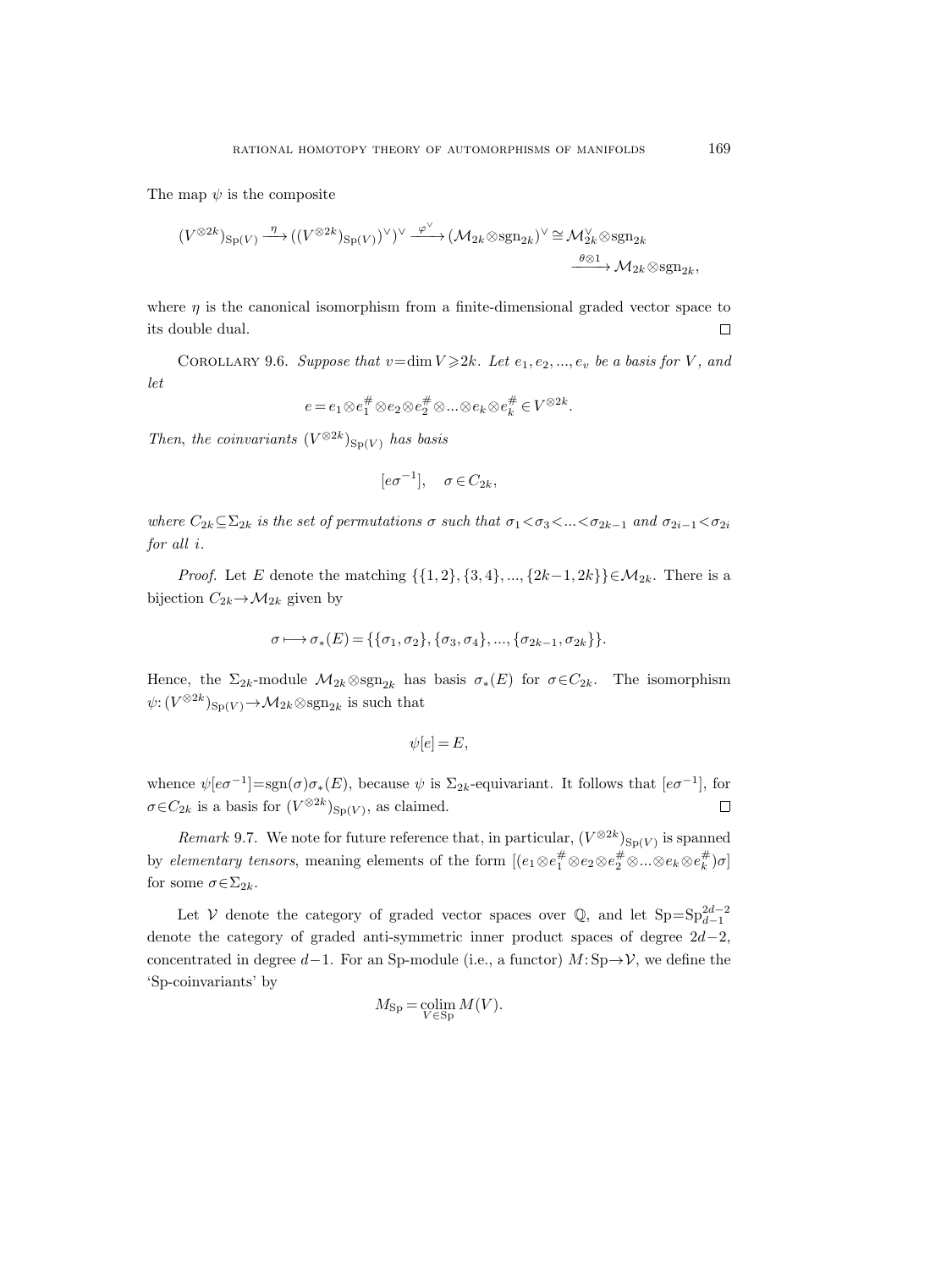Informally, the coinvariants  $M_{\text{Sp}}$  may be thought of as the value of  $M(V)_{\text{Sp}(V)}$  as the dimension of V tends to infinity. There is an  $Sp-\Sigma$ -bimodule given by

$$
Sp \times \Sigma \longrightarrow \mathcal{V},
$$

$$
(V, S) \longmapsto V^{\otimes S}.
$$

<span id="page-103-0"></span>Using Sp-coinvariants, Theorem [9.5](#page-101-0) admits the following elegant formulation.

COROLLARY 9.8. There is an isomorphism of  $\Sigma$ -modules

$$
(V^{\otimes S})_{\text{Sp}} \cong s^{|S|(d-1)} \mathcal{M}_S \otimes \text{sgn}_S.
$$

# 9.3. The graph complex

Definition 9.9. A graph  $G = (F \xrightarrow{f} V, E)$  consists of a set F of flags or half-edges, a set V of vertices, a function  $f: F \to V$ , and a matching E on F, elements of which are thought of as the edges of the graph.

An *isomorphism of graphs*  $G \rightarrow G'$  is a pair of bijections  $\sigma: F \rightarrow F'$  and  $\tau: V \rightarrow V'$  that commute with the structure maps,



and preserve edges, in the sense that  $\sigma_*(E) = E'$ . Let G raph denote the groupoid of graphs and their isomorphisms.

The valence of a vertex  $v \in V$  is the cardinality of the set  $f^{-1}(v)$ . The Euler characteristic of a graph is defined by  $\chi(G)=|V|-|E|$ .

Every Σ-module *C* gives rise to a functor  $C: \mathscr{G}$  raph  $\rightarrow V$ , whose value at a graph  $G = (F \xrightarrow{f} V, E)$  is

$$
\mathscr{C}(G) = \mathscr{C}(f) = \bigotimes_{v \in V} \mathscr{C}(f^{-1}(v));
$$

cf. [\[32,](#page-116-8) (2.12)].

Definition 9.10. For a  $\Sigma$ -module  $\mathscr{C}$ , define the space of  $\mathscr{C}$ -decorated graphs by

$$
\mathscr{G}^d \mathscr{C} = \underset{G \in \mathscr{G}^{\text{rank}}}{\text{colim}} s^{|V| - \chi(G)(2d - 2)} \operatorname{sgn}_V \otimes \operatorname{sgn}_F \otimes \mathscr{C}(G)
$$

$$
\cong \bigoplus s^{|V| - \chi(G)(2d - 2)} (\operatorname{sgn}_V \otimes \operatorname{sgn}_F \otimes \mathscr{C}(G))_{\text{Aut}(G)},
$$

$$
[G]
$$

where the colimit is over the groupoid of graphs  $\mathscr{G}$  raph, and the sum is over all isomorphism classes  $[G]$  of graphs.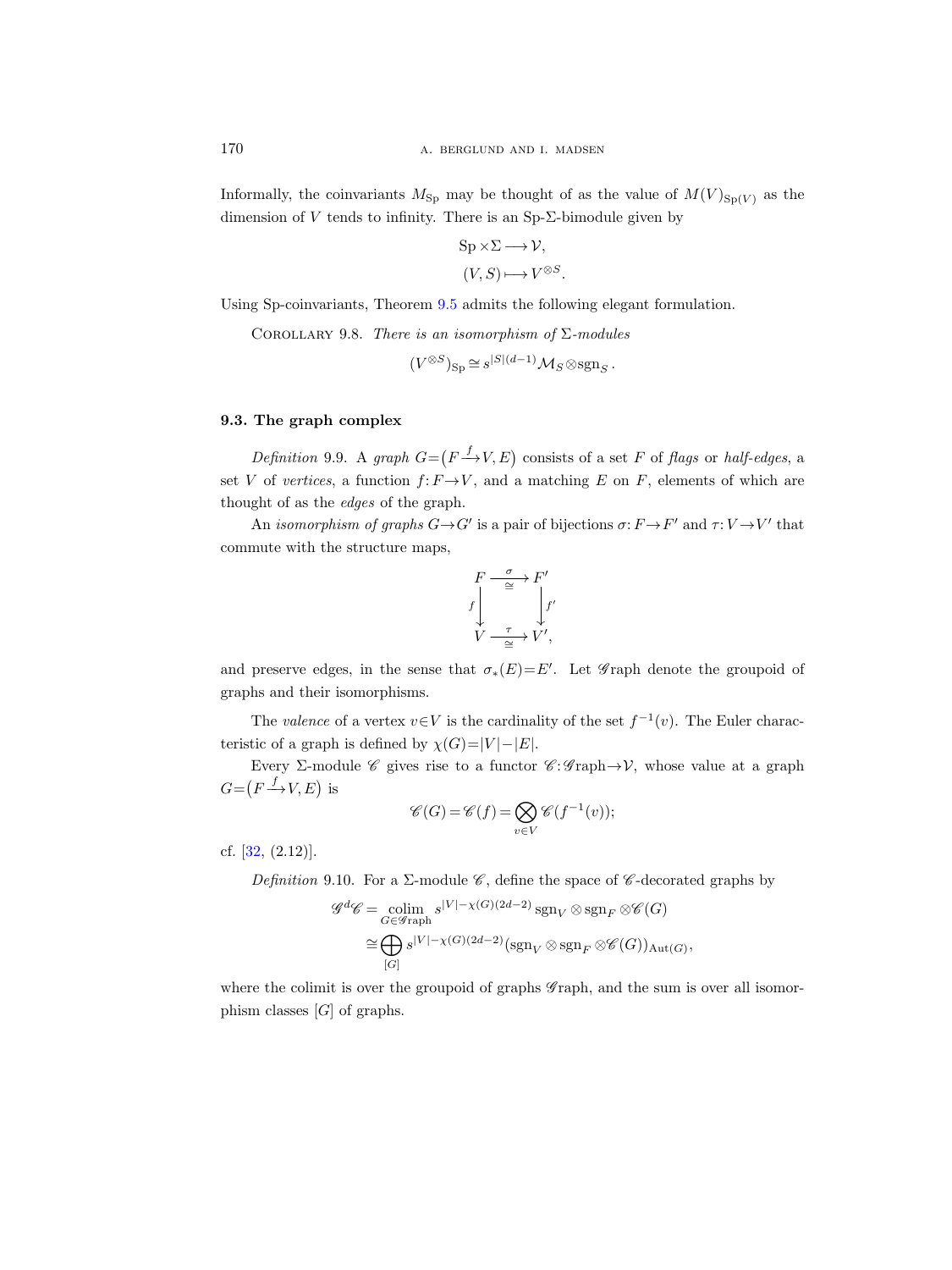The reader may compare this with [\[32,](#page-116-9) equation (2.18)]. Thus,  $\mathscr{G}^d\mathscr{C}$  is spanned by oriented graphs whose vertices are decorated by elements of  $\mathscr C$ . To specify a  $\mathscr C$ -decorated graph, one needs to supply the data of

- a graph  $G = (F \xrightarrow{f} V, E),$
- an orientation of the vertices and an orientation of the flags, and
- for each vertex  $v \in V$ , an element  $\xi_v \in \mathscr{C}(f^{-1}(v))$ .

The homological degree of a decorated graph is  $|V| - \chi(G)(2d-2)$  (plus the homological degrees of the decorations  $\xi_v$ , in case  $\mathscr C$  is equipped with a grading). For  $d=1$ , the space  $\mathscr{GC}$  is isomorphic to the space of 'C-graphs' [\[22\]](#page-115-9). For  $d>1$ ,  $\mathscr{G}^d\mathscr{C}$  is simply a regraded version of  $\mathscr{G}^1\mathscr{C}$ . If  $\mathscr{C}$  is a cyclic operad, then there is a differential  $\partial: \mathscr{G}^d \mathscr{C}_k \to \mathscr{G}^d \mathscr{C}_{k-1}$ , defined as a sum over edge contractions; see e.g. [\[22\]](#page-115-9) for a detailed description.

# 9.3.1. Colimits over Grothendieck constructions

Let I be a category and  $F: I \rightarrow Cat$  be a functor from I to the category of small categories. The Grothendieck construction  $I \int F$  is the category whose objects are pairs  $(i, x)$ , where i is an object of I and x is an object of  $F(i)$ . A morphism  $(i, x) \rightarrow (j, y)$  in I  $\int F$  is a pair  $(f, g)$ , where  $f: i \rightarrow j$  is a morphism in I and  $g: F(f)(x) \rightarrow y$  is a morphism in  $F(j)$ . There are evident functors

$$
F(i) \xrightarrow{\iota_i} I \int F \xrightarrow{\pi} I.
$$

Consider a functor  $D: I \int F \to V$  to some category V with all colimits. For a fixed i, we get a functor  $D_{i}=D(i, -): F(i) \to V$ , and we may form its colimit

$$
\operatornamewithlimits{colim}_{x\in F(i)}D(i,x).
$$

As i varies, these colimits assemble into a functor from I to  $\mathcal V$ , and we may form its colimit

$$
\underset{i \in I}{\text{colim}} \underset{x \in F(i)}{\text{colim}} D(i, x).
$$

On the other hand, we may form the colimit of D over  $I \int F$ . It is an exercise to check that the results are canonically isomorphic. For reference, we state this as a proposition.

<span id="page-104-1"></span><span id="page-104-0"></span>PROPOSITION 9.11. For every diagram  $D: I \int F \to V$ , indexed by the Grothendieck construction of a functor  $F: I \to \text{Cat}$ , there is a canonical isomorphism

$$
\operatorname*{colim}_{(i,x)\in I\int F} D(i,x) \cong \operatorname*{colim}_{i\in I} \operatorname*{colim}_{x\in F(i)} D(i,x).
$$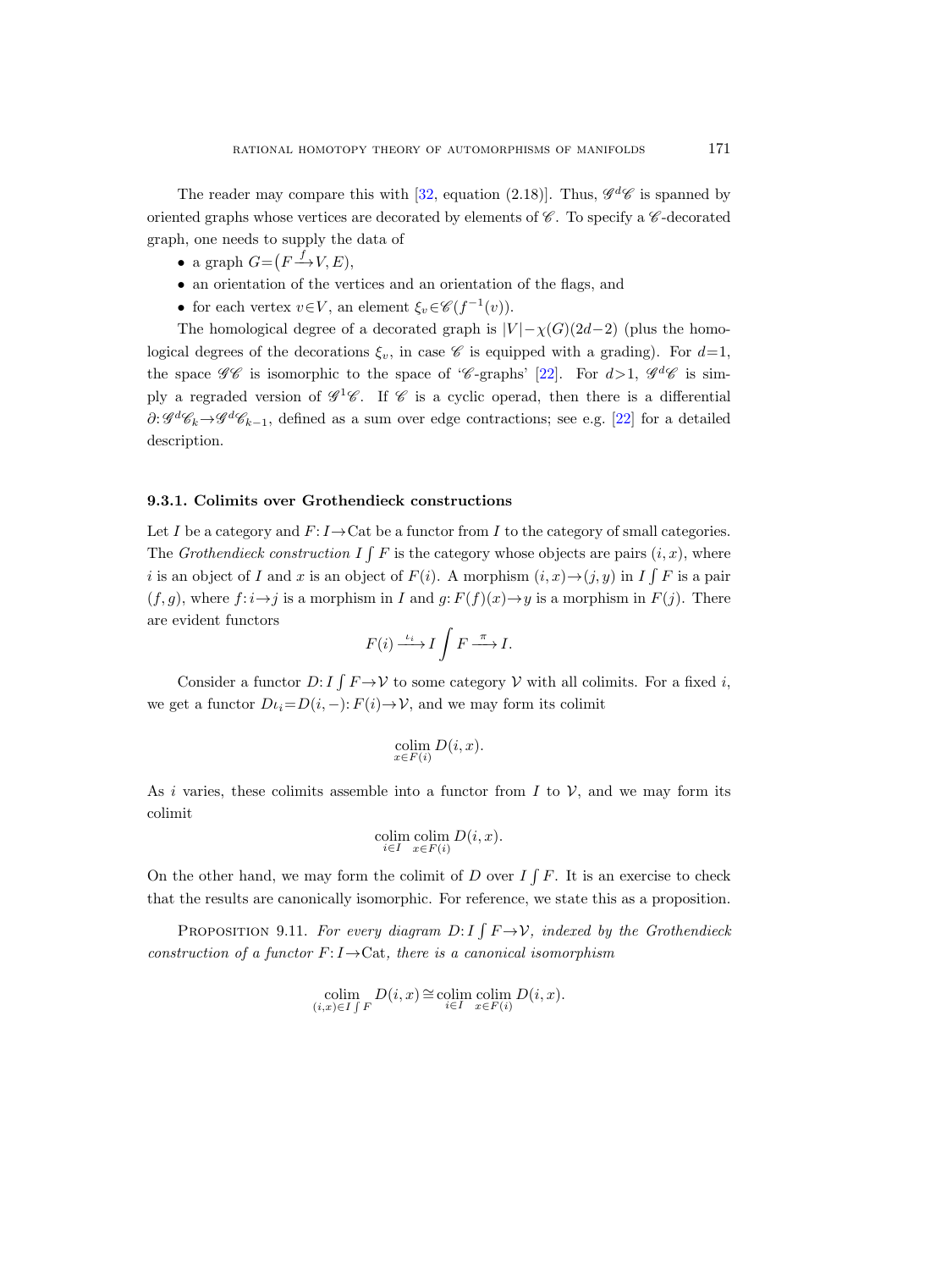We will apply this observation twice in the proof of Theorem [9.12](#page-105-0) below.

There is a functor  $(-\downarrow \Sigma): \Sigma \to \text{Cat}$  sending a finite set S to the category  $(S \downarrow \Sigma)$ . The Grothendieck construction  $\Sigma \int (-\n\downarrow \Sigma)$  and the comma category  $(\Sigma \downarrow \Sigma)$  are isomorphic as categories over Σ.

Next, we observe that the groupoid  $\mathscr{G}$  raph is equal to the Grothendieck construction

$$
(\Sigma\!\downarrow\!\Sigma)\int\mathcal{M},
$$

where  $\mathcal{M}: (\Sigma \downarrow \Sigma) \to \text{Cat}$  is the functor that sends an object  $f: S \to T$  to the set  $\mathcal{M}_S$  of matchings on the source, viewed as a category with only identity morphisms.

Recall that  $Sp = Sp_{d-1}^{2d-2}$  denotes the category of graded anti-symmetric inner product spaces of degree  $2d-2$  concentrated in degree  $d-1$ . Taking cue from Proposition [6.6,](#page-73-1) we associate with every  $\Sigma$ -module  $\mathscr C$  an Sp-module  $V \mapsto \mathscr C((V))$ , where

$$
\mathscr{C}((V)) = s^{2-2d} \bigoplus_{n \geq 0} \mathscr{C}(n) \otimes_{\Sigma_n} V^{\otimes n}.
$$

<span id="page-105-1"></span><span id="page-105-0"></span>THEOREM 9.12. There is a canonical isomorphism

$$
\Lambda s\mathscr{C}((V))_{\text{Sp}}\cong \mathscr{G}^d\mathscr{C}.
$$

*Proof.* The functor  $V \mapsto \Lambda sV$  may be identified with the Schur functor associated to the  $\Sigma$ -module  $\Lambda s$ , with  $\Lambda s(T)=s^{|T|}\operatorname{sgn}_T$  for a finite set T. In particular,

$$
\Lambda s\mathscr{C}((V)) \cong (\Lambda s \circ \mathscr{C})[V]
$$
  
= colim $(\Lambda s \circ \mathscr{C})(S) \otimes V^{\otimes S}$   
= colim $\left(\text{colim}_{f:S \to T} \Lambda s(T) \otimes \mathscr{C}((f))\right) \otimes V^{\otimes S}$   
 $\cong \text{colim}_{f:S \to T \in (\Sigma \downarrow \Sigma)} \Lambda s(T) \otimes \mathscr{C}((f)) \otimes V^{\otimes S},$ 

where we have used Proposition [9.11](#page-104-0) in the last step. Since colimits commute with colimits and tensor products we get

$$
\Lambda s\mathscr{C}[V]_{\text{Sp}} \cong \underset{f:S \to T \in (\Sigma \downarrow \Sigma)}{\text{colim}} \Lambda s(T) \otimes \mathscr{C}((f)) \otimes (V^{\otimes S})_{\text{Sp}}
$$

$$
\cong \underset{f:S \to T \in (\Sigma \downarrow \Sigma)}{\text{colim}} \Lambda s(T) \otimes \mathscr{C}((f)) \otimes s^{|S|(d-1)} \mathcal{M}_S \otimes \text{sgn}_S,
$$

where we use Corollary [9.8](#page-103-0) in the last step. Viewing the set  $\mathcal{M}_S$  as a category with only identity morphisms, we may rewrite the above expression as

$$
\underset{f:S\to T\in(\Sigma\downarrow\Sigma)}{\text{colim}} \underset{M\in\mathcal{M}_S}{\text{colim}} s^{|S|(d-1)} \Lambda s(T) \otimes \mathscr{C}((f)) \otimes \text{sgn}_S.
$$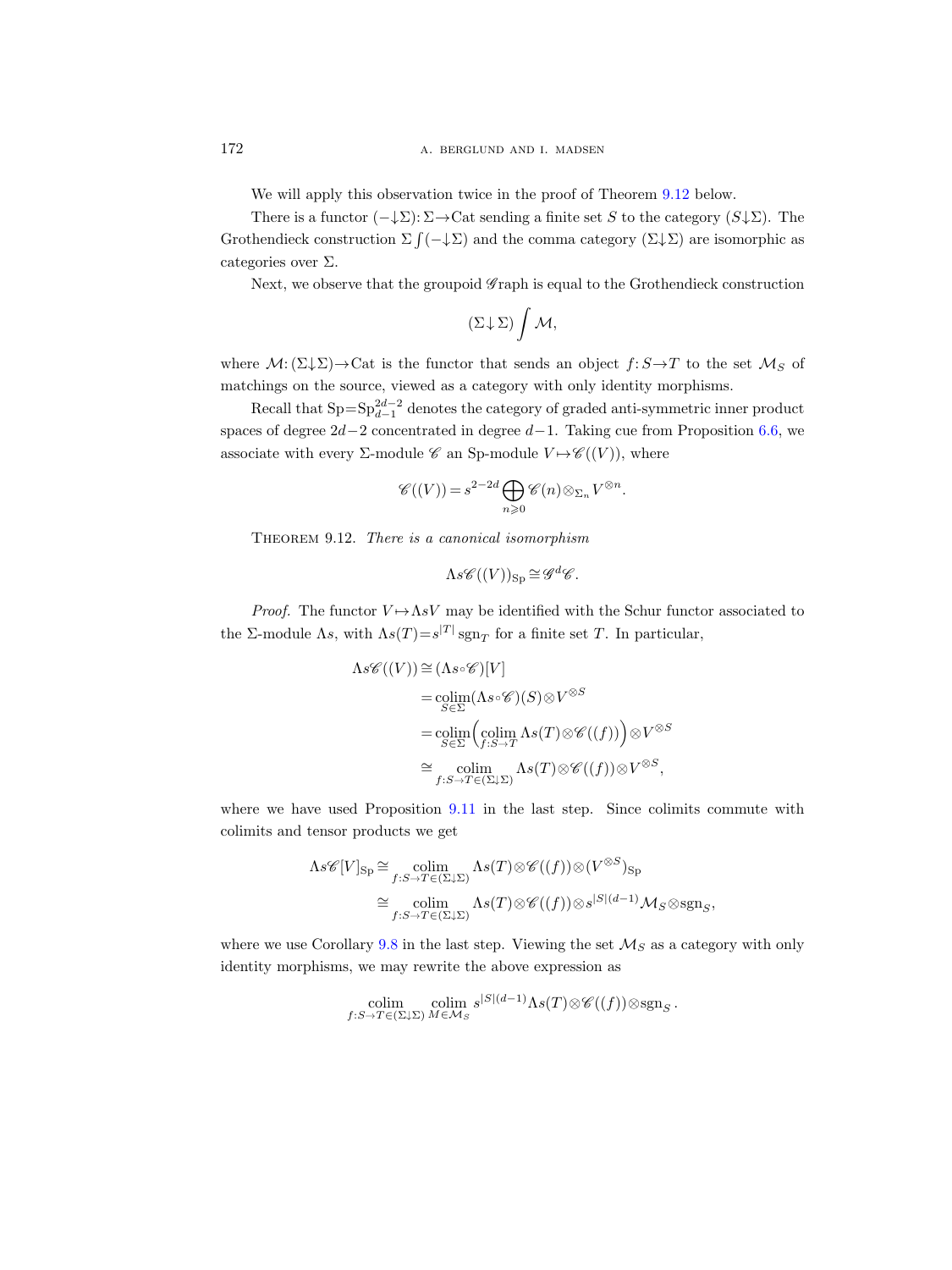As noted above, the groupoid  $\mathscr{G}$  raph is isomorphic to the Grothendieck construction

$$
(\Sigma\!\downarrow\!\Sigma)\int\mathcal{M}.
$$

Remembering that  $\Lambda s(T) = s^{|T|} \operatorname{sgn}_T$ , another application of Proposition [9.11](#page-104-1) (and a change of notation  $V = T$ ,  $F = S$ ) then shows that the above colimit is isomorphic to

$$
\operatornamewithlimits{colim}_{G\in\operatorname{\mathscr{G}raph}}s^{(3-2d)|V|+|F|(d-1)}\operatornamewithlimits{sgn}_V\otimes\operatornamewithlimits{sgn}_F\otimes\operatorname{\mathscr{C}}(G),
$$

which is equal to  $\mathscr{GC}$  by definition; note that

$$
(3-2d)|V| + |F|(d-1) = |V| - (2d-2)\chi(G).
$$

Remark 9.13. Note how the groupoid of graphs emerges through successive assembly of colimits in the proof of the previous theorem, in effect allowing us to rediscover both the groupoid of graphs and the space of  $\mathscr{C}$ -graphs. Similarly, in the next theorem we will rediscover the graph complex differential.

If  $\mathscr C$  is a cyclic operad, then the formula [\(6.7\)](#page-75-2) endows  $\mathscr C((V))$  with the structure of a graded Lie algebra, and we may form the Chevalley–Eilenberg complex

$$
C_*^{\mathrm{CE}}(\mathscr{C}((V))) = (\Lambda s \mathscr{C}((V)), d_{\mathrm{CE}}).
$$

<span id="page-106-1"></span>THEOREM 9.14. If  $\mathscr C$  is a cyclic operad, then the isomorphism in Theorem [9.12](#page-105-1) commutes with differentials, yielding an isomorphism of chain complexes

$$
C^{\sf CE}_*(\mathscr{C}((V)))_{\rm Sp} \cong (\mathscr{G}^d\mathscr{C}, \partial).
$$

Proof. It follows from Corollary [9.6](#page-102-0) that the graded vector space

$$
\Lambda^n s\mathscr{C}((V))_{\text{Sp}(V)}
$$

is spanned by  $Sp(V)$ -orbits of elements of the form

<span id="page-106-0"></span>
$$
\xi_1 \otimes h_1 \wedge \ldots \wedge \xi_n \otimes h_n, \quad \xi_j \in \mathscr{C}(i_j), \quad h_j \in V^{\otimes i_j},\tag{9.1}
$$

such that  $h_1 \otimes ... \otimes h_n \in V^{\otimes 2k}$  is an elementary tensor, i.e., of the form

$$
h_1{\mathord{\otimes\ldots\otimes}} h_n=(e_1{\mathord{\otimes}} e_1^\#\,{\mathord{\otimes}} e_2{\mathord{\otimes}} e_2^\#\,{\mathord{\otimes\ldots\otimes}} e_k{\mathord{\otimes}} e_k^\#)\sigma^{-1},
$$

for some  $\sigma \in C_{2k}$ .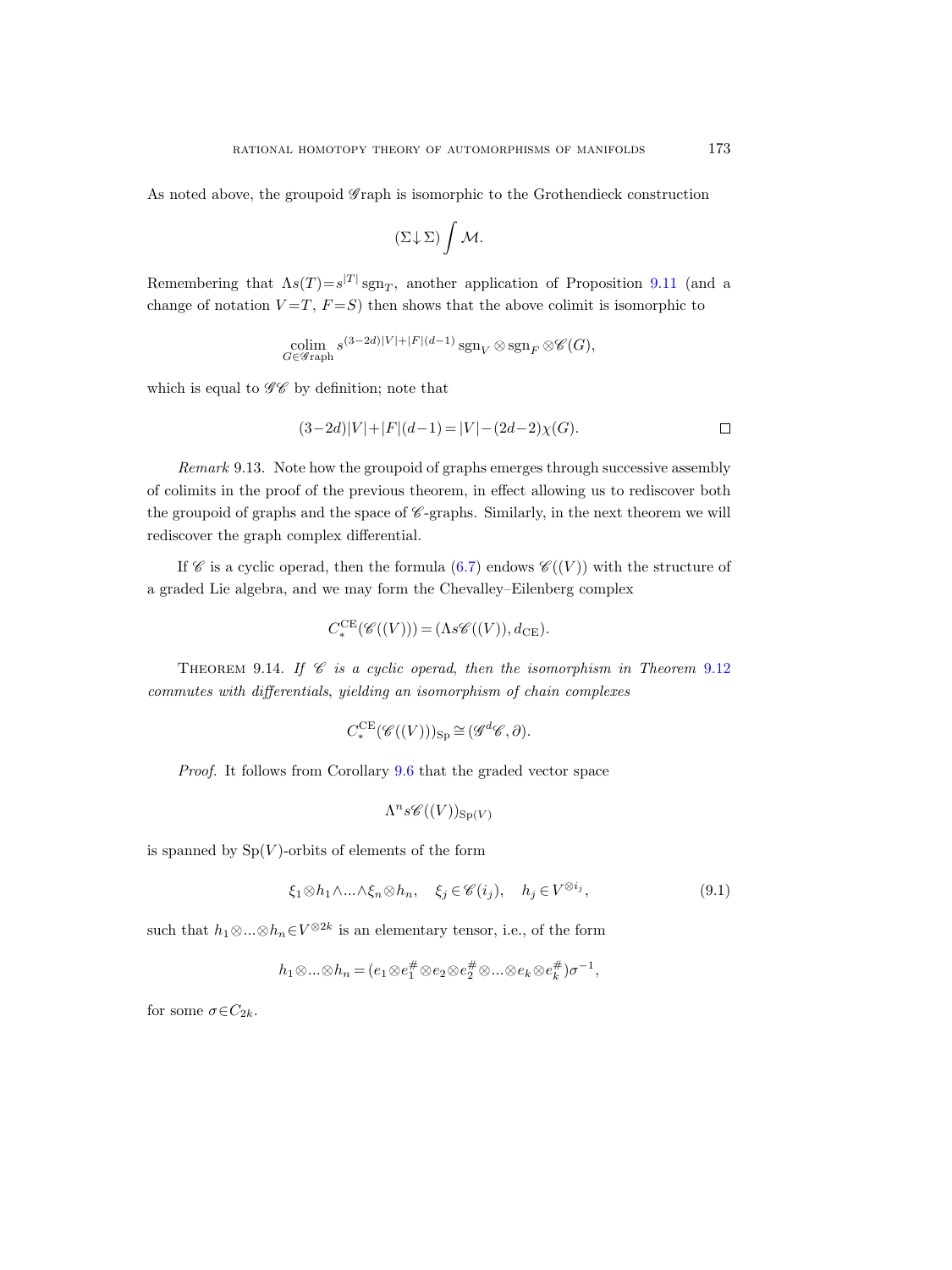Tracing through the isomorphism  $\Lambda s\mathscr{C}((V))_{Sp(V)} \cong \mathscr{G}^d\mathscr{C}$  of Theorem [9.12,](#page-105-0) the class of the element [\(9.1\)](#page-106-0) may be represented by the decorated graph, whose underlying graph  $G = (F \xrightarrow{f} V, E)$  has vertices  $V = \{h_1, h_2, ..., h_n\}$ , flags  $F = \{e_1, e_1^{\#}, ..., e_k, e_k^{\#}\}$ , edges  $E =$  $\{\{e_1, e_1^{\#}\}, ..., \{e_k, e_k^{\#}\}\}\$ , and where  $f: F \to V$  is given by  $f(e) = h_j$  if e appears as a tensor factor in  $h_j$ . The vertex  $h_i$  is decorated by the element  $\xi_i$ , the orientation of the vertices is  $h_1 \wedge ... \wedge h_n$  and the orientation of the flags is determined by  $\sigma$ .

Towards describing the Chevalley–Eilenberg differential applied to [\(9.1\)](#page-106-0), recall that the formula [\(6.7\)](#page-75-1) defines the Lie bracket of two elements  $\xi_s \otimes h_s$  and  $\xi_t \otimes h_t$  in  $\mathscr{C}((V))$ :

$$
[\xi_s \otimes h_s, \xi_t \otimes h_t] = \sum_{i,j} (\xi_s)_{i \circ j} (\xi_t) \otimes (h_s)_{i \circ j} (h_t).
$$

Since  $h_1 \otimes \ldots \otimes h_n$  is an elementary tensor, the only possibility for  $(h_s)_{i} \circ_i (h_t)$  to be nonzero is if the *i*<sup>th</sup> tensor factor of  $h_s$  is  $e_r$  and the *j*<sup>th</sup> factor of  $h_t$  is  $e_r^{\#}$ , or vice versa, for some r. In other words,  $(h_s)_{i \in j} (h_t)$  is non-zero only if the vertex  $h_s$  is connected to  $h_t$ by an edge  $\{e_r, e_r^{\#}\}\$ in the graph G. Bearing this observation in mind, the expression for the Chevalley–Eilenberg differential,

$$
d_{\mathrm{CE}}(\xi_1 \otimes h_1 \wedge \ldots \wedge \xi_n \otimes h_n) =
$$
  

$$
\sum_{s < t} \pm [\xi_s \otimes h_s, \xi_t \otimes h_t] \wedge \xi_1 \otimes h_1 \wedge \ldots \widehat{\xi_s \otimes h_s} \ldots \widehat{\xi_t \otimes h_t} \ldots \wedge \xi_n \otimes h_n,
$$

may be simplified: Since  $h_1 \otimes ... \otimes h_n$  is an elementary tensor, we may instead sum over all edges in G. Indeed, for each edge  $\{e_r, e_r^{\#}\}\$ , there are unique s, t, i and j such that the *i*th factor of  $h_s$  is  $e_r$  and the *j*th factor of  $h_t$  is  $e_r^{\#}$ . So, the above expression may be written as

$$
\sum_{r=1}^k \pm (\xi_s)_{i \circ j} (\xi_t) \otimes (h_s)_{i \circ j} (h_t) \wedge \xi_1 \otimes h_1 \wedge \dots \widehat{\xi_s \otimes h_s} \dots \widehat{\xi_t \otimes h_t} \dots \wedge \xi_n \otimes h_n.
$$

The rth summand in the above expression corresponds to the decorated graph obtained by contracting the edge  $\{e_r, e_r^{\#}\}\$ in the decorated graph we started with. So, we have rediscovered Kontsevich's graph complex differential.  $\Box$ 

The proof of Theorem [9.1](#page-98-0) consists in two applications of Theorem [9.14.](#page-106-1) By Propo-sition [6.6,](#page-73-1) the graded Lie algebra  $\mathfrak{g}_g = \text{Der}_{\omega_g}^+ \mathbb{L}(V_g)$  is isomorphic to the Lie algebra associated with the cyclic operad  $\mathscr{L}$  ie. Thus,

$$
C_*^{\sf CE}(\mathfrak{g}_{\infty})_{\Gamma_{\infty}} \cong C_*^{\sf CE}(\mathscr{L}\mathrm{ie}((V)))_{\mathrm{Sp}} \cong \mathscr{G}^d \mathscr{L} \mathrm{ie}.
$$

The graph complex in the introduction involves only connected graphs, whereas disconnected graphs are allowed in the definition of  $\mathscr{G}^d\mathscr{L}$ ie. By interpreting a disconnected graph as a formal product of its connected components, one sees that

$$
\mathscr{G}^d\mathscr{L}\mathrm{ie} {\, \cong\, } \Lambda \mathscr{G}^d(0).
$$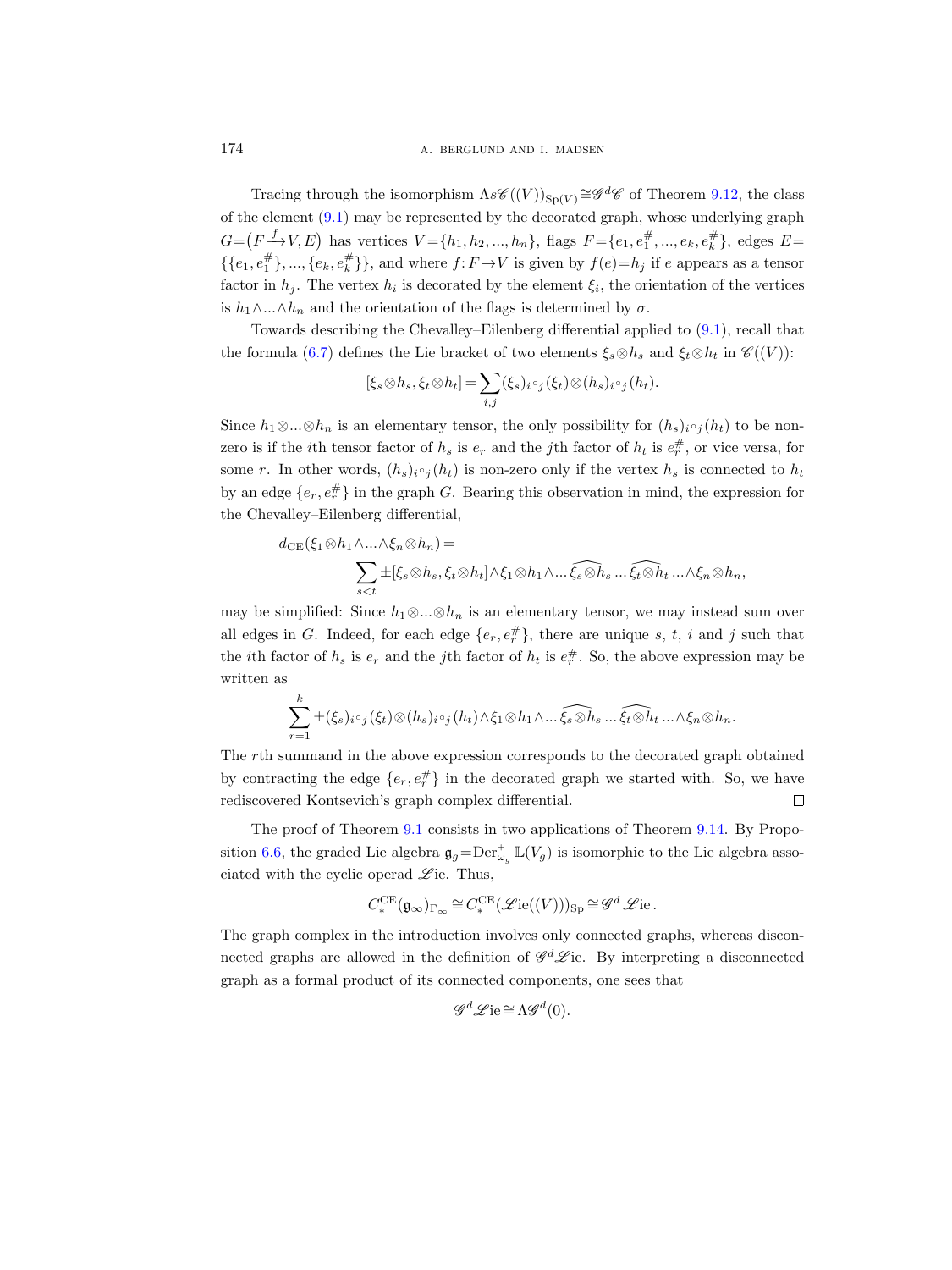Secondly, the graded Lie algebra  $\mathfrak{g}_q \oplus \mathfrak{a}_q$  is isomorphic to the Lie algebra associated to the cyclic operad  $\mathscr{L}$ ie<sub>Π</sub> with

$$
\mathscr{L}\mathrm{ie}_{\Pi}((n)) = \begin{cases} \mathscr{L}\mathrm{ie}((n)), & \text{if } n \geqslant 3, \\ s^{d-2}\Pi, & \text{if } n = 1. \end{cases}
$$

The 'hairy graph complex'  $\Lambda \mathscr{G}^d[\Pi]$  is easily seen to be isomorphic to  $\mathscr{G}^d \mathscr{L}$ ie<sub> $\Pi$ </sub>.

### Appendix A. Cohomology of arithmetic groups

The automorphism groups  $Aut(H,\mu,q)$  and  $Aut(H,\mu,Jq)$  associated with a quadratic module  $(H, \mu, q)$  are arithmetic. We will summarize the results on the cohomology of arithmetic groups that we need. We refer to Serre's survey article [\[63\]](#page-117-0), and the references therein, for more details.

THEOREM A.1. Let G be an algebraic group defined over  $\mathbb Q$ , let  $\Gamma$  be an arithmetic subgroup of  $G_{\mathbb{Q}}$ , and let V be a finite-dimensional  $\mathbb{Q}$ -vector space with an action of  $\Gamma$ . Then, the following statements hold:

- (1) The cohomology groups  $H^k(\Gamma; V)$  are finite-dimensional.
- (2) If G is simple and of  $\mathbb Q$ -rank at least 2, then the first cohomology group vanishes:

$$
H^1(\Gamma; V) = 0.
$$

*Proof.* If  $\Gamma$  is torsion-free, then the first claim follows from the fact that the trivial  $\mathbb{Z}[\Gamma]$ -module  $\mathbb Z$  admits a finite-length resolution by finitely generated free  $\mathbb{Z}[\Gamma]$ -modules. For general Γ, there exists a torsion-free subgroup  $\Gamma' \subseteq \Gamma$  of finite index, and the claim follows because  $H^k(\Gamma; V)$  may be identified with the set of Γ-invariants in  $H^k(\Gamma; V)$  by a transfer argument (see e.g., [\[17,](#page-115-0) Proposition III.(10.4)]).

If G is simple and of  $\mathbb{Q}$ -rank at least 2, every finite-dimensional representation V of  $Γ$  is almost algebraic (see [\[63,](#page-117-0) §1.3(9)]). This means that there is a finite-index subgroup  $\Gamma' \subseteq \Gamma$  such that the restriction of V to Γ' is the restriction of an algebraic representation of the algebraic group G. This implies that the first cohomology group  $H^1(\Gamma; V)$  vanishes, as in  $[4,$  Corollary 16.4.  $\Box$ 

# Appendix B. Some elementary homological algebra

We will consider Z-graded chain complexes over an associative ring R, e.g.,  $R=\mathbb{Q}[\pi]$  for a group  $\pi$ .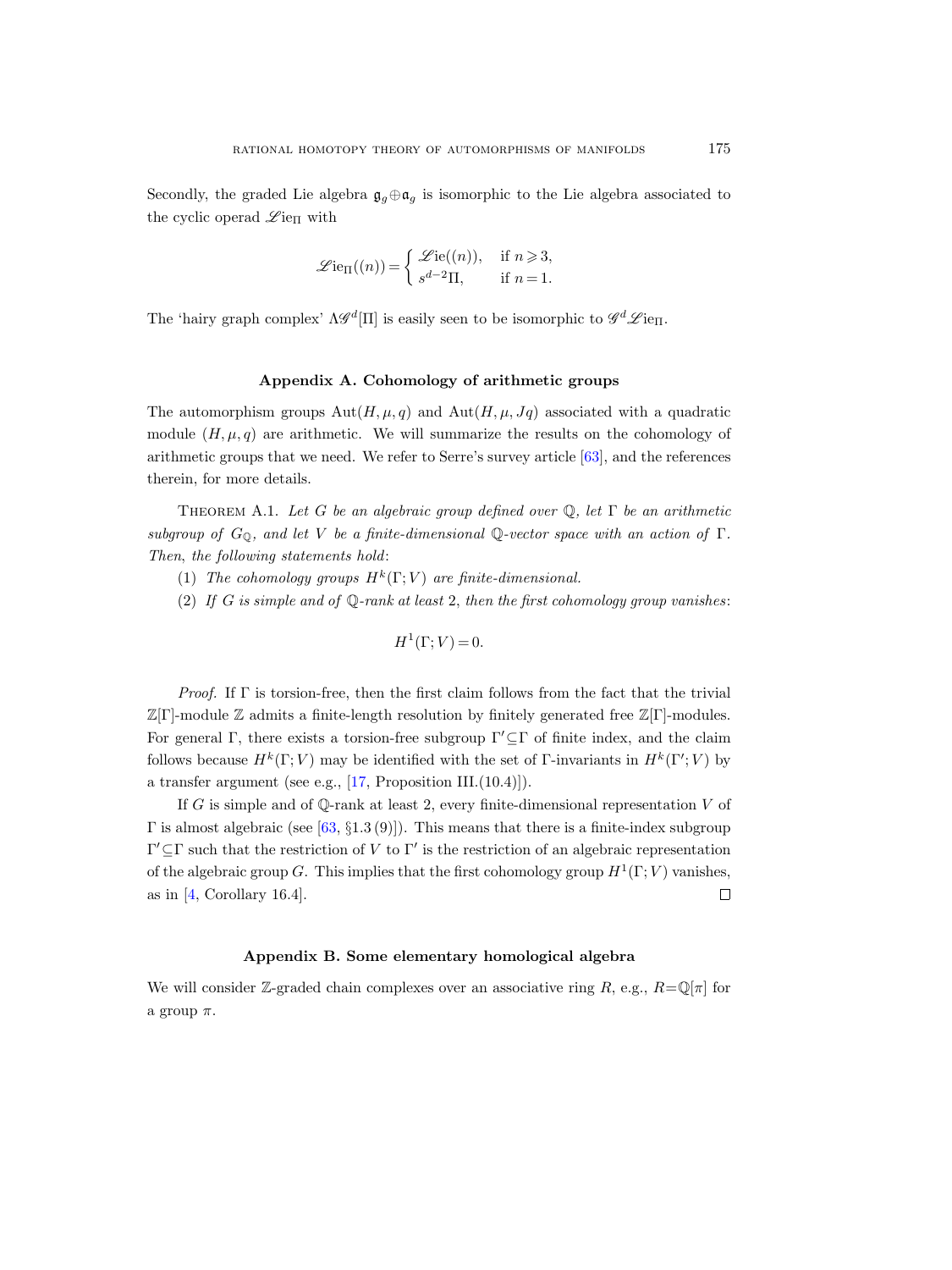A chain complex  $C_*$  is called *split* if there are maps  $s_n: C_n \to C_{n+1}$  such that  $dsd=d$ . Equivalently, there is a chain homotopy equivalence between  $C_*$  and the homology  $H_*(C)$ , viewed as a chain complex with trivial differential.

LEMMA B.1. If  $C_*$  is a split chain complex, then there is a chain homotopy equivalence

$$
C_* \xrightarrow[p_C]{\simeq} H_*(C)
$$

such that  $p_C(z) = [z]$  if z is a cycle.

If  $f: C_* \to D_*$  is a chain map between split chain complexes (not necessarily compatible with the splittings), then the diagram

$$
C_* \xrightarrow{f} D_*
$$
  
\n $p_C \downarrow \qquad \qquad \downarrow p_D$   
\n $H_*(C) \xrightarrow{H_*(f)} H_*(D)$ 

commutes, up to chain homotopy.

*Proof.* Let  $s: C_* \to C_{*+1}$  satisfy  $dsd=d$ . The reader may check that the formulas

$$
h\left(\bigcap_{x}C_{x}\xleftarrow{p}H_{*}(C)\right)
$$

$$
p(x) = [x-sd(x)], \quad \nabla[z] = z - ds(z) \quad \text{and} \quad h = s -
$$

give well-defined maps that satisfy

 $p\nabla = 1$  and  $1-\nabla p = dh + hd$ .

Clearly,  $p(z) = [z]$  if z is a cycle.

Next, consider a chain map  $f: C_* \to D_*$  between split chain complexes. Since

$$
p_C(z) = [z]
$$

for cycles z, we have that  $\nabla_C[z]=z-dh(z)$ . Therefore,

$$
p_D f \nabla_C [z] = p_D f(z - dh(z)) = p_D(f(z)) = [f(z)],
$$

showing that

$$
p_D f_* \nabla_C = H_*(f).
$$

Hence,

$$
H_*(f)p_C = p_D f_* \nabla_C p_C \simeq p_D f.
$$

 $\overline{a}^2$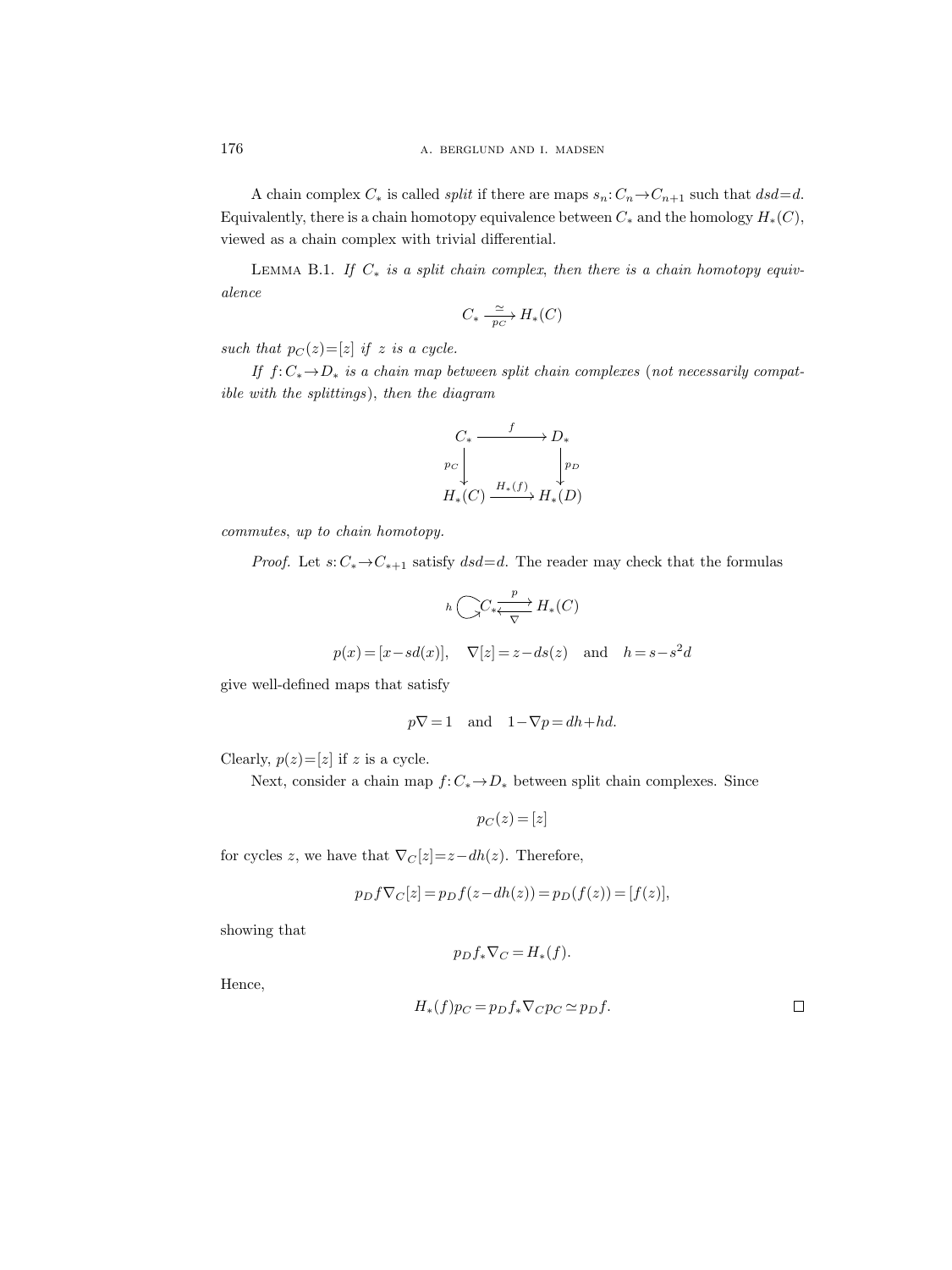<span id="page-110-0"></span>LEMMA B.2. A chain complex  $C_*$  is split if and only if the short exact sequences

$$
0 \longrightarrow Z_n \longrightarrow C_n \xrightarrow{d_n} B_{n-1} \longrightarrow 0,
$$
  

$$
0 \longrightarrow B_n \longrightarrow Z_n \longrightarrow H_n \longrightarrow 0
$$

are split exact for all n. Here,  $Z_n = \text{ker}(d_n)$ ,  $B_{n-1} = \text{im}(d_n)$ , and  $H_n = H_n(C_*)$ .

Definition B.3. We will say that a group  $\pi$  is rationally perfect if  $H^1(\pi; V)=0$  for all finite-dimensional vector spaces V over  $\mathbb O$  with an action of  $\pi$ .

LEMMA B.4. A group  $\pi$  is rationally perfect if and only if

$$
\operatorname{Ext}_{\mathbb{Q}[\pi]}^{1}(W, V) = 0
$$

for all finite-dimensional vector spaces V and W over  $\mathbb Q$  with an action of  $\pi$ .

Proof. Use the relation

$$
\operatorname{Ext}_{\mathbb{Q}[\pi]}^1(W, V) \cong H^1(\pi; \operatorname{Hom}_{\mathbb{Q}}(W, V)).\n\qquad \qquad \Box
$$

PROPOSITION B.5. Let  $\pi$  be a rationally perfect group. If  $C_*$  is a chain complex of  $\mathbb{Q}[\pi]$ -module such that  $C_n$  is finite-dimensional over  $\mathbb Q$  for every n, then  $C_*$  is split.

*Proof.* If  $C_n$  is finite-dimensional over  $\mathbb Q$  for all n, then so are  $Z_n$ ,  $B_n$  and  $H_n$ . Since  $\pi$  is rationally perfect, the Ext-groups  $\text{Ext}^1_{\mathbb{Q}[\pi]}(H_n, B_n)$  and  $\text{Ext}^1_{\mathbb{Q}[\pi]}(B_{n-1}, Z_n)$  vanish for all *n*, which forces  $C_*$  to split by Lemma [B.2.](#page-110-0)  $\Box$ 

#### Appendix C. A Q-local plus construction

Let X be a connected space of finite Q-type such that  $H^1(X; \mathbb{Q})=0$ . Then X admits a minimal Sullivan model  $\mathcal{M}_X$  of finite type with generators in degree 2 and above; see e.g., [\[25,](#page-116-0) Proposition 12.2]. The spatial realization  $|\mathcal{M}_X|$  is then a simply connected Q-local space of finite Q-type. Moreover, the canonical map  $X \rightarrow |\mathcal{M}_X|$  is a rational cohomology isomorphism. One may view  $|\mathcal{M}_X|$  as a Q-local version of the plus construction, and we will denote it by  $X_0^+$ . In fact, if the fundamental group of X is perfect, i.e.,  $H_1(X;\mathbb{Z})=0$ , then  $X_{\mathbb{Q}}^+$  is a Q-localization of the ordinary plus construction. Note however that the rational plus construction has a wider range of applicability, as it does not require the fundamental group to be perfect.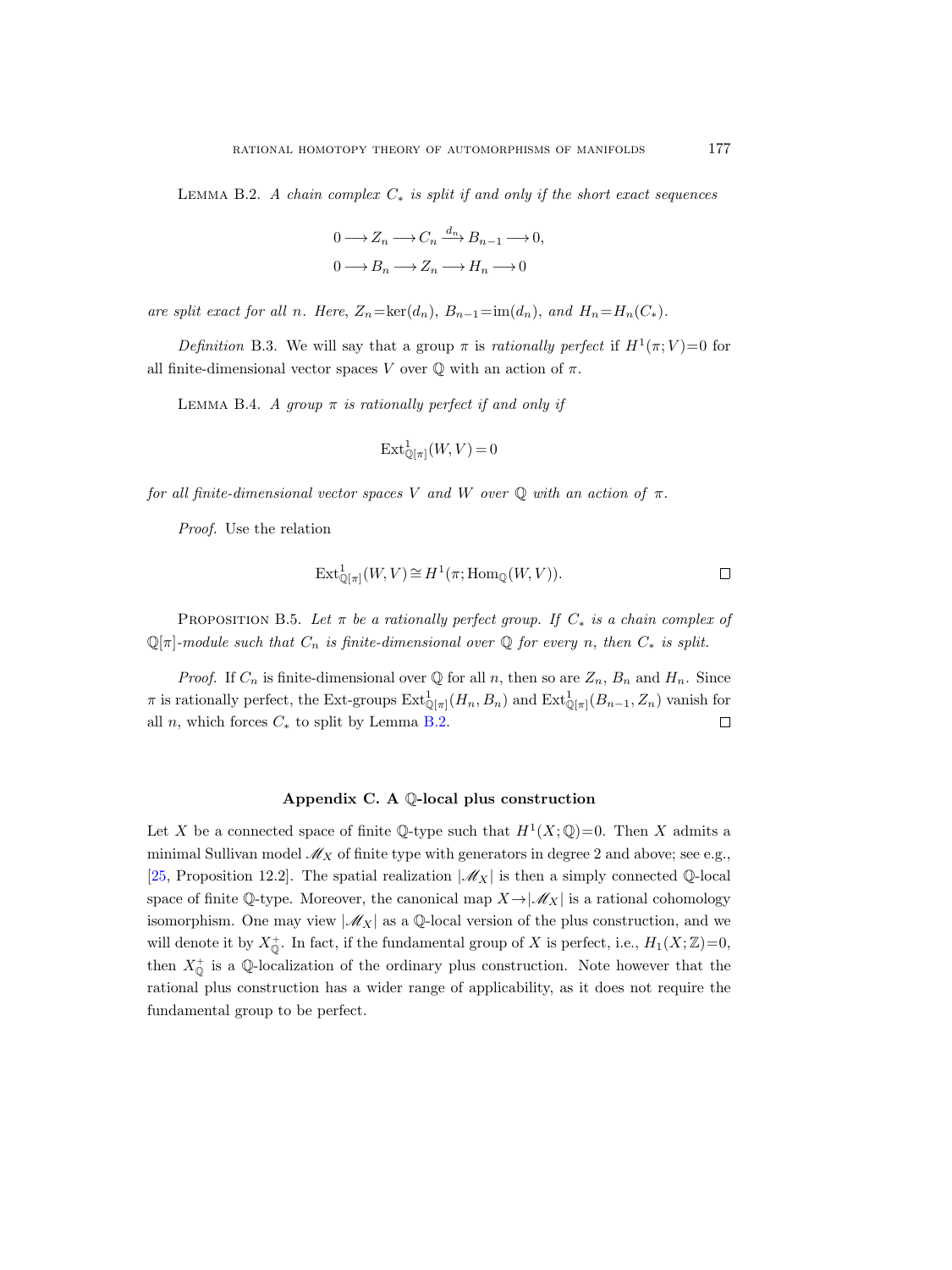# Appendix D. Proof of Theorem [4.18](#page-48-0)

For a vector bundle  $\xi$  over a finite CW-complex X with a closed subspace  $C\subseteq X$ , we defined in §[4.3](#page-40-0) the  $\Delta$ -monoid  $S$ ,  $\text{aut}_C(\xi)$  and its stable version  $S$ ,  $\text{aut}_C(\xi^S)$ . There is an obvious forgetful map

$$
\widetilde{\pi}: \widetilde{S}_{\bullet} \operatorname{aut}_C(\xi^S) \longrightarrow S_{\bullet} \operatorname{aut}_C(X).
$$

<span id="page-111-0"></span>Lemma D.1. The map

$$
\widetilde{\pi}: \widetilde{S}_\bullet \operatorname{aut}_{C,\circ}(\xi^S) \longrightarrow S_\bullet \operatorname{aut}_{C,\circ}(X)
$$

satisfies the Kan condition.

Proof. Given a diagram

$$
\begin{array}{ccc}\n\Lambda^k & \xrightarrow{F} \text{aut}_{C,\circ}(\mathbb{R}^{k-1} \times \xi) \\
\downarrow & \downarrow & \downarrow \\
\Delta^k & \xrightarrow{f} \text{aut}_{C,\circ}(X)\n\end{array}
$$

that displays  $(f, F)$  as a horn in  $\widetilde{S}_{k-1}$  aut $_{C,\circ}(\xi)$ , we seek to extend it to an element  $(f, \widetilde{F})$  of  $\widetilde{S}_k$  aut<sub>C, $\varsigma(\xi)$ </sub>, provided dim  $\xi$  –dim  $X-1>k$ . Since we stabilize, we may assume  $\dim \xi - \dim X \gg k$ . We treat the case of the kth horn, i.e.,  $\Lambda^k$  is the union of the faces  $d_i\Delta^k=d^i(\Delta^{k-1})$  for  $i=0,1,...,k-1$ . The cases of the other horns are similar. Let  $F_i$  be the restriction of F to  $d_i \Delta^k$ , so that

$$
d_{\nu}F_{\mu} = d_{\mu-1}F_{\nu}, \quad 0 \leqslant \nu < \mu \leqslant k-1.
$$

In §[4.3](#page-40-0) we introduced the isomorphism  $\phi_\mu: \mathbb{R} \times \mathbb{R}^{k-1} \to \mathbb{R}^k$ , and we let

$$
(\phi_{\mu})_{\#}: \operatorname{{\rm aut}}_{C,\circ}(\mathbb{R}^{k-1}\times \xi)\longrightarrow \operatorname{{\rm aut}}_{C,\circ}(\mathbb{R}^{k}\times \xi)
$$

be the map

$$
(\phi_{\mu})_{\#}(F) = \phi_{\mu}(\mathrm{id}_{\mathbb{R}} \times F)\phi_{\mu}^{-1}.
$$

Then,  $F'_{\mu} = (\phi_{\mu})_{\#}(F_{\mu})$  is a map from  $d_{\mu} \Delta^k$  into  $\text{aut}_{C,\circ}(\mathbb{R}^k \times \xi)$ , and these morphisms fit together to define a diagram

$$
\Lambda^k \xrightarrow{F'} \operatorname{aut}_{C,\circ}(\mathbb{R}^k \times \xi)
$$
  
\n
$$
\downarrow \qquad \qquad \downarrow
$$
  
\n
$$
\Delta^k \xrightarrow{f} \operatorname{aut}_{C,\circ}(X).
$$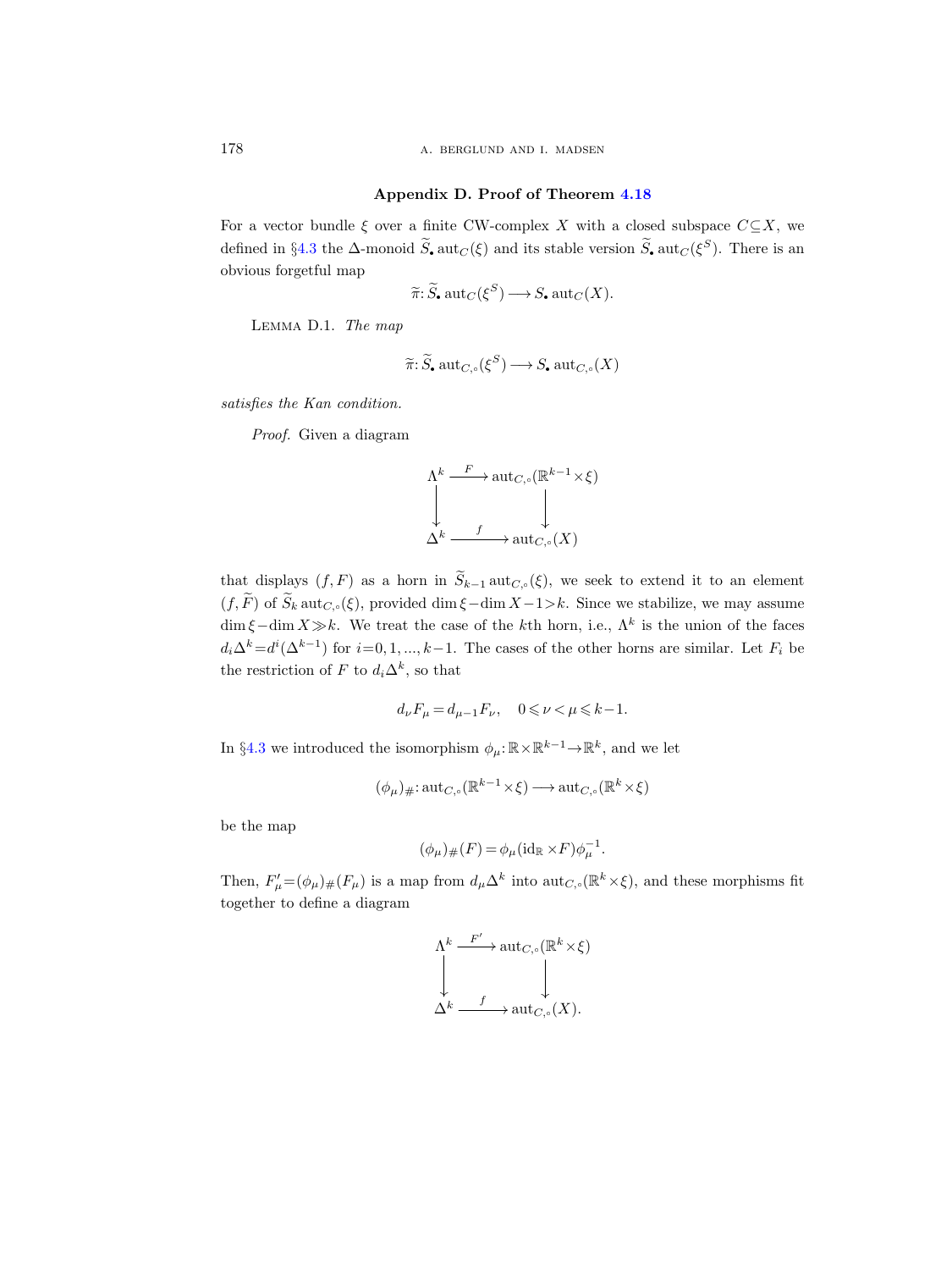Indeed,  $d_{\nu}\Delta^{k}\cap d_{\nu}\Delta^{k}=d_{\nu}d_{\nu}\Delta^{k}=d_{\nu-1}d_{\nu}\Delta^{k}$  when  $\nu<\mu$ , and since

$$
(\phi_{\nu})_{\#}(\phi_{\mu})_{\#} = (\phi_{\mu-1})_{\#}(\phi_{\nu})_{\#} : \operatorname{aut}_{C,\circ}(\mathbb{R}^{k-2}\times\xi)\longrightarrow \operatorname{aut}_{C,\circ}(\mathbb{R}^k\times\xi),
$$

it follows that  $F'_{\nu}$  and  $F'_{\mu}$  agree on  $d_{\nu}\Delta^k \cap d_{\mu}\Delta^k$ .

As in the proof of Lemma [4.9,](#page-40-1) we may apply [\[66,](#page-117-1) §11.3] to extend  $(f, F')$  to  $(f, F'')$ with

$$
\Delta^k \times \mathbb{R}^k \times \xi \xrightarrow{F''} \mathbb{R}^k \times \xi
$$
  
\n
$$
\downarrow \qquad \qquad \downarrow
$$
  
\n
$$
\Delta^k \times X \xrightarrow{f} X.
$$

Off hand there is no reason to expect that  $F''$  maps the k<sup>th</sup> face of  $\Delta^k$  into

$$
(\phi_k)_\#\,\mathrm{aut}_{C,\circ}(\mathbb{R}^{k-1}\times\xi),
$$

which is required for  $(f, F'')$  to define a k-simplex of  $\tilde{S}_\bullet$  aut<sub>C, $\circ$ </sub>( $\xi$ ). But we can adjust  $F''$ , using that

$$
(\phi_k)_{\#}: \operatorname{{\rm aut}}_{C,\circ}(\mathbb{R}^{k-1}\times \xi)\longrightarrow \operatorname{{\rm aut}}_{C,\circ}(\mathbb{R}^k\times \xi)
$$

is highly connected when dim  $\xi$ −dim  $X\gg k$ ; cf. Proposition [4.12.](#page-43-0) The boundary  $(k-2)$ sphere  $\partial(d_k\Delta^k)$  is contained in  $\partial(\Lambda^k)$  and the diagram

$$
d_k \Delta^k \xrightarrow{F''} \text{aut}_{C,\circ}(\mathbb{R}^k \times \xi)
$$
  

$$
\downarrow \searrow \searrow \searrow \searrow \searrow \searrow \searrow \searrow \searrow \phi
$$
  

$$
\partial(d_k \Delta^{k-1}) \xrightarrow{F'} \text{aut}_{C,\circ}(\mathbb{R}^{k-1} \times \xi)
$$

represents an element of  $\pi_{k-1}((\phi_k)_\#)$ , which with our assumption on dim  $\xi$  is the zero group. Hence,  $F''$  deforms to a map from  $d_k \Delta^k$  into  $\text{aut}_{C,\circ}(\mathbb{R}^{k-1}\times \xi)$  and using a collar to absorb the deformation, we have obtained the required k-simplex of  $\widetilde{S}_n$  aut $_{C_\infty}(\xi)$ .

We remember that  $\widetilde{S}_\bullet$  aut<sub>C, $\circ$ </sub>( $\xi^S$ ) is the colimit of  $\widetilde{S}_\bullet$  aut<sub>C, $\circ$ </sub>( $\xi^s$ ),  $\xi^s = \xi \times \mathbb{R}^s$ , as  $s \to \infty$ . The condition  $\dim \xi^s - \dim X > k$  is satisfied for large s, because X was assumed to be a finite CW-complex.  $\Box$ 

The map that sends  $(f, \hat{f}) \in \text{aut}_{C,\circ}(\xi)$  into  $(f, id \times \hat{f}) \in \text{aut}_{C,\circ}(\mathbb{R}^k \times \xi)$  induces a map from  $S_k$  aut $_{C_{\infty}}(\xi)$  to  $\widetilde{S}_k$  aut $_{C_{\infty}}(\xi)$  and gives rise to the  $\Delta$ -map

$$
\alpha: S
$$
.  $\operatorname{aut}_{C,\circ}(\xi^S) \longrightarrow \widetilde{S}$ .  $\operatorname{aut}_{C,\circ}(\xi^S)$ .

Both  $\Delta$ -sets are Kan  $\Delta$ -sets; for the target, this is a consequence of Lemma [D.1.](#page-111-0) Hence, the homotopy groups of their geometric realizations may be calculated from the combinatorial homotopy groups.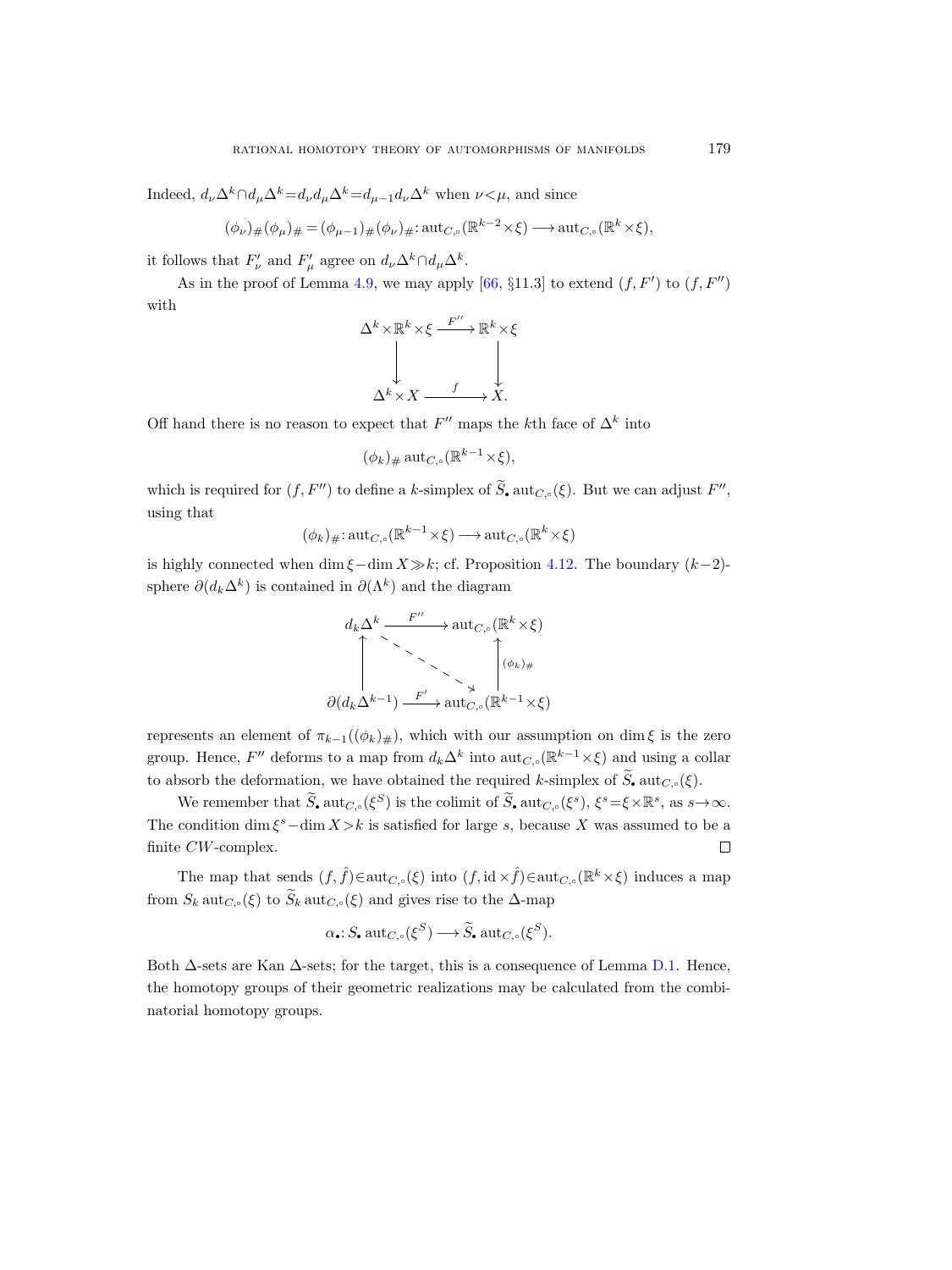LEMMA D.2.  $\pi_k(\alpha_{\bullet})$  is an isomorphism.

*Proof.* Assuming dim  $\xi$  – dim  $X \gg k$ ,

$$
\pi_k(\widetilde{S}_{\bullet} \operatorname{aut}_{C,\circ}(\xi)) = Z_k(\widetilde{S}_{\bullet} \operatorname{aut}_{C,\circ}(\xi))/\sim
$$

where

$$
Z_k(\widetilde{S}_\bullet \text{ aut}_{C,\circ}(\xi)) = \{ F \in \widetilde{S}_k \text{ aut}_{C,\circ}(\xi) : d_\mu F = \text{id}, \mu = 0, ..., k \},
$$

and where  $F_1 \sim F_2$  if there exists a  $G \in \widetilde{S}_{k+1}$  aut $_{C,\circ}(\xi)$  with  $d_k G = F_1$ ,  $d_{k+1} G = F_2$  and  $d_{\mu}G=0$  for  $\mu < k$ . If

$$
F: \Delta^k \longrightarrow \text{aut}_{C,\circ}(\mathbb{R}^k \times \xi)
$$

is an element of  $Z_k(\widetilde{S}_\bullet \text{aut}_{C,\circ}(\xi))$ , then

$$
F\!\circ\!d^\mu\!=\!\phi_{\mu}\!\circ\!({\rm id}\times\!d_\mu F)\!\circ\!\phi_\mu^{-1},\quad \mu\!=\!0,...,k,
$$

and since  $d_{\mu}F = id$ , we may view F as a map

$$
F: (S^k, *) \longrightarrow \operatorname{aut}_{C,\circ}(\mathbb{R}^k \times \xi).
$$

We claim that two such maps represent the same element of  $\pi_k \widetilde{S}_\bullet$  aut $_{C,\circ}(\xi)$  if and only if they are homotopic as maps into  $\text{aut}_{C,\circ}(\mathbb{R}^{k+1}\times\xi)$ . To wit, write  $\Delta^{k+1}$  as the join of the  $(k-1)$ -simplex  $\langle v_0, ..., v_{k-1} \rangle = d_k d_{k+1} \Delta^{k+1}$  and the 1-simplex  $\langle v_k, v_{k+1} \rangle$ , where  $\{v_0, ..., v_{k+1}\}\$ is the set of vertices of  $\Delta^{k+1}$ . The family of simplices

$$
\langle v_0,...,v_{k-1} \rangle * \{ tv_k + (1-t) v_{k+1} : 0 \leq t \leq 1 \}
$$

turns the above

$$
G: \Delta^{k+1} \longrightarrow \text{aut}_{C,\circ}(\mathbb{R}^{k+1} \times \xi)
$$

into a map

$$
G: (S^k, *) \times I \longrightarrow \operatorname{aut}_{C, \circ}(\mathbb{R}^{k+1} \times \xi)
$$

related to  $F_1$  and  $F_2$  via the diagram

$$
(S^k, *) \times \{1\} \xrightarrow{F_2} \text{aut}_{C,\circ}(\mathbb{R}^k \times \xi)
$$

$$
\downarrow \qquad \qquad \downarrow \qquad \qquad \downarrow \qquad \qquad \downarrow \qquad \downarrow
$$

$$
(S^k, *) \times I \xrightarrow{G} \text{aut}_{C,\circ}(\mathbb{R}^{k+1} \times \xi)
$$

$$
\uparrow \qquad \qquad \downarrow \qquad \qquad \downarrow
$$

$$
(S^k, *) \times \{0\} \xrightarrow{F_1} \text{aut}_{C,\circ}(\mathbb{R}^k \times \xi).
$$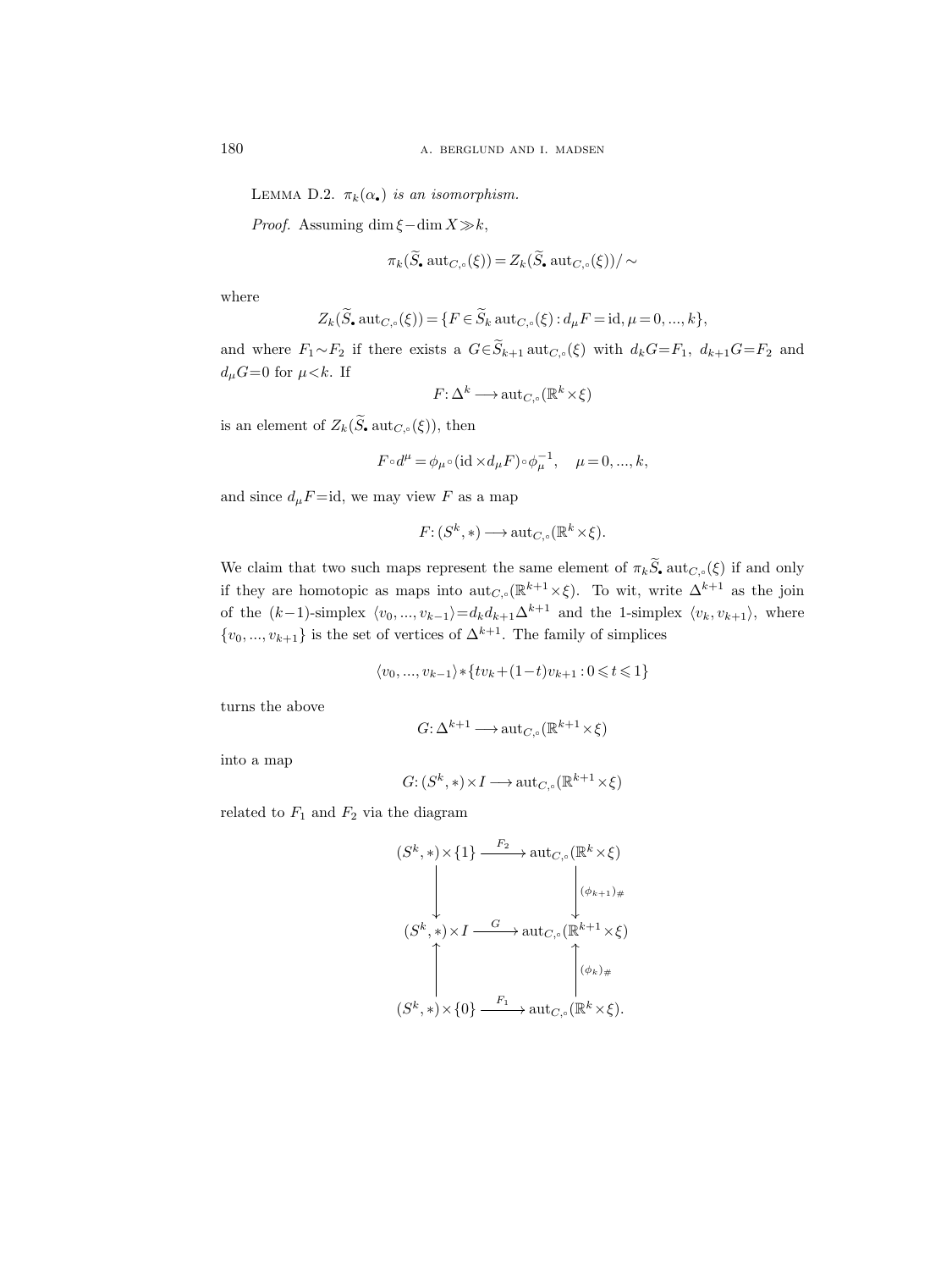Since we are assuming that dim  $\xi$  –dim  $X\gg k$ ,

$$
\operatorname{aut}_{C,\circ}(\xi)\longrightarrow \operatorname{aut}_{C,\circ}(\mathbb{R}^{k+1}\times\xi)
$$

is a  $(k+1)$ -equivalence. Consequently,  $F_1$ ,  $F_2$  and G can be viewed as maps into  $\mathrm{aut}_{C,\circ}(\xi)$ with G being a homotopy between  $F_1$  and  $F_2$ . This completes the proof.  $\Box$ 

COROLLARY D.3. The geometric realization of  $\widetilde{S}_{\bullet}$  aut<sub>C,</sub> ( $\xi^S$ ) is homotopy equivalent to the topological monoid  $\mathrm{aut}_{C,\circ}(\xi^S)$ .

Remark D.4. It was pointed out in [\[18,](#page-115-2) Appendix 1, §3] that the  $\Delta$ -group Diff $_{\partial}(M)$ . is in fact a simplicial group. In our formulation, the degeneracy operator

$$
s_{\lambda}
$$
:  $\text{Diff}_{\partial}(M)_k \longrightarrow \text{Diff}_{\partial}(M)_{k+1}$ 

maps a k-simplex  $(\varphi, \psi)$  into  $(s_\lambda(\varphi), s_\lambda(\psi))$ , where

$$
s_{\lambda}(\psi)(x, y) = \psi(s^{\lambda}x, y)
$$

and where  $s_{\lambda}(\varphi)(x, y) \in \Delta^{k+1}$  has components

$$
s_{\lambda}(\varphi)_i(x, y) = \varphi_i(s^{\lambda}(x), y), \quad 1 \leq i \leq \lambda,
$$
  
\n
$$
s_{\lambda}(\varphi)_{\lambda+1}(x, y) = \sigma_{\lambda}(x)\varphi_{\lambda}(s^{\lambda}(x), y) + (1 - \sigma_{\lambda}(x))\varphi_{\lambda+1}(s^{\lambda}x, y),
$$
  
\n
$$
s_{\lambda}(\varphi)_i(x, y) = \varphi_{i-1}(s^{\lambda}(x)), \quad \lambda+1 < i \leq k+1.
$$

Here,  $(x, y) \in \Delta^{k+1} \times M$ ,  $s^{\lambda}(x_1, ..., x_{k+1}) = (x_1, ..., \hat{x}_{\lambda+1}, ..., x_{k+1})$  and

$$
\sigma_\lambda(x_1,...,x_{k+1})=\frac{x_{\lambda+2}-x_{\lambda+1}}{x_{\lambda+2}-x_{\lambda}},
$$

with the convention that  $\varphi_0=0$ ,  $\varphi_{k+1}=1$ ,  $x_0=0$  and  $x_{k+2}=1$ . It is the collar conditions that make the above formulas well-defined. Indeed, the collar conditions for  $\varphi$ , listed in preparation to Lemma [4.16,](#page-46-0) make the denominator of  $\sigma_{\lambda}(x)$  cancel out:

$$
(s_0\varphi)_1(x,y) = x_1,
$$
 if  $x_2 \sim 0$ ,  
\n
$$
(s_{\lambda}\varphi)_{\lambda+1}(x,y) = \varphi_{\lambda}(s^{\lambda}x,y) + x_{\lambda+1} - \frac{1}{2}(x_{\lambda} + x_{\lambda+2}),
$$
 if  $x_{\lambda} \sim x_{\lambda+2}$ ,  
\n
$$
(s_k\varphi)_{k+1}(x,y) = x_{k+1},
$$
 if  $x_k \sim 1$ .

Differentiating the above expression for  $s_{\lambda}(\varphi)$ , it follows that  $\text{aut}_{\partial,\circ}(\tau_M)$  and its stabilization  $\text{aut}_{\partial,\circ}(\tau_M^S)$  admit degeneracy operators, so are simplicial monoids. In fact, if we use a collared version of  $\mathrm{aut}_{C,\circ}(\xi)$ , then it also becomes a simplicial monoid.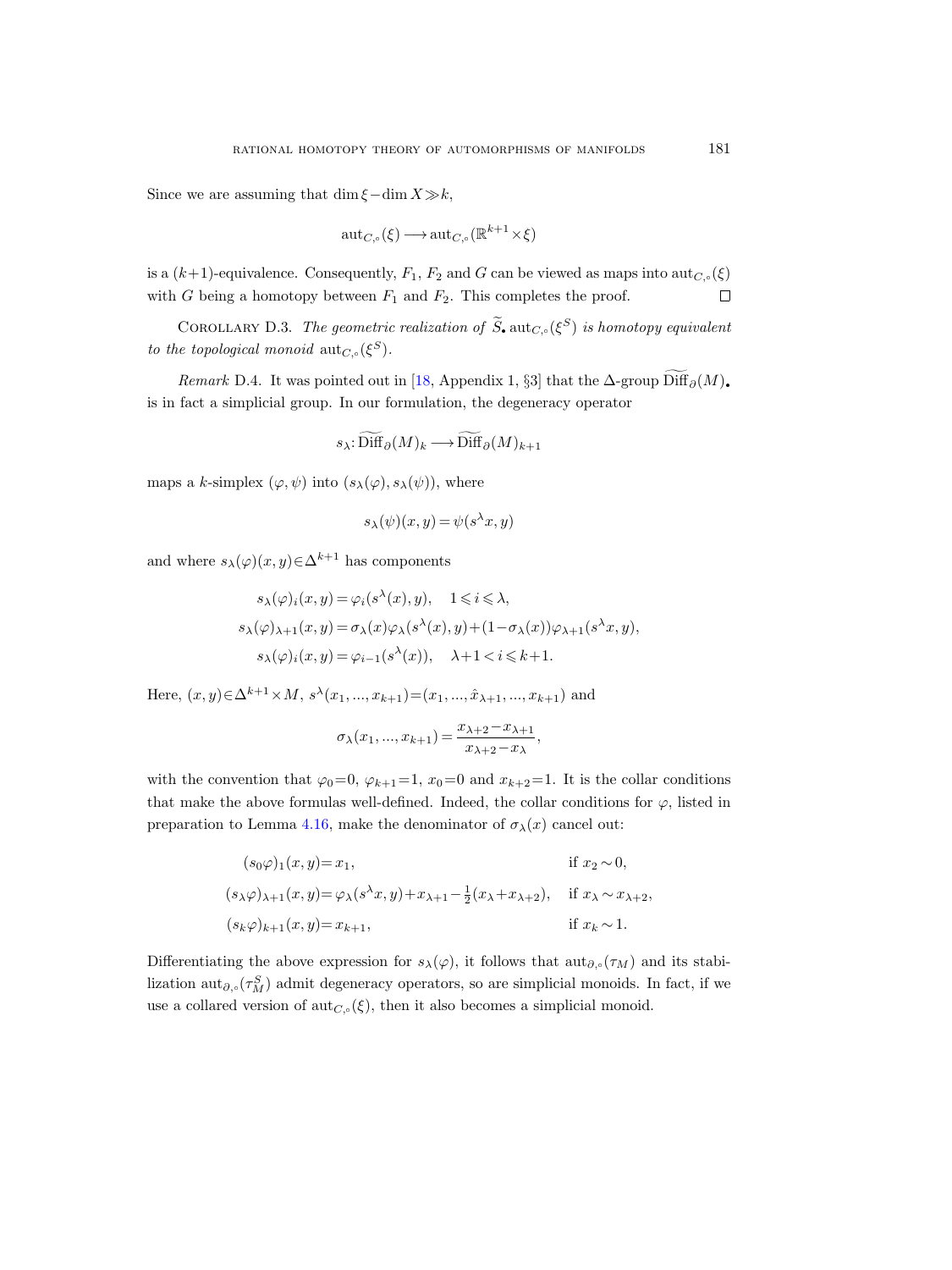### References

- [1] Adams, J. F., Infinite Loop Spaces. Annals of Mathematics Studies, 90. Princeton Univ. Press, Princeton, NJ; Univ. Tokyo Press, Tokyo, 1978.
- [2] ATIYAH, M. F., The signature of fibre-bundles, in *Global Analysis*, pp. 73–84. Univ. Tokyo Press, Tokyo, 1969.
- [3] BAK, A., K-Theory of Forms. Annals of Mathematics Studies, 98. Princeton Univ. Press, Princeton, NJ; Univ. Tokyo Press, Tokyo, 1981.
- <span id="page-115-1"></span>[4] Bass, H., Milnor, J. & Serre, J.-P., Solution of the congruence subgroup problem for  $SL_n$  ( $n \ge 3$ ) and  $Sp_{2n}$  ( $n \ge 2$ ). Inst. Hautes Études Sci. Publ. Math., 33 (1967), 59–137.
- [5] Baues, H. J., On the group of homotopy equivalences of a manifold. Trans. Amer. Math. Soc., 348 (1996), 4737–4773.
- [6] BAUES, H. J. & LEMAIRE, J.-M., Minimal models in homotopy theory. *Math. Ann.*, 225 (1977), 219–242.
- [7] BERGLUND, A., Koszul spaces. Trans. Amer. Math. Soc., 366 (2014), 4551–4569.
- $[8]$  Rational models for automorphisms of fiber bundles. To appear in *Doc. Math.*
- [9] BERGLUND, A. & BERGSTRÖM, J., Hirzebruch L-polynomials and multiple zeta values. Math. Ann., 372 (2018), 125–137.
- [10] BERGLUND, A. & MADSEN, I., Homological stability of diffeomorphism groups. Pure Appl. Math. Q., 9 (2013), 1–48.
- [11] Berglund, A. & Saleh, B., A dg Lie model for relative homotopy automorphisms. Homology, Homotopy Appl., 22 (2020), 105–121.
- [12] BLOMGREN, M. & CHACHÓLSKI, W., On the classification of fibrations. Trans. Amer. Math. Soc., 367 (2015), 519–557.
- [13] Bøgvad, R., Some elementary results on the cohomology of graded Lie algebras, in Algebraic Homotopy and Local Algebra (Luminy, 1982), Astérisque, 113, pp. 156–166. Soc. Math. France, Paris, 1984.
- [14] BOREL, A., Density and maximality of arithmetic subgroups. J. Reine Angew. Math., 224 (1966), 78–89.
- $[15]$  Stable real cohomology of arithmetic groups. Ann. Sci. Ecole Norm. Sup., 7 (1974), 235–272 (1975).
- [16] Stable real cohomology of arithmetic groups. II, in *Manifolds and Lie Groups* (Notre Dame, IN, 1980), Progr. Math., 14, pp. 21–55. Birkhäuser, Boston, MA, 1981.
- <span id="page-115-0"></span>[17] Brown, K. S., Cohomology of Groups. Grad. Texts in Math., 87. Springer, New York– Heidelberg, 1982.
- <span id="page-115-2"></span>[18] Burghelea, D., Lashof, R. & Rothenberg, M., Groups of Automorphisms of Manifolds. Lecture Notes in Math., 473. Springer, New York–Heidelberg, 1975.
- [19] Charney, R., A generalization of a theorem of Vogtmann. J. Pure Appl. Algebra, 44 (1987), 107–125.
- [20] Conant, J., Hatcher, A., Kassabov, M. & Vogtmann, K., Assembling homology classes in automorphism groups of free groups. Comment. Math. Helv., 91 (2016), 751– 806.
- [21] CONANT, J., KASSABOV, M. & VOGTMANN, K., Hairy graphs and the unstable homology of  $Mod(g, s)$ ,  $Out(F_n)$  and  $Aut(F_n)$ . *J. Topol.*, 6 (2013), 119–153.
- [22] Conant, J. & Vogtmann, K., On a theorem of Kontsevich. Algebr. Geom. Topol., 3 (2003), 1167–1224.
- [23] Ebert, J. & Randal-Williams, O., Generalised Miller–Morita–Mumford classes for block bundles and topological bundles. Algebr. Geom. Topol., 14 (2014), 1181–1204.
- [24] FARB, B. & MARGALIT, D., A Primer on Mapping Class Groups. Princeton Mathematical Series, 49. Princeton Univ. Press, Princeton, NJ, 2012.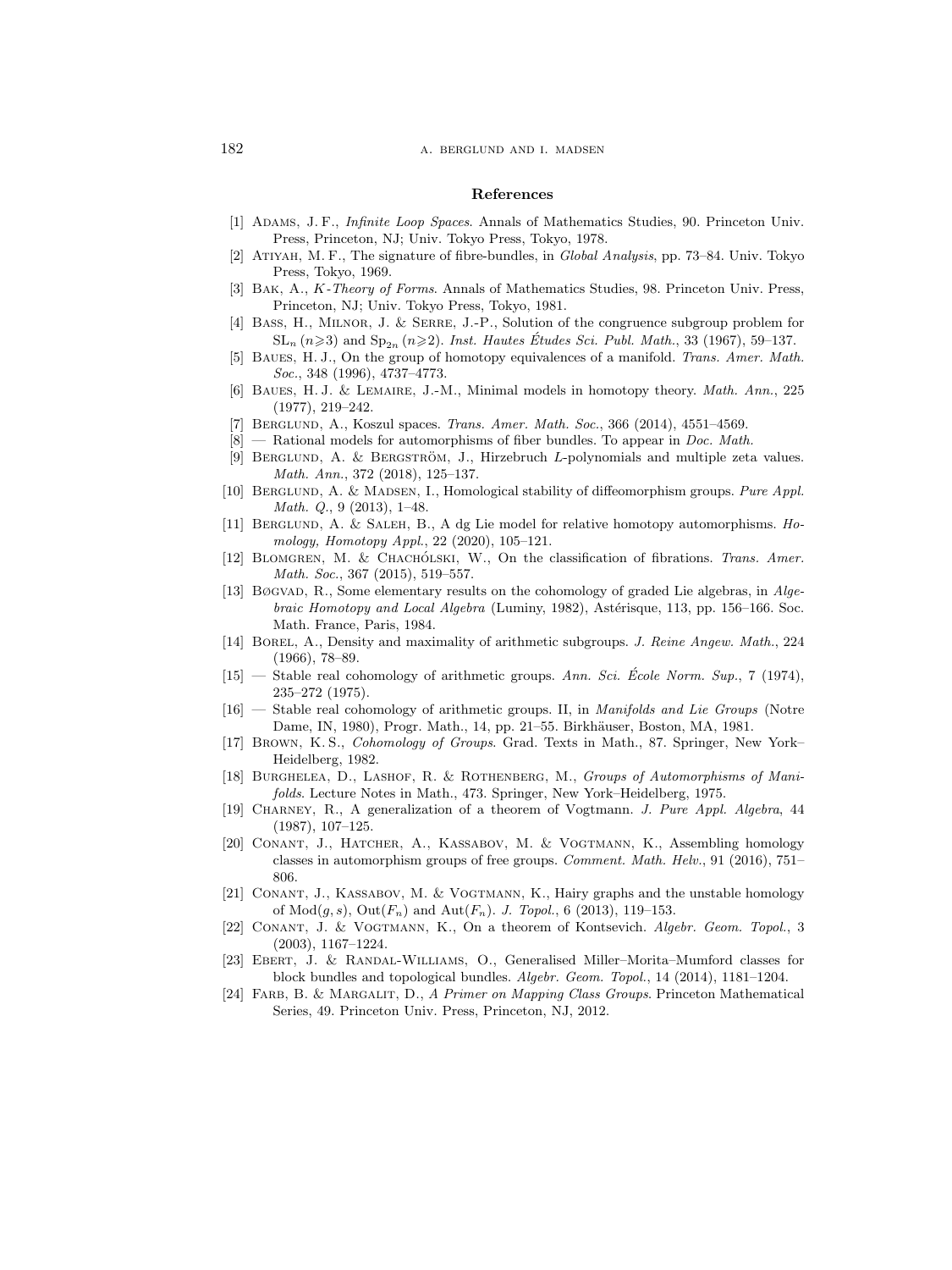- <span id="page-116-0"></span>[25] FÉLIX, Y., HALPERIN, S. & THOMAS, J.-C., Rational Homotopy Theory. Grad. Texts in Math., 205. Springer, New York–Heidelberg, 2001.
- [26] Freedman, M. & Quinn, F., A quick proof of the 4-dimensional stable surgery theorem. Comment. Math. Helv., 55 (1980), 668–671.
- [27] Galatius, S. & Randal-Williams, O., Stable moduli spaces of high-dimensional manifolds. Acta Math., 212 (2014), 257–377.
- $[28]$  Homological stability for moduli spaces of high dimensional manifolds. II. Ann. of Math., 186 (2017), 127–204.
- $[29]$  Homological stability for moduli spaces of high dimensional manifolds. I. J. Amer. Math. Soc., 31 (2018), 215–264.
- [30] Galatius, S., Tillmann, U., Madsen, I. & Weiss, M., The homotopy type of the cobordism category. Acta Math., 202 (2009), 195–239.
- [31] GETZLER, E. & KAPRANOV, M. M., Cyclic operads and cyclic homology, in Geometry, Topology, & Physics, Conf. Proc. Lecture Notes Geom. Topology, IV, pp. 167–201. Int. Press, Cambridge, MA, 1995.
- $[32]$  Modular operads. Compositio Math., 110 (1998), 65-126.
- [33] GINZBURG, V. & KAPRANOV, M., Koszul duality for operads. Duke Math. J., 76 (1994), 203–272.
- [34] HAEFLIGER, A., Differentiable imbeddings. Bull. Amer. Math. Soc., 67 (1961), 109–112.
- [35] Hepworth, R. & Lahtinen, A., On string topology of classifying spaces. Adv. Math., 281 (2015), 394–507.
- [36] HILTON, P., MISLIN, G. & ROITBERG, J., Localization of Nilpotent Groups and Spaces. North-Holland Mathematics Studies, 15; Notas de Matemática, 55. North-Holland, Amsterdam–Oxford; American Elsevier, New York, 1975.
- [37] Kervaire, M. A. & Milnor, J.W., Groups of homotopy spheres. I. Ann. of Math., 77 (1963), 504–537.
- [38] KONTSEVICH, M., Formal (non)commutative symplectic geometry, in The Gel'fand Mathematical Seminars, 1990–1992, pp. 173–187. Birkhäuser, Boston, MA, 1993.
- [39] Feynman diagrams and low-dimensional topology, in First European Congress of Mathematics, Vol. II (Paris, 1992), Progr. Math., 120, pp. 97–121. Birkhäuser, Basel, 1994.
- [40] KRECK, M., Isotopy classes of diffeomorphisms of  $(k-1)$ -connected almost-parallelizable 2k-manifolds, in Algebraic Topology (Univ. Aarhus, Aarhus, 1978), Lecture Notes in Math., 763, pp. 643–663. Springer, Berlin–Heidelberg, 1979.
- [41] Lazarev, A., Models for classifying spaces and derived deformation theory. Proc. Lond. Math. Soc., 109 (2014), 40–64.
- [42] Loday, J.-L., Cyclic Homology. Grundlehren der Mathematischen Wissenschaften, 301. Springer, Berlin–Heidelberg, 1998.
- [43] Lupton, G. & Smith, S. B., Rationalized evaluation subgroups of a map. II. Quillen models and adjoint maps. J. Pure Appl. Algebra, 209 (2007), 173–188.
- [44] Madsen, I. & Weiss, M., The stable moduli space of Riemann surfaces: Mumford's conjecture. Ann. of Math., 165 (2007), 843–941.
- [45] MARKL, M., Operads and PROPs, in Handbook of Algebra, Vol. 5, pp. 87–140. Elsevier/ North-Holland, Amsterdam, 2008.
- [46] May, J. P., The Geometry of Iterated Loop Spaces. Lectures Notes in Math., 271. Springer, New York–Heidelberg, 1972.
- $[47]$   $E_{\infty}$  spaces, group completions, and permutative categories, in New Developments in Topology (Oxford, 1972), London Math. Soc. Lecture Note Ser., 11, pp. 61–93. Cambridge Univ. Press, London, 1974.
- [48] Classifying spaces and fibrations. *Mem. Amer. Math. Soc.*, 1 (1975), 98 pp.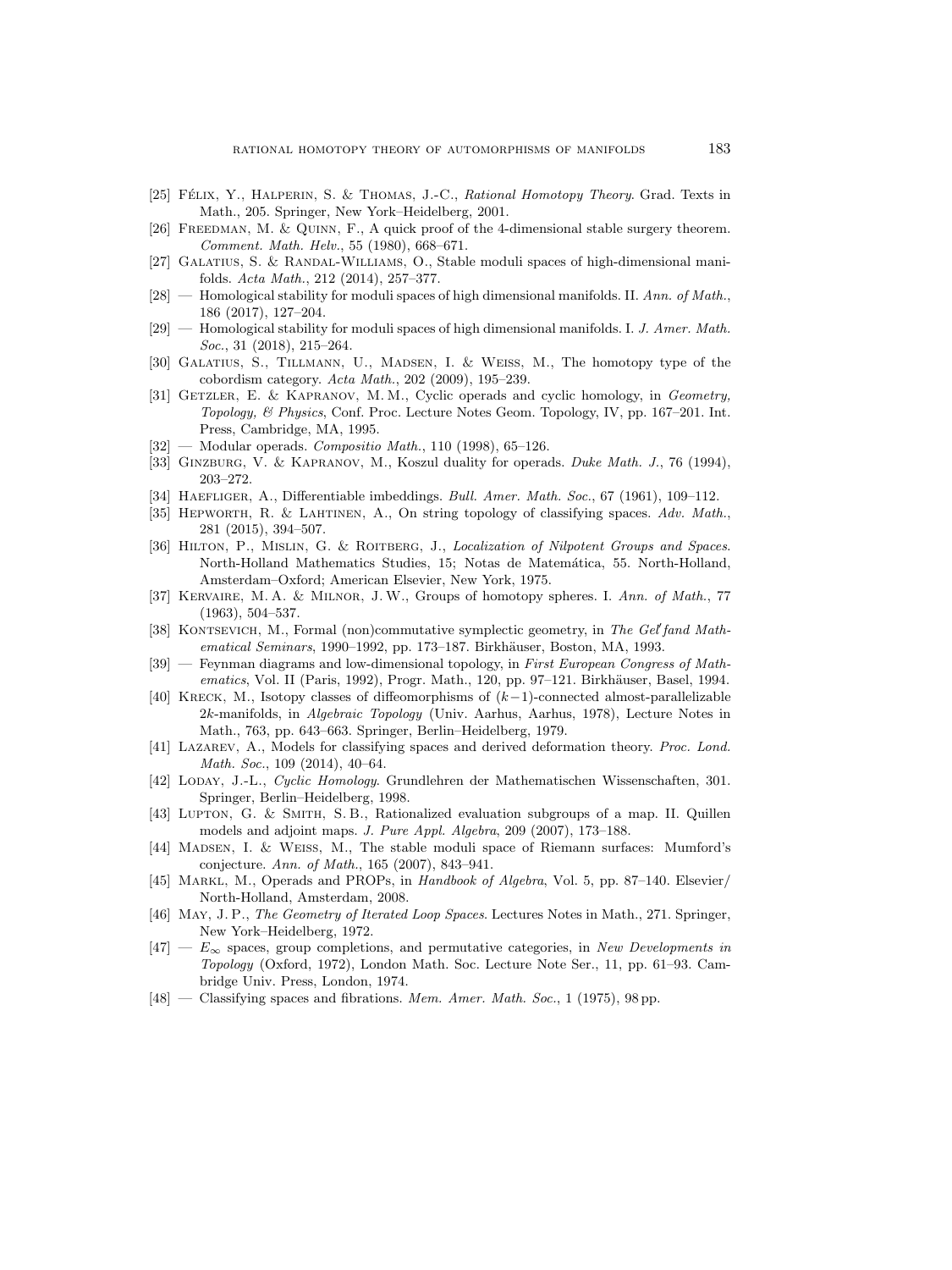- [49] May, J. P. & Ponto, K., More Concise Algebraic Topology. Chicago Lectures in Math. University of Chicago Press, Chicago, IL, 2012.
- [50] McCleary, J., A User's Guide to Spectral Sequences. Cambridge Studies in Advanced Mathematics, 58. Cambridge Univ. Press, Cambridge, 2001.
- [51] MILLER, E. Y., The homology of the mapping class group. J. Differential Geom., 24 (1986), 1–14.
- [52] MILNOR, J.W. & MOORE, J.C., On the structure of Hopf algebras. Ann. of Math., 81 (1965), 211–264.
- [53] MILNOR, J.W. & STASHEFF, J.D., Characteristic Classes. Annals of Mathematics Studies, 76. Princeton Univ. Press, Princeton, NJ; Univ. of Tokyo Press, Tokyo, 1974.
- [54] Morita, S., Characteristic classes of surface bundles. Invent. Math., 90 (1987), 551–577.
- [55] NICAS, A. J., Induction theorems for groups of homotopy manifold structures. Mem. Amer. Math. Soc., 39 (1982), vi+108.
- [56] QUILLEN, D., Rational homotopy theory. Ann. of Math., 90 (1969), 205–295.
- [57] QUINN, F., A Geometric Formulation of Surgery. Ph.D. Thesis, Princeton Univ., Princeton, NJ, 1970.
- [58] Reutenauer, C., Free Lie Algebras. London Math. Soc. Monogr. Ser., 7. Oxford Univ. Press, New York, 1993.
- [59] Rourke, C. P., The Hauptvermutung according to Sullivan. Mimeographed notes, Institute for Advanced Study, 1967–1968.
- [60] Rourke, C. P. & Sanderson, B. J., ∆-sets. I. Homotopy theory. Quart. J. Math. Oxford Ser., 22 (1971), 321–338.
- $[61]$   $\triangle$ -sets. II. Block bundles and block fibrations. *Quart. J. Math. Oxford Ser.*, 22 (1971), 465–485.
- [62] Schlessinger, M. & Stasheff, J., Deformation theory and rational homotopy type. Preprint, 2012. arXiv: 1211.1647 [math.QA].
- <span id="page-117-0"></span>[63] Serre, J.-P., Arithmetic groups, in Homological Group Theory (Durham, 1977), London Math. Soc. Lecture Note Ser., 36, pp. 105–136. Cambridge Univ. Press, Cambridge–New York, 1979.
- [64] Stasheff, J., A classification theorem for fibre spaces. Topology, 2 (1963), 239–246.
- $[65]$  Rational Poincaré duality spaces. Illinois J. Math., 27 (1983), 104–109.
- <span id="page-117-1"></span>[66] STEENROD, N., The Topology of Fibre Bundles. Princeton Mathematical Series, 14. Princeton Univ. Press, Princeton, NJ, 1951.
- [67] SULLIVAN, D., Infinitesimal computations in topology. Inst. Hautes Études Sci. Publ. Math., 47 (1977), 269–331 (1978).
- [68] TANRÉ, D., *Homotopie rationnelle: modèles de Chen, Quillen, Sullivan.* Lecture Notes in Math., 1025. Springer, Berlin–Heidelberg, 1983.
- [69] WALL, C. T. C., Classification of  $(n-1)$ -connected  $2n$ -manifolds. Ann. of Math., 75 (1962), 163–189.
- [70] Classification problems in differential topology. I. Classification of handlebodies. Topol $oqy$ , 2 (1963), 253-261.
- [71] Classification problems in differential topology. II. Diffeomorphisms of handlebodies. Topology, 2 (1963), 263–272.
- [72] Classification problems in differential topology. III. Applications to special cases. Topology, 3 (1965), 291–304.
- $[73]$  Poincaré complexes. I. Ann. of Math., 86 (1967), 213–245.
- [74] Surgery on Compact Manifolds. London Math. Soc. Monogr. Ser., 1. Academic Press, London–New York, 1970.